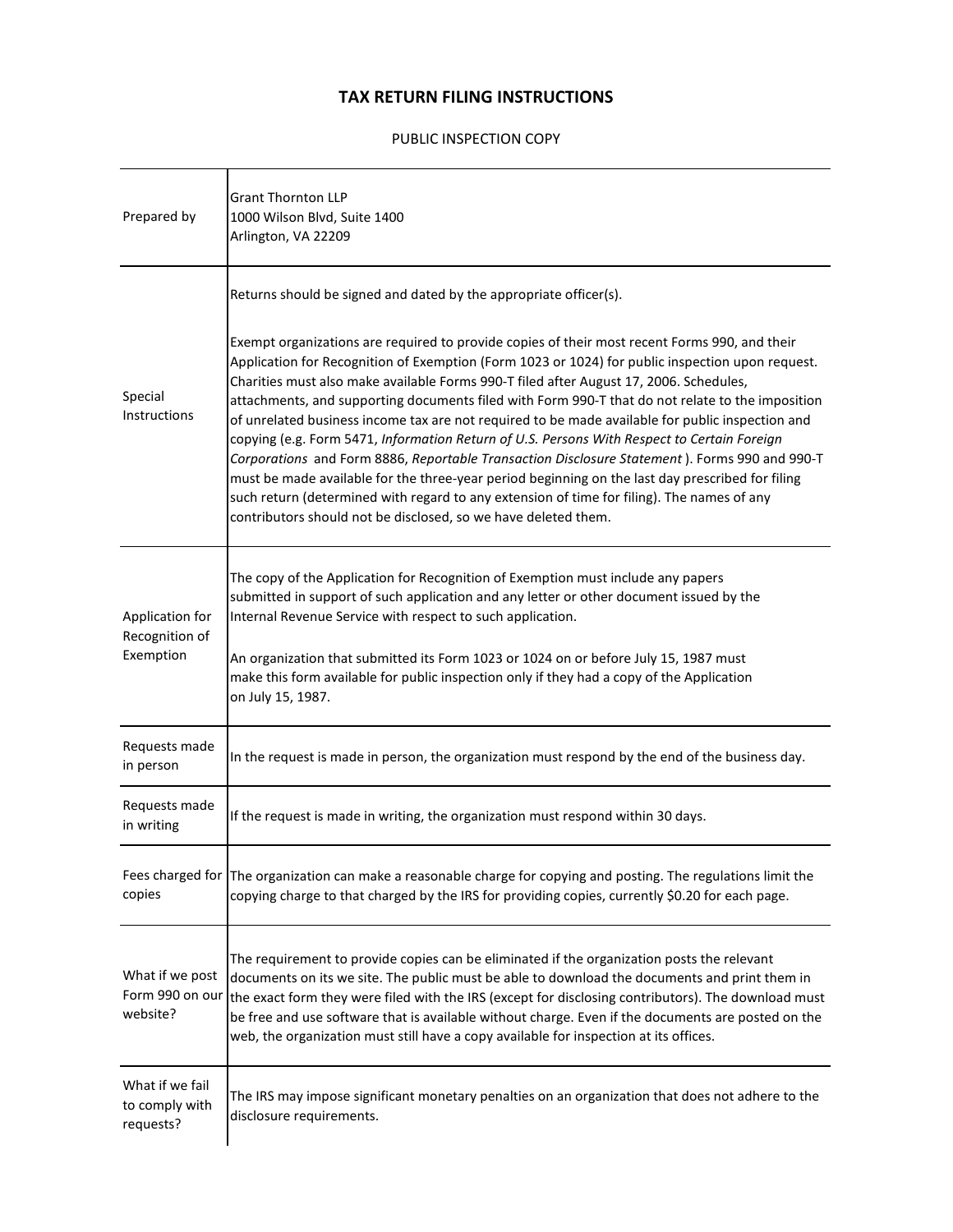IRS e-file Signature Authorization Form 8879-EO OMB No. 1545-1878 for an Exempt OrganizationFor calendar year 2018, orfiscal yearbeginning \_, 2019, and ending  $\overline{\phantom{a}}$ , 2018, and ending  $-20$ → Do not send to the IRS. Keep for your records.<br>
→ Go to www.irs.gov/Form8879EO for the latest information. Department of the Treasury2@18lnternal Revenue Seruice Name of exempt organization**Employer identification number** THE NATIONAL CENTER FOR MISSING AND EXPLOITED CHILDREN 52-7328551Name and title of officerN F. CLARK, PRESIDENT/CEO Part Iof Return and Return Information (Whole Dollars On Check the box for the return for which you are using this Form 8879-EO and enter the applicable amount, if any, from the return. lf youcheck the box on line 1a, 2a, 3a, 4a, or 5a, below, and the amount on that line for the return being filed with this form was blank, then leave line 1b, 2b, 3b, 4b, or 5b, whichever is applicable, blank (do not enter -0-). But, if you entered -0- on the return, then enter -0- on the applicable line below. Do not complete more than one line in part l.1a Form 990 check here  $\blacktriangleright\;$   $\boxed{\mathbb{X}}$  by Total revenue, if any (Form 990, Part VIII, column (A), line 12)  $\ldots$  1b  $\_\_\_\_\_51664231$ **2a** Form 990-EZ check here  $\blacktriangleright$ -orm 990-EZ check here ▶ B Total revenue, if any (Form 990-EZ, line 9) . . . . . . . . . . . . . 2b<br>Form 1120-POL check here ▶ B Total tax (Form 1120-POL, line 22) . . . . . . . . . . . . . . . 3b 2b 3aForm 990-PF check here  $\blacktriangleright$  4ab Tax based on investment income (Form 990-PF, Part Vl, line 5). 4bForm 8868 check here  $\blacktriangleright$  5ab Balance Due (Form 8868, line 3c) **Automobia Administrative Control**  5bPart llDeclaration and Signature Authorization of Officer Under penalties of perjury, I declare that I am an officer of the above organization and that I have examined a copy of theorganization's 2018 electronic return and accompanying schedules and statements and to the best of my knowledge and belief, they are true, correct, and complete. I further declare that the amount in Part I above is the amount shown on the copy of the organization's electronic return. I consent to allow my intermediate service provider, transmitter, or electronic return originator (ERO)to send the organization's return to the IRS and to receive from the IRS (a) an acknowledgement of receipt or reason for rejection of<br>the transmission, (b) the reason for any delay in processing the return or refund, and ( authorize the U.S. Treasury and its designated Financial Agent to initiate an electronic funds withdrawal (direct debit) entry to the financial institution account indicated in the tax preparation software for payment of the organization's federal taxes owed on this return, and the financial institution to debit the entry to this account. To revoke a payment, I must contact the U.S. Treasury FinancialAgent at 1-888-353-4537 no later than 2 business days prior to the payment (settlement) date. I also authorize the financial institutions involved in the processing of the electronic payment of taxes to receive confidential information necessary to answer inquiries andresolve issues related to the payment. I have selected a personal identification number (PIN) as my signature for the organization's electronic return and, if applicable, the organization's consent to electronic funds withdrawal.Officer's PIN: check one box only| authorize \_ to enter my PINas my signatureEROfirm name Enter five numbers, butdo not enter all zeros on the organization's tax year 2018 electronically filed return. lf I have indicated within this return that a copy of the return is being filed with a state agency(ies) regulating charities as part of the IRS Fed/State program, I also authorize the aforementionedERO to enter my PIN on the return's disclosure consent screen. $|X|$ As an officer of the organization, I will enter my PIN as my signature on the organization's tax year 2018 electronically filed return. As an officer of the organization, I will enter my PIN as my signature on the organization's tax year 2018 electronically filed return<br>If I have indicated within this return that a copy of the return is being filed with a the IRS Fed/State program, I will enter my PIN on the return's disclosure consent screen. Officer's signature  $7 - 15 - 19$ Date  $\blacktriangleright$  Date **Part III** Certification and Authentication E**RO's EFIN/PIN. E**nter your six-digit electronic filing identificatior number (EFIN) followed by your five-digit self-selected plN5468143660 5 Do not enter all zeros certify that the above numeric entry is my PIN, which is my signature on the 2018 electronically filed return for the organization indicated above. I confirm that I am submitting this return in accordance with the requirements of Pub. 4163, Modernized e-File (MeF) Information for Authorized IRS e-file Providers for Business Returns. Touchlo  $|au(\kappa)|$ 7/15/19ERO's signature Date ▶ ERO Must Retain This Form - See lnstructions Do Not Submit This Form To the IRS Unless Reouested To Do SoFor Paperwork Reduction Act Notice, see back of formForm 8879-EO (2018)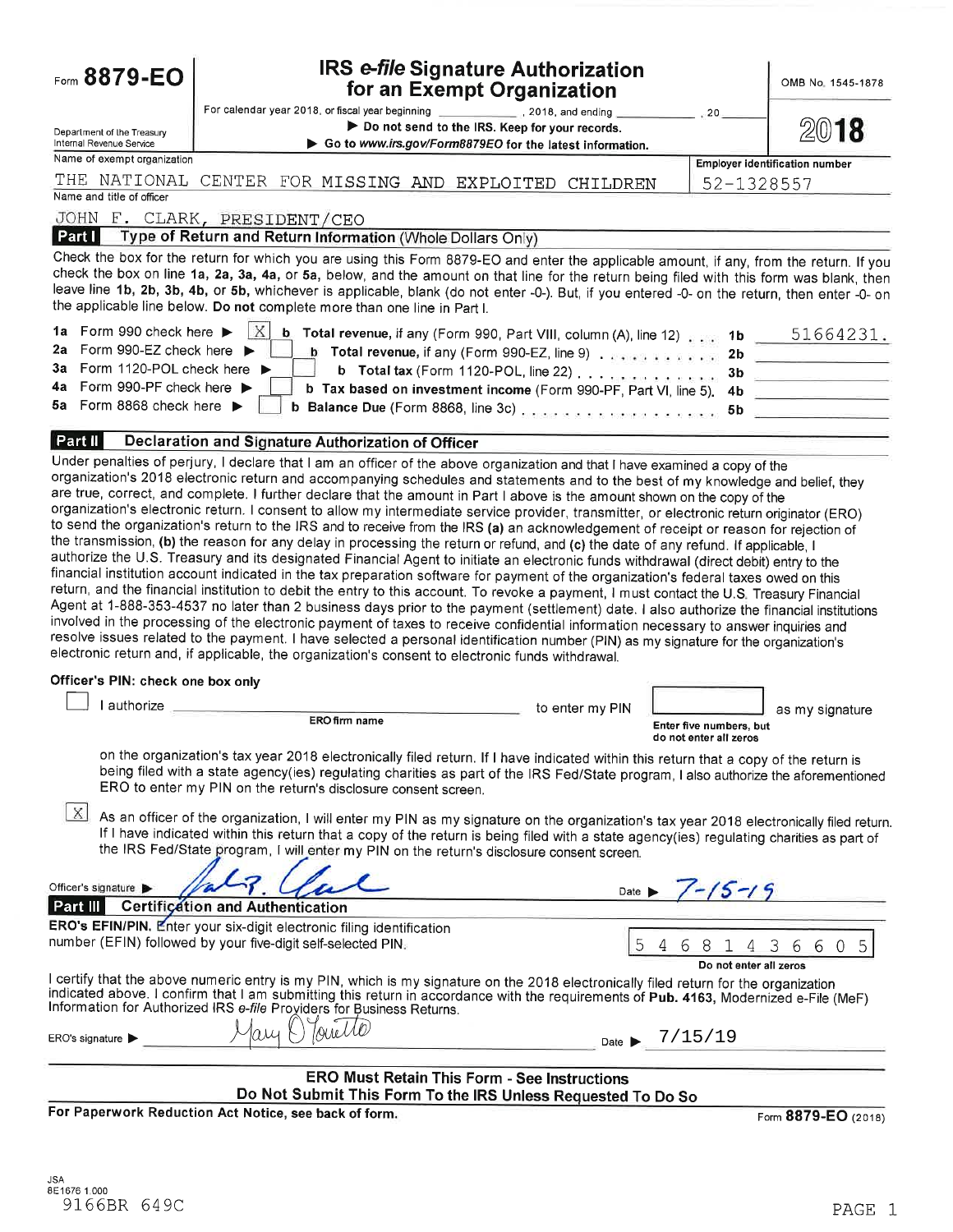| Form | 190                        |
|------|----------------------------|
|      | Department of the Treasury |

# **Return of Organization Exempt From Income Tax**<br>section 501(c), 527, or 4947(a)(1) of the Internal Revenue Code (except private foundations)

Form  $\mathbf{990}$  Under section 501(c), 527, or 4947(a)(1) of the Internal Revenue Code (except private foundations)  $\Box$   $\Box$  **O**<br>Do not enter Social Security numbers on this form as it may be made public.

I**Do not enter Social Security numbers on this form as it may be made public. Open to Public**

|                                                     | Department of the Treasury |                                      |                                                                                                                                                                                                                                   | ► Do not enter Social Security numbers on this form as it may be made public. |                                    |                             |                          |                    |         |                                                                                                 |                         | Open to Public<br>Inspection               |                |  |  |
|-----------------------------------------------------|----------------------------|--------------------------------------|-----------------------------------------------------------------------------------------------------------------------------------------------------------------------------------------------------------------------------------|-------------------------------------------------------------------------------|------------------------------------|-----------------------------|--------------------------|--------------------|---------|-------------------------------------------------------------------------------------------------|-------------------------|--------------------------------------------|----------------|--|--|
|                                                     | Internal Revenue Service   |                                      | A For the 2018 calendar year, or tax year beginning                                                                                                                                                                               | Information about Form 990 and its instructions is at www.irs.gov/form990.    |                                    |                             |                          | , 2018, and ending |         |                                                                                                 |                         | . 20                                       |                |  |  |
|                                                     |                            |                                      | C Name of organization THE NATIONAL CENTER FOR                                                                                                                                                                                    |                                                                               |                                    |                             |                          |                    |         | D Employer identification number                                                                |                         |                                            |                |  |  |
| $B$ Check if applicable:                            |                            |                                      | MISSING AND EXPLOITED CHILDREN                                                                                                                                                                                                    |                                                                               |                                    |                             |                          |                    |         |                                                                                                 |                         |                                            |                |  |  |
| Χ                                                   | Address                    |                                      |                                                                                                                                                                                                                                   |                                                                               |                                    |                             |                          |                    |         | 52-1328557                                                                                      |                         |                                            |                |  |  |
|                                                     | change                     |                                      | Doing Business As<br>Number and street (or P.O. box if mail is not delivered to street address)                                                                                                                                   |                                                                               |                                    |                             |                          | Room/suite         |         | E Telephone number                                                                              |                         |                                            |                |  |  |
|                                                     | Name change                |                                      | 333 JOHN CARLYLE STREET                                                                                                                                                                                                           |                                                                               |                                    |                             |                          | 125                |         | $(703)$ 224-2150                                                                                |                         |                                            |                |  |  |
|                                                     | Initial return             |                                      | City or town, state or province, country, and ZIP or foreign postal code                                                                                                                                                          |                                                                               |                                    |                             |                          |                    |         |                                                                                                 |                         |                                            |                |  |  |
|                                                     | Terminated<br>Amended      |                                      | ALEXANDRIA, VA 22314                                                                                                                                                                                                              |                                                                               |                                    |                             |                          |                    |         |                                                                                                 |                         |                                            |                |  |  |
| return                                              | Application                |                                      | F Name and address of principal officer:                                                                                                                                                                                          |                                                                               |                                    |                             |                          |                    |         | <b>G</b> Gross receipts \$<br>$H(a)$ Is this a group return for                                 |                         | 77,345,022.                                | $X \mid$ No    |  |  |
|                                                     | pending                    |                                      |                                                                                                                                                                                                                                   |                                                                               | PAUL BERIAULT                      |                             |                          |                    |         | subordinates?                                                                                   |                         | Yes                                        |                |  |  |
|                                                     |                            |                                      | SAME AS C ABOVE                                                                                                                                                                                                                   |                                                                               |                                    |                             |                          |                    |         | H(b) Are all subordinates included?                                                             |                         | <b>Yes</b>                                 | No             |  |  |
|                                                     | Tax-exempt status:         |                                      | X<br>501(c)(3)                                                                                                                                                                                                                    | $501(c)$ (                                                                    | $\rightarrow$ $\blacktriangleleft$ | (insert no.)                | $4947(a)(1)$ or          |                    | 527     |                                                                                                 |                         | If "No," attach a list. (see instructions) |                |  |  |
|                                                     |                            |                                      | Website: WWW.MISSINGKIDS.ORG                                                                                                                                                                                                      |                                                                               |                                    |                             |                          |                    |         | $H(c)$ Group exemption number                                                                   |                         |                                            |                |  |  |
|                                                     | K Form of organization:    |                                      | $X \vert$ Corporation                                                                                                                                                                                                             | Trust                                                                         | Association                        | Other $\blacktriangleright$ |                          |                    |         | L Year of formation: $1984$ M State of legal domicile:                                          |                         |                                            | DC             |  |  |
| Part I                                              |                            | <b>Summary</b>                       |                                                                                                                                                                                                                                   |                                                                               |                                    |                             |                          |                    |         |                                                                                                 |                         |                                            |                |  |  |
| 1                                                   |                            |                                      | Briefly describe the organization's mission or most significant activities: OPERATE NATIONAL CLEARINGHOUSE ON                                                                                                                     |                                                                               |                                    |                             |                          |                    |         |                                                                                                 |                         |                                            |                |  |  |
| Governance                                          |                            |                                      | MISSING AND SEXUALLY EXPLOITED CHILDREN; ASSIST EFFORTS TO FIND                                                                                                                                                                   |                                                                               |                                    |                             |                          |                    |         |                                                                                                 |                         |                                            |                |  |  |
|                                                     |                            |                                      | MISSING CHILDREN AND REDUCE CHILD SEXUAL EXPLOITATION.                                                                                                                                                                            |                                                                               |                                    |                             |                          |                    |         |                                                                                                 |                         |                                            |                |  |  |
| 2                                                   |                            | Check this box $\blacktriangleright$ |                                                                                                                                                                                                                                   |                                                                               |                                    |                             |                          |                    |         | if the organization discontinued its operations or disposed of more than 25% of its net assets. |                         |                                            |                |  |  |
| 3                                                   |                            |                                      | Number of voting members of the governing body (Part VI, line 1a)                                                                                                                                                                 |                                                                               |                                    |                             |                          |                    |         |                                                                                                 | 3                       |                                            | 31.            |  |  |
| ಳ<br>4                                              |                            |                                      | Number of independent voting members of the governing body (Part VI, line 1b)                                                                                                                                                     |                                                                               |                                    |                             |                          |                    |         |                                                                                                 | $\overline{\mathbf{4}}$ |                                            | 31.            |  |  |
| Activities<br>5                                     |                            |                                      | Total number of individuals employed in calendar year 2018 (Part V, line 2a)<br>The 2a)                                                                                                                                           |                                                                               |                                    |                             |                          |                    |         |                                                                                                 | 5                       |                                            | 412.           |  |  |
| 6                                                   |                            |                                      | Total number of volunteers (estimate if necessary)                                                                                                                                                                                |                                                                               |                                    |                             |                          |                    |         |                                                                                                 | 6                       |                                            | 1,680.         |  |  |
|                                                     |                            |                                      |                                                                                                                                                                                                                                   |                                                                               |                                    |                             |                          |                    |         |                                                                                                 | 7a                      |                                            | 2,986.         |  |  |
|                                                     |                            |                                      | <b>b</b> Net unrelated business taxable income from Form 990-T, line 34                                                                                                                                                           |                                                                               |                                    |                             |                          |                    |         |                                                                                                 | 7b                      |                                            | 286,011.       |  |  |
|                                                     |                            |                                      |                                                                                                                                                                                                                                   |                                                                               |                                    |                             |                          |                    |         | <b>Prior Year</b>                                                                               |                         | <b>Current Year</b>                        |                |  |  |
| 8                                                   |                            |                                      | Contributions and grants (Part VIII, line 1h) [10] Contributions and grants (Part VIII, line 1h)                                                                                                                                  |                                                                               |                                    |                             |                          |                    |         | 42,660,052.                                                                                     |                         | 43,521,913.                                |                |  |  |
| 9                                                   |                            |                                      |                                                                                                                                                                                                                                   |                                                                               |                                    |                             |                          | <b>COPY FOR</b>    |         | 4,481.                                                                                          |                         |                                            | 4,579.         |  |  |
| Revenue<br>10                                       |                            |                                      | Investment income (Part VIII, column (A), lines 3, 4, and 7d)                                                                                                                                                                     |                                                                               |                                    |                             | <b>PUBLIC INSPECTION</b> |                    |         | 907,582.                                                                                        |                         |                                            | 8,526,146.     |  |  |
| 11                                                  |                            |                                      | Other revenue (Part VIII, column (A), lines 5, 6d, 8c, 9c, 10c, and 11e)                                                                                                                                                          |                                                                               |                                    |                             |                          |                    |         | $-585, 474.$                                                                                    |                         |                                            | $-388, 407.$   |  |  |
| 12                                                  |                            |                                      | Total revenue - add lines 8 through 11 (must equal Part VIII, column (A), line 12)                                                                                                                                                |                                                                               |                                    |                             |                          |                    |         | $\overline{42,986,641}$ .                                                                       |                         | 51,664,231.                                |                |  |  |
| 13                                                  |                            |                                      |                                                                                                                                                                                                                                   |                                                                               |                                    |                             |                          |                    |         |                                                                                                 | 0.                      |                                            | 0.             |  |  |
| 14                                                  |                            |                                      | Benefits paid to or for members (Part IX, column (A), line 4)<br>                                                                                                                                                                 |                                                                               |                                    |                             |                          |                    |         |                                                                                                 | 0.                      |                                            | $\mathbf{0}$ . |  |  |
| 15                                                  |                            |                                      | Salaries, other compensation, employee benefits (Part IX, column (A), lines 5-10)                                                                                                                                                 |                                                                               |                                    |                             |                          |                    |         | 30,827,015.                                                                                     |                         | 32, 218, 194.                              |                |  |  |
| Expenses                                            |                            |                                      | 16a Professional fundraising fees (Part IX, column (A), line 11e)<br>16a Professional fundraising fees (Part IX, column (A), line 11e)                                                                                            |                                                                               |                                    |                             |                          |                    |         | 120,000.                                                                                        |                         |                                            | 120,000.       |  |  |
|                                                     |                            |                                      | <b>b</b> Total fundraising expenses (Part IX, column (D), line 25) $\blacktriangleright$                                                                                                                                          |                                                                               |                                    |                             | 3, 116, 367.             |                    |         |                                                                                                 |                         |                                            |                |  |  |
| 17                                                  |                            |                                      | Other expenses (Part IX, column (A), lines 11a-11d, 11f-24e)                                                                                                                                                                      |                                                                               |                                    |                             |                          |                    |         | 9,499,521.                                                                                      |                         |                                            | 9,849,919.     |  |  |
| 18                                                  |                            |                                      | Total expenses. Add lines 13-17 (must equal Part IX, column (A), line 25)                                                                                                                                                         |                                                                               |                                    |                             |                          |                    |         | 40, 446, 536.                                                                                   |                         | 42, 188, 113.                              |                |  |  |
| 19                                                  |                            |                                      |                                                                                                                                                                                                                                   |                                                                               |                                    |                             |                          |                    |         | 2,540,105.                                                                                      |                         |                                            | 9,476,118.     |  |  |
|                                                     |                            |                                      |                                                                                                                                                                                                                                   |                                                                               |                                    |                             |                          |                    |         | <b>Beginning of Current Year</b>                                                                |                         | <b>End of Year</b>                         |                |  |  |
| <b>Net Assets or<br/>Fund Balances</b><br>20        |                            |                                      |                                                                                                                                                                                                                                   |                                                                               |                                    |                             |                          |                    |         | 40,044,778.                                                                                     |                         | 75, 254, 028.                              |                |  |  |
| 21                                                  |                            |                                      |                                                                                                                                                                                                                                   |                                                                               |                                    |                             |                          |                    |         | 8,049,205.                                                                                      |                         | 34, 929, 743.                              |                |  |  |
| 22                                                  |                            |                                      | Net assets or fund balances. Subtract line 21 from line 20.                                                                                                                                                                       |                                                                               |                                    |                             |                          |                    |         | 31,995,573.                                                                                     |                         | 40, 324, 285.                              |                |  |  |
| Part II                                             |                            | <b>Signature Block</b>               |                                                                                                                                                                                                                                   |                                                                               |                                    |                             |                          |                    |         |                                                                                                 |                         |                                            |                |  |  |
|                                                     |                            |                                      | Under penalties of perjury, I declare that I have examined this return, including accompanying schedules and statements, and to the best of my knowledge and belief, it is<br>true, correct, and complete. Declaration of prepare |                                                                               |                                    |                             |                          |                    |         |                                                                                                 |                         |                                            |                |  |  |
|                                                     |                            |                                      |                                                                                                                                                                                                                                   |                                                                               |                                    |                             |                          |                    |         |                                                                                                 |                         |                                            |                |  |  |
|                                                     |                            |                                      |                                                                                                                                                                                                                                   |                                                                               |                                    |                             |                          |                    |         |                                                                                                 | 07/15/2019              |                                            |                |  |  |
|                                                     |                            |                                      | Signature of officer                                                                                                                                                                                                              |                                                                               |                                    |                             |                          |                    |         | Date                                                                                            |                         |                                            |                |  |  |
|                                                     |                            |                                      |                                                                                                                                                                                                                                   |                                                                               |                                    |                             |                          |                    |         |                                                                                                 |                         |                                            |                |  |  |
|                                                     |                            |                                      | JOHN F. CLARK                                                                                                                                                                                                                     |                                                                               |                                    |                             |                          | PRESIDENT/CEO      |         |                                                                                                 |                         |                                            |                |  |  |
|                                                     |                            |                                      | Type or print name and title                                                                                                                                                                                                      |                                                                               |                                    |                             |                          |                    |         |                                                                                                 |                         |                                            |                |  |  |
|                                                     |                            |                                      | Print/Type preparer's name                                                                                                                                                                                                        |                                                                               | Preparer's signature               |                             |                          | Date               |         |                                                                                                 | PTIN                    |                                            |                |  |  |
|                                                     | MARY                       |                                      | TORRETTA                                                                                                                                                                                                                          |                                                                               |                                    |                             |                          |                    | 7/15/19 | Check<br>self-employed                                                                          | if                      | P00847851                                  |                |  |  |
|                                                     |                            |                                      |                                                                                                                                                                                                                                   |                                                                               |                                    |                             |                          |                    |         |                                                                                                 |                         |                                            |                |  |  |
| Sign<br>Here<br>Paid<br>Preparer<br><b>Use Only</b> |                            | Firm's name                          | GRANT THORNTON LLP<br>Firm's address > 1000 WILSON BLVD, SUITE 1400 ARLINGTON, VA 22209                                                                                                                                           |                                                                               |                                    |                             |                          |                    |         | Firm's $EIN$<br>Phone no.                                                                       |                         | 36-6055558<br>$703 - 847 - 7500$           |                |  |  |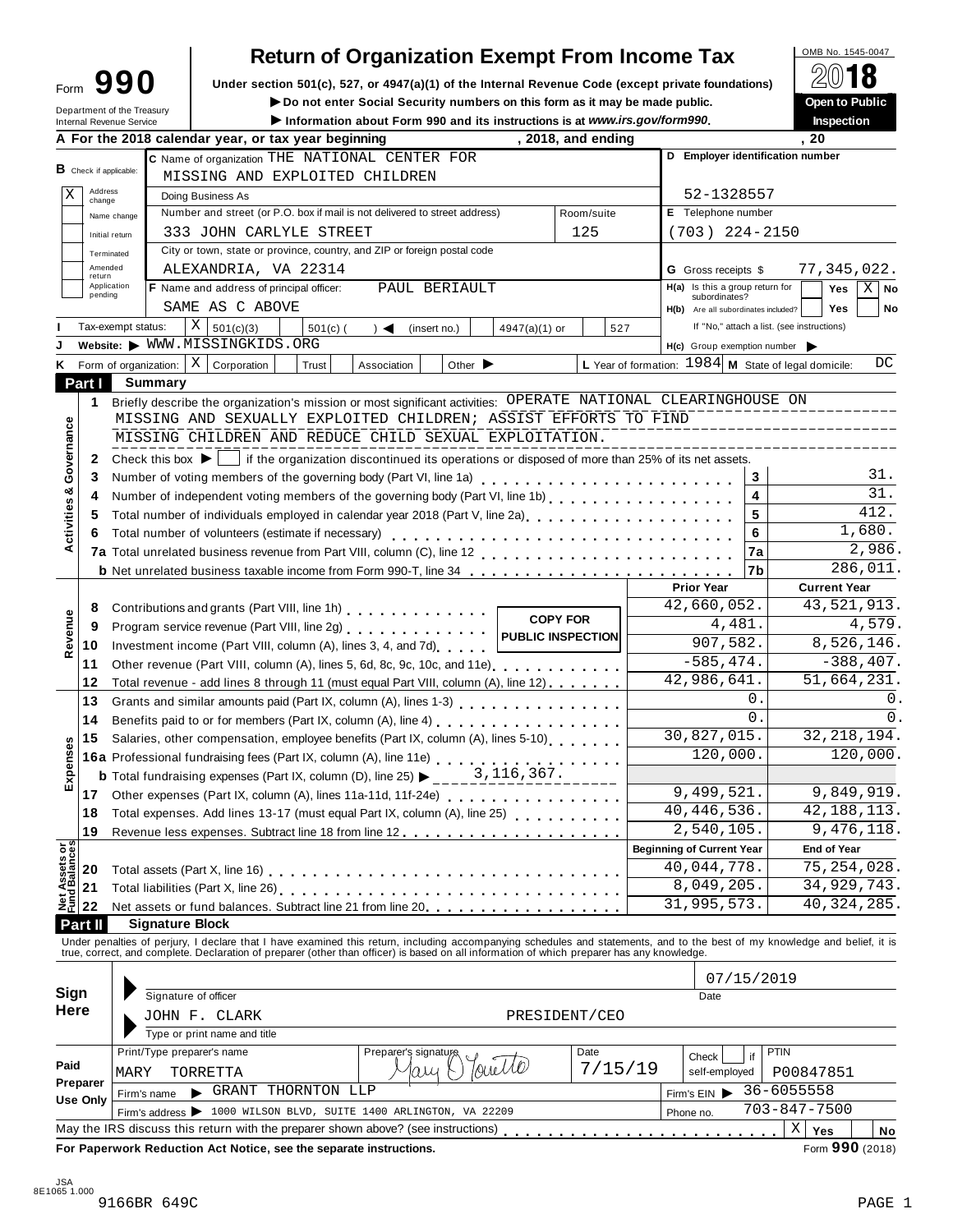# **Application for Automatic Extension of Time To File an Exempt Organization Return** (Rev. January 2019) OMB No. 1545-1709

**EXEMPL OF GET APPLY THE APPLY THE APPLY THE APPLY THE APPLY THE APPLY THE APPLY THE APPLY THE APPLY THE APPLY THE APPLY THE APPLY THE APPLY THE APPLY THE APPLY THE APPLY THE APPLY THE APPLY THE APPLY THE APPLY THE APPLY T** ▶ Go to www.irs.gov/Form8868 for the latest information.

**Electronic filing** *(e-file)***.** You can electronically file Form 8868 to request a 6-month automatic extension of time to file any of the forms listed below with the exception of Form 8870, Information Return for Transfers Associated With Certain Personal Benefit Contracts, for which an extension request must be sent to the IRS in paper format (see instructions). For more details on the electronic filing of this form, visit *www.irs.gov/e-file-providers/e-file-for-charities-and-non-profits.*

#### **Automatic 6-Month Extension of Time.** Only submit original (no copies needed).

All corporations required to file an income tax return other than Form 990-T (including 1120-C filers), partnerships, REMICs, and trusts must use Form 7004 to request an extension of time to file income tax returns.

|                                                                            |                                                                                                               | Enter filer's identifying number, see instructions |
|----------------------------------------------------------------------------|---------------------------------------------------------------------------------------------------------------|----------------------------------------------------|
|                                                                            | Name of exempt organization or other filer, see instructions.                                                 | Employer identification number (EIN) or            |
| Type or<br>print                                                           | THE NATIONAL CENTER FOR                                                                                       |                                                    |
|                                                                            | MISSING AND EXPLOITED CHILDREN                                                                                | 52-1328557                                         |
| File by the<br>due date for<br>filing your<br>return. See<br>instructions. | Number, street, and room or suite no. If a P.O. box, see instructions.                                        | Social security number (SSN)                       |
|                                                                            | 333 JOHN CARLYLE STREET, SUITE 125                                                                            |                                                    |
|                                                                            | City, town or post office, state, and ZIP code. For a foreign address, see instructions.                      |                                                    |
|                                                                            | ALEXANDRIA, VA 22314                                                                                          |                                                    |
|                                                                            | Enter the Return Code for the return that this annication is for (file a senarate annication for each return) | 011                                                |

Enter the Return Code for the return that this application is for (file a separate application for each return)  $\dots \dots \dots$  $\mathsf{L}$ 

| <b>Application</b>                                                                                                                                                                                      | Return | <b>Application</b>                | Return                     |
|---------------------------------------------------------------------------------------------------------------------------------------------------------------------------------------------------------|--------|-----------------------------------|----------------------------|
| <b>Is For</b>                                                                                                                                                                                           | Code   | <b>Is For</b>                     | Code                       |
| Form 990 or Form 990-EZ                                                                                                                                                                                 | 01     | Form 990-T (corporation)          | 07                         |
| Form 990-BL                                                                                                                                                                                             | 02     | Form 1041-A                       | 08                         |
| Form 4720 (individual)                                                                                                                                                                                  | 03     | Form 4720 (other than individual) | 09                         |
| Form 990-PF                                                                                                                                                                                             | 04     | Form 5227                         | 10                         |
| Form 990-T (sec. 401(a) or 408(a) trust)                                                                                                                                                                | 05     | Form 6069                         | 11                         |
| Form 990-T (trust other than above)                                                                                                                                                                     | 06     | Form 8870                         | 12                         |
| JOHN F. CLARK<br>• The books are in the care of > 333 JOHN CARLYLE STREET, SUITE 125, ALEXANDRIA VA 22314<br>Telephone No. ▶ 703 562-7633                                                               |        | Fax No. $\blacktriangleright$     |                            |
|                                                                                                                                                                                                         |        |                                   |                            |
| • If the organization does not have an office or place of business in the United States, check this box                                                                                                 |        |                                   | . If this is               |
| • If this is for a Group Return, enter the organization's four digit Group Exemption Number (GEN)<br>for the whole group, check this box $\Box$ . If it is for part of the group, check this box $\Box$ |        |                                   | and attach                 |
| a list with the names and EINs of all members the extension is for.                                                                                                                                     |        |                                   |                            |
| I request an automatic 6-month extension of time until $\frac{11/15}{\sqrt{11/15}}$ , 20 $\frac{19}{\sqrt{19}}$ , to file the exempt organization return<br>$\mathbf{1}$                                |        |                                   |                            |
| for the organization named above. The extension is for the organization's return for:                                                                                                                   |        |                                   |                            |
|                                                                                                                                                                                                         |        |                                   |                            |
| calendar year 20 $18$ or                                                                                                                                                                                |        |                                   |                            |
|                                                                                                                                                                                                         |        |                                   |                            |
|                                                                                                                                                                                                         |        |                                   |                            |
| If the tax year entered in line 1 is for less than 12 months, check reason: $\Box$ Initial return<br>$\mathbf{2}$<br>Change in accounting period                                                        |        | Final return                      |                            |
| 3a If this application is for Forms 990-BL, 990-PF, 990-T, 4720, or 6069, enter the tentative tax, less any                                                                                             |        |                                   |                            |
| nonrefundable credits. See instructions.                                                                                                                                                                |        |                                   | $0$ .<br>3a S              |
| b If this application is for Forms 990-PF, 990-T, 4720, or 6069, enter any refundable credits and                                                                                                       |        |                                   |                            |
| estimated tax payments made. Include any prior year overpayment allowed as a credit.                                                                                                                    |        |                                   | 0.<br>$3b$ $\vert s \vert$ |
| c Balance due. Subtract line 3b from line 3a. Include your payment with this form, if required, by using EFTPS                                                                                          |        |                                   |                            |
| (Electronic Federal Tax Payment System). See instructions.                                                                                                                                              |        |                                   | 0.<br>3c S                 |
| Caution: If you are going to make an electronic funds withdrawal (direct debit) with this Form 8868, see Form 8453-EO and Form 8879-EO for payment                                                      |        |                                   |                            |
| instructions.                                                                                                                                                                                           |        |                                   |                            |
| For Privacy Act and Paperwork Reduction Act Notice, see instructions.                                                                                                                                   |        |                                   | Form 8868 (Rev. 1-2019)    |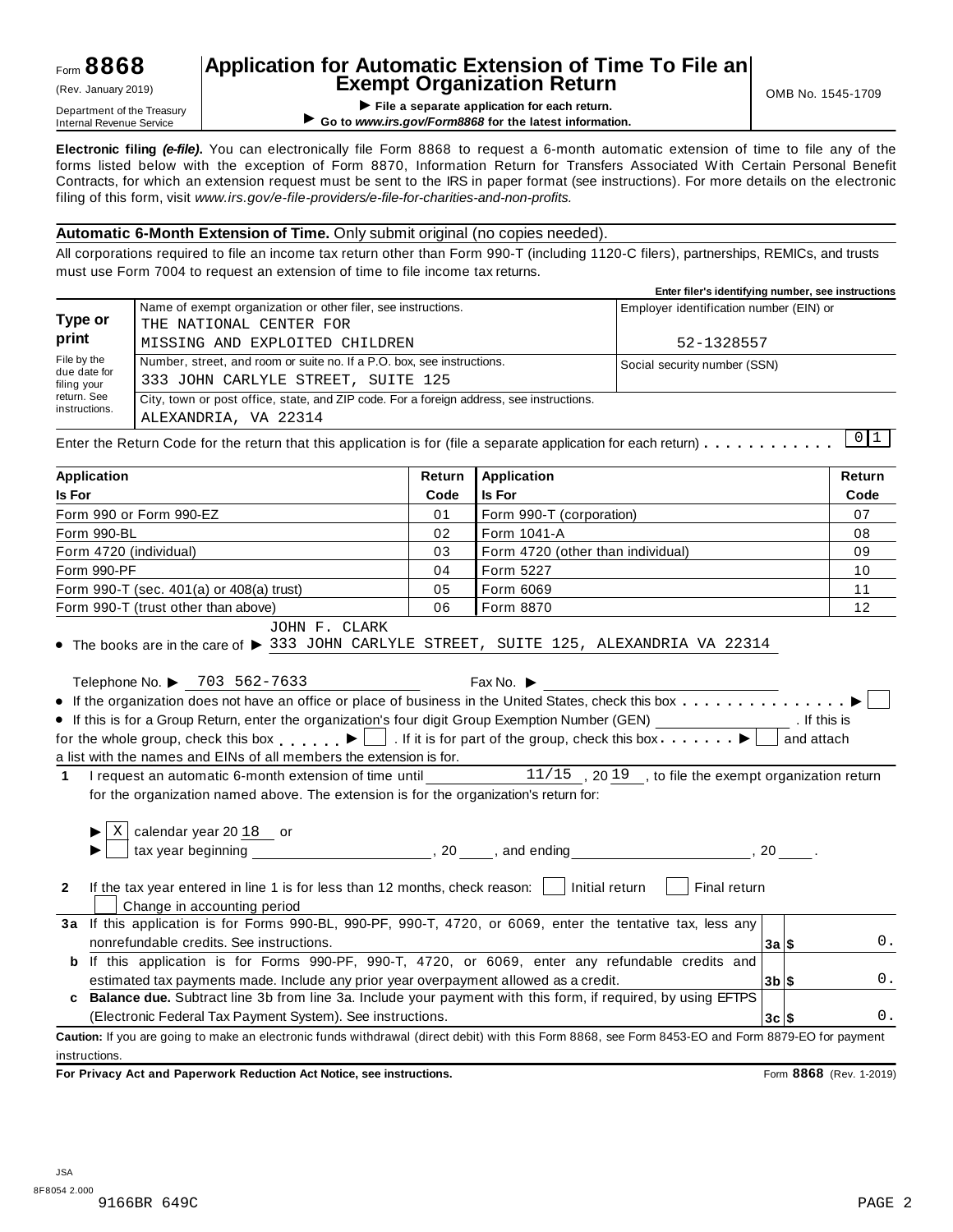|                        | Cumulative e-File History 2018 |
|------------------------|--------------------------------|
|                        | FED                            |
| Locator:               | 9166BR                         |
| <b>Taxpayer Name:</b>  | THE NATIONAL CENTER FOR        |
| <b>Return Type:</b>    | 990, 990                       |
|                        |                                |
|                        |                                |
| <b>Submitted Date:</b> | 04/25/2019 12:39:26            |
| Acknowledgement Date:  | 04/25/2019 12:56:27            |
| Status:                | Accepted                       |
| Submission ID:         | 54681420191155000001           |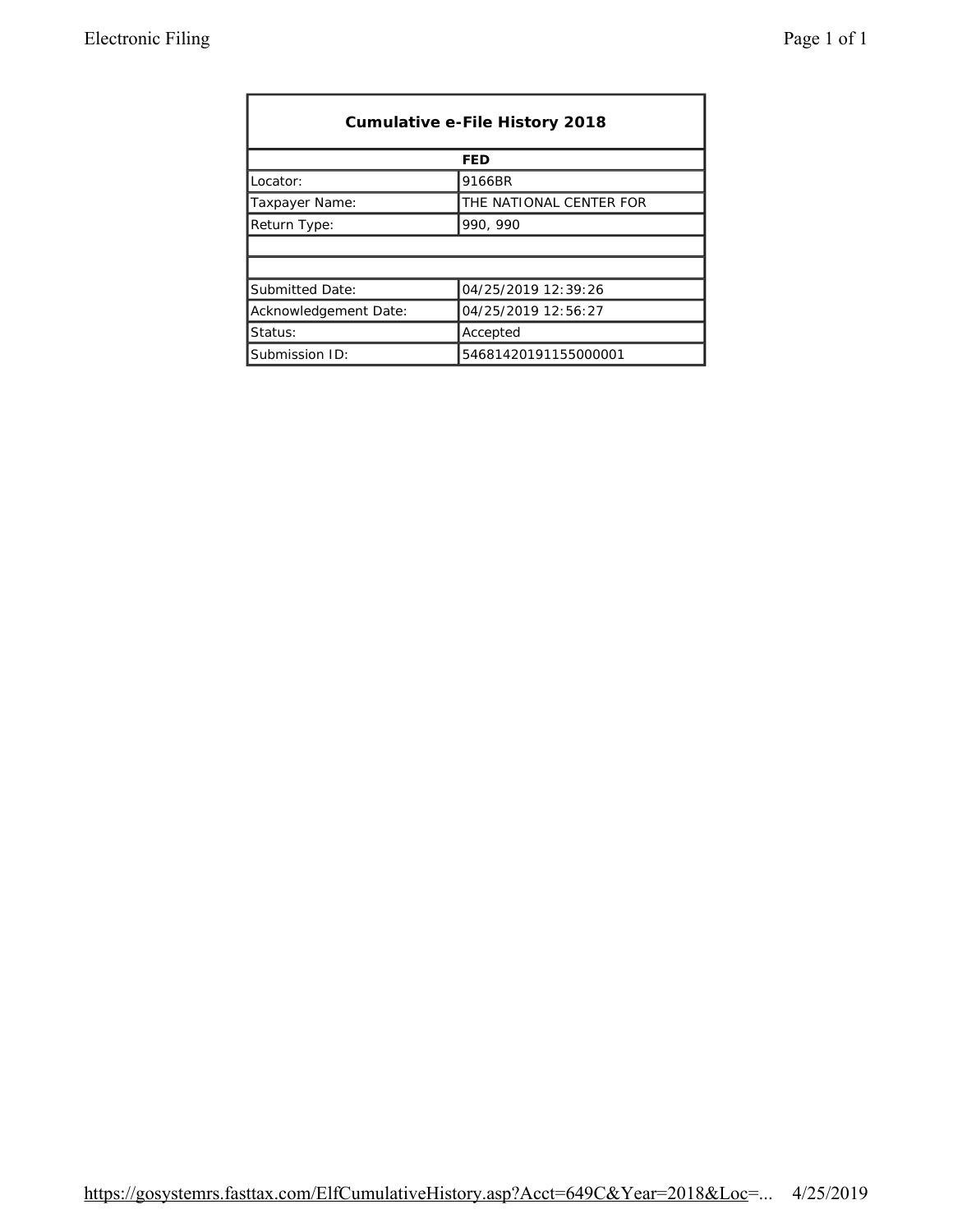| THE NATIONAL CENTER FOR |  | 52-1328557 |
|-------------------------|--|------------|

|            | Form 990 (2018)                                                                                                                                                                                                   | Page 2                       |
|------------|-------------------------------------------------------------------------------------------------------------------------------------------------------------------------------------------------------------------|------------------------------|
|            | Part III<br><b>Statement of Program Service Accomplishments</b>                                                                                                                                                   |                              |
| 1          | Briefly describe the organization's mission:                                                                                                                                                                      | X                            |
|            | SEE SCHEDULE O                                                                                                                                                                                                    |                              |
|            |                                                                                                                                                                                                                   |                              |
|            |                                                                                                                                                                                                                   |                              |
|            |                                                                                                                                                                                                                   |                              |
|            | Did the organization undertake any significant program services during the year which were not listed on the                                                                                                      |                              |
|            |                                                                                                                                                                                                                   | $\vert X \vert$<br>Yes<br>No |
|            | If "Yes," describe these new services on Schedule O.                                                                                                                                                              |                              |
|            | Did the organization cease conducting, or make significant changes in how it conducts, any program                                                                                                                | X  <br><b>Yes</b><br>No      |
|            | If "Yes," describe these changes on Schedule O.                                                                                                                                                                   |                              |
| 4          | Describe the organization's program service accomplishments for each of its three largest program services, as measured by                                                                                        |                              |
|            | expenses. Section $501(c)(3)$ and $501(c)(4)$ organizations are required to report the amount of grants and allocations to others,<br>the total expenses, and revenue, if any, for each program service reported. |                              |
|            |                                                                                                                                                                                                                   |                              |
|            | 4a (Code:<br>13, 518, 369. including grants of \$<br>$($ Revenue \$<br>) (Expenses \$                                                                                                                             |                              |
|            | MISSING CHILD CASE MANAGEMENT: PROVIDE TECHNICAL ASSISTANCE TO                                                                                                                                                    |                              |
|            | LAW ENFORCEMENT, STATE AND LOCAL GOVERNMENT AGENCIES, PUBLIC AND                                                                                                                                                  |                              |
|            | PRIVATE ORGANIZATIONS, VICTIMS, FAMILIES AND THE PROFESSIONALS                                                                                                                                                    |                              |
|            | WHO SERVE THEM IN THE PREVENTION AND RECOVERY OF MISSING                                                                                                                                                          |                              |
|            | CHILDREN; PROVIDE REFERRALS TO VICTIMS, PARENTS AND OTHER FAMILY                                                                                                                                                  |                              |
|            | MEMBERS FOR VICTIM AND FAMILY SUPPORT SERVICES. PROVIDE PUBLIC                                                                                                                                                    |                              |
|            | POSTER DISTRIBUTION TO AID IN THE LOCATION OF MISSING CHILDREN.                                                                                                                                                   |                              |
|            |                                                                                                                                                                                                                   |                              |
|            |                                                                                                                                                                                                                   |                              |
|            |                                                                                                                                                                                                                   |                              |
|            |                                                                                                                                                                                                                   |                              |
|            |                                                                                                                                                                                                                   |                              |
|            | 12, 274, 900. including grants of \$<br>) (Revenue \$<br>4b (Code:<br>) (Expenses \$                                                                                                                              |                              |
|            | INFORMATION AND CASE ANALYSIS:<br>PROVIDE TECHNICAL ASSISTANCE AND                                                                                                                                                |                              |
|            | DATA ANALYSIS TO ASSIST LAW ENFORCEMENT IN THEIR EFFORTS TO                                                                                                                                                       |                              |
|            | LOCATE AND RECOVER MISSING CHILDREN AND VICTIMS OF DOMESTIC                                                                                                                                                       |                              |
|            | CHILD SEX TRAFFICKING AND TO LOCATE AND APPREHEND NONCOMPLIANT                                                                                                                                                    |                              |
|            | SEX OFFENDERS.                                                                                                                                                                                                    |                              |
|            |                                                                                                                                                                                                                   |                              |
|            |                                                                                                                                                                                                                   |                              |
|            |                                                                                                                                                                                                                   |                              |
|            |                                                                                                                                                                                                                   |                              |
|            |                                                                                                                                                                                                                   |                              |
|            |                                                                                                                                                                                                                   |                              |
|            |                                                                                                                                                                                                                   |                              |
|            | 4c (Code:<br>) (Expenses \$<br>7,156,375. including grants of \$<br>) (Revenue \$                                                                                                                                 |                              |
|            | EXPLOITED CHILD CASE MANAGEMENT: RECEIVE AND PROCESS REPORTS OF                                                                                                                                                   |                              |
|            | CHILD SEXUAL EXPLOITATION FROM THE PUBLIC AND FROM ELECTRONIC                                                                                                                                                     |                              |
|            | SERVICE PROVIDERS; PROVIDE TECHNICAL ASSISTANCE TO LAW                                                                                                                                                            |                              |
|            | ENFORCEMENT AND ATTORNEYS IN CASES INVOLVING THE POSSESSION,                                                                                                                                                      |                              |
|            | PRODUCTION AND DISTRIBUTION OF CHILD PORNOGRAPHY IMAGES,                                                                                                                                                          |                              |
|            | INCLUDING LAW ENFORCEMENT'S EFFORTS TO IDENTIFY AND RESCUE                                                                                                                                                        |                              |
|            | UNIDENTIFIED CHILD PORNOGRAPHY VICTIMS.                                                                                                                                                                           |                              |
|            |                                                                                                                                                                                                                   |                              |
|            |                                                                                                                                                                                                                   |                              |
|            |                                                                                                                                                                                                                   |                              |
|            |                                                                                                                                                                                                                   |                              |
|            |                                                                                                                                                                                                                   |                              |
|            | 4d Other program services (Describe in Schedule O.)                                                                                                                                                               |                              |
|            | (Expenses \$5,301,022. including grants of \$<br>) (Revenue \$<br>4,579.                                                                                                                                          |                              |
|            | 4e Total program service expenses ><br>38,250,666.                                                                                                                                                                |                              |
| <b>JSA</b> |                                                                                                                                                                                                                   | Form 990 (2018)              |
|            | 8E1020 1.000<br>9166BR 649C                                                                                                                                                                                       | PAGE 2                       |
|            |                                                                                                                                                                                                                   |                              |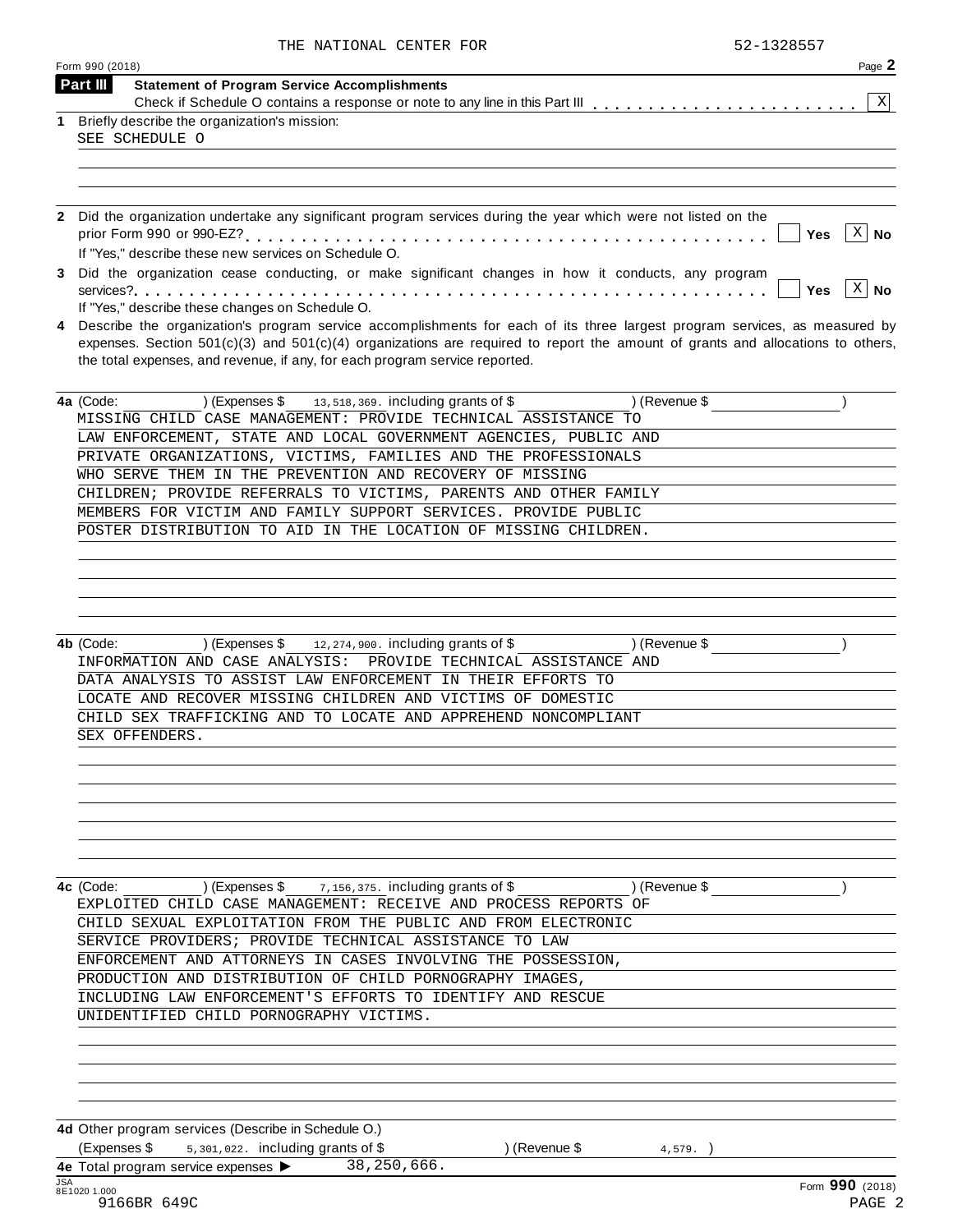**Part IV Checklist of Required Schedules**

**1**

| J(2018) |  |
|---------|--|
| PAGE    |  |

 $\mathbf X$ 

**21**

| 1. | Is the organization described in section $501(c)(3)$ or $4947(a)(1)$ (other than a private foundation)? If "Yes,"                                                                                              |                 |             |   |
|----|----------------------------------------------------------------------------------------------------------------------------------------------------------------------------------------------------------------|-----------------|-------------|---|
|    |                                                                                                                                                                                                                | 1               | Χ           |   |
| 2  | Is the organization required to complete Schedule B, Schedule of Contributors (see instructions)?                                                                                                              | $\mathbf{2}$    | $\rm X$     |   |
| 3  | Did the organization engage in direct or indirect political campaign activities on behalf of or in opposition to                                                                                               |                 |             |   |
|    | candidates for public office? If "Yes," complete Schedule C, Part I.                                                                                                                                           | 3               |             | Χ |
| 4  | Section 501(c)(3) organizations. Did the organization engage in lobbying activities, or have a section 501(h)                                                                                                  |                 |             |   |
|    |                                                                                                                                                                                                                | 4               | Χ           |   |
| 5  | Is the organization a section $501(c)(4)$ , $501(c)(5)$ , or $501(c)(6)$ organization that receives membership dues,                                                                                           |                 |             |   |
|    | assessments, or similar amounts as defined in Revenue Procedure 98-19? If "Yes," complete Schedule C, Part III                                                                                                 | 5               |             | Χ |
| 6  | Did the organization maintain any donor advised funds or any similar funds or accounts for which donors                                                                                                        |                 |             |   |
|    | have the right to provide advice on the distribution or investment of amounts in such funds or accounts? If                                                                                                    |                 |             |   |
|    |                                                                                                                                                                                                                | 6               |             | Χ |
| 7  | Did the organization receive or hold a conservation easement, including easements to preserve open space,                                                                                                      |                 |             |   |
|    | the environment, historic land areas, or historic structures? If "Yes," complete Schedule D, Part II.                                                                                                          | 7               |             | Χ |
| 8  | Did the organization maintain collections of works of art, historical treasures, or other similar assets? If "Yes,"                                                                                            |                 |             |   |
|    |                                                                                                                                                                                                                | 8               | Χ           |   |
| 9  | Did the organization report an amount in Part X, line 21, for escrow or custodial account liability, serve as a                                                                                                |                 |             |   |
|    | custodian for amounts not listed in Part X; or provide credit counseling, debt management, credit repair, or                                                                                                   |                 |             |   |
|    |                                                                                                                                                                                                                | 9               |             | Χ |
| 10 | Did the organization, directly or through a related organization, hold assets in temporarily restricted                                                                                                        |                 |             |   |
|    | endowments, permanent endowments, or quasi-endowments? If "Yes," complete Schedule D, Part V.                                                                                                                  | 10              | Χ           |   |
| 11 | If the organization's answer to any of the following questions is "Yes," then complete Schedule D, Parts VI,                                                                                                   |                 |             |   |
|    | VII, VIII, IX, or X as applicable.                                                                                                                                                                             |                 |             |   |
|    | a Did the organization report an amount for land, buildings, and equipment in Part X, line 10? If "Yes,"                                                                                                       |                 |             |   |
|    |                                                                                                                                                                                                                | 11a             | Χ           |   |
|    | <b>b</b> Did the organization report an amount for investments-other securities in Part X, line 12 that is 5% or more                                                                                          |                 |             |   |
|    |                                                                                                                                                                                                                | 11 <sub>b</sub> |             | Χ |
|    | c Did the organization report an amount for investments-program related in Part X, line 13 that is 5% or more                                                                                                  |                 |             |   |
|    |                                                                                                                                                                                                                | 11c             |             | Χ |
|    | d Did the organization report an amount for other assets in Part X, line 15 that is 5% or more of its total assets                                                                                             |                 |             |   |
|    | reported in Part X, line 16? If "Yes," complete Schedule D, Part IX.                                                                                                                                           | 11d             | Χ           |   |
|    | e Did the organization report an amount for other liabilities in Part X, line 25? If "Yes," complete Schedule D, Part X                                                                                        | 11e             | $\mathbf X$ |   |
|    | f Did the organization's separate or consolidated financial statements for the tax year include a footnote that addresses                                                                                      |                 |             |   |
|    | the organization's liability for uncertain tax positions under FIN 48 (ASC 740)? If "Yes," complete Schedule D, Part X                                                                                         | 11f             | Χ           |   |
|    | 12a Did the organization obtain separate, independent audited financial statements for the tax year? If "Yes," complete                                                                                        |                 |             |   |
|    |                                                                                                                                                                                                                | 12a             | Χ           |   |
|    | <b>b</b> Was the organization included in consolidated, independent audited financial statements for the tax year? If                                                                                          |                 |             |   |
|    | "Yes," and if the organization answered "No" to line 12a, then completing Schedule D, Parts XI and XII is optional                                                                                             | 12 <sub>b</sub> |             | Χ |
| 13 | Is the organization a school described in section $170(b)(1)(A)(ii)?$ If "Yes," complete Schedule E.                                                                                                           | 13              |             | X |
|    | 14a Did the organization maintain an office, employees, or agents outside of the United States?                                                                                                                | 14a             |             | X |
|    | <b>b</b> Did the organization have aggregate revenues or expenses of more than \$10,000 from grantmaking,                                                                                                      |                 |             |   |
|    | fundraising, business, investment, and program service activities outside the United States, or aggregate                                                                                                      |                 |             |   |
|    | foreign investments valued at \$100,000 or more? If "Yes," complete Schedule F, Parts I and IV                                                                                                                 | 14 <sub>b</sub> |             | Χ |
| 15 | Did the organization report on Part IX, column (A), line 3, more than \$5,000 of grants or other assistance to or                                                                                              |                 |             |   |
|    |                                                                                                                                                                                                                | 15              |             | Χ |
| 16 | Did the organization report on Part IX, column (A), line 3, more than \$5,000 of aggregate grants or other                                                                                                     |                 |             | Χ |
|    | assistance to or for foreign individuals? If "Yes," complete Schedule F, Parts III and IV                                                                                                                      | 16              |             |   |
| 17 | Did the organization report a total of more than \$15,000 of expenses for professional fundraising services on                                                                                                 | 17              | Χ           |   |
| 18 | Part IX, column (A), lines 6 and 11e? If "Yes," complete Schedule G, Part I (see instructions).<br>Did the organization report more than \$15,000 total of fundraising event gross income and contributions on |                 |             |   |
|    |                                                                                                                                                                                                                | 18              | Χ           |   |
| 19 | Did the organization report more than \$15,000 of gross income from gaming activities on Part VIII, line 9a?                                                                                                   |                 |             |   |
|    |                                                                                                                                                                                                                | 19              |             | X |
|    | 20a Did the organization operate one or more hospital facilities? If "Yes," complete Schedule H                                                                                                                | 20a             |             | X |
|    | <b>b</b> If "Yes" to line 20a, did the organization attach a copy of its audited financial statements to this return?                                                                                          | 20 <sub>b</sub> |             |   |
|    |                                                                                                                                                                                                                |                 |             |   |

Did the organization report more than \$5,000 of grants or other assistance to any domestic organization or

domestic government on Part IX, column (A), line 1? *If "Yes," complete Schedule I, Parts I and II*<br> $8E10211.000$ 8E1021 <sup>1</sup> Form **990** (2018) .000 9166BR 649C PAGE 3166BR 3166BR

**21**

**Yes No**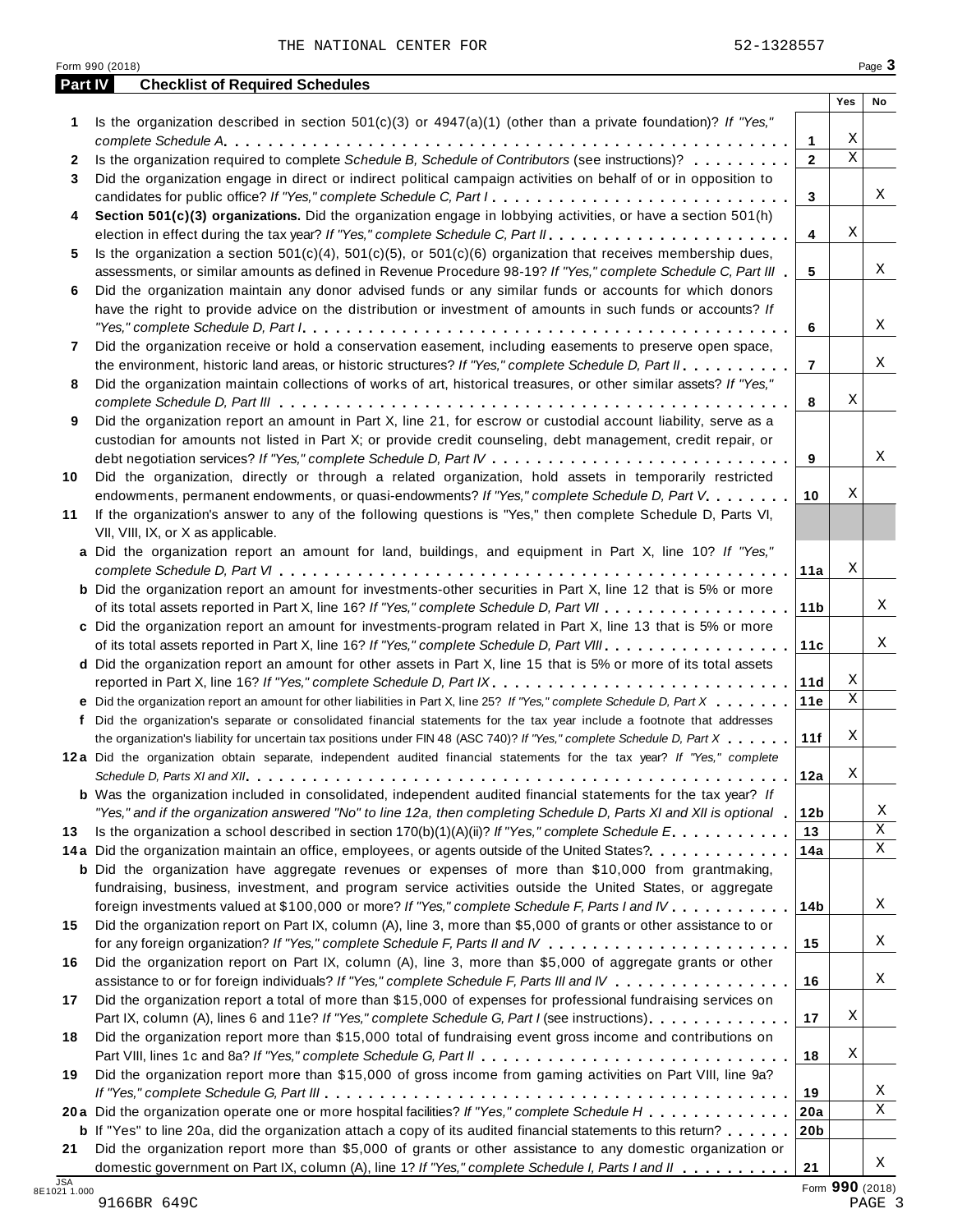| <b>Part IV</b> | <b>Checklist of Required Schedules (continued)</b>                                                                        |                 |                 |    |
|----------------|---------------------------------------------------------------------------------------------------------------------------|-----------------|-----------------|----|
|                |                                                                                                                           |                 | Yes             | No |
| 22             | Did the organization report more than \$5,000 of grants or other assistance to or for domestic individuals on             |                 |                 |    |
|                | Part IX, column (A), line 2? If "Yes," complete Schedule I, Parts I and III                                               | 22              |                 | Χ  |
| 23             | Did the organization answer "Yes" to Part VII, Section A, line 3, 4, or 5 about compensation of the                       |                 |                 |    |
|                | organization's current and former officers, directors, trustees, key employees, and highest compensated                   |                 |                 |    |
|                |                                                                                                                           | 23              | Χ               |    |
|                | 24a Did the organization have a tax-exempt bond issue with an outstanding principal amount of more than                   |                 |                 |    |
|                |                                                                                                                           |                 |                 |    |
|                | \$100,000 as of the last day of the year, that was issued after December 31, 2002? If "Yes," answer lines 24b             |                 |                 |    |
|                | through 24d and complete Schedule K. If "No," go to line 25a                                                              | 24a             |                 | Χ  |
|                | <b>b</b> Did the organization invest any proceeds of tax-exempt bonds beyond a temporary period exception?                | 24 <sub>b</sub> |                 |    |
|                | c Did the organization maintain an escrow account other than a refunding escrow at any time during the year               |                 |                 |    |
|                |                                                                                                                           |                 |                 |    |
|                | <b>d</b> Did the organization act as an "on behalf of" issuer for bonds outstanding at any time during the year? 24d      |                 |                 |    |
|                | 25a Section 501(c)(3), 501(c)(4), and 501(c)(29) organizations. Did the organization engage in an excess benefit          |                 |                 |    |
|                | transaction with a disqualified person during the year? If "Yes," complete Schedule L, Part I.                            | 25a             |                 | X  |
|                | <b>b</b> Is the organization aware that it engaged in an excess benefit transaction with a disqualified person in a prior |                 |                 |    |
|                | year, and that the transaction has not been reported on any of the organization's prior Forms 990 or 990-EZ?              |                 |                 |    |
|                |                                                                                                                           | 25 <sub>b</sub> |                 | X  |
| 26             | Did the organization report any amount on Part X, line 5, 6, or 22 for receivables from or payables to any                |                 |                 |    |
|                | current or former officers, directors, trustees, key employees, highest compensated employees, or                         |                 |                 |    |
|                |                                                                                                                           | 26              |                 | X  |
|                |                                                                                                                           |                 |                 |    |
| 27             | Did the organization provide a grant or other assistance to an officer, director, trustee, key employee,                  |                 |                 |    |
|                | substantial contributor or employee thereof, a grant selection committee member, or to a 35% controlled                   |                 |                 |    |
|                | entity or family member of any of these persons? If "Yes," complete Schedule L, Part III                                  | 27              |                 | X  |
| 28             | Was the organization a party to a business transaction with one of the following parties (see Schedule L,                 |                 |                 |    |
|                | Part IV instructions for applicable filing thresholds, conditions, and exceptions):                                       |                 |                 |    |
|                | a A current or former officer, director, trustee, or key employee? If "Yes," complete Schedule L, Part IV.                | 28a             | Χ               |    |
|                | <b>b</b> A family member of a current or former officer, director, trustee, or key employee? If "Yes," complete           |                 |                 |    |
|                |                                                                                                                           | 28b             | Χ               |    |
|                | c An entity of which a current or former officer, director, trustee, or key employee (or a family member thereof)         |                 |                 |    |
|                | was an officer, director, trustee, or direct or indirect owner? If "Yes," complete Schedule L, Part IV                    | 28c             |                 | X  |
| 29             | Did the organization receive more than \$25,000 in non-cash contributions? If "Yes," complete Schedule M                  | 29              | X               |    |
| 30             | Did the organization receive contributions of art, historical treasures, or other similar assets, or qualified            |                 |                 |    |
|                |                                                                                                                           | 30              |                 | X  |
|                | Did the organization liquidate, terminate, or dissolve and cease operations? If "Yes," complete Schedule N, Part I        | 31              |                 | X  |
| 31             |                                                                                                                           |                 |                 |    |
| 32             | Did the organization sell, exchange, dispose of, or transfer more than 25% of its net assets? If "Yes,"                   |                 |                 |    |
|                |                                                                                                                           | 32              |                 | Χ  |
| 33             | Did the organization own 100% of an entity disregarded as separate from the organization under Regulations                |                 |                 |    |
|                | sections 301.7701-2 and 301.7701-3? If "Yes," complete Schedule R, Part /                                                 | 33              |                 | Χ  |
| 34             | Was the organization related to any tax-exempt or taxable entity? If "Yes," complete Schedule R, Part II, III,            |                 |                 |    |
|                |                                                                                                                           | 34              |                 | Χ  |
|                | 35a Did the organization have a controlled entity within the meaning of section 512(b)(13)?                               | 35a             |                 | X  |
|                | <b>b</b> If "Yes" to line 35a, did the organization receive any payment from or engage in any transaction with a          |                 |                 |    |
|                | controlled entity within the meaning of section 512(b)(13)? If "Yes," complete Schedule R, Part V, line 2                 | 35 <sub>b</sub> |                 |    |
| 36             | Section 501(c)(3) organizations. Did the organization make any transfers to an exempt non-charitable                      |                 |                 |    |
|                |                                                                                                                           | 36              |                 | X  |
| 37             | Did the organization conduct more than 5% of its activities through an entity that is not a related organization          |                 |                 |    |
|                |                                                                                                                           |                 |                 | Χ  |
|                | and that is treated as a partnership for federal income tax purposes? If "Yes," complete Schedule R, Part VI              | 37              |                 |    |
| 38             | Did the organization complete Schedule O and provide explanations in Schedule O for Part VI, lines 11b and                |                 | Χ               |    |
|                | 19? Note. All Form 990 filers are required to complete Schedule O.                                                        | 38              |                 |    |
| <b>Part V</b>  | <b>Statements Regarding Other IRS Filings and Tax Compliance</b>                                                          |                 |                 |    |
|                |                                                                                                                           |                 |                 |    |
|                |                                                                                                                           |                 | Yes             | No |
|                | 78<br>1a Enter the number reported in Box 3 of Form 1096. Enter -0- if not applicable   1a                                |                 |                 |    |
|                | 0.<br><b>b</b> Enter the number of Forms W-2G included in line 1a. Enter -0- if not applicable $\ldots \ldots$   1b       |                 |                 |    |
|                | c Did the organization comply with backup withholding rules for reportable payments to vendors and                        |                 |                 |    |
|                |                                                                                                                           | 1c              | Χ               |    |
|                |                                                                                                                           |                 | Form 990 (2018) |    |
| <b>JSA</b>     |                                                                                                                           |                 |                 |    |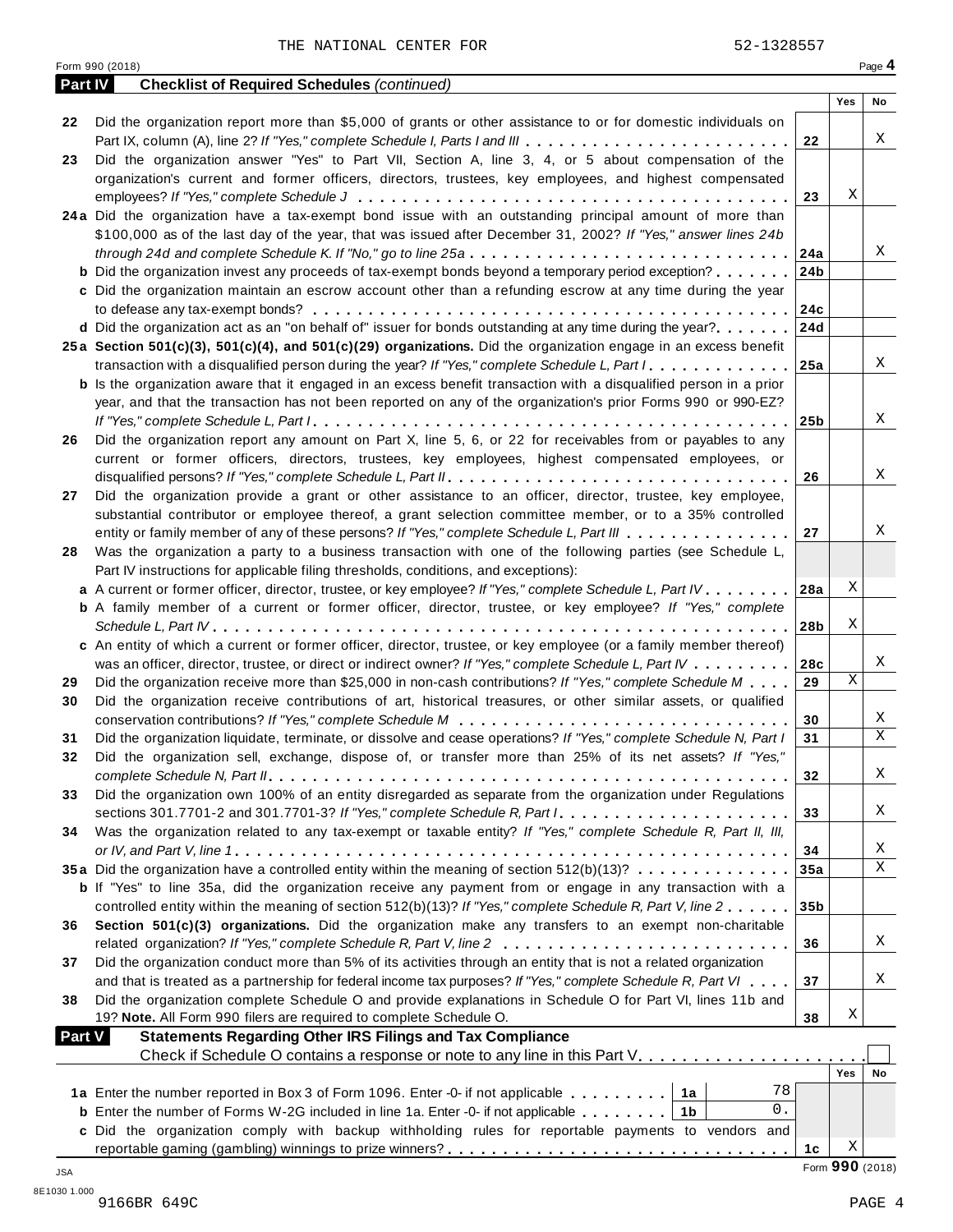|        | Form 990 (2018)                                                                                                                              |     |     | Page 5 |
|--------|----------------------------------------------------------------------------------------------------------------------------------------------|-----|-----|--------|
| Part V | Statements Regarding Other IRS Filings and Tax Compliance (continued)                                                                        |     |     |        |
|        |                                                                                                                                              |     | Yes | No     |
|        | 2a Enter the number of employees reported on Form W-3, Transmittal of Wage and Tax                                                           |     |     |        |
|        | 412<br>Statements, filed for the calendar year ending with or within the year covered by this return. 2a                                     |     |     |        |
|        | <b>b</b> If at least one is reported on line 2a, did the organization file all required federal employment tax returns?                      | 2b  | Χ   |        |
|        | <b>Note.</b> If the sum of lines 1a and 2a is greater than 250, you may be required to e-file (see instructions).                            |     |     |        |
|        | 3a Did the organization have unrelated business gross income of \$1,000 or more during the year?                                             | 3a  | Χ   |        |
|        | <b>b</b> If "Yes," has it filed a Form 990-T for this year? If "No" to line 3b, provide an explanation in Schedule O                         | 3b  | Χ   |        |
|        | 4a At any time during the calendar year, did the organization have an interest in, or a signature or other authority over,                   |     |     |        |
|        | a financial account in a foreign country (such as a bank account, securities account, or other financial account)?                           | 4a  |     | Χ      |
|        | <b>b</b> If "Yes," enter the name of the foreign country: $\blacktriangleright$                                                              |     |     |        |
|        | See instructions for filing requirements for FinCEN Form 114, Report of Foreign Bank and Financial Accounts (FBAR).                          |     |     |        |
|        | 5a Was the organization a party to a prohibited tax shelter transaction at any time during the tax year?                                     | 5a  |     | Χ      |
|        | <b>b</b> Did any taxable party notify the organization that it was or is a party to a prohibited tax shelter transaction?                    | 5b  |     | Χ      |
|        |                                                                                                                                              | 5c  |     |        |
|        | 6a Does the organization have annual gross receipts that are normally greater than \$100,000, and did the organization                       |     |     |        |
|        | solicit any contributions that were not tax deductible as charitable contributions?                                                          | 6a  |     | Χ      |
|        | <b>b</b> If "Yes," did the organization include with every solicitation an express statement that such contributions or                      |     |     |        |
|        |                                                                                                                                              | 6b  |     |        |
| 7      | Organizations that may receive deductible contributions under section 170(c).                                                                |     |     |        |
|        | a Did the organization receive a payment in excess of \$75 made partly as a contribution and partly for goods                                |     |     |        |
|        |                                                                                                                                              | 7а  | Χ   |        |
|        | <b>b</b> If "Yes," did the organization notify the donor of the value of the goods or services provided?                                     | 7b  | Χ   |        |
|        | c Did the organization sell, exchange, or otherwise dispose of tangible personal property for which it was                                   |     |     |        |
|        |                                                                                                                                              | 7с  |     | Χ      |
|        | 7d                                                                                                                                           |     |     |        |
|        | e Did the organization receive any funds, directly or indirectly, to pay premiums on a personal benefit contract?                            | 7е  |     | Χ      |
|        | f Did the organization, during the year, pay premiums, directly or indirectly, on a personal benefit contract?                               | 7f  |     | Χ      |
|        | If the organization received a contribution of qualified intellectual property, did the organization file Form 8899 as required?             | 7g  |     |        |
|        | h If the organization received a contribution of cars, boats, airplanes, or other vehicles, did the organization file a Form 1098-C?         | 7h  |     |        |
| 8      | Sponsoring organizations maintaining donor advised funds. Did a donor advised fund maintained by the                                         |     |     |        |
|        | sponsoring organization have excess business holdings at any time during the year?                                                           | 8   |     |        |
| 9      | Sponsoring organizations maintaining donor advised funds.                                                                                    |     |     |        |
|        | <b>a</b> Did the sponsoring organization make any taxable distributions under section 4966?                                                  | 9а  |     |        |
|        | <b>b</b> Did the sponsoring organization make a distribution to a donor, donor advisor, or related person?                                   | 9b  |     |        |
|        | 10 Section 501(c)(7) organizations. Enter:                                                                                                   |     |     |        |
|        | 10a <br>a Initiation fees and capital contributions included on Part VIII, line 12                                                           |     |     |        |
|        | 10b<br><b>b</b> Gross receipts, included on Form 990, Part VIII, line 12, for public use of club facilities                                  |     |     |        |
| 11     | Section 501(c)(12) organizations. Enter:                                                                                                     |     |     |        |
|        | 11a                                                                                                                                          |     |     |        |
|        | b Gross income from other sources (Do not net amounts due or paid to other sources                                                           |     |     |        |
|        | 11b                                                                                                                                          |     |     |        |
|        | 12a Section 4947(a)(1) non-exempt charitable trusts. Is the organization filing Form 990 in lieu of Form 1041?                               | 12a |     |        |
|        | 12b<br><b>b</b> If "Yes," enter the amount of tax-exempt interest received or accrued during the year                                        |     |     |        |
| 13.    | Section 501(c)(29) qualified nonprofit health insurance issuers.                                                                             |     |     |        |
|        | a Is the organization licensed to issue qualified health plans in more than one state?                                                       | 13а |     |        |
|        | Note. See the instructions for additional information the organization must report on Schedule O.                                            |     |     |        |
|        | <b>b</b> Enter the amount of reserves the organization is required to maintain by the states in which                                        |     |     |        |
|        | 13b<br>the organization is licensed to issue qualified health plans $\dots \dots \dots \dots \dots \dots \dots$                              |     |     |        |
|        | 13c                                                                                                                                          |     |     |        |
|        | 14a Did the organization receive any payments for indoor tanning services during the tax year?                                               | 14a |     | Χ      |
|        | <b>b</b> If "Yes," has it filed a Form 720 to report these payments? If "No," provide an explanation in Schedule $0 \cdot \cdot \cdot \cdot$ | 14b |     |        |
| 15     | Is the organization subject to the section 4960 tax on payment(s) of more than \$1,000,000 in remuneration or                                |     |     |        |
|        |                                                                                                                                              | 15  |     | Χ      |
|        | If "Yes," see instructions and file Form 4720, Schedule N.                                                                                   |     |     |        |
| 16     | Is the organization an educational institution subject to the section 4968 excise tax on net investment income?                              | 16  |     | Χ      |
|        | If "Yes," complete Form 4720, Schedule O.                                                                                                    |     |     |        |

Form **990** (2018)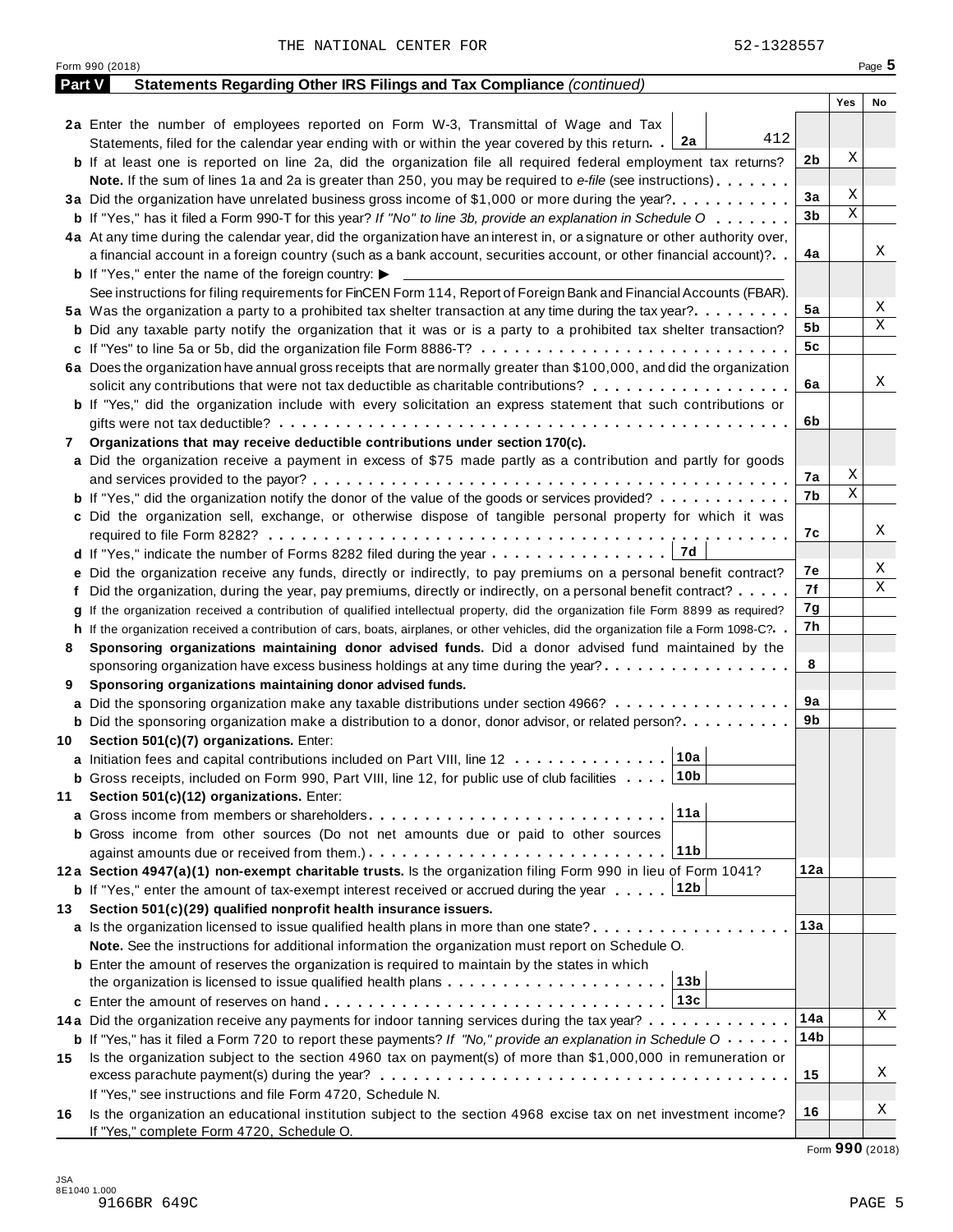|      | 52-1328557<br>THE NATIONAL CENTER FOR<br>Form 990 (2018)                                                                                                                                                                                |                 |            | Page $6$ |
|------|-----------------------------------------------------------------------------------------------------------------------------------------------------------------------------------------------------------------------------------------|-----------------|------------|----------|
|      | <b>Part VI</b><br>Governance, Management, and Disclosure For each "Yes" response to lines 2 through 7b below, and for a "No"                                                                                                            |                 |            |          |
|      | response to line 8a, 8b, or 10b below, describe the circumstances, processes, or changes in Schedule O. See instructions.                                                                                                               |                 |            |          |
|      |                                                                                                                                                                                                                                         |                 |            | X        |
|      | <b>Section A. Governing Body and Management</b>                                                                                                                                                                                         |                 | <b>Yes</b> | No       |
|      | 1a                                                                                                                                                                                                                                      | 31              |            |          |
|      | 1a Enter the number of voting members of the governing body at the end of the tax year<br>If there are material differences in voting rights among members of the governing body, or                                                    |                 |            |          |
|      | if the governing body delegated broad authority to an executive committee or similar                                                                                                                                                    |                 |            |          |
|      | committee, explain in Schedule O.<br>1b<br>Enter the number of voting members included in line 1a, above, who are independent                                                                                                           | 31              |            |          |
| 2    | Did any officer, director, trustee, or key employee have a family relationship or a business relationship with                                                                                                                          |                 |            |          |
|      |                                                                                                                                                                                                                                         | 2               | Χ          |          |
| 3    | Did the organization delegate control over management duties customarily performed by or under the direct                                                                                                                               |                 |            |          |
|      | supervision of officers, directors, or trustees, or key employees to a management company or other person?                                                                                                                              | 3               |            | Χ        |
| 4    | Did the organization make any significant changes to its governing documents since the prior Form 990 was filed?                                                                                                                        | 4               |            | Χ        |
| 5    | Did the organization become aware during the year of a significant diversion of the organization's assets?                                                                                                                              | 5               |            | Χ        |
| 6    |                                                                                                                                                                                                                                         | 6               |            | X        |
| 7a   | Did the organization have members, stockholders, or other persons who had the power to elect or appoint                                                                                                                                 |                 |            |          |
|      |                                                                                                                                                                                                                                         | 7а              |            | Χ        |
| b    | Are any governance decisions of the organization reserved to (or subject to approval by) members,                                                                                                                                       |                 |            |          |
|      |                                                                                                                                                                                                                                         | 7b              |            | Χ        |
| 8    | Did the organization contemporaneously document the meetings held or written actions undertaken during                                                                                                                                  |                 |            |          |
|      | the year by the following:                                                                                                                                                                                                              |                 |            |          |
|      |                                                                                                                                                                                                                                         | 8a              | Χ          |          |
| b    |                                                                                                                                                                                                                                         | 8b              | Χ          |          |
| 9    | Is there any officer, director, trustee, or key employee listed in Part VII, Section A, who cannot be reached at                                                                                                                        |                 |            | Χ        |
|      | the organization's mailing address? If "Yes," provide the names and addresses in Schedule O<br>Section B. Policies (This Section B requests information about policies not required by the Internal Revenue Code.)                      | 9               |            |          |
|      |                                                                                                                                                                                                                                         |                 | Yes        | No       |
|      |                                                                                                                                                                                                                                         | 10a             | X          |          |
| b    | 10a Did the organization have local chapters, branches, or affiliates?<br>If "Yes," did the organization have written policies and procedures governing the activities of such chapters,                                                |                 |            |          |
|      | affiliates, and branches to ensure their operations are consistent with the organization's exempt purposes?                                                                                                                             | 10 <sub>b</sub> | X          |          |
| 11 a | Has the organization provided a complete copy of this Form 990 to all members of its governing body before filing the form?                                                                                                             | 11a             | Χ          |          |
| b    | Describe in Schedule O the process, if any, used by the organization to review this Form 990.                                                                                                                                           |                 |            |          |
| 12a  | Did the organization have a written conflict of interest policy? If "No," go to line 13                                                                                                                                                 | 12a             | X          |          |
|      | <b>b</b> Were officers, directors, or trustees, and key employees required to disclose annually interests that could give                                                                                                               |                 |            |          |
|      |                                                                                                                                                                                                                                         | 12 <sub>b</sub> | X          |          |
|      | Did the organization regularly and consistently monitor and enforce compliance with the policy? If "Yes,"                                                                                                                               |                 |            |          |
|      |                                                                                                                                                                                                                                         | 12c             | X          |          |
| 13   | Did the organization have a written whistleblower policy?                                                                                                                                                                               | 13              | Χ          |          |
| 14   | Did the organization have a written document retention and destruction policy?                                                                                                                                                          | 14              | Χ          |          |
| 15   | Did the process for determining compensation of the following persons include a review and approval by                                                                                                                                  |                 |            |          |
|      | independent persons, comparability data, and contemporaneous substantiation of the deliberation and decision?                                                                                                                           |                 |            |          |
| a    | The organization's CEO, Executive Director, or top management official                                                                                                                                                                  | 15a             | Χ          |          |
| b    |                                                                                                                                                                                                                                         | 15 <sub>b</sub> | Χ          |          |
|      | If "Yes" to line 15a or 15b, describe the process in Schedule O (see instructions).                                                                                                                                                     |                 |            |          |
| 16а  | Did the organization invest in, contribute assets to, or participate in a joint venture or similar arrangement                                                                                                                          |                 |            | Χ        |
|      |                                                                                                                                                                                                                                         | 16a             |            |          |
|      | <b>b</b> If "Yes," did the organization follow a written policy or procedure requiring the organization to evaluate its                                                                                                                 |                 |            |          |
|      | participation in joint venture arrangements under applicable federal tax law, and take steps to safeguard the                                                                                                                           | 16 <sub>b</sub> |            |          |
|      | <b>Section C. Disclosure</b>                                                                                                                                                                                                            |                 |            |          |
|      | ATTACHMENT 1                                                                                                                                                                                                                            |                 |            |          |
| 17   | List the states with which a copy of this Form 990 is required to be filed $\blacktriangleright$ .                                                                                                                                      |                 |            |          |
| 18   | Section 6104 requires an organization to make its Forms 1023 (1024 or 1024-A if applicable), 990, and 990-T (Section 501(c)<br>(3)s only) available for public inspection. Indicate how you made these available. Check all that apply. |                 |            |          |
|      | X<br>Another's website<br>Upon request<br>Own website<br>Other (explain in Schedule O)                                                                                                                                                  |                 |            |          |
|      |                                                                                                                                                                                                                                         |                 |            |          |
|      |                                                                                                                                                                                                                                         |                 |            |          |
| 19   | Describe in Schedule O whether (and if so, how) the organization made its governing documents, conflict of interest policy, and<br>financial statements available to the public during the tax year.                                    |                 |            |          |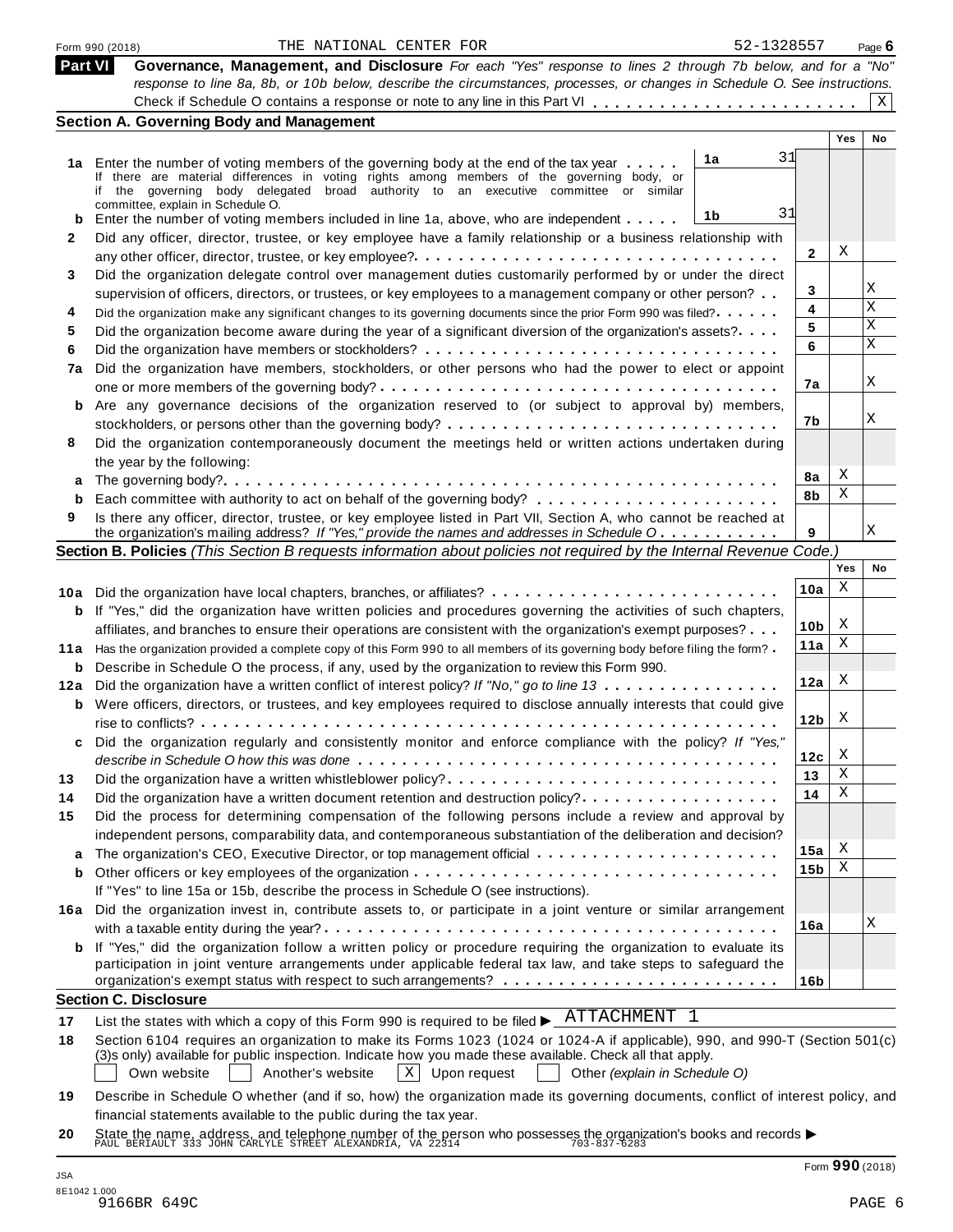| Part VII Compensation of Officers, Directors, Trustees, Key Employees, Highest Compensated Employees, and |  |  |  |  |  |
|-----------------------------------------------------------------------------------------------------------|--|--|--|--|--|
| <b>Independent Contractors</b>                                                                            |  |  |  |  |  |
|                                                                                                           |  |  |  |  |  |

**Section A. Officers, Directors, Trustees, Key Employees, and Highest Compensated Employees**

**1a** Complete this table for all persons required to be listed. Report compensation for the calendar year ending with or within the organization's tax year.

anization's lax year.<br>● List all of the organization's **current** officers, directors, trustees (whether individuals or organizations), regardless of amount of<br>nnensation Enter -0- in columns (D) (E) and (E) if no compensa compensation. Enter -0- in columns (D), (E), and (F) if no compensation was paid.

**■** List all of the organization's **current** key employees, if any. See instructions for definition of "key employee."<br>■ List the experientials five event highert expressed employees (other than an efficer director of

**Example in the organization's current** key employees, if any. See instructions for definition of key employee.<br>• List the organization's five **current** highest compensated employees (other than an officer, director, trust who received reportable compensation (Box 5 of Form W-2 and/or Box 7 of Form 1099-MISC) of more than \$100,000 from the

organization and any related organizations.<br>• List all of the organization's **former** officers, key employees, and highest compensated employees who received more than<br>\$1.00.000 of reportable componention from the erganiza \$100,000 of reportable compensation from the organization and any related organizations.

% List all of the organization's **former directors or trustees** that received, in the capacity as a former director or trustee of the organization, more than \$10,000 of reportable compensation from the organization and any related organizations.

List persons in the following order: individual trustees or directors; institutional trustees; officers; key employees; highest compensated employees; and former such persons.

Check this box if neither the organization nor any related organization compensated any current officer, director, or trustee.

| (A)<br>Name and Title       | (B)<br>Average<br>hours per<br>week (list any<br>hours for |                                     |                       |         | (C)<br>Position | (do not check more than one<br>box, unless person is both an<br>officer and a director/trustee) |        | (D)<br>Reportable<br>compensation<br>from<br>the | (E)<br>Reportable<br>compensation from<br>related<br>organizations | (F)<br>Estimated<br>amount of<br>other<br>compensation   |
|-----------------------------|------------------------------------------------------------|-------------------------------------|-----------------------|---------|-----------------|-------------------------------------------------------------------------------------------------|--------|--------------------------------------------------|--------------------------------------------------------------------|----------------------------------------------------------|
|                             | related<br>organizations<br>below dotted<br>line)          | Individual trustee<br>  or director | Institutional trustee | Officer | Key employee    | Highest compensated<br>employee                                                                 | Former | organization<br>(W-2/1099-MISC)                  | (W-2/1099-MISC)                                                    | from the<br>organization<br>and related<br>organizations |
| (1) PENNIE ABRAMSON         | 1.00                                                       |                                     |                       |         |                 |                                                                                                 |        |                                                  |                                                                    |                                                          |
| <b>DIRECTOR</b>             | 0.                                                         | X                                   |                       |         |                 |                                                                                                 |        | 0.                                               | $0$ .                                                              | $0$ .                                                    |
| (2) DIANE ALLBAUGH          | 1.00                                                       |                                     |                       |         |                 |                                                                                                 |        |                                                  |                                                                    |                                                          |
| DIRECTOR THRU MAY 2018      | $0$ .                                                      | X                                   |                       |         |                 |                                                                                                 |        | $0$ .                                            | 0.                                                                 | $\mathsf 0$ .                                            |
| (3) CORDELIA ANDERSON       | 1.00                                                       |                                     |                       |         |                 |                                                                                                 |        |                                                  |                                                                    |                                                          |
| DIRECTOR THRU MAY 2018      | $0$ .                                                      | Χ                                   |                       |         |                 |                                                                                                 |        | $\mathsf{O}$ .                                   | $0$ .                                                              | $\mathsf 0$ .                                            |
| (4) JOHN W. ARNOS, SR.      | 1.00                                                       |                                     |                       |         |                 |                                                                                                 |        |                                                  |                                                                    |                                                          |
| DIRECTOR                    | $0$ .                                                      | Χ                                   |                       |         |                 |                                                                                                 |        | 0.                                               | $0$ .                                                              | $\mathsf 0$ .                                            |
| (5)HUBERT BELL              | 1.00                                                       |                                     |                       |         |                 |                                                                                                 |        |                                                  |                                                                    |                                                          |
| <b>DIRECTOR</b>             | $0$ .                                                      | Χ                                   |                       |         |                 |                                                                                                 |        | 0.                                               | $0$ .                                                              | 0.                                                       |
| (6) LOUIS BIVONA            | 1.00                                                       |                                     |                       |         |                 |                                                                                                 |        |                                                  |                                                                    |                                                          |
| <b>DIRECTOR</b>             | $0$ .                                                      | Χ                                   |                       |         |                 |                                                                                                 |        | 0.                                               | $\mathbf 0$ .                                                      | 0.                                                       |
| (7) MICHAEL BRESLIN         | 1.00                                                       |                                     |                       |         |                 |                                                                                                 |        |                                                  |                                                                    |                                                          |
| DIRECTOR, STARTING NOV '18  | 0.                                                         | X                                   |                       |         |                 |                                                                                                 |        | $\mathsf{O}$ .                                   | $0$ .                                                              | 0.                                                       |
| (8) DANIEL D. BROUGHTON, MD | 1.00                                                       |                                     |                       |         |                 |                                                                                                 |        |                                                  |                                                                    |                                                          |
| <b>DIRECTOR</b>             | $0$ .                                                      | X                                   |                       |         |                 |                                                                                                 |        | $0$ .                                            | $0$ .                                                              | $0$ .                                                    |
| (9) ROBBIE CALLAWAY         | 1.00                                                       |                                     |                       |         |                 |                                                                                                 |        |                                                  |                                                                    |                                                          |
| <b>DIRECTOR</b>             | $0$ .                                                      | Χ                                   |                       |         |                 |                                                                                                 |        | $\mathbf 0$ .                                    | 0.                                                                 | $0$ .                                                    |
| (10) MANUS COONEY           | 1.00                                                       |                                     |                       |         |                 |                                                                                                 |        |                                                  |                                                                    |                                                          |
| <b>DIRECTOR</b>             | $0$ .                                                      | Χ                                   |                       |         |                 |                                                                                                 |        | $0$ .                                            | $0$ .                                                              | $\mathsf 0$ .                                            |
| (11) SHARON COOPER, M.D.    | 1.00                                                       |                                     |                       |         |                 |                                                                                                 |        |                                                  |                                                                    |                                                          |
| <b>DIRECTOR</b>             | $0$ .                                                      | Χ                                   |                       |         |                 |                                                                                                 |        | $0$ .                                            | 0.                                                                 | 0.                                                       |
| (12) ANTIGONE DAVIS         | 1.00                                                       |                                     |                       |         |                 |                                                                                                 |        |                                                  |                                                                    |                                                          |
| <b>DIRECTOR</b>             | 0.                                                         | Χ                                   |                       |         |                 |                                                                                                 |        | 0.                                               | $\overline{0}$ .                                                   | 0.                                                       |
| (13) LISA DAVIS             | 1.00                                                       |                                     |                       |         |                 |                                                                                                 |        |                                                  |                                                                    |                                                          |
| <b>DIRECTOR</b>             | 0.                                                         | Χ                                   |                       |         |                 |                                                                                                 |        | $0$ .                                            | $0$ .                                                              | $0$ .                                                    |
| (14) ROBIN DEARDEN          | 1.00                                                       |                                     |                       |         |                 |                                                                                                 |        |                                                  |                                                                    |                                                          |
| DIRECTOR THRU SEPT. 2018    | 0.                                                         | X                                   |                       |         |                 |                                                                                                 |        | $0$ .                                            | $0$ .                                                              | $0$ .                                                    |

JSA Form **990** (2018)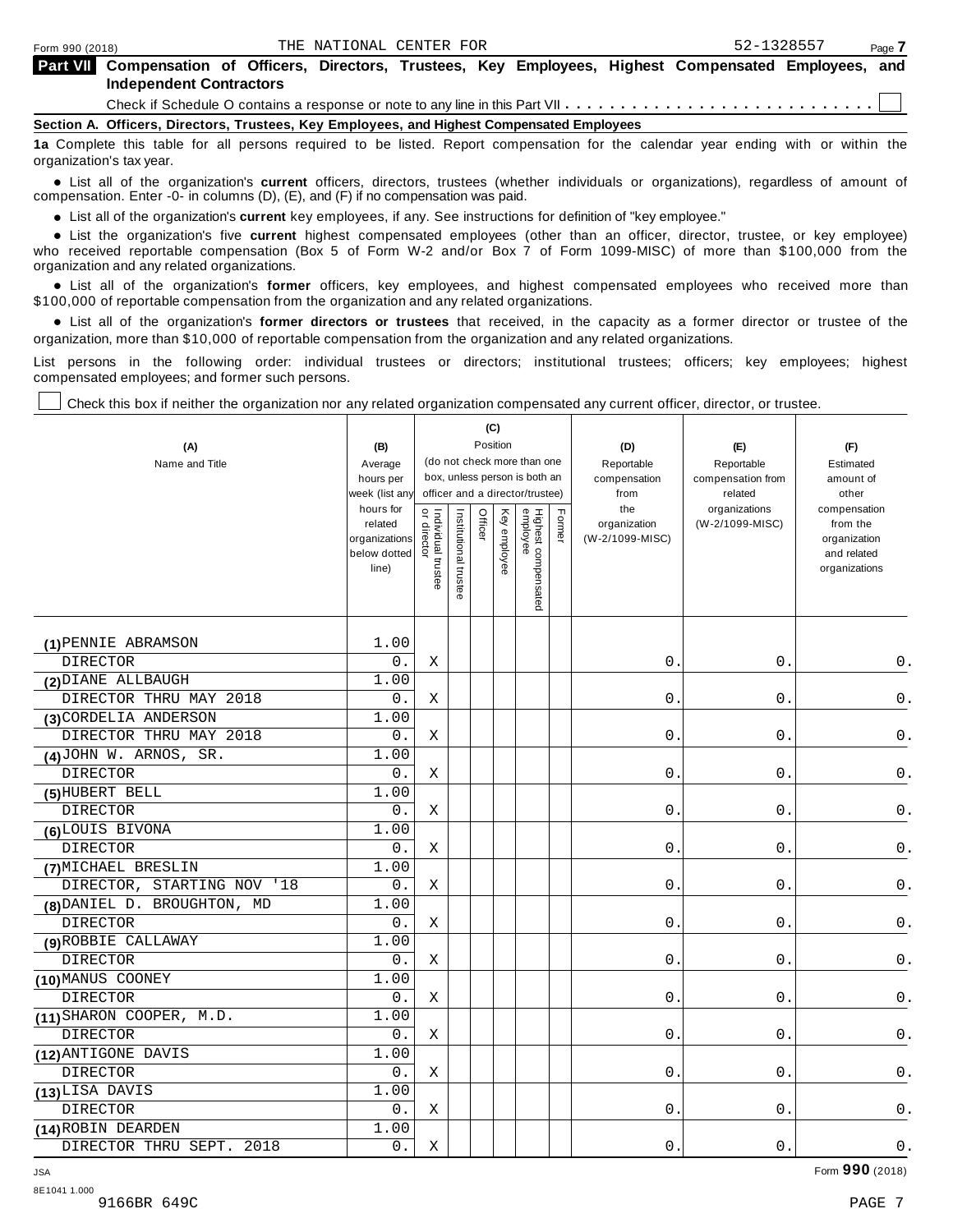#### THE NATIONAL CENTER FOR **1200 SET 1200 S**2-1328557

| Section A. Officers, Directors, Trustees, Key Employees, and Highest Compensated Employees (continued)<br><b>Part VII</b><br>(A)                                                                                                                          | (B)                                                            |                                     |                    |         | (C)          |                                                                    |        | (D)                                    | (E)                                        |              | (F)                                                                      |       |
|-----------------------------------------------------------------------------------------------------------------------------------------------------------------------------------------------------------------------------------------------------------|----------------------------------------------------------------|-------------------------------------|--------------------|---------|--------------|--------------------------------------------------------------------|--------|----------------------------------------|--------------------------------------------|--------------|--------------------------------------------------------------------------|-------|
| Name and title                                                                                                                                                                                                                                            | Average<br>hours per<br>week (list any                         |                                     |                    |         | Position     | (do not check more than one<br>box, unless person is both an       |        | Reportable<br>compensation<br>from     | Reportable<br>compensation from<br>related |              | Estimated<br>amount of<br>other                                          |       |
|                                                                                                                                                                                                                                                           | hours for<br>related<br>organizations<br>below dotted<br>line) | õ<br>Individual trustee<br>director | Institutional trus | Officer | Key employee | officer and a director/trustee)<br>Highest compensated<br>employee | Former | the<br>organization<br>(W-2/1099-MISC) | organizations<br>(W-2/1099-MISC)           |              | compensation<br>from the<br>organization<br>and related<br>organizations |       |
| 15) DENNIS DECONCINI                                                                                                                                                                                                                                      | 1.00                                                           |                                     |                    |         |              |                                                                    |        |                                        |                                            |              |                                                                          |       |
| <b>DIRECTOR</b>                                                                                                                                                                                                                                           | $0$ .                                                          | Χ                                   |                    |         |              |                                                                    |        | $\mathsf{0}$ .                         | 0                                          |              |                                                                          | 0.    |
| 16) MATTHEW FOOSANER                                                                                                                                                                                                                                      | 1.00                                                           |                                     |                    |         |              |                                                                    |        |                                        |                                            |              |                                                                          |       |
| DIRECTOR                                                                                                                                                                                                                                                  | 0.                                                             | Χ                                   |                    |         |              |                                                                    |        | $\mathsf{0}$ .                         | 0                                          |              |                                                                          | 0.    |
| 17) VINCENT GIULIANO                                                                                                                                                                                                                                      | 1.00                                                           |                                     |                    |         |              |                                                                    |        |                                        |                                            |              |                                                                          |       |
| DIRECTOR                                                                                                                                                                                                                                                  | 0.                                                             | Χ                                   |                    |         |              |                                                                    |        | $\mathsf{0}$ .                         | 0                                          |              |                                                                          | 0.    |
| 18) ROBERT HANNEMANN                                                                                                                                                                                                                                      | 1.00                                                           |                                     |                    |         |              |                                                                    |        |                                        |                                            |              |                                                                          |       |
| <b>DIRECTOR</b>                                                                                                                                                                                                                                           | $0$ .                                                          | Χ                                   |                    |         |              |                                                                    |        | $\mathsf{0}$ .                         | 0                                          |              |                                                                          | 0.    |
| 19) JOHN P. KELLY, JR.                                                                                                                                                                                                                                    | 1.00                                                           |                                     |                    |         |              |                                                                    |        |                                        |                                            |              |                                                                          |       |
| DIRECTOR                                                                                                                                                                                                                                                  | 0.                                                             | Χ                                   |                    |         |              |                                                                    |        | $\mathsf{0}$ .                         | 0                                          |              |                                                                          | 0.    |
| 20) RICHARD KOLODZIEJ                                                                                                                                                                                                                                     | 1.50                                                           |                                     |                    |         |              |                                                                    |        |                                        |                                            |              |                                                                          |       |
| CHAIRPERSON                                                                                                                                                                                                                                               | $0$ .                                                          | Χ                                   |                    | Χ       |              |                                                                    |        | $\mathsf{0}$ .                         | 0                                          |              |                                                                          | 0.    |
| 21) MEGHAN LATCOVICH<br>1.00                                                                                                                                                                                                                              |                                                                |                                     |                    |         |              |                                                                    |        |                                        |                                            |              |                                                                          |       |
| DIRECTOR<br>$0$ .<br>$\mathsf{0}$ .<br>0<br>Χ                                                                                                                                                                                                             |                                                                |                                     |                    |         |              |                                                                    |        |                                        |                                            |              | 0.                                                                       |       |
| 22) LARRY MAGID<br>1.00                                                                                                                                                                                                                                   |                                                                |                                     |                    |         |              |                                                                    |        |                                        |                                            |              |                                                                          |       |
| <b>DIRECTOR</b><br>$0$ .<br>$\mathsf{0}$ .<br>0<br>Χ                                                                                                                                                                                                      |                                                                |                                     |                    |         |              |                                                                    |        |                                        |                                            |              |                                                                          | 0.    |
| 23) DON MCGOWAN                                                                                                                                                                                                                                           | 1.00                                                           |                                     |                    |         |              |                                                                    |        |                                        |                                            |              |                                                                          |       |
| <b>DIRECTOR</b>                                                                                                                                                                                                                                           | $0$ .                                                          | Χ                                   |                    |         |              |                                                                    |        | 0.                                     | 0                                          |              |                                                                          | $0$ . |
| 24) MATTHEW S. MINER                                                                                                                                                                                                                                      | 1.00                                                           |                                     |                    |         |              |                                                                    |        |                                        |                                            |              |                                                                          |       |
| DIRECTOR THRU FEB. 2018                                                                                                                                                                                                                                   | $0$ .                                                          | Χ                                   |                    |         |              |                                                                    |        | $\mathsf{0}$ .                         | 0                                          |              |                                                                          | $0$ . |
| 25) TIMOTHY MURPHY                                                                                                                                                                                                                                        | 1.00                                                           |                                     |                    |         |              |                                                                    |        |                                        |                                            |              |                                                                          |       |
| <b>DIRECTOR</b>                                                                                                                                                                                                                                           | 0.                                                             | X                                   |                    |         |              |                                                                    |        | $\mathsf{O}$                           | 0                                          |              |                                                                          | $0$ . |
| 1b Sub-total                                                                                                                                                                                                                                              |                                                                |                                     |                    |         |              |                                                                    |        | 0                                      | $\mathbf{0}$                               |              |                                                                          | 0.    |
| c Total from continuation sheets to Part VII, Section A                                                                                                                                                                                                   |                                                                |                                     |                    |         |              |                                                                    |        | 2,554,663.                             | $\mathbf{0}$                               |              | 457,245.                                                                 |       |
| d Total (add lines 1b and 1c) $\cdots$ $\cdots$ $\cdots$ $\cdots$ $\cdots$ $\cdots$ $\cdots$ $\cdots$ $\cdots$ $\cdots$ $\cdots$                                                                                                                          |                                                                |                                     |                    |         |              |                                                                    |        | 2,554,663.                             | $\Omega$                                   |              | 457,245.                                                                 |       |
| 2 Total number of individuals (including but not limited to those listed above) who received more than \$100,000 of                                                                                                                                       |                                                                |                                     |                    |         |              |                                                                    |        |                                        |                                            |              |                                                                          |       |
| reportable compensation from the organization ▶                                                                                                                                                                                                           |                                                                | 54                                  |                    |         |              |                                                                    |        |                                        |                                            |              |                                                                          |       |
|                                                                                                                                                                                                                                                           |                                                                |                                     |                    |         |              |                                                                    |        |                                        |                                            |              | Yes                                                                      | No.   |
| Did the organization list any former officer, director, or trustee, key employee, or highest compensated                                                                                                                                                  |                                                                |                                     |                    |         |              |                                                                    |        |                                        |                                            |              |                                                                          |       |
| employee on line 1a? If "Yes," complete Schedule J for such individual                                                                                                                                                                                    |                                                                |                                     |                    |         |              |                                                                    |        |                                        |                                            | 3            |                                                                          | Χ     |
| For any individual listed on line 1a, is the sum of reportable compensation and other compensation from the<br>organization and related organizations greater than \$150,000? If "Yes," complete Schedule J for such                                      |                                                                |                                     |                    |         |              |                                                                    |        |                                        |                                            |              |                                                                          |       |
|                                                                                                                                                                                                                                                           |                                                                |                                     |                    |         |              |                                                                    |        |                                        |                                            | 4            | Χ                                                                        |       |
| Did any person listed on line 1a receive or accrue compensation from any unrelated organization or individual<br>5.<br>for services rendered to the organization? If "Yes," complete Schedule J for such person                                           |                                                                |                                     |                    |         |              |                                                                    |        |                                        |                                            | 5            |                                                                          | Χ     |
| <b>Section B. Independent Contractors</b>                                                                                                                                                                                                                 |                                                                |                                     |                    |         |              |                                                                    |        |                                        |                                            |              |                                                                          |       |
| Complete this table for your five highest compensated independent contractors that received more than \$100,000 of<br>compensation from the organization. Report compensation for the calendar year ending with or within the organization's tax<br>year. |                                                                |                                     |                    |         |              |                                                                    |        |                                        |                                            |              |                                                                          |       |
| (A)                                                                                                                                                                                                                                                       |                                                                |                                     |                    |         |              |                                                                    |        | (B)                                    |                                            | (C)          |                                                                          |       |
| Name and business address                                                                                                                                                                                                                                 |                                                                |                                     |                    |         |              |                                                                    |        | Description of services                |                                            | Compensation |                                                                          |       |
|                                                                                                                                                                                                                                                           |                                                                |                                     |                    |         |              |                                                                    |        |                                        |                                            |              |                                                                          |       |
| ATTACHMENT 2                                                                                                                                                                                                                                              |                                                                |                                     |                    |         |              |                                                                    |        |                                        |                                            |              |                                                                          |       |

**2** Total number of independent contractors (including but not limited to those listed above) who received more than \$100,000 in compensation from the organization  $\blacktriangleright$  11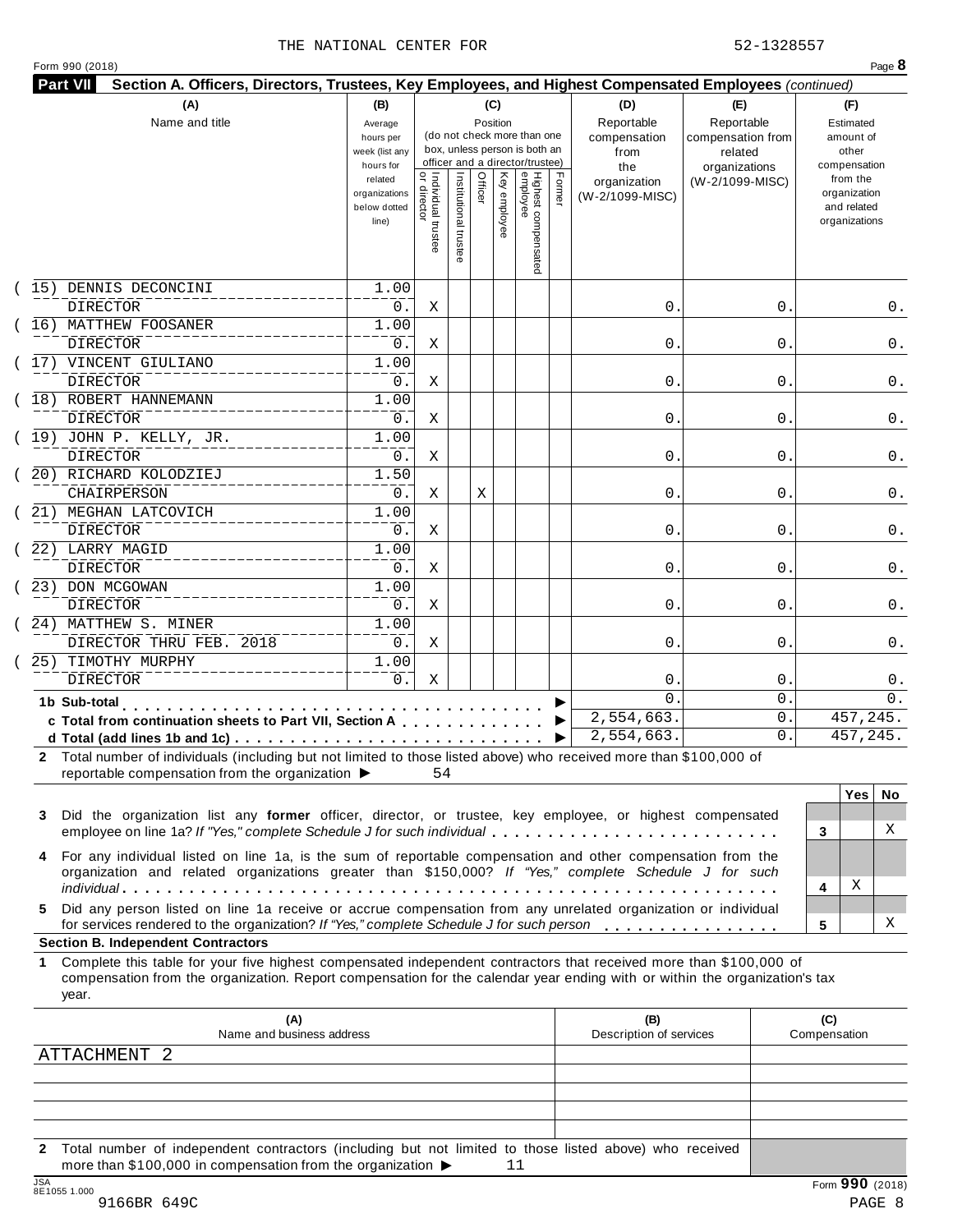#### THE NATIONAL CENTER FOR **1200 SET 1200 S**2-1328557

| (A)<br>Name and title                                                                                                                                                                                                | (B)                         |                    |                     | (C)      |                                                                  |        | (D)                     | Section A. Officers, Directors, Trustees, Key Employees, and Highest Compensated Employees (continued)<br>(E) | (F)                   |
|----------------------------------------------------------------------------------------------------------------------------------------------------------------------------------------------------------------------|-----------------------------|--------------------|---------------------|----------|------------------------------------------------------------------|--------|-------------------------|---------------------------------------------------------------------------------------------------------------|-----------------------|
|                                                                                                                                                                                                                      | Average                     |                    |                     | Position |                                                                  |        | Reportable              | Reportable                                                                                                    | Estimated             |
|                                                                                                                                                                                                                      | hours per                   |                    |                     |          | (do not check more than one                                      |        | compensation            | compensation from                                                                                             | amount of             |
|                                                                                                                                                                                                                      | week (list any<br>hours for |                    |                     |          | box, unless person is both an<br>officer and a director/trustee) |        | from                    | related                                                                                                       | other<br>compensation |
|                                                                                                                                                                                                                      | related                     | õ                  |                     |          |                                                                  |        | the<br>organization     | organizations<br>(W-2/1099-MISC)                                                                              | from the              |
|                                                                                                                                                                                                                      | organizations               |                    |                     | Officer  |                                                                  | Former | (W-2/1099-MISC)         |                                                                                                               | organization          |
|                                                                                                                                                                                                                      | below dotted                | director           |                     |          |                                                                  |        |                         |                                                                                                               | and related           |
|                                                                                                                                                                                                                      | line)                       | Individual trustee | Institutional trust |          | Key employee                                                     |        |                         |                                                                                                               | organizations         |
|                                                                                                                                                                                                                      |                             |                    |                     |          |                                                                  |        |                         |                                                                                                               |                       |
|                                                                                                                                                                                                                      |                             |                    |                     |          | Highest compensated<br>employee                                  |        |                         |                                                                                                               |                       |
| 26) LEONARD PFEIFFER IV                                                                                                                                                                                              | 1.00                        |                    |                     |          |                                                                  |        |                         |                                                                                                               |                       |
| <b>DIRECTOR</b>                                                                                                                                                                                                      | 0.                          | Χ                  |                     |          |                                                                  |        | $\mathsf{0}$ .          | 0                                                                                                             | 0.                    |
| 27) WINSTON PRICE                                                                                                                                                                                                    | 1.00                        |                    |                     |          |                                                                  |        |                         |                                                                                                               |                       |
| <b>DIRECTOR</b>                                                                                                                                                                                                      | 0.                          | Χ                  |                     |          |                                                                  |        | 0.                      | 0                                                                                                             | 0.                    |
| 28) STEVE SALEM                                                                                                                                                                                                      | 1.00                        |                    |                     |          |                                                                  |        |                         |                                                                                                               |                       |
| TREASURER                                                                                                                                                                                                            | 0.                          | Χ                  |                     | Χ        |                                                                  |        | 0.                      | 0                                                                                                             | 0.                    |
|                                                                                                                                                                                                                      | $\overline{1}$ .00          |                    |                     |          |                                                                  |        |                         |                                                                                                               |                       |
| SUSANNAH SCHAEFER<br>29)<br><b>DIRECTOR</b>                                                                                                                                                                          |                             |                    |                     |          |                                                                  |        |                         |                                                                                                               |                       |
|                                                                                                                                                                                                                      | $0$ .                       | Χ                  |                     |          |                                                                  |        | 0.                      | 0                                                                                                             | 0.                    |
| 30) MARK SIRANGELO                                                                                                                                                                                                   | 1.00                        |                    |                     |          |                                                                  |        |                         |                                                                                                               |                       |
| <b>DIRECTOR</b>                                                                                                                                                                                                      | 0.                          | X                  |                     |          |                                                                  |        | $\mathsf{0}$ .          | 0                                                                                                             | 0.                    |
| 31) SAM SOLAKYAN                                                                                                                                                                                                     | 1.00                        |                    |                     |          |                                                                  |        |                         |                                                                                                               |                       |
| DIRECTOR THRU OCT. 2018                                                                                                                                                                                              | $0$ .                       | X                  |                     |          |                                                                  |        | 0.                      | 0                                                                                                             | 0.                    |
| 32) MICHAEL STABOLEPSZY                                                                                                                                                                                              | 1.00                        |                    |                     |          |                                                                  |        |                         |                                                                                                               |                       |
| DIRECTOR THRU OCT. 2018                                                                                                                                                                                              | 0.                          | Χ                  |                     |          |                                                                  |        | $\mathsf{0}$ .          | 0                                                                                                             | 0.                    |
| 33) HAYWOOD TALCOVE                                                                                                                                                                                                  | 1.00                        |                    |                     |          |                                                                  |        |                         |                                                                                                               |                       |
| DIRECTOR THRU NOV. 2018                                                                                                                                                                                              | 0.                          | Χ                  |                     |          |                                                                  |        | $\mathsf{0}$ .          | 0                                                                                                             | 0.                    |
| 34) KAREN TANDY                                                                                                                                                                                                      | 1.50                        |                    |                     |          |                                                                  |        |                         |                                                                                                               |                       |
| CHAIRPERSON-ELECT                                                                                                                                                                                                    | 0.                          | Χ                  |                     | Χ        |                                                                  |        | $\mathsf{0}$ .          | 0                                                                                                             | 0.                    |
| 35) EMILY VACHER                                                                                                                                                                                                     | 1.00                        |                    |                     |          |                                                                  |        |                         |                                                                                                               |                       |
| SECRETARY                                                                                                                                                                                                            | $0$ .                       | X                  |                     | Χ        |                                                                  |        | $\mathsf{0}$ .          | 0                                                                                                             | 0.                    |
| 36) JOHN WALSH                                                                                                                                                                                                       | 1.00                        |                    |                     |          |                                                                  |        |                         |                                                                                                               |                       |
| <b>DIRECTOR</b>                                                                                                                                                                                                      | 0.                          | Χ                  |                     |          |                                                                  |        | 0.                      | 0                                                                                                             | 0.                    |
|                                                                                                                                                                                                                      |                             |                    |                     |          |                                                                  |        |                         |                                                                                                               |                       |
| 1b Sub-total<br>.                                                                                                                                                                                                    |                             |                    |                     |          |                                                                  |        |                         |                                                                                                               |                       |
| c Total from continuation sheets to Part VII, Section A                                                                                                                                                              |                             |                    |                     |          |                                                                  |        |                         |                                                                                                               |                       |
| d Total (add lines 1b and 1c) $\cdots$ $\cdots$ $\cdots$ $\cdots$ $\cdots$ $\cdots$ $\cdots$ $\cdots$ $\cdots$ $\cdots$ $\cdots$                                                                                     |                             |                    |                     |          |                                                                  |        |                         |                                                                                                               |                       |
| 2 Total number of individuals (including but not limited to those listed above) who received more than \$100,000 of                                                                                                  |                             |                    |                     |          |                                                                  |        |                         |                                                                                                               |                       |
|                                                                                                                                                                                                                      |                             | 54                 |                     |          |                                                                  |        |                         |                                                                                                               |                       |
| reportable compensation from the organization ▶                                                                                                                                                                      |                             |                    |                     |          |                                                                  |        |                         |                                                                                                               | No                    |
|                                                                                                                                                                                                                      |                             |                    |                     |          |                                                                  |        |                         |                                                                                                               | Yes                   |
| Did the organization list any former officer, director, or trustee, key employee, or highest compensated                                                                                                             |                             |                    |                     |          |                                                                  |        |                         |                                                                                                               |                       |
| employee on line 1a? If "Yes," complete Schedule J for such individual                                                                                                                                               |                             |                    |                     |          |                                                                  |        |                         |                                                                                                               | 3                     |
| 3                                                                                                                                                                                                                    |                             |                    |                     |          |                                                                  |        |                         |                                                                                                               | X                     |
| For any individual listed on line 1a, is the sum of reportable compensation and other compensation from the<br>organization and related organizations greater than \$150,000? If "Yes," complete Schedule J for such |                             |                    |                     |          |                                                                  |        |                         |                                                                                                               |                       |
|                                                                                                                                                                                                                      |                             |                    |                     |          |                                                                  |        |                         |                                                                                                               | Χ<br>4                |
| 5.                                                                                                                                                                                                                   |                             |                    |                     |          |                                                                  |        |                         |                                                                                                               |                       |
| Did any person listed on line 1a receive or accrue compensation from any unrelated organization or individual                                                                                                        |                             |                    |                     |          |                                                                  |        |                         |                                                                                                               | х<br>5                |
| for services rendered to the organization? If "Yes," complete Schedule J for such person                                                                                                                             |                             |                    |                     |          |                                                                  |        |                         |                                                                                                               |                       |
|                                                                                                                                                                                                                      |                             |                    |                     |          |                                                                  |        |                         |                                                                                                               |                       |
| <b>Section B. Independent Contractors</b><br>Complete this table for your five highest compensated independent contractors that received more than \$100,000 of                                                      |                             |                    |                     |          |                                                                  |        |                         |                                                                                                               |                       |
| compensation from the organization. Report compensation for the calendar year ending with or within the organization's tax<br>year.                                                                                  |                             |                    |                     |          |                                                                  |        |                         |                                                                                                               |                       |
|                                                                                                                                                                                                                      |                             |                    |                     |          |                                                                  |        |                         |                                                                                                               |                       |
| (A)                                                                                                                                                                                                                  |                             |                    |                     |          |                                                                  |        | (B)                     |                                                                                                               | (C)                   |
| Name and business address                                                                                                                                                                                            |                             |                    |                     |          |                                                                  |        | Description of services |                                                                                                               | Compensation          |
|                                                                                                                                                                                                                      |                             |                    |                     |          |                                                                  |        |                         |                                                                                                               |                       |
|                                                                                                                                                                                                                      |                             |                    |                     |          |                                                                  |        |                         |                                                                                                               |                       |

**2** Total number of independent contractors (including but not limited to those listed above) who received more than \$100,000 in compensation from the organization  $\blacktriangleright$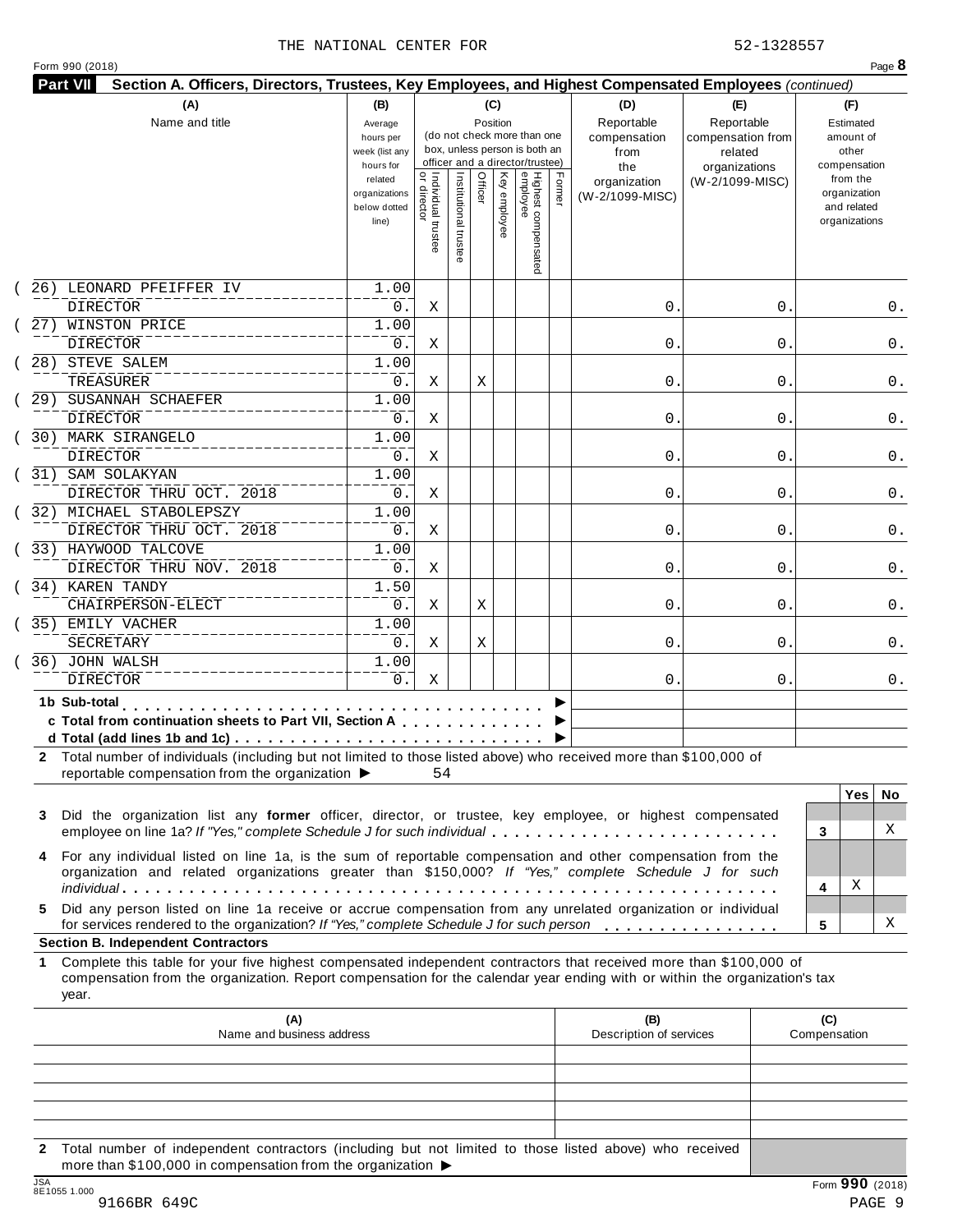#### THE NATIONAL CENTER FOR **1200 SET 1200 S**2-1328557

| <b>Part VII</b><br>Section A. Officers, Directors, Trustees, Key Employees, and Highest Compensated Employees (continued)<br>(A)<br>Name and title<br>37) REVE WALSH<br>VICE CHAIRPERSON<br>38) PATTY WETTERLING<br><b>DIRECTOR</b><br>39) JOHN F. CLARK<br>PRESIDENT/CEO<br>40) PAUL BERIAULT<br>ASST. TREAS., VP, CFO<br>(41) PANAYIOTA SOURAS | (B)<br>Average<br>hours per<br>week (list any<br>hours for<br>related<br>organizations<br>below dotted<br>line)<br>2.00<br>0.<br>$\overline{1}$ .00<br>0.<br>37.50<br>0. | Individual trustee<br>  or director<br>Χ<br>Χ                                                              | Institutional truste | (C)<br>Position<br>Officer<br>х | Key employee | (do not check more than one<br>box, unless person is both an<br>officer and a director/trustee)<br>Highest compensated<br>employee | Former                                                                                                                                | (D)<br>Reportable<br>compensation<br>from<br>the<br>organization<br>(W-2/1099-MISC) | (E)<br>Reportable<br>compensation from<br>related<br>organizations<br>(W-2/1099-MISC)<br>0 | (F)<br>Estimated<br>amount of<br>other<br>compensation<br>from the<br>organization<br>and related<br>organizations                                                                                                                                                                                                                                                                                                                                                                                                                                                                                                                                                                                                                                                                                                                                                                                                                                                                                                                                       |
|--------------------------------------------------------------------------------------------------------------------------------------------------------------------------------------------------------------------------------------------------------------------------------------------------------------------------------------------------|--------------------------------------------------------------------------------------------------------------------------------------------------------------------------|------------------------------------------------------------------------------------------------------------|----------------------|---------------------------------|--------------|------------------------------------------------------------------------------------------------------------------------------------|---------------------------------------------------------------------------------------------------------------------------------------|-------------------------------------------------------------------------------------|--------------------------------------------------------------------------------------------|----------------------------------------------------------------------------------------------------------------------------------------------------------------------------------------------------------------------------------------------------------------------------------------------------------------------------------------------------------------------------------------------------------------------------------------------------------------------------------------------------------------------------------------------------------------------------------------------------------------------------------------------------------------------------------------------------------------------------------------------------------------------------------------------------------------------------------------------------------------------------------------------------------------------------------------------------------------------------------------------------------------------------------------------------------|
|                                                                                                                                                                                                                                                                                                                                                  |                                                                                                                                                                          |                                                                                                            |                      |                                 |              |                                                                                                                                    |                                                                                                                                       |                                                                                     |                                                                                            |                                                                                                                                                                                                                                                                                                                                                                                                                                                                                                                                                                                                                                                                                                                                                                                                                                                                                                                                                                                                                                                          |
|                                                                                                                                                                                                                                                                                                                                                  |                                                                                                                                                                          |                                                                                                            |                      |                                 |              |                                                                                                                                    |                                                                                                                                       |                                                                                     |                                                                                            |                                                                                                                                                                                                                                                                                                                                                                                                                                                                                                                                                                                                                                                                                                                                                                                                                                                                                                                                                                                                                                                          |
|                                                                                                                                                                                                                                                                                                                                                  |                                                                                                                                                                          |                                                                                                            |                      |                                 |              |                                                                                                                                    |                                                                                                                                       |                                                                                     |                                                                                            |                                                                                                                                                                                                                                                                                                                                                                                                                                                                                                                                                                                                                                                                                                                                                                                                                                                                                                                                                                                                                                                          |
|                                                                                                                                                                                                                                                                                                                                                  |                                                                                                                                                                          |                                                                                                            |                      |                                 |              |                                                                                                                                    |                                                                                                                                       | 0.                                                                                  |                                                                                            | 0.                                                                                                                                                                                                                                                                                                                                                                                                                                                                                                                                                                                                                                                                                                                                                                                                                                                                                                                                                                                                                                                       |
|                                                                                                                                                                                                                                                                                                                                                  |                                                                                                                                                                          |                                                                                                            |                      |                                 |              |                                                                                                                                    |                                                                                                                                       | О.                                                                                  | 0                                                                                          | $0$ .                                                                                                                                                                                                                                                                                                                                                                                                                                                                                                                                                                                                                                                                                                                                                                                                                                                                                                                                                                                                                                                    |
|                                                                                                                                                                                                                                                                                                                                                  |                                                                                                                                                                          |                                                                                                            |                      | х                               |              |                                                                                                                                    |                                                                                                                                       | 497,109.                                                                            | 0                                                                                          | 35,863.                                                                                                                                                                                                                                                                                                                                                                                                                                                                                                                                                                                                                                                                                                                                                                                                                                                                                                                                                                                                                                                  |
|                                                                                                                                                                                                                                                                                                                                                  | 37.50<br>0.                                                                                                                                                              |                                                                                                            |                      | Χ                               |              |                                                                                                                                    |                                                                                                                                       | 186,250.                                                                            | 0.                                                                                         | 29,373.                                                                                                                                                                                                                                                                                                                                                                                                                                                                                                                                                                                                                                                                                                                                                                                                                                                                                                                                                                                                                                                  |
| ASST.SEC., SVP, GEN. COUNSEL                                                                                                                                                                                                                                                                                                                     | 37.50<br>0.                                                                                                                                                              |                                                                                                            |                      | Χ                               |              |                                                                                                                                    |                                                                                                                                       | 216,036.                                                                            | 0.                                                                                         | 26,656.                                                                                                                                                                                                                                                                                                                                                                                                                                                                                                                                                                                                                                                                                                                                                                                                                                                                                                                                                                                                                                                  |
| ( 42) MICHELLE DELAUNE<br>SENIOR VP, COO                                                                                                                                                                                                                                                                                                         | 37.50<br>0.                                                                                                                                                              |                                                                                                            |                      |                                 | Χ            |                                                                                                                                    |                                                                                                                                       | 217,441.                                                                            | 0                                                                                          | 35,015.                                                                                                                                                                                                                                                                                                                                                                                                                                                                                                                                                                                                                                                                                                                                                                                                                                                                                                                                                                                                                                                  |
| (43) MARK GIANTURCO                                                                                                                                                                                                                                                                                                                              | 37.50                                                                                                                                                                    |                                                                                                            |                      |                                 |              |                                                                                                                                    |                                                                                                                                       |                                                                                     |                                                                                            | 58,572.                                                                                                                                                                                                                                                                                                                                                                                                                                                                                                                                                                                                                                                                                                                                                                                                                                                                                                                                                                                                                                                  |
| (44) ROBERT LOWERY                                                                                                                                                                                                                                                                                                                               | 37.50                                                                                                                                                                    |                                                                                                            |                      |                                 |              |                                                                                                                                    |                                                                                                                                       |                                                                                     |                                                                                            | 31,511.                                                                                                                                                                                                                                                                                                                                                                                                                                                                                                                                                                                                                                                                                                                                                                                                                                                                                                                                                                                                                                                  |
| 45) GAVIN PORTNOY                                                                                                                                                                                                                                                                                                                                | 37.50                                                                                                                                                                    |                                                                                                            |                      |                                 |              |                                                                                                                                    |                                                                                                                                       |                                                                                     |                                                                                            | 30,961.                                                                                                                                                                                                                                                                                                                                                                                                                                                                                                                                                                                                                                                                                                                                                                                                                                                                                                                                                                                                                                                  |
| (46) JOHN SHEHAN                                                                                                                                                                                                                                                                                                                                 | 37.50                                                                                                                                                                    |                                                                                                            |                      |                                 |              |                                                                                                                                    |                                                                                                                                       |                                                                                     |                                                                                            | 44,379.                                                                                                                                                                                                                                                                                                                                                                                                                                                                                                                                                                                                                                                                                                                                                                                                                                                                                                                                                                                                                                                  |
| 47) SUSAN PEACOCK                                                                                                                                                                                                                                                                                                                                | 37.50<br>0.                                                                                                                                                              |                                                                                                            |                      |                                 |              |                                                                                                                                    |                                                                                                                                       |                                                                                     |                                                                                            | 22,586.                                                                                                                                                                                                                                                                                                                                                                                                                                                                                                                                                                                                                                                                                                                                                                                                                                                                                                                                                                                                                                                  |
| 1b Sub-total                                                                                                                                                                                                                                                                                                                                     |                                                                                                                                                                          |                                                                                                            |                      |                                 |              |                                                                                                                                    |                                                                                                                                       |                                                                                     |                                                                                            |                                                                                                                                                                                                                                                                                                                                                                                                                                                                                                                                                                                                                                                                                                                                                                                                                                                                                                                                                                                                                                                          |
|                                                                                                                                                                                                                                                                                                                                                  |                                                                                                                                                                          |                                                                                                            |                      |                                 |              |                                                                                                                                    |                                                                                                                                       |                                                                                     |                                                                                            | Yes<br>No<br>Χ<br>3                                                                                                                                                                                                                                                                                                                                                                                                                                                                                                                                                                                                                                                                                                                                                                                                                                                                                                                                                                                                                                      |
|                                                                                                                                                                                                                                                                                                                                                  |                                                                                                                                                                          |                                                                                                            |                      |                                 |              |                                                                                                                                    |                                                                                                                                       |                                                                                     |                                                                                            | Χ<br>4                                                                                                                                                                                                                                                                                                                                                                                                                                                                                                                                                                                                                                                                                                                                                                                                                                                                                                                                                                                                                                                   |
|                                                                                                                                                                                                                                                                                                                                                  |                                                                                                                                                                          |                                                                                                            |                      |                                 |              |                                                                                                                                    |                                                                                                                                       |                                                                                     |                                                                                            | Χ<br>5                                                                                                                                                                                                                                                                                                                                                                                                                                                                                                                                                                                                                                                                                                                                                                                                                                                                                                                                                                                                                                                   |
| <b>Section B. Independent Contractors</b>                                                                                                                                                                                                                                                                                                        |                                                                                                                                                                          |                                                                                                            |                      |                                 |              |                                                                                                                                    |                                                                                                                                       |                                                                                     |                                                                                            |                                                                                                                                                                                                                                                                                                                                                                                                                                                                                                                                                                                                                                                                                                                                                                                                                                                                                                                                                                                                                                                          |
| year.                                                                                                                                                                                                                                                                                                                                            |                                                                                                                                                                          |                                                                                                            |                      |                                 |              |                                                                                                                                    |                                                                                                                                       |                                                                                     |                                                                                            |                                                                                                                                                                                                                                                                                                                                                                                                                                                                                                                                                                                                                                                                                                                                                                                                                                                                                                                                                                                                                                                          |
| (A)                                                                                                                                                                                                                                                                                                                                              |                                                                                                                                                                          |                                                                                                            |                      |                                 |              |                                                                                                                                    |                                                                                                                                       | (B)                                                                                 |                                                                                            | (C)<br>Compensation                                                                                                                                                                                                                                                                                                                                                                                                                                                                                                                                                                                                                                                                                                                                                                                                                                                                                                                                                                                                                                      |
|                                                                                                                                                                                                                                                                                                                                                  | VP, CTO<br>VP, MISSING CHILDREN DIVISION<br>VP, STRATEGIC ADVANCE. & PSHIPS<br>VP EXPLOITED CHILDREN DIVISION<br>VP, HR THRU JULY 2018                                   | 0.<br>0.<br>$0$ .<br>$0$ .<br>reportable compensation from the organization ▶<br>Name and business address |                      | 54                              |              | Χ<br>Χ<br>Χ<br>Χ<br>c Total from continuation sheets to Part VII, Section A                                                        | Χ<br>d Total (add lines 1b and 1c) $\cdots$ $\cdots$ $\cdots$ $\cdots$ $\cdots$ $\cdots$ $\cdots$ $\cdots$ $\cdots$ $\cdots$ $\cdots$ |                                                                                     | 225,947.<br>170,909.<br>168,488.<br>172,047.<br>112,168.                                   | 0<br>0<br>0<br>0.<br>О.<br>2 Total number of individuals (including but not limited to those listed above) who received more than \$100,000 of<br>Did the organization list any former officer, director, or trustee, key employee, or highest compensated<br>employee on line 1a? If "Yes," complete Schedule J for such individual<br>For any individual listed on line 1a, is the sum of reportable compensation and other compensation from the<br>organization and related organizations greater than \$150,000? If "Yes," complete Schedule J for such<br>Did any person listed on line 1a receive or accrue compensation from any unrelated organization or individual<br>for services rendered to the organization? If "Yes," complete Schedule J for such person<br>Complete this table for your five highest compensated independent contractors that received more than \$100,000 of<br>compensation from the organization. Report compensation for the calendar year ending with or within the organization's tax<br>Description of services |

**2** Total number of independent contractors (including but not limited to those listed above) who received more than \$100,000 in compensation from the organization  $\blacktriangleright$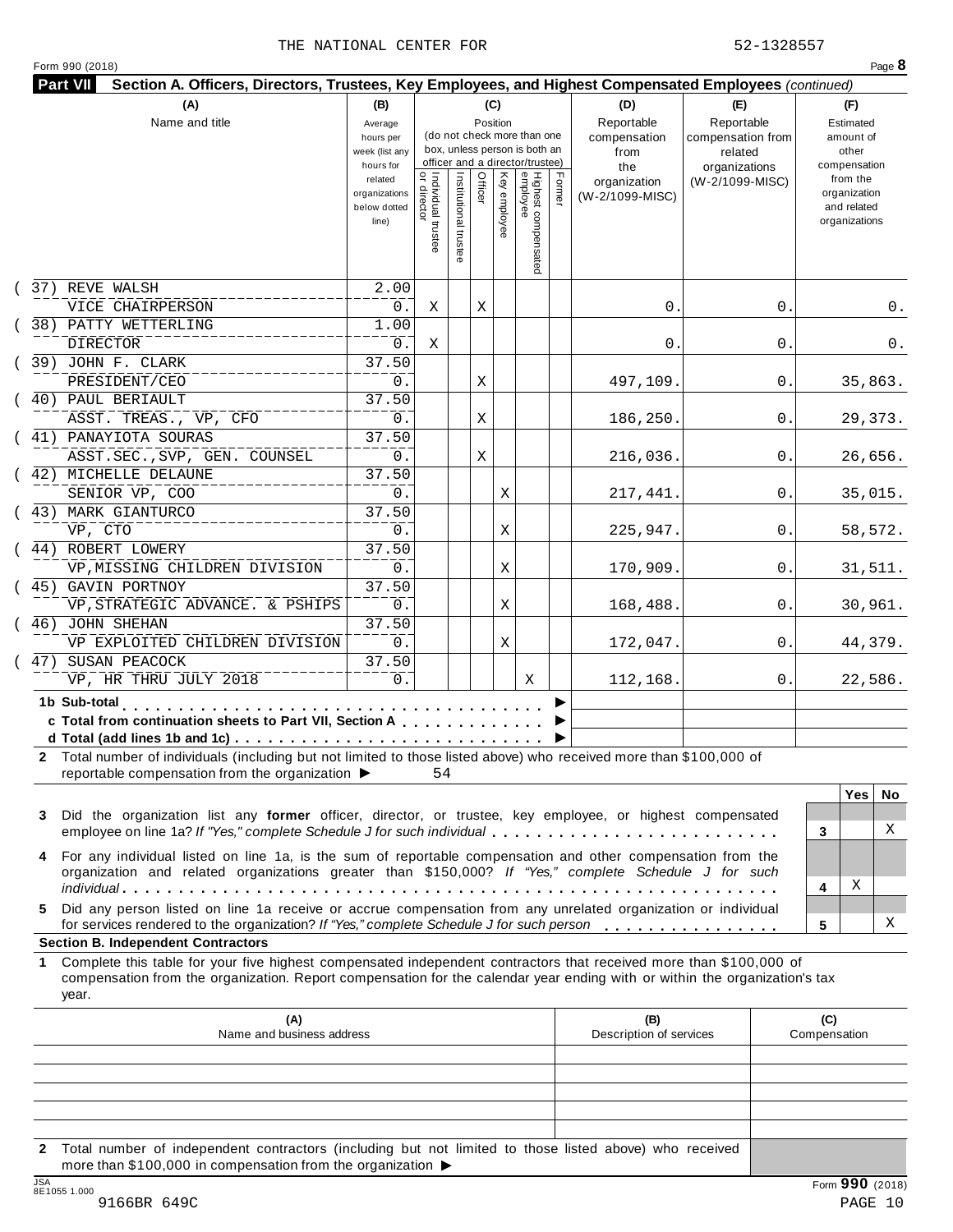#### THE NATIONAL CENTER FOR  $52-1328557$

|  | Form 990 (2018) |  |
|--|-----------------|--|

| Name and title                                                                                                                                                                                                                                            | (B)<br>Average<br>hours per<br>week (list any<br>hours for |                                     |                       | (C)<br>Position |              | (do not check more than one<br>box, unless person is both an<br>officer and a director/trustee) |        | (D)<br>Reportable<br>compensation<br>from<br>the | (E)<br>Reportable<br>compensation from<br>related<br>organizations | (F)<br>Estimated<br>amount of<br>other<br>compensation   |
|-----------------------------------------------------------------------------------------------------------------------------------------------------------------------------------------------------------------------------------------------------------|------------------------------------------------------------|-------------------------------------|-----------------------|-----------------|--------------|-------------------------------------------------------------------------------------------------|--------|--------------------------------------------------|--------------------------------------------------------------------|----------------------------------------------------------|
|                                                                                                                                                                                                                                                           | related<br>organizations<br>below dotted<br>line)          | Individual trustee<br>  or director | Institutional trustee | Officer         | Key employee | Highest compensated<br>employee                                                                 | Former | organization<br>(W-2/1099-MISC)                  | (W-2/1099-MISC)                                                    | from the<br>organization<br>and related<br>organizations |
| 48) MARSHA GILMER-TULLIS<br>EXC. DIR., FAMILY ADVOCACY DIV                                                                                                                                                                                                | 37.50<br>0.                                                |                                     |                       |                 |              | Χ                                                                                               |        | 151,017.                                         | 0.                                                                 | 43,397.                                                  |
| 49) TERRI DELANEY<br>DIRECTOR OF PUBLICATIONS                                                                                                                                                                                                             | 37.50<br>0.                                                |                                     |                       |                 |              | X                                                                                               |        | 144,603.                                         | 0.                                                                 | 18,708.                                                  |
| 50) JOHN BISCHOFF<br>EXECUTIVE DIRECTOR, MCD<br>51) STACY LAROSA                                                                                                                                                                                          | 37.50<br>0.<br>37.50                                       |                                     |                       |                 |              | X                                                                                               |        | 149,196.                                         | 0.                                                                 | 46,228.                                                  |
| EXC. DIR. PRESIDENT'S OFFICE                                                                                                                                                                                                                              | 0.                                                         |                                     |                       |                 |              | X                                                                                               |        | 143,452.                                         | 0.                                                                 | 33,996.                                                  |
|                                                                                                                                                                                                                                                           |                                                            |                                     |                       |                 |              |                                                                                                 |        |                                                  |                                                                    |                                                          |
|                                                                                                                                                                                                                                                           |                                                            |                                     |                       |                 |              |                                                                                                 |        |                                                  |                                                                    |                                                          |
|                                                                                                                                                                                                                                                           |                                                            |                                     |                       |                 |              |                                                                                                 |        |                                                  |                                                                    |                                                          |
|                                                                                                                                                                                                                                                           |                                                            |                                     |                       |                 |              |                                                                                                 |        |                                                  |                                                                    |                                                          |
|                                                                                                                                                                                                                                                           |                                                            |                                     |                       |                 |              |                                                                                                 |        |                                                  |                                                                    |                                                          |
|                                                                                                                                                                                                                                                           |                                                            |                                     |                       |                 |              |                                                                                                 |        |                                                  |                                                                    |                                                          |
| 1b Sub-total<br>c Total from continuation sheets to Part VII, Section A                                                                                                                                                                                   |                                                            |                                     |                       |                 |              |                                                                                                 |        |                                                  |                                                                    |                                                          |
| 2 Total number of individuals (including but not limited to those listed above) who received more than \$100,000 of<br>reportable compensation from the organization ▶                                                                                    |                                                            | 54                                  |                       |                 |              |                                                                                                 |        |                                                  |                                                                    |                                                          |
| Did the organization list any former officer, director, or trustee, key employee, or highest compensated<br>3<br>employee on line 1a? If "Yes," complete Schedule J for such individual                                                                   |                                                            |                                     |                       |                 |              |                                                                                                 |        |                                                  |                                                                    | <b>Yes</b><br>No.<br>X<br>3                              |
| For any individual listed on line 1a, is the sum of reportable compensation and other compensation from the<br>4<br>organization and related organizations greater than \$150,000? If "Yes," complete Schedule J for such                                 |                                                            |                                     |                       |                 |              |                                                                                                 |        |                                                  |                                                                    | х<br>4                                                   |
| Did any person listed on line 1a receive or accrue compensation from any unrelated organization or individual<br>5.                                                                                                                                       |                                                            |                                     |                       |                 |              |                                                                                                 |        |                                                  |                                                                    | Χ<br>5                                                   |
| for services rendered to the organization? If "Yes," complete Schedule J for such person                                                                                                                                                                  |                                                            |                                     |                       |                 |              |                                                                                                 |        |                                                  |                                                                    |                                                          |
| Complete this table for your five highest compensated independent contractors that received more than \$100,000 of<br>compensation from the organization. Report compensation for the calendar year ending with or within the organization's tax<br>year. |                                                            |                                     |                       |                 |              |                                                                                                 |        |                                                  |                                                                    |                                                          |
| (A)<br>Name and business address                                                                                                                                                                                                                          |                                                            |                                     |                       |                 |              |                                                                                                 |        | (B)<br>Description of services                   |                                                                    | (C)<br>Compensation                                      |
| <b>Section B. Independent Contractors</b><br>1                                                                                                                                                                                                            |                                                            |                                     |                       |                 |              |                                                                                                 |        |                                                  |                                                                    |                                                          |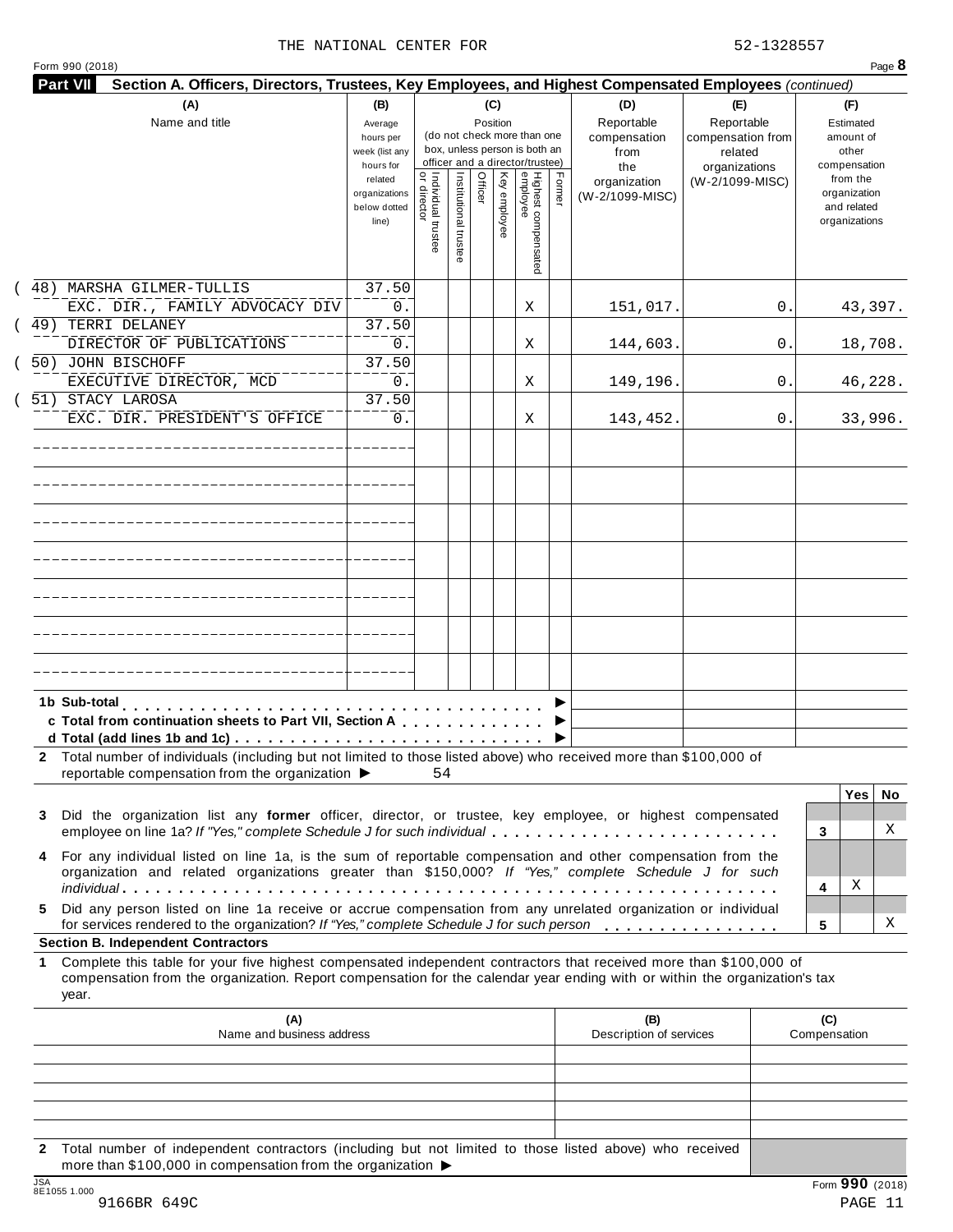|  |  |  | Form 990 (2018) |
|--|--|--|-----------------|
|--|--|--|-----------------|

|                                                                  | <b>Part VIII</b> | <b>Statement of Revenue</b>                                                                                                                                                                                                                                                                                                                           |                                               |                                  |                      |                                                    |                                         |                                                                  |
|------------------------------------------------------------------|------------------|-------------------------------------------------------------------------------------------------------------------------------------------------------------------------------------------------------------------------------------------------------------------------------------------------------------------------------------------------------|-----------------------------------------------|----------------------------------|----------------------|----------------------------------------------------|-----------------------------------------|------------------------------------------------------------------|
|                                                                  |                  | Check if Schedule O contains a response or note to any line in this Part VIII                                                                                                                                                                                                                                                                         |                                               |                                  | (A)<br>Total revenue | (B)<br>Related or<br>exempt<br>function<br>revenue | (C)<br>Unrelated<br>business<br>revenue | (D)<br>Revenue<br>excluded from tax<br>under sections<br>512-514 |
|                                                                  | 1a<br>b<br>c     | Federated campaigns<br>Membership dues<br>Fundraising events <b>Fundraising</b>                                                                                                                                                                                                                                                                       | 1a<br>1b<br>1c                                | 96,241.<br>2,525,715.            |                      |                                                    |                                         |                                                                  |
| <b>Contributions, Gifts, Grants</b><br>and Other Similar Amounts | d<br>е<br>f      | Related organizations <b>contains</b> and <b>Related</b> organizations <b>and</b> a set of the set of the set of the set of the set of the set of the set of the set of the set of the set of the set of the set of the set of the set of the<br>Government grants (contributions)<br>All other contributions, gifts, grants,                         | 1d<br>1е                                      | 33,821,792.                      |                      |                                                    |                                         |                                                                  |
|                                                                  | g<br>h           | 1f<br>and similar amounts not included above<br>Noncash contributions included in lines 1a-1f: \$<br>SALE OF ISSUE RELATED ITEMS                                                                                                                                                                                                                      |                                               | 7,078,165.<br>14,830.            | 43, 521, 913.        |                                                    |                                         |                                                                  |
| Program Service Revenue                                          | 2a               |                                                                                                                                                                                                                                                                                                                                                       |                                               | <b>Business Code</b><br>900099   | 4,579.               | 4,579.                                             |                                         |                                                                  |
|                                                                  | b<br>c<br>d      |                                                                                                                                                                                                                                                                                                                                                       |                                               |                                  |                      |                                                    |                                         |                                                                  |
|                                                                  | f<br>g           | All other program service revenue<br>Total. Add lines 2a-2f ▶                                                                                                                                                                                                                                                                                         |                                               |                                  | 4,579.               |                                                    |                                         |                                                                  |
|                                                                  | 3<br>4           | Investment<br>income<br>and other similar amounts) $\cdots$ $\cdots$ $\cdots$<br>Income from investment of tax-exempt bond proceeds $\blacktriangleright$                                                                                                                                                                                             | (including dividends,                         | interest,                        | 862,080.<br>0.       |                                                    |                                         | 862,080.                                                         |
|                                                                  | 5                |                                                                                                                                                                                                                                                                                                                                                       | (i) Real                                      | (ii) Personal                    | $\mathbf{0}$ .       |                                                    |                                         |                                                                  |
|                                                                  | 6a<br>b<br>c     | Less: rental expenses<br>Rental income or (loss)                                                                                                                                                                                                                                                                                                      | 65,000.<br>65,000.                            |                                  |                      |                                                    |                                         |                                                                  |
|                                                                  | d<br>7a          | Net rental income or (loss).<br>Gross amount from sales of                                                                                                                                                                                                                                                                                            | <u>.</u> . ><br>(i) Securities<br>18,856,951. | (ii) Other<br>13, 443, 720.      | 65,000.              |                                                    |                                         | 65,000.                                                          |
|                                                                  | b                | assets other than inventory<br>Less: cost or other basis<br>and sales expenses                                                                                                                                                                                                                                                                        | 18,857,086.                                   | 5,779,519.                       |                      |                                                    |                                         |                                                                  |
|                                                                  | с<br>d           | Gain or (loss) <b>comparison</b><br>Net gain or (loss) $\cdots$ $\cdots$ $\cdots$ $\cdots$ $\cdots$<br>8a Gross income from fundraising                                                                                                                                                                                                               | $-135.$                                       | 7,664,201.                       | 7,664,066.           |                                                    |                                         | 7,664,066.                                                       |
| Other Revenue                                                    |                  | events (not including $\frac{2}{5}$ , $\frac{2}{525}$ , $\frac{715}{5}$ .<br>of contributions reported on line 1c).<br>See Part IV, line 18 and the state of the state of the state of the state of the state of the state of the state of the state of the state of the state of the state of the state of the state of the state of the state of th |                                               | 557,956.                         |                      |                                                    |                                         |                                                                  |
|                                                                  | b<br>c           | Less: direct expenses b<br>Net income or (loss) from fundraising events $\qquad \qquad$                                                                                                                                                                                                                                                               |                                               | 1,014,349.                       | $-456, 393.$         |                                                    |                                         | $-456, 393.$                                                     |
|                                                                  | b                | 9a Gross income from gaming activities.<br>See Part IV, line 19 $\ldots$ $\ldots$ a<br>Less: direct expenses b                                                                                                                                                                                                                                        |                                               | $\mathbf{0}$ .<br>$\mathbf{0}$ . |                      |                                                    |                                         |                                                                  |
|                                                                  | c<br>10a -       | Net income or (loss) from gaming activities ________ ▶<br>Gross sales of inventory, less<br>returns and allowances and allowances                                                                                                                                                                                                                     |                                               | 32,823.                          | $\mathbf{0}$ .       |                                                    |                                         |                                                                  |
|                                                                  | b<br>c           | Net income or (loss) from sales of inventory  ■<br>Miscellaneous Revenue                                                                                                                                                                                                                                                                              | $\mathbf{b}$                                  | 29,837.<br><b>Business Code</b>  | 2,986.               |                                                    | 2,986.                                  |                                                                  |
|                                                                  | 11a<br>b         |                                                                                                                                                                                                                                                                                                                                                       |                                               |                                  |                      |                                                    |                                         |                                                                  |
|                                                                  | c<br>d<br>е      | All other revenue experience and the set of the set of the set of the set of the set of the set of the set of the set of the set of the set of the set of the set of the set of the set of the set of the set of the set of th<br>Total. Add lines 11a-11d ▶                                                                                          |                                               |                                  | $\mathbf{0}$ .       |                                                    |                                         |                                                                  |
|                                                                  | 12               | Total revenue. See instructions. ▶                                                                                                                                                                                                                                                                                                                    |                                               |                                  | 51,664,231.          | 4,579.                                             | 2,986.                                  | 8, 134, 753.                                                     |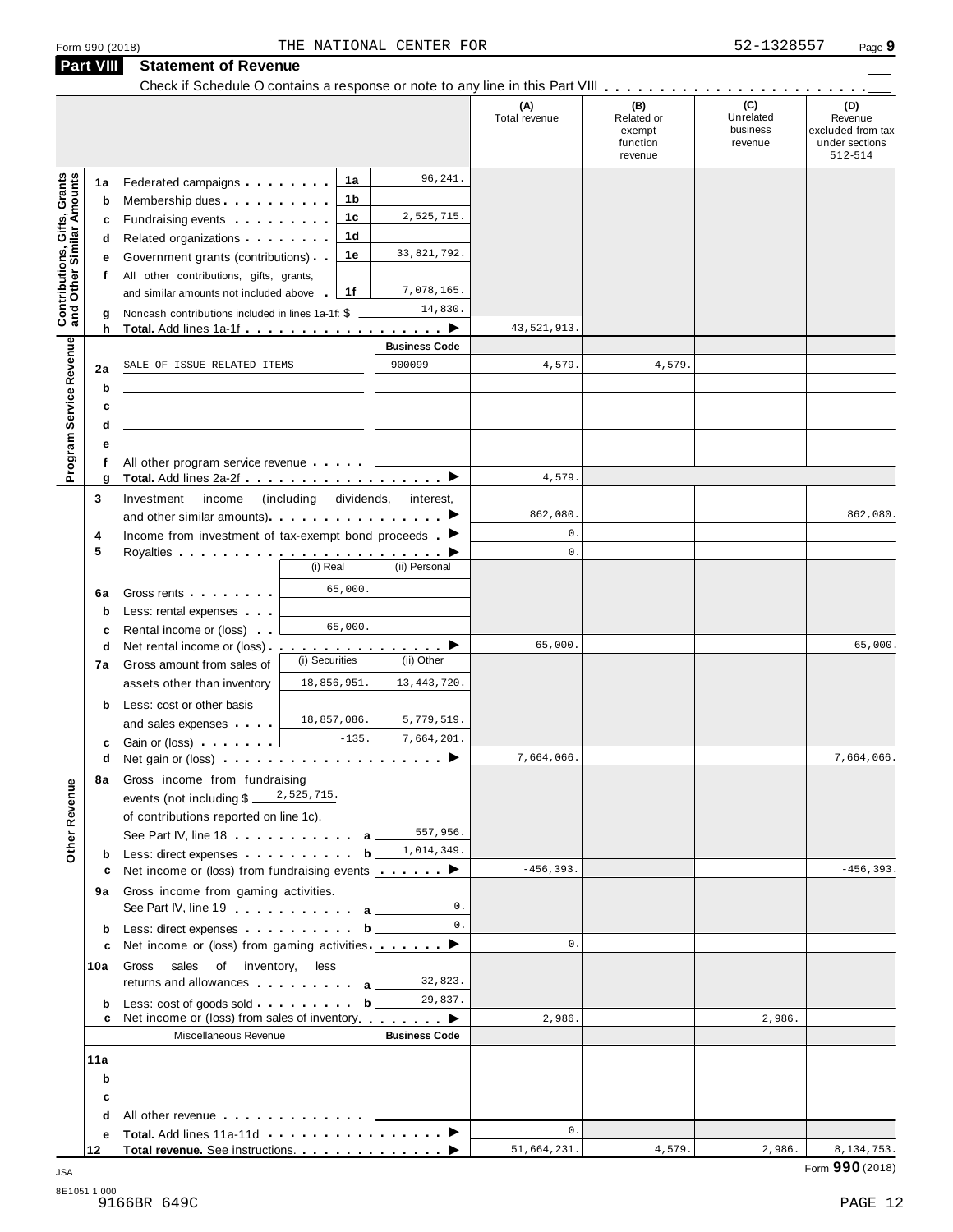#### Form <sup>990</sup> (2018) Page **10** THE NATIONAL CENTER FOR 52-1328557

| <b>Part IX</b> Statement of Functional Expenses<br>Section 501(c)(3) and 501(c)(4) organizations must complete all columns. All other organizations must complete column (A).                                                                      |                            |                                    |                                    |                                |
|----------------------------------------------------------------------------------------------------------------------------------------------------------------------------------------------------------------------------------------------------|----------------------------|------------------------------------|------------------------------------|--------------------------------|
|                                                                                                                                                                                                                                                    |                            |                                    |                                    |                                |
| Do not include amounts reported on lines 6b, 7b,<br>8b, 9b, and 10b of Part VIII.                                                                                                                                                                  | (A)<br>Total expenses      | (B)<br>Program service<br>expenses | Management and<br>general expenses | (D)<br>Fundraising<br>expenses |
| 1 Grants and other assistance to domestic organizations                                                                                                                                                                                            |                            |                                    |                                    |                                |
| and domestic governments. See Part IV, line 21                                                                                                                                                                                                     | $0$ .                      |                                    |                                    |                                |
| 2 Grants and other assistance to domestic<br>individuals. See Part IV, line 22                                                                                                                                                                     | $\mathsf{O}$               |                                    |                                    |                                |
| 3 Grants and other assistance to foreign                                                                                                                                                                                                           |                            |                                    |                                    |                                |
| organizations, foreign governments, and foreign<br>individuals. See Part IV, lines 15 and 16                                                                                                                                                       | 0                          |                                    |                                    |                                |
| Benefits paid to or for members                                                                                                                                                                                                                    | $\Omega$                   |                                    |                                    |                                |
| 5 Compensation of current officers, directors,<br>trustees, and key employees                                                                                                                                                                      | 2,554,663.                 | 2,375,070.                         | 42,663.                            | 136,930.                       |
| 6 Compensation not included above, to disqualified<br>persons (as defined under section 4958(f)(1)) and                                                                                                                                            |                            |                                    |                                    |                                |
| persons described in section 4958(c)(3)(B)                                                                                                                                                                                                         | 0                          |                                    |                                    |                                |
|                                                                                                                                                                                                                                                    | 23, 397, 170.              | 21,752,770.                        | 391,153.                           | 1, 253, 247.                   |
| 8 Pension plan accruals and contributions (include                                                                                                                                                                                                 |                            |                                    |                                    |                                |
| section 401(k) and 403(b) employer contributions)                                                                                                                                                                                                  | 1,802,763.<br>2,625,794.   | 1,676,130.                         | 30,207.                            | 96,426.                        |
| 9                                                                                                                                                                                                                                                  |                            | 2,441,200.                         | 43,851.                            | 140,743.<br>98,506.            |
| 10                                                                                                                                                                                                                                                 | 1,837,804.                 | 1,708,607.                         | 30,691.                            |                                |
| 11 Fees for services (non-employees):                                                                                                                                                                                                              | 0                          |                                    |                                    |                                |
| a Management                                                                                                                                                                                                                                       | 146,541.                   | 146,541.                           |                                    |                                |
|                                                                                                                                                                                                                                                    | 173,703.                   | 158,296.                           | 1,511.                             | 13,896.                        |
| c Accounting                                                                                                                                                                                                                                       | 62,320.                    | 62,320.                            |                                    |                                |
| e Professional fundraising services. See Part IV, line 17                                                                                                                                                                                          | 120,000.                   |                                    |                                    | 120,000.                       |
| f Investment management fees                                                                                                                                                                                                                       | 172,656.                   | 140,585.                           | 19,744.                            | 12,327.                        |
| <b>g</b> Other. (If line 11g amount exceeds 10% of line 25, column                                                                                                                                                                                 |                            |                                    |                                    |                                |
| (A) amount, list line 11g expenses on Schedule O.).                                                                                                                                                                                                | 714,187.                   | 511,102.                           | 172,657.                           | 30,428.                        |
| 12 Advertising and promotion                                                                                                                                                                                                                       | $\Omega$                   |                                    |                                    |                                |
| Office expenses<br>13                                                                                                                                                                                                                              | 779,935.                   | 660,634.                           | 734.                               | 118,567.                       |
| Information technology experience and the state of the state of the state of the state of the state of the state of the state of the state of the state of the state of the state of the state of the state of the state of th<br>14               | 3,310,738.                 | 3, 113, 939.                       | 27,452.                            | 169,347.                       |
| 15                                                                                                                                                                                                                                                 | $\Omega$                   |                                    |                                    |                                |
| 16 Occupancy                                                                                                                                                                                                                                       | 2,127,381.                 | 1,970,362.                         | 16,631                             | 140,388.                       |
|                                                                                                                                                                                                                                                    | 1,096,085                  | 1,035,951                          | 700.                               | $\overline{59, 434}$ .         |
| 18 Payments of travel or entertainment expenses                                                                                                                                                                                                    |                            |                                    |                                    |                                |
| for any federal, state, or local public officials                                                                                                                                                                                                  | $\mathsf{O}$ .<br>278,081. | 55,590.                            |                                    | 222,491.                       |
| 19 Conferences, conventions, and meetings                                                                                                                                                                                                          | 42,333.                    |                                    | 42,333.                            |                                |
| 20<br>Interest $\ldots$ , $\ldots$ , $\ldots$ , $\ldots$ , $\ldots$ , $\ldots$ , $\ldots$                                                                                                                                                          | $\Omega$ .                 |                                    |                                    |                                |
| Payments to affiliates <b>container and the set of the set of the set of the set of the set of the set of the set of the set of the set of the set of the set of the set of the set of the set of the set of the set of the set </b><br>21         | 205,541.                   | 188,577.                           | 521.                               | 16,443.                        |
| Depreciation, depletion, and amortization<br>22                                                                                                                                                                                                    | 215,826.                   | 198,328.                           | 232.                               | 17,266.                        |
| 24 Other expenses. Itemize expenses not covered                                                                                                                                                                                                    |                            |                                    |                                    |                                |
| above (List miscellaneous expenses in line 24e. If                                                                                                                                                                                                 |                            |                                    |                                    |                                |
| line 24e amount exceeds 10% of line 25, column                                                                                                                                                                                                     |                            |                                    |                                    |                                |
| (A) amount, list line 24e expenses on Schedule O.)                                                                                                                                                                                                 |                            |                                    |                                    |                                |
| SPECIAL PROJECTS                                                                                                                                                                                                                                   | 121,129.                   | 23,452.                            |                                    | 97,677.                        |
| <b>b</b> USER'S FEES                                                                                                                                                                                                                               | 403,463.                   | 31,212.                            |                                    | 372, 251.                      |
| c.<br><u> 1980 - Johann Barn, amerikansk politiker (</u>                                                                                                                                                                                           |                            |                                    |                                    |                                |
| d                                                                                                                                                                                                                                                  |                            |                                    |                                    |                                |
| e All other expenses                                                                                                                                                                                                                               |                            |                                    |                                    |                                |
| 25 Total functional expenses. Add lines 1 through 24e                                                                                                                                                                                              | 42, 188, 113.              | 38,250,666.                        | 821,080.                           | 3, 116, 367.                   |
| Joint costs. Complete this line only if the<br>26<br>organization reported in column (B) joint costs<br>from a combined educational campaign and<br>fundraising solicitation. Check here $\blacktriangleright$<br>following SOP 08-2 (ASC 058-720) | if                         |                                    |                                    |                                |

0.

following SOP 98-2 (ASC 958-720)  $\overline{\cdots}$  .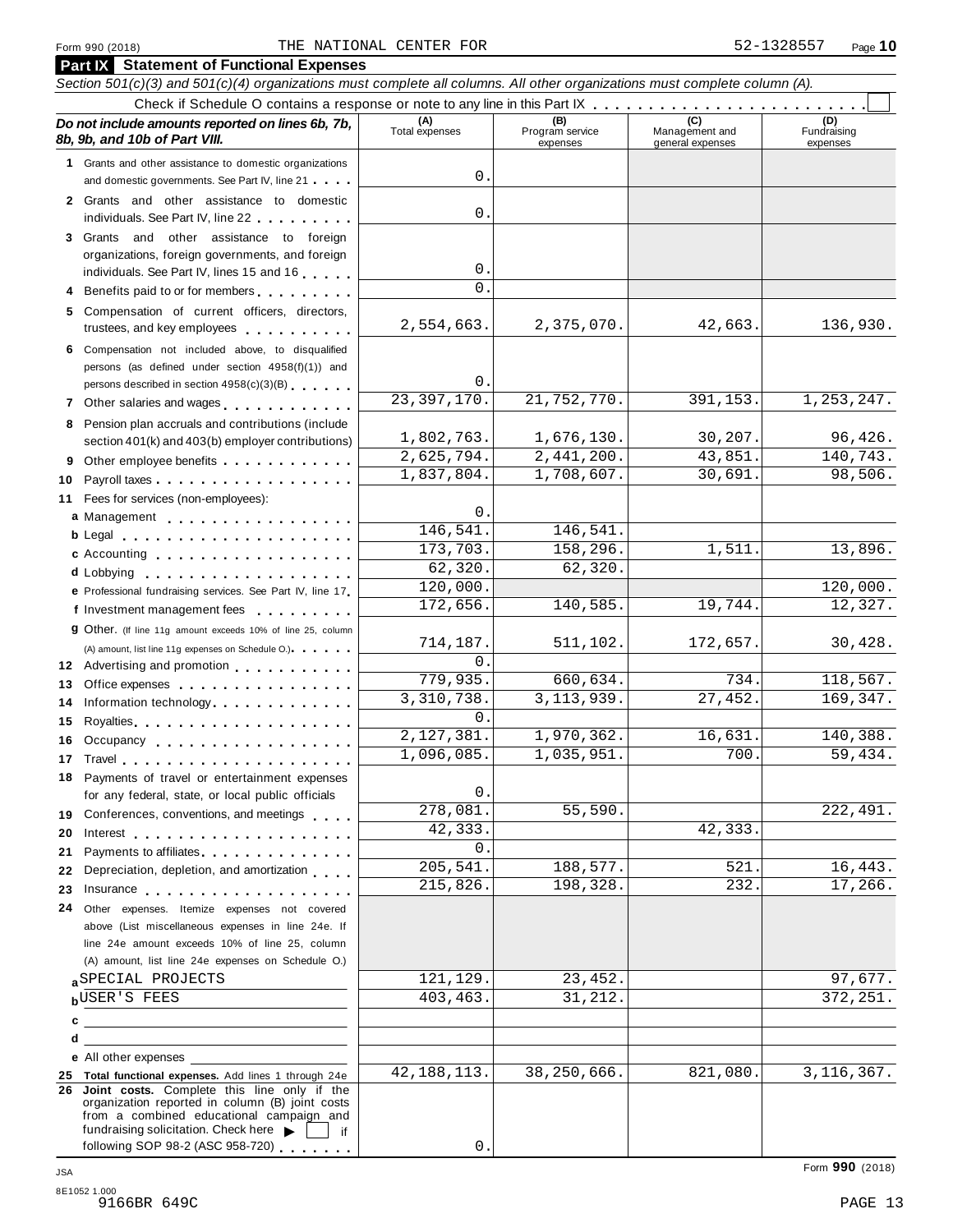|                             | Form 990 (2018) |                                                                                                                                                                                                                                |                          |                         | Page 11            |
|-----------------------------|-----------------|--------------------------------------------------------------------------------------------------------------------------------------------------------------------------------------------------------------------------------|--------------------------|-------------------------|--------------------|
|                             | Part X          | <b>Balance Sheet</b>                                                                                                                                                                                                           |                          |                         |                    |
|                             |                 | Check if Schedule O contains a response or note to any line in this Part X                                                                                                                                                     |                          |                         |                    |
|                             |                 |                                                                                                                                                                                                                                | (A)<br>Beginning of year |                         | (B)<br>End of year |
|                             | 1               |                                                                                                                                                                                                                                | 4, 243, 634.             | 1                       | 466, 314.          |
|                             | $\mathbf{2}$    | Savings and temporary cash investments                                                                                                                                                                                         | 2,581,334.               | $\overline{2}$          | 12,643,015.        |
|                             | 3               |                                                                                                                                                                                                                                | 3,100,560.               | 3                       | 1,393,086.         |
|                             | 4               | Accounts receivable, net enterprise and accounts receivable, net enterprise and accounts received and accounts                                                                                                                 | $\overline{44}$ 4,905.   | $\overline{\mathbf{4}}$ | 565,322.           |
|                             | 5               | Loans and other receivables from current and former officers, directors,                                                                                                                                                       |                          |                         |                    |
|                             |                 | trustees, key employees, and highest compensated employees.                                                                                                                                                                    |                          |                         |                    |
|                             |                 | Complete Part II of Schedule L<br>Loans and other receivables from other disqualified persons (as defined under section                                                                                                        | 0.                       | 5                       | 0.                 |
|                             | 6               |                                                                                                                                                                                                                                |                          |                         |                    |
|                             |                 | 4958(f)(1)), persons described in section 4958(c)(3)(B), and contributing employers<br>and sponsoring organizations of section $501(c)(9)$ voluntary employees' beneficiary                                                    |                          |                         |                    |
|                             |                 | organizations (see instructions). Complete Part II of Schedule Letter entries a set of the set of schedule Let                                                                                                                 | 0.                       | 6                       | 0.                 |
| Assets                      | 7               |                                                                                                                                                                                                                                | 0.                       | $\overline{7}$          | 0.                 |
|                             | 8               | Inventories for sale or use enterpreteral resources in the set of the set of the set of the set of the set of the set of the set of the set of the set of the set of the set of the set of the set of the set of the set of th | 0.                       | 8                       | 0.                 |
|                             | 9               |                                                                                                                                                                                                                                | 147,511.                 | 9                       | 302, 367.          |
|                             |                 | 10a Land, buildings, and equipment: cost or                                                                                                                                                                                    |                          |                         |                    |
|                             |                 | 14,165,407.<br> 10a <br>other basis. Complete Part VI of Schedule D                                                                                                                                                            |                          |                         |                    |
|                             |                 | <b>b</b> Less: accumulated depreciation $ 10b $ 3,834,051.                                                                                                                                                                     | 9,055,298.               | 10 <sub>c</sub>         | 10, 331, 356.      |
|                             | 11              | Investments - publicly traded securities                                                                                                                                                                                       | 19,731,320.              | 11                      | 23, 143, 759.      |
|                             | 12              | Investments - other securities. See Part IV, line 11                                                                                                                                                                           | 35,514.                  | 12                      | 3,046,448.         |
|                             | 13              | Investments - program-related. See Part IV, line 11                                                                                                                                                                            | 0.<br>0.                 | 13                      | 0.<br>0.           |
|                             | 14              |                                                                                                                                                                                                                                | 704,702.                 | 14                      | 23, 362, 361.      |
|                             | 15              |                                                                                                                                                                                                                                | 40,044,778.              | 15                      | 75, 254, 028.      |
|                             | 16              | Total assets. Add lines 1 through 15 (must equal line 34)                                                                                                                                                                      | 2,668,449.               | 16<br>17                | 4, 487, 671.       |
|                             | 17<br>18        | Accounts payable and accrued expenses extensive results are all the counts payable and accrued expenses                                                                                                                        | 0.                       | 18                      | 0.                 |
|                             | 19              |                                                                                                                                                                                                                                | 0.                       | 19                      | 0.                 |
|                             | 20              |                                                                                                                                                                                                                                | 0                        | 20                      | 0.                 |
|                             | 21              | Escrow or custodial account liability. Complete Part IV of Schedule D                                                                                                                                                          | $0$ .                    | 21                      | 0.                 |
|                             | 22              | Loans and other payables to current and former officers, directors,                                                                                                                                                            |                          |                         |                    |
| Liabilities                 |                 | trustees, key employees, highest compensated employees, and                                                                                                                                                                    |                          |                         |                    |
|                             |                 | disqualified persons. Complete Part II of Schedule L.                                                                                                                                                                          | 0.1                      | 22                      | 0.                 |
|                             | 23              | Secured mortgages and notes payable to unrelated third parties                                                                                                                                                                 | 3,225,050.               | 23                      | 363, 215.          |
|                             | 24              | Unsecured notes and loans payable to unrelated third parties                                                                                                                                                                   | 0.                       | 24                      | 0.                 |
|                             | 25              | Other liabilities (including federal income tax, payables to related third                                                                                                                                                     |                          |                         |                    |
|                             |                 | parties, and other liabilities not included on lines 17-24). Complete Part X                                                                                                                                                   |                          |                         |                    |
|                             |                 |                                                                                                                                                                                                                                | 2,155,706.               | 25                      | 30,078,857.        |
|                             | 26              |                                                                                                                                                                                                                                | 8,049,205.               | 26                      | 34,929,743.        |
|                             |                 | Organizations that follow SFAS 117 (ASC 958), check here $\blacktriangleright \begin{array}{c} \boxed{\text{X}} \end{array}$ and<br>complete lines 27 through 29, and lines 33 and 34.                                         |                          |                         |                    |
|                             | 27              | Unrestricted net assets                                                                                                                                                                                                        | 28, 975, 272.            | 27                      | 38,770,271.        |
|                             | 28              |                                                                                                                                                                                                                                | 3,020,301.               | 28                      | 1,554,014.         |
|                             | 29              | Permanently restricted net assets entertainment resumes and research and research and response to the results                                                                                                                  | 0.                       | 29                      | 0.                 |
| Net Assets or Fund Balances |                 | Organizations that do not follow SFAS 117 (ASC 958), check here ▶ │<br>and<br>complete lines 30 through 34.                                                                                                                    |                          |                         |                    |
|                             | 30              |                                                                                                                                                                                                                                |                          | 30                      |                    |
|                             | 31              | Paid-in or capital surplus, or land, building, or equipment fund [1, 1, 1, 1, 1, 1]                                                                                                                                            |                          | 31                      |                    |
|                             | 32              | Retained earnings, endowment, accumulated income, or other funds                                                                                                                                                               |                          | 32                      |                    |
|                             | 33              |                                                                                                                                                                                                                                | 31, 995, 573.            | 33                      | 40, 324, 285.      |
|                             | 34              |                                                                                                                                                                                                                                | 40,044,778.              | 34                      | 75, 254, 028.      |

Form **990** (2018)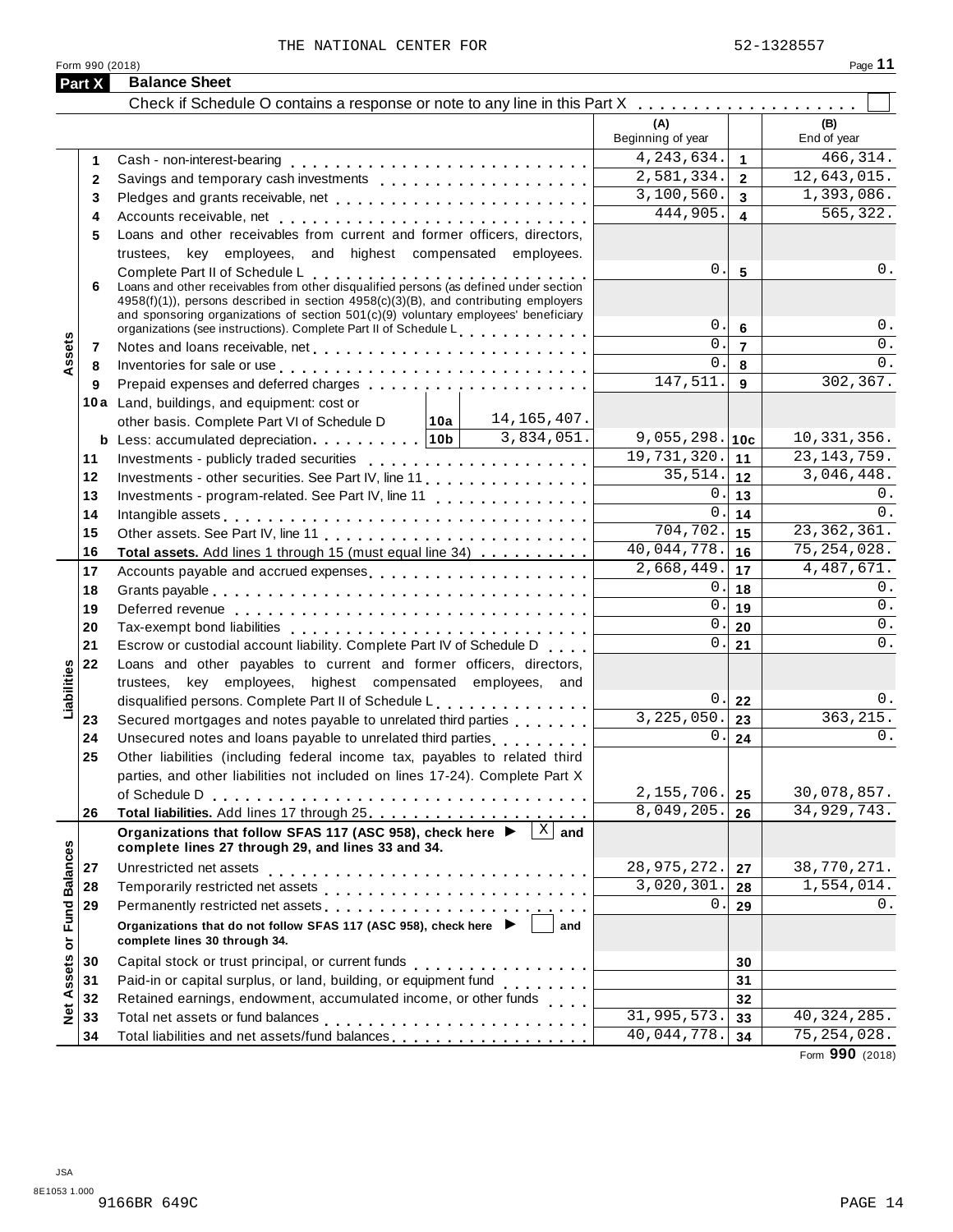| THE NATIONAL CENTER FOR |  |  |
|-------------------------|--|--|
|-------------------------|--|--|

|                | Form 990 (2018)                                                                                                                                                                                                                                                                                                                                            |                |                |                  | Page 12 |
|----------------|------------------------------------------------------------------------------------------------------------------------------------------------------------------------------------------------------------------------------------------------------------------------------------------------------------------------------------------------------------|----------------|----------------|------------------|---------|
| <b>Part XI</b> | <b>Reconciliation of Net Assets</b>                                                                                                                                                                                                                                                                                                                        |                |                |                  |         |
|                |                                                                                                                                                                                                                                                                                                                                                            |                |                |                  | X       |
| 1              | Total revenue (must equal Part VIII, column (A), line 12)                                                                                                                                                                                                                                                                                                  | $\mathbf{1}$   | 51,664,231.    |                  |         |
| 2              | Total expenses (must equal Part IX, column (A), line 25)                                                                                                                                                                                                                                                                                                   | $\mathbf{2}$   | 42, 188, 113.  |                  |         |
| 3              |                                                                                                                                                                                                                                                                                                                                                            | 3              |                | 9,476,118.       |         |
| 4              | Net assets or fund balances at beginning of year (must equal Part X, line 33, column (A))                                                                                                                                                                                                                                                                  | 4              | 31,995,573.    |                  |         |
| 5              | Net unrealized gains (losses) on investments                                                                                                                                                                                                                                                                                                               | 5              | $-1,852,200.$  |                  |         |
| 6              |                                                                                                                                                                                                                                                                                                                                                            | 6              |                |                  | 0.      |
| 7              |                                                                                                                                                                                                                                                                                                                                                            | $\overline{7}$ |                |                  | 0.      |
| 8              |                                                                                                                                                                                                                                                                                                                                                            | 8              |                |                  | 0.      |
| 9              | Other changes in net assets or fund balances (explain in Schedule O)                                                                                                                                                                                                                                                                                       | 9              |                | 704,794.         |         |
| 10             | Net assets or fund balances at end of year. Combine lines 3 through 9 (must equal Part X, line                                                                                                                                                                                                                                                             |                |                |                  |         |
|                |                                                                                                                                                                                                                                                                                                                                                            | 10             | 40, 324, 285.  |                  |         |
| Part XII       | <b>Financial Statements and Reporting</b>                                                                                                                                                                                                                                                                                                                  |                |                |                  |         |
|                |                                                                                                                                                                                                                                                                                                                                                            |                |                |                  |         |
| 1              | $\overline{X}$ Accrual<br>Accounting method used to prepare the Form 990:  <br>Cash<br>Other<br>If the organization changed its method of accounting from a prior year or checked "Other," explain in<br>Schedule O.                                                                                                                                       |                |                | Yes <sub>1</sub> | No      |
|                | 2a Were the organization's financial statements compiled or reviewed by an independent accountant?<br>If "Yes," check a box below to indicate whether the financial statements for the year were compiled or<br>reviewed on a separate basis, consolidated basis, or both:<br>Separate basis<br>Consolidated basis<br>Both consolidated and separate basis |                | 2a             |                  | Χ       |
|                |                                                                                                                                                                                                                                                                                                                                                            |                | 2b             | X                |         |
|                | If "Yes," check a box below to indicate whether the financial statements for the year were audited on a<br>separate basis, consolidated basis, or both:<br>$X$ Separate basis<br>Consolidated basis<br>Both consolidated and separate basis                                                                                                                |                |                |                  |         |
|                | c If "Yes" to line 2a or 2b, does the organization have a committee that assumes responsibility for oversight                                                                                                                                                                                                                                              |                |                |                  |         |
|                | of the audit, review, or compilation of its financial statements and selection of an independent accountant?                                                                                                                                                                                                                                               |                | 2 <sub>c</sub> | Χ                |         |
|                | If the organization changed either its oversight process or selection process during the tax year, explain in<br>Schedule O.                                                                                                                                                                                                                               |                |                |                  |         |
|                | 3a As a result of a federal award, was the organization required to undergo an audit or audits as set forth in                                                                                                                                                                                                                                             |                |                |                  |         |
|                |                                                                                                                                                                                                                                                                                                                                                            |                | 3a             | Χ                |         |
|                | <b>b</b> If "Yes," did the organization undergo the required audit or audits? If the organization did not undergo the<br>required audit or audits, explain why in Schedule O and describe any steps taken to undergo such audits.                                                                                                                          |                | 3 <sub>b</sub> | Χ                |         |

Form **990** (2018)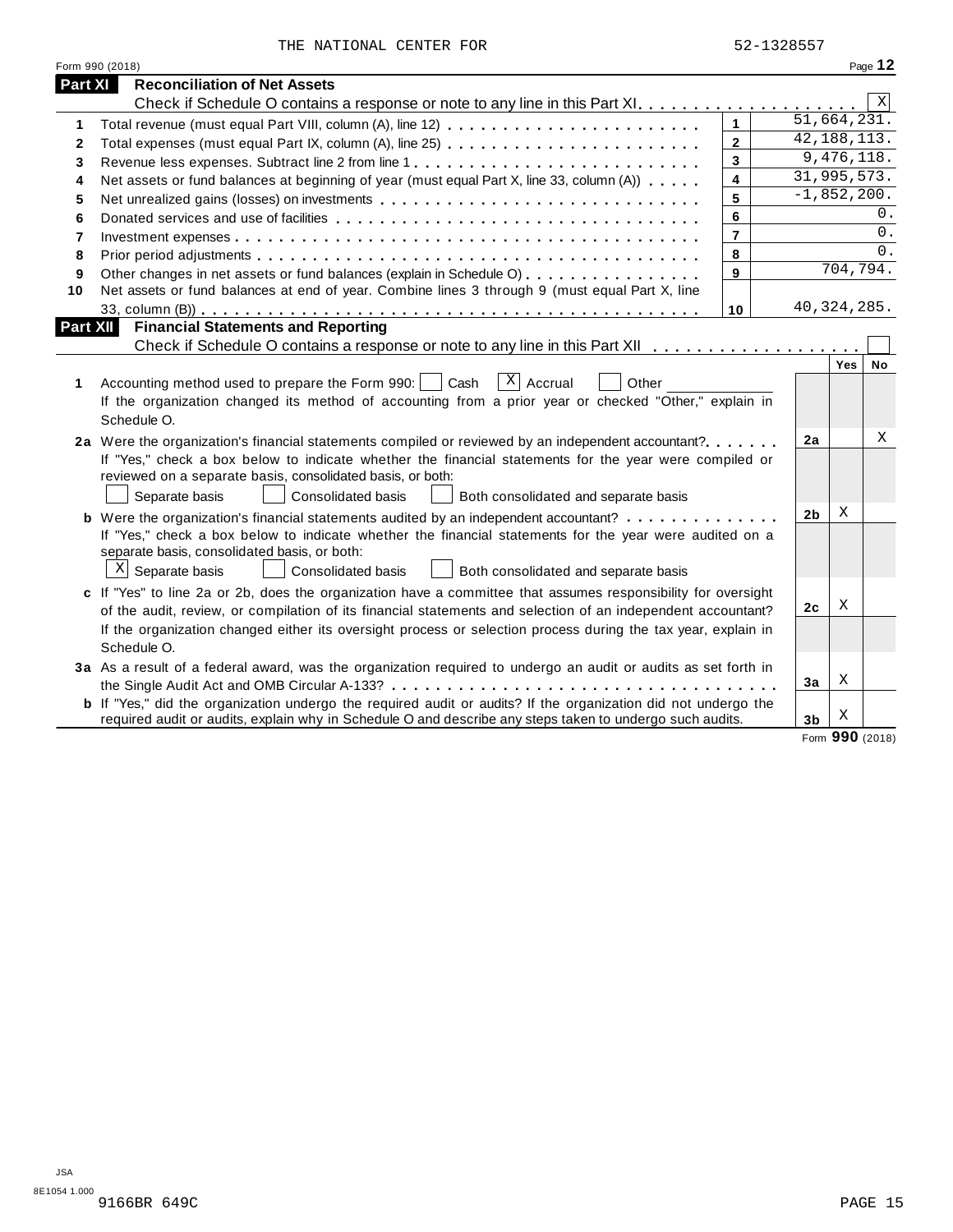| <b>SCHEDULE A</b> |  |  |  |                               |  |
|-------------------|--|--|--|-------------------------------|--|
|                   |  |  |  | $\sqrt{2}$ and and $\sqrt{2}$ |  |

# **SCHEDULE A Public Charity Status and Public Support**  $\frac{100 \text{dB No. }1545-0047}{000 \text{dB}}$

(Form 990 or 990-EZ) complete if the organization is a section 501(c)(3) organization or a section 4947(a)(1) nonexempt charitable trust.  $2018$ 

|                                                                                                                                                       |        |                                    |  |                                                            | Complete if the organization is a section 501(c)(3) organization or a section 4947(a)(1) nonexempt charitable trust.<br>Attach to Form 990 or Form 990-EZ. |                |                          |                                                                                                                                                                                                                                                                                                                                                                                 | ZW IO                                                                                                                            |
|-------------------------------------------------------------------------------------------------------------------------------------------------------|--------|------------------------------------|--|------------------------------------------------------------|------------------------------------------------------------------------------------------------------------------------------------------------------------|----------------|--------------------------|---------------------------------------------------------------------------------------------------------------------------------------------------------------------------------------------------------------------------------------------------------------------------------------------------------------------------------------------------------------------------------|----------------------------------------------------------------------------------------------------------------------------------|
| Department of the Treasury<br>Go to www.irs.gov/Form990 for instructions and the latest information.<br><b>Internal Revenue Service</b><br>Inspection |        |                                    |  |                                                            |                                                                                                                                                            | Open to Public |                          |                                                                                                                                                                                                                                                                                                                                                                                 |                                                                                                                                  |
| THE NATIONAL CENTER FOR<br>Name of the organization<br><b>Employer identification number</b>                                                          |        |                                    |  |                                                            |                                                                                                                                                            |                |                          |                                                                                                                                                                                                                                                                                                                                                                                 |                                                                                                                                  |
|                                                                                                                                                       |        | MISSING AND EXPLOITED CHILDREN     |  |                                                            |                                                                                                                                                            |                |                          | 52-1328557                                                                                                                                                                                                                                                                                                                                                                      |                                                                                                                                  |
|                                                                                                                                                       | Part I |                                    |  |                                                            |                                                                                                                                                            |                |                          | Reason for Public Charity Status (All organizations must complete this part.) See instructions.                                                                                                                                                                                                                                                                                 |                                                                                                                                  |
|                                                                                                                                                       |        |                                    |  |                                                            | The organization is not a private foundation because it is: (For lines 1 through 12, check only one box.)                                                  |                |                          |                                                                                                                                                                                                                                                                                                                                                                                 |                                                                                                                                  |
| 1                                                                                                                                                     |        |                                    |  |                                                            | A church, convention of churches, or association of churches described in section 170(b)(1)(A)(i).                                                         |                |                          |                                                                                                                                                                                                                                                                                                                                                                                 |                                                                                                                                  |
| 2                                                                                                                                                     |        |                                    |  |                                                            | A school described in section 170(b)(1)(A)(ii). (Attach Schedule E (Form 990 or 990-EZ).)                                                                  |                |                          |                                                                                                                                                                                                                                                                                                                                                                                 |                                                                                                                                  |
| 3                                                                                                                                                     |        |                                    |  |                                                            | A hospital or a cooperative hospital service organization described in section 170(b)(1)(A)(iii).                                                          |                |                          |                                                                                                                                                                                                                                                                                                                                                                                 |                                                                                                                                  |
| 4                                                                                                                                                     |        | hospital's name, city, and state:  |  |                                                            |                                                                                                                                                            |                |                          | A medical research organization operated in conjunction with a hospital described in section 170(b)(1)(A)(iii). Enter the                                                                                                                                                                                                                                                       |                                                                                                                                  |
| 5                                                                                                                                                     |        |                                    |  |                                                            |                                                                                                                                                            |                |                          |                                                                                                                                                                                                                                                                                                                                                                                 | An organization operated for the benefit of a college or university owned or operated by a governmental unit described in        |
|                                                                                                                                                       |        |                                    |  | section 170(b)(1)(A)(iv). (Complete Part II.)              |                                                                                                                                                            |                |                          |                                                                                                                                                                                                                                                                                                                                                                                 |                                                                                                                                  |
| 6                                                                                                                                                     |        |                                    |  |                                                            | A federal, state, or local government or governmental unit described in section 170(b)(1)(A)(v).                                                           |                |                          |                                                                                                                                                                                                                                                                                                                                                                                 |                                                                                                                                  |
| 7                                                                                                                                                     | X      |                                    |  |                                                            |                                                                                                                                                            |                |                          |                                                                                                                                                                                                                                                                                                                                                                                 | An organization that normally receives a substantial part of its support from a governmental unit or from the general public     |
|                                                                                                                                                       |        |                                    |  | described in section 170(b)(1)(A)(vi). (Complete Part II.) |                                                                                                                                                            |                |                          |                                                                                                                                                                                                                                                                                                                                                                                 |                                                                                                                                  |
| 8                                                                                                                                                     |        |                                    |  |                                                            | A community trust described in section 170(b)(1)(A)(vi). (Complete Part II.)                                                                               |                |                          |                                                                                                                                                                                                                                                                                                                                                                                 |                                                                                                                                  |
| 9                                                                                                                                                     |        |                                    |  |                                                            |                                                                                                                                                            |                |                          | An agricultural research organization described in section 170(b)(1)(A)(ix) operated in conjunction with a land-grant college                                                                                                                                                                                                                                                   |                                                                                                                                  |
|                                                                                                                                                       |        |                                    |  |                                                            |                                                                                                                                                            |                |                          | or university or a non-land-grant college of agriculture (see instructions). Enter the name, city, and state of the college or                                                                                                                                                                                                                                                  |                                                                                                                                  |
|                                                                                                                                                       |        | university:                        |  |                                                            |                                                                                                                                                            |                |                          |                                                                                                                                                                                                                                                                                                                                                                                 |                                                                                                                                  |
| 10                                                                                                                                                    |        |                                    |  |                                                            | acquired by the organization after June 30, 1975. See section 509(a)(2). (Complete Part III.)                                                              |                |                          | An organization that normally receives: (1) more than 331/3% of its support from contributions, membership fees, and gross<br>receipts from activities related to its exempt functions - subject to certain exceptions, and (2) no more than 331/3% of its<br>support from gross investment income and unrelated business taxable income (less section 511 tax) from businesses |                                                                                                                                  |
| 11                                                                                                                                                    |        |                                    |  |                                                            | An organization organized and operated exclusively to test for public safety. See section 509(a)(4).                                                       |                |                          |                                                                                                                                                                                                                                                                                                                                                                                 |                                                                                                                                  |
| 12                                                                                                                                                    |        |                                    |  |                                                            |                                                                                                                                                            |                |                          |                                                                                                                                                                                                                                                                                                                                                                                 | An organization organized and operated exclusively for the benefit of, to perform the functions of, or to carry out the purposes |
|                                                                                                                                                       |        |                                    |  |                                                            |                                                                                                                                                            |                |                          |                                                                                                                                                                                                                                                                                                                                                                                 | of one or more publicly supported organizations described in section 509(a)(1) or section 509(a)(2). See section 509(a)(3).      |
|                                                                                                                                                       |        |                                    |  |                                                            |                                                                                                                                                            |                |                          |                                                                                                                                                                                                                                                                                                                                                                                 | Check the box in lines 12a through 12d that describes the type of supporting organization and complete lines 12e, 12f, and 12g.  |
| a                                                                                                                                                     |        |                                    |  |                                                            |                                                                                                                                                            |                |                          | Type I. A supporting organization operated, supervised, or controlled by its supported organization(s), typically by giving                                                                                                                                                                                                                                                     |                                                                                                                                  |
|                                                                                                                                                       |        |                                    |  |                                                            |                                                                                                                                                            |                |                          | the supported organization(s) the power to regularly appoint or elect a majority of the directors or trustees of the                                                                                                                                                                                                                                                            |                                                                                                                                  |
|                                                                                                                                                       |        |                                    |  |                                                            | supporting organization. You must complete Part IV, Sections A and B.                                                                                      |                |                          |                                                                                                                                                                                                                                                                                                                                                                                 |                                                                                                                                  |
| b                                                                                                                                                     |        |                                    |  |                                                            |                                                                                                                                                            |                |                          | Type II. A supporting organization supervised or controlled in connection with its supported organization(s), by having<br>control or management of the supporting organization vested in the same persons that control or manage the supported                                                                                                                                 |                                                                                                                                  |
|                                                                                                                                                       |        |                                    |  |                                                            | organization(s). You must complete Part IV, Sections A and C.                                                                                              |                |                          |                                                                                                                                                                                                                                                                                                                                                                                 |                                                                                                                                  |
| c                                                                                                                                                     |        |                                    |  |                                                            |                                                                                                                                                            |                |                          | Type III functionally integrated. A supporting organization operated in connection with, and functionally integrated with,                                                                                                                                                                                                                                                      |                                                                                                                                  |
|                                                                                                                                                       |        |                                    |  |                                                            | its supported organization(s) (see instructions). You must complete Part IV, Sections A, D, and E.                                                         |                |                          |                                                                                                                                                                                                                                                                                                                                                                                 |                                                                                                                                  |
| d                                                                                                                                                     |        |                                    |  |                                                            |                                                                                                                                                            |                |                          | Type III non-functionally integrated. A supporting organization operated in connection with its supported organization(s)                                                                                                                                                                                                                                                       |                                                                                                                                  |
|                                                                                                                                                       |        |                                    |  |                                                            |                                                                                                                                                            |                |                          | that is not functionally integrated. The organization generally must satisfy a distribution requirement and an attentiveness                                                                                                                                                                                                                                                    |                                                                                                                                  |
|                                                                                                                                                       |        |                                    |  |                                                            | requirement (see instructions). You must complete Part IV, Sections A and D, and Part V.                                                                   |                |                          |                                                                                                                                                                                                                                                                                                                                                                                 |                                                                                                                                  |
| е                                                                                                                                                     |        |                                    |  |                                                            |                                                                                                                                                            |                |                          | Check this box if the organization received a written determination from the IRS that it is a Type I, Type II, Type III                                                                                                                                                                                                                                                         |                                                                                                                                  |
| t                                                                                                                                                     |        |                                    |  |                                                            | functionally integrated, or Type III non-functionally integrated supporting organization.                                                                  |                |                          |                                                                                                                                                                                                                                                                                                                                                                                 |                                                                                                                                  |
| g                                                                                                                                                     |        |                                    |  |                                                            | Provide the following information about the supported organization(s).                                                                                     |                |                          |                                                                                                                                                                                                                                                                                                                                                                                 |                                                                                                                                  |
|                                                                                                                                                       |        | (i) Name of supported organization |  | (ii) EIN                                                   | (iii) Type of organization                                                                                                                                 |                | (iv) Is the organization | (v) Amount of monetary                                                                                                                                                                                                                                                                                                                                                          | (vi) Amount of                                                                                                                   |
|                                                                                                                                                       |        |                                    |  |                                                            | (described on lines 1-10                                                                                                                                   |                | listed in your governing | support (see                                                                                                                                                                                                                                                                                                                                                                    | other support (see                                                                                                               |
|                                                                                                                                                       |        |                                    |  |                                                            | above (see instructions))                                                                                                                                  | Yes            | document?<br>No          | instructions)                                                                                                                                                                                                                                                                                                                                                                   | instructions)                                                                                                                    |
| (A)                                                                                                                                                   |        |                                    |  |                                                            |                                                                                                                                                            |                |                          |                                                                                                                                                                                                                                                                                                                                                                                 |                                                                                                                                  |
|                                                                                                                                                       |        |                                    |  |                                                            |                                                                                                                                                            |                |                          |                                                                                                                                                                                                                                                                                                                                                                                 |                                                                                                                                  |
| (B)                                                                                                                                                   |        |                                    |  |                                                            |                                                                                                                                                            |                |                          |                                                                                                                                                                                                                                                                                                                                                                                 |                                                                                                                                  |
| (C)                                                                                                                                                   |        |                                    |  |                                                            |                                                                                                                                                            |                |                          |                                                                                                                                                                                                                                                                                                                                                                                 |                                                                                                                                  |
| (D)                                                                                                                                                   |        |                                    |  |                                                            |                                                                                                                                                            |                |                          |                                                                                                                                                                                                                                                                                                                                                                                 |                                                                                                                                  |
| (E)                                                                                                                                                   |        |                                    |  |                                                            |                                                                                                                                                            |                |                          |                                                                                                                                                                                                                                                                                                                                                                                 |                                                                                                                                  |
| Total                                                                                                                                                 |        |                                    |  |                                                            |                                                                                                                                                            |                |                          |                                                                                                                                                                                                                                                                                                                                                                                 |                                                                                                                                  |
|                                                                                                                                                       |        |                                    |  |                                                            |                                                                                                                                                            |                |                          |                                                                                                                                                                                                                                                                                                                                                                                 |                                                                                                                                  |

For Paperwork Reduction Act Notice, see the Instructions for Form 990 or 990-EZ. Schedule A (Form 990 or 990-EZ) 2018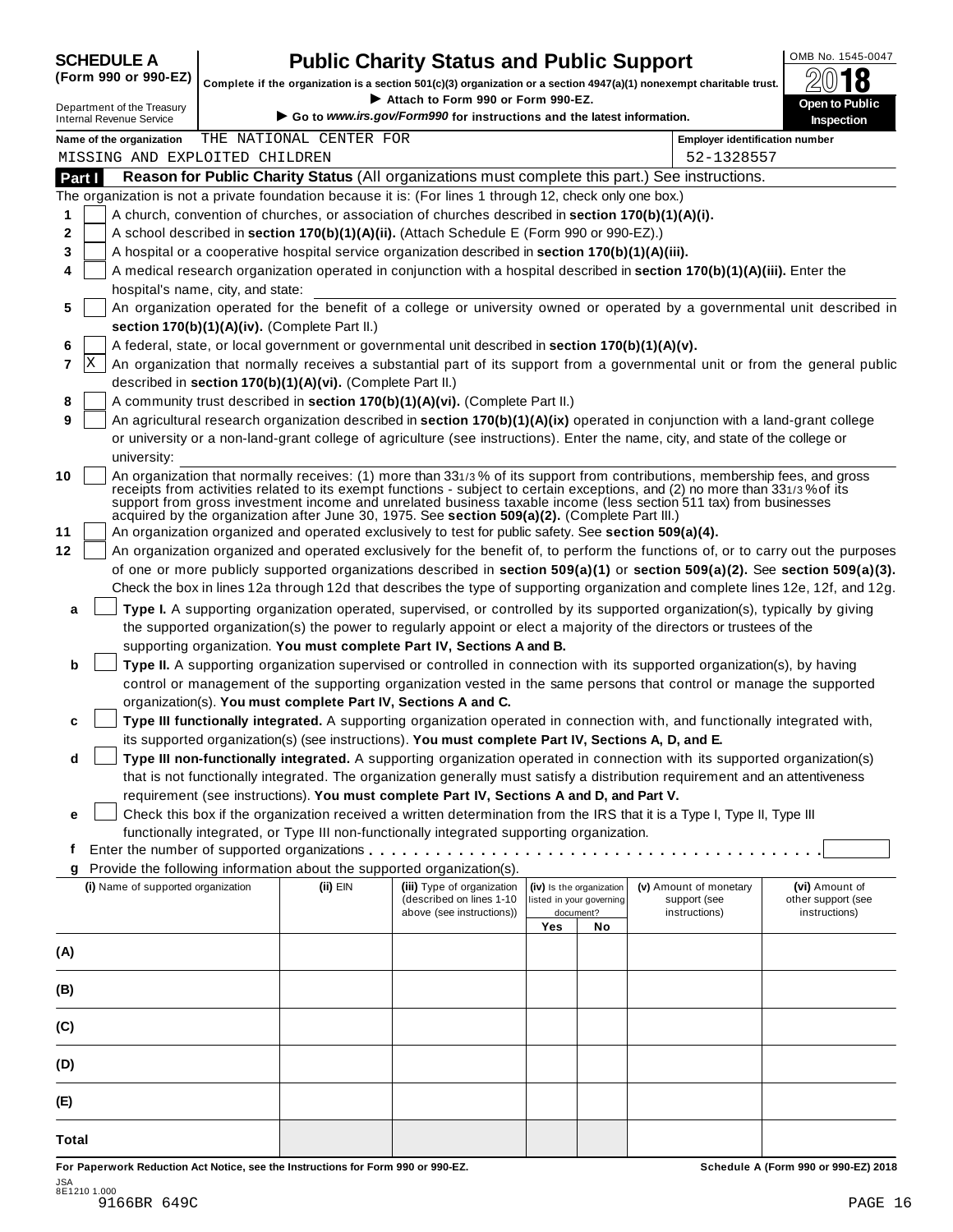**Support Schedule for Organizations Described in Sections 170(b)(1)(A)(iv) and 170(b)(1)(A)(vi)** (Complete only if you checked the box on line 5, 7, or 8 of Part I or if the organization failed to qualify under Part III. If the organization fails to qualify under the tests listed below, please complete Part III.) **Part II**

|              | <b>Section A. Public Support</b>                                                                                                                                                                                                        |             |               |             |             |               |              |
|--------------|-----------------------------------------------------------------------------------------------------------------------------------------------------------------------------------------------------------------------------------------|-------------|---------------|-------------|-------------|---------------|--------------|
|              | Calendar year (or fiscal year beginning in) ▶                                                                                                                                                                                           | (a) 2014    | (b) 2015      | (c) 2016    | $(d)$ 2017  | (e) 2018      | (f) Total    |
| 1            | Gifts,<br>grants,<br>contributions,<br>and<br>membership fees received. (Do not<br>include any "unusual grants.")                                                                                                                       | 43,007,251. | 42, 112, 420. | 39,725,853. | 42,660,052. | 43,521,913.   | 211,027,489. |
| $\mathbf{2}$ | Tax<br>revenues<br>levied<br>for<br>the<br>organization's benefit and either paid<br>to or expended on its behalf                                                                                                                       |             |               |             |             |               | 0.           |
| 3            | The value of services or facilities<br>furnished by a governmental unit to the<br>organization without charge                                                                                                                           |             |               |             |             |               | 0.           |
| 4            | Total. Add lines 1 through 3                                                                                                                                                                                                            | 43,007,251  | 42, 112, 420  | 39,725,853. | 42,660,052. | 43, 521, 913. | 211,027,489. |
| 5            | The portion of total contributions by<br>each<br>person<br>(other<br>than<br>a<br>governmental<br>unit<br>or<br>publicly<br>supported organization) included on<br>line 1 that exceeds 2% of the amount<br>shown on line 11, column (f) |             |               |             |             |               | 0.           |
| 6            | Public support. Subtract line 5 from line 4                                                                                                                                                                                             |             |               |             |             |               | 211,027,489. |
|              | <b>Section B. Total Support</b>                                                                                                                                                                                                         |             |               |             |             |               |              |
|              | Calendar year (or fiscal year beginning in) ▶                                                                                                                                                                                           | (a) $2014$  | (b) 2015      | (c) 2016    | $(d)$ 2017  | (e) 2018      | (f) Total    |
| 7            | Amounts from line 4.                                                                                                                                                                                                                    | 43,007,251  | 42, 112, 420. | 39,725,853. | 42,660,052  | 43, 521, 913. | 211,027,489. |
| 8            | Gross income from interest, dividends,<br>payments received on securities loans,<br>rents, royalties, and income from<br>similar sources and the same similar sources                                                                   | 391,647.    | 819,582.      | 820,965.    | 846,367.    | 927,080.      | 3,805,641.   |
| 9            | Net income from unrelated business<br>activities, whether or not the business<br>is regularly carried on the control of the set of the set of the set of the set of the set of the set of the s                                         |             |               | 917.        | 3,195       |               | 4,112.       |
| 10           | Other income. Do not include gain or<br>loss from the sale of capital assets<br>(Explain in Part VI.) ATCH 1                                                                                                                            | 759,076.    | 627,898.      | 633,486.    | 559,969.    | 557,956.      | 3,138,385.   |
| 11           | <b>Total support.</b> Add lines 7 through 10                                                                                                                                                                                            |             |               |             |             |               | 217,975,627. |
| 12           |                                                                                                                                                                                                                                         |             |               |             |             | 12            | 88,161.      |
| 13           | First five years. If the Form 990 is for the organization's first, second, third, fourth, or fifth tax year as a section 501(c)(3)                                                                                                      |             |               |             |             |               |              |
|              | <b>Section C. Computation of Public Support Percentage</b>                                                                                                                                                                              |             |               |             |             |               |              |
| 14           | Public support percentage for 2018 (line 6, column (f) divided by line 11, column (f)).                                                                                                                                                 |             |               |             |             | 14            | 96.81%       |
| 15           | Public support percentage from 2017 Schedule A, Part II, line 14                                                                                                                                                                        |             |               |             |             | 15            | 97.00%       |
|              | 16a 331/3% support test - 2018. If the organization did not check the box on line 13, and line 14 is 331/3% or more, check this                                                                                                         |             |               |             |             |               |              |
|              | box and stop here. The organization qualifies as a publicly supported organization $\ldots \ldots \ldots \ldots \ldots \ldots \ldots$                                                                                                   |             |               |             |             |               | Χ            |
|              | b 331/3% support test - 2017. If the organization did not check a box on line 13 or 16a, and line 15 is 331/3% or more, check                                                                                                           |             |               |             |             |               |              |
|              | this box and stop here. The organization qualifies as a publicly supported organization $\ldots \ldots \ldots \ldots \ldots \ldots$                                                                                                     |             |               |             |             |               |              |
|              | 17a 10%-facts-and-circumstances test - 2018. If the organization did not check a box on line 13, 16a, or 16b, and line 14 is                                                                                                            |             |               |             |             |               |              |
|              | 10% or more, and if the organization meets the "facts-and-circumstances" test, check this box and stop here. Explain in                                                                                                                 |             |               |             |             |               |              |
|              | Part VI how the organization meets the "facts-and-circumstances" test. The organization qualifies as a publicly supported                                                                                                               |             |               |             |             |               |              |
|              |                                                                                                                                                                                                                                         |             |               |             |             |               |              |
|              | b 10%-facts-and-circumstances test - 2017. If the organization did not check a box on line 13, 16a, 16b, or 17a, and line                                                                                                               |             |               |             |             |               |              |
|              | 15 is 10% or more, and if the organization meets the "facts-and-circumstances" test, check this box and stop here.                                                                                                                      |             |               |             |             |               |              |
|              | Explain in Part VI how the organization meets the "facts-and-circumstances" test. The organization qualifies as a publicly                                                                                                              |             |               |             |             |               |              |
|              |                                                                                                                                                                                                                                         |             |               |             |             |               |              |
| 18           | Private foundation. If the organization did not check a box on line 13, 16a, 16b, 17a, or 17b, check this box and see                                                                                                                   |             |               |             |             |               |              |
|              |                                                                                                                                                                                                                                         |             |               |             |             |               |              |
|              |                                                                                                                                                                                                                                         |             |               |             |             |               |              |

**Schedule A (Form 990 or 990-EZ) 2018**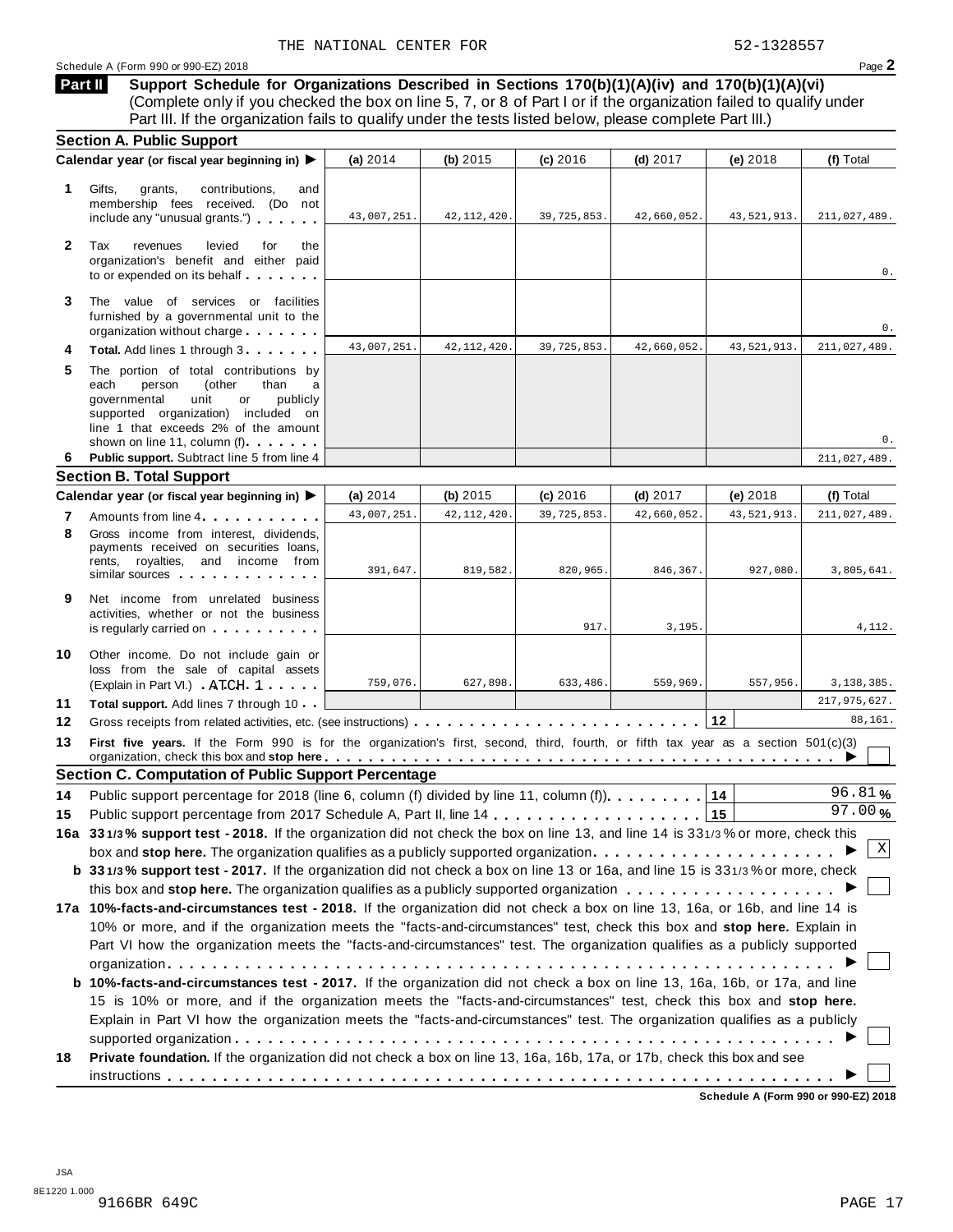Schedule A (Form 990 or 990-EZ) 2018 Page 3

#### **Support Schedule for Organizations Described in Section 509(a)(2) Part III**

(Complete only if you checked the box on line 10 of Part I or if the organization failed to qualify under Part II. If the organization fails to qualify under the tests listed below, please complete Part II.)

|          | Calendar year (or fiscal year beginning in) $\blacktriangleright$                                                                                                                                                                                                     | (a) 2014   | (b) $2015$ | (c) 2016   | $(d)$ 2017 | (e) 2018   | (f) Total        |
|----------|-----------------------------------------------------------------------------------------------------------------------------------------------------------------------------------------------------------------------------------------------------------------------|------------|------------|------------|------------|------------|------------------|
|          | 1 Gifts, grants, contributions, and membership fees                                                                                                                                                                                                                   |            |            |            |            |            |                  |
|          | received. (Do not include any "unusual grants.")                                                                                                                                                                                                                      |            |            |            |            |            |                  |
| 2        | Gross receipts from admissions, merchandise                                                                                                                                                                                                                           |            |            |            |            |            |                  |
|          | sold or services performed, or facilities                                                                                                                                                                                                                             |            |            |            |            |            |                  |
|          | furnished in any activity that is related to the                                                                                                                                                                                                                      |            |            |            |            |            |                  |
|          | organization's tax-exempt purpose                                                                                                                                                                                                                                     |            |            |            |            |            |                  |
| 3        | Gross receipts from activities that are not an                                                                                                                                                                                                                        |            |            |            |            |            |                  |
|          | unrelated trade or business under section 513 -                                                                                                                                                                                                                       |            |            |            |            |            |                  |
| 4        | Tax<br>revenues<br>levied<br>for<br>the                                                                                                                                                                                                                               |            |            |            |            |            |                  |
|          | organization's benefit and either paid to                                                                                                                                                                                                                             |            |            |            |            |            |                  |
|          | or expended on its behalf <b>contained</b> by the set of the set of the set of the set of the set of the set of the set of the set of the set of the set of the set of the set of the set of the set of the set of the set of the s                                   |            |            |            |            |            |                  |
| 5        | The value of services or facilities                                                                                                                                                                                                                                   |            |            |            |            |            |                  |
|          | furnished by a governmental unit to the                                                                                                                                                                                                                               |            |            |            |            |            |                  |
|          | organization without charge                                                                                                                                                                                                                                           |            |            |            |            |            |                  |
| 6        | <b>Total.</b> Add lines 1 through 5                                                                                                                                                                                                                                   |            |            |            |            |            |                  |
|          | 7a Amounts included on lines 1, 2, and 3                                                                                                                                                                                                                              |            |            |            |            |            |                  |
|          | received from disqualified persons                                                                                                                                                                                                                                    |            |            |            |            |            |                  |
|          | Amounts included on lines 2 and 3                                                                                                                                                                                                                                     |            |            |            |            |            |                  |
|          | received from other than disqualified                                                                                                                                                                                                                                 |            |            |            |            |            |                  |
|          | persons that exceed the greater of \$5,000<br>or 1% of the amount on line 13 for the year                                                                                                                                                                             |            |            |            |            |            |                  |
|          | c Add lines $7a$ and $7b$                                                                                                                                                                                                                                             |            |            |            |            |            |                  |
| 8        | <b>Public support.</b> (Subtract line 7c from                                                                                                                                                                                                                         |            |            |            |            |            |                  |
|          | $line 6.)$ $\ldots$ $\ldots$ $\ldots$ $\ldots$ $\ldots$                                                                                                                                                                                                               |            |            |            |            |            |                  |
|          | <b>Section B. Total Support</b>                                                                                                                                                                                                                                       |            |            |            |            |            |                  |
|          | Calendar year (or fiscal year beginning in) ▶                                                                                                                                                                                                                         | (a) $2014$ | (b) 2015   | $(c)$ 2016 | (d) $2017$ | $(e)$ 2018 | (f) Total        |
| 9        | Amounts from line 6.                                                                                                                                                                                                                                                  |            |            |            |            |            |                  |
|          | 10a Gross income from interest, dividends,                                                                                                                                                                                                                            |            |            |            |            |            |                  |
|          | payments received on securities loans,<br>rents, royalties, and income from similar                                                                                                                                                                                   |            |            |            |            |            |                  |
|          | $sources$                                                                                                                                                                                                                                                             |            |            |            |            |            |                  |
|          | <b>b</b> Unrelated business taxable income (less                                                                                                                                                                                                                      |            |            |            |            |            |                  |
|          | section 511 taxes) from businesses                                                                                                                                                                                                                                    |            |            |            |            |            |                  |
|          | acquired after June 30, 1975                                                                                                                                                                                                                                          |            |            |            |            |            |                  |
|          | c Add lines 10a and 10b                                                                                                                                                                                                                                               |            |            |            |            |            |                  |
| 11       | Net income from unrelated business<br>activities not included in line 10b,<br>whether or not the business is regularly                                                                                                                                                |            |            |            |            |            |                  |
|          | carried on each contract to the carried on<br>Other income. Do not include gain or                                                                                                                                                                                    |            |            |            |            |            |                  |
|          | loss from the sale of capital assets                                                                                                                                                                                                                                  |            |            |            |            |            |                  |
|          | (Explain in Part VI.) <b>All Accords</b>                                                                                                                                                                                                                              |            |            |            |            |            |                  |
|          | Total support. (Add lines 9, 10c, 11,                                                                                                                                                                                                                                 |            |            |            |            |            |                  |
| 12<br>13 | and $12.$ ) $\cdots$ $\cdots$ $\cdots$ $\cdots$ $\cdots$                                                                                                                                                                                                              |            |            |            |            |            |                  |
| 14       | First five years. If the Form 990 is for the organization's first, second, third, fourth, or fifth tax year as a section 501(c)(3)                                                                                                                                    |            |            |            |            |            |                  |
|          |                                                                                                                                                                                                                                                                       |            |            |            |            |            |                  |
|          | <b>Section C. Computation of Public Support Percentage</b>                                                                                                                                                                                                            |            |            |            |            |            |                  |
| 15       | Public support percentage for 2018 (line 8, column (f), divided by line 13, column (f) [1] [1] $\ldots$ [1] $\ldots$ [1] $\ldots$ [1] $\ldots$ [1] $\ldots$ [1] $\ldots$ [1] $\ldots$ [1] $\ldots$ [1] $\ldots$ [1] $\ldots$ [1] $\ldots$ [1] $\ldots$ [1] $\ldots$ [ |            |            |            |            | 15         |                  |
| 16       | Public support percentage from 2017 Schedule A, Part III, line 15.                                                                                                                                                                                                    |            |            |            |            | 16         |                  |
|          | Section D. Computation of Investment Income Percentage                                                                                                                                                                                                                |            |            |            |            |            |                  |
|          | Investment income percentage for 2018 (line 10c, column (f), divided by line 13, column (f)), $\ldots$ , , , , , , ,                                                                                                                                                  |            |            |            |            | 17         |                  |
|          |                                                                                                                                                                                                                                                                       |            |            |            |            | 18         |                  |
| 17<br>18 | 19a 331/3% support tests - 2018. If the organization did not check the box on line 14, and line 15 is more than 331/3%, and line                                                                                                                                      |            |            |            |            |            |                  |
|          | 17 is not more than 331/3%, check this box and stop here. The organization qualifies as a publicly supported organization                                                                                                                                             |            |            |            |            |            |                  |
|          | <b>b</b> 331/3% support tests - 2017. If the organization did not check a box on line 14 or line 19a, and line 16 is more than 331/3%, and                                                                                                                            |            |            |            |            |            | %<br>%<br>%<br>% |
|          | line 18 is not more than 331/3%, check this box and stop here. The organization qualifies as a publicly supported organization                                                                                                                                        |            |            |            |            |            |                  |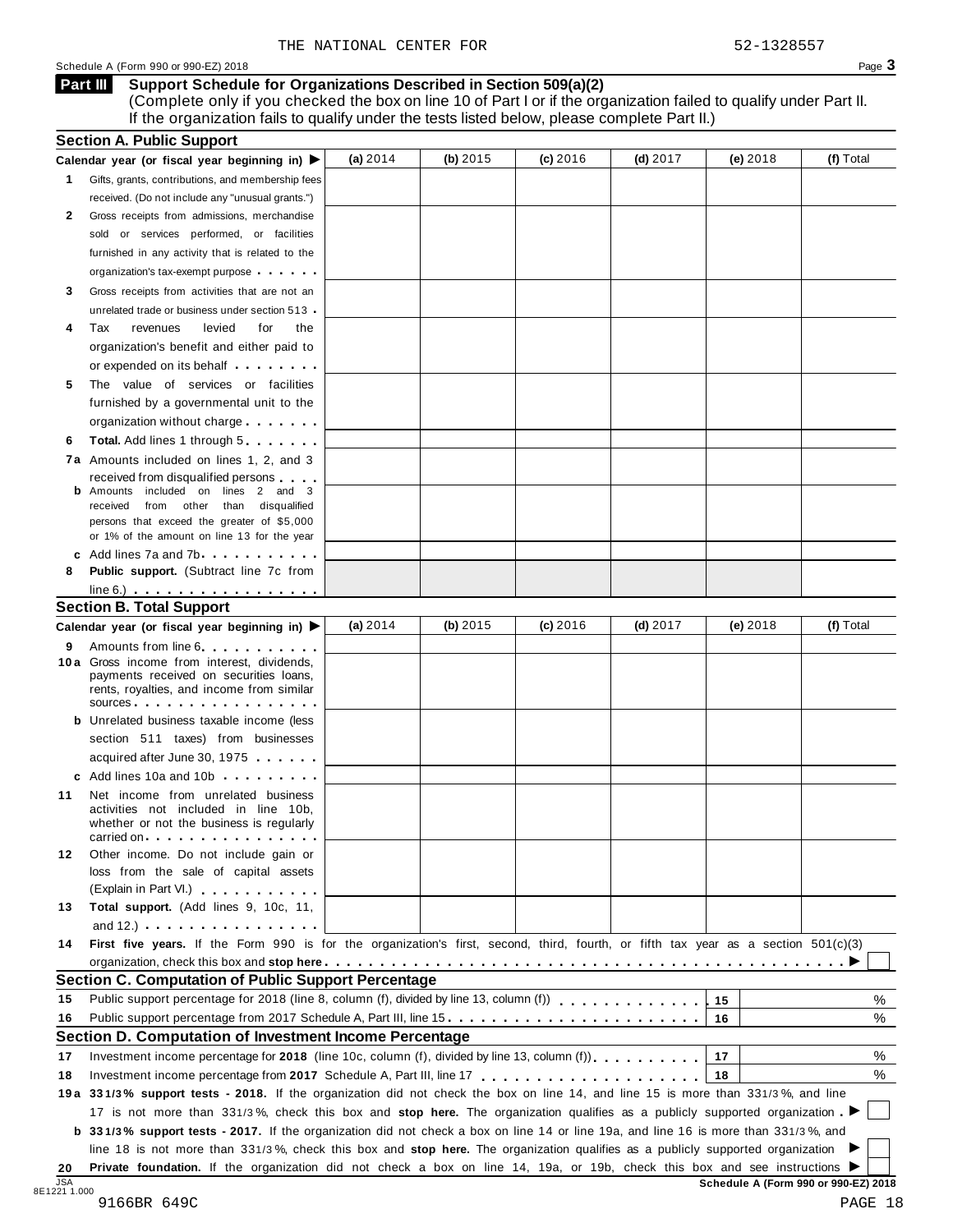## **Part IV Supporting Organizations**

(Complete only if you checked a box in line 12 on Part I. If you checked 12a of Part I, complete Sections A and B. If you checked 12b of Part I, complete Sections A and C. If you checked 12c of Part I, complete Sections A, D, and E. If you checked 12d of Part I, complete Sections A and D, and complete Part V.)

### **Section A. All Supporting Organizations**

- **1** Are all of the organization's supported organizations listed by name in the organization's governing documents? *If "No," describe in Part VI how the supported organizations are designated. If designated by class or purpose, describe the designation. If historic and continuing relationship, explain.* **1**
- **2** Did the organization have any supported organization that does not have an IRS determination of status under section 509(a)(1) or (2)? *If"Yes," explain in Part VI how the organization determined that the supported organization was described in section 509(a)(1) or (2).*
- **3 a** Did the organization have a supported organization described in section 501(c)(4), (5), or (6)? *If "Yes," answer (b) and (c) below.*
- **b** Did the organization confirm that each supported organization qualified under section 501(c)(4), (5), or (6) and | satisfied the public support tests under section 509(a)(2)? *If "Yes," describe in Part VI when and how the organization made the determination.*
- **c** Did the organization ensure that all support to such organizations was used exclusively for section 170(c)(2)(B) purposes? *If"Yes," explain in Part VI what controls the organization put in place to ensure such use.*
- **4 a** Was any supported organization not organized in the United States ("foreign supported organization")? *If "Yes," and if you checked 12a or 12b in Part I, answer (b) and (c) below.*
- **b** Did the organization have ultimate control and discretion in deciding whether to make grants to the foreign | supported organization? *If "Yes," describe in Part VI how the organization had such control and discretion despite being controlled or supervised by or in connection with its supported organizations.*
- **c** Did the organization support any foreign supported organization that does not have an IRS determination | under sections 501(c)(3) and 509(a)(1) or (2)? *If "Yes," explain in Part VI what controls the organization used to ensure that all support to the foreign supported organization was used exclusively for section 170(c)(2)(B) purposes.*
- **5 a** Did the organization add, substitute, or remove any supported organizations during the tax year? *If "Yes,"* answer (b) and (c) below (if applicable). Also, provide detail in Part VI, including (i) the names and EIN *numbers of the supported organizations added, substituted, or removed; (ii) the reasons for each such action;* (iii) the authority under the organization's organizing document authorizing such action; and (iv) how the action *was accomplished (such as by amendment to the organizing document).*
- **b Type I or Type II only.** Was any added or substituted supported organization part of a class already designated in the organization's organizing document?
- **c Substitutions only.** Was the substitution the result of an event beyond the organization's control?
- **6** Did the organization provide support (whether in the form of grants or the provision of services or facilities) to anyone other than (i) its supported organizations, (ii) individuals that are part of the charitable class benefited by one or more of its supported organizations, or (iii) other supporting organizations that also support or benefit one or more of the filing organization's supported organizations? *If"Yes," provide detail in Part VI.*
- **7** Did the organization provide a grant, loan, compensation, or other similar payment to a substantial contributor (as defined in section 4958(c)(3)(C)), a family member of a substantial contributor, or a 35% controlled entity with regard to a substantial contributor? *If"Yes," complete Part I of Schedule L (Form 990 or 990-EZ).*
- **8** Did the organization make a loan to a disqualified person (as defined in section 4958) not described in line 7? *If "Yes," complete Part I of Schedule L (Form 990 or 990-EZ).*
- **9a** Was the organization controlled directly or indirectly at any time during the tax year by one or more | disqualified persons as defined in section 4946 (other than foundation managers and organizations described in section 509(a)(1) or (2))? *If"Yes," provide detail in Part VI.*
- **b** Did one or more disqualified persons (as defined in line 9a) hold a controlling interest in any entity in which | the supporting organization had an interest? *If"Yes," provide detail in Part VI.*
- **c** Did a disqualified person (as defined in line 9a) have an ownership interest in, or derive any personal benefit from, assets in which the supporting organization also had an interest? *If"Yes," provide detail in Part VI.*
- **10a** Was the organization subject to the excess business holdings rules of section 4943 because of section | 4943(f) (regarding certain Type II supporting organizations, and all Type III non-functionally integrated supporting organizations)? *If"Yes," answer 10b below.*
	- **b** Did the organization have any excess business holdings in the tax year? *(Use Schedule C, Form 4720, to determine whether the organization had excess business holdings.)*

**Yes No**

**2**

**3a**

**3b**

**3c**

**4a**

**4b**

**4c**

**5a**

**5b 5c**

**6**

**7**

**8**

**9a**

**9b**

**9c**

**10a**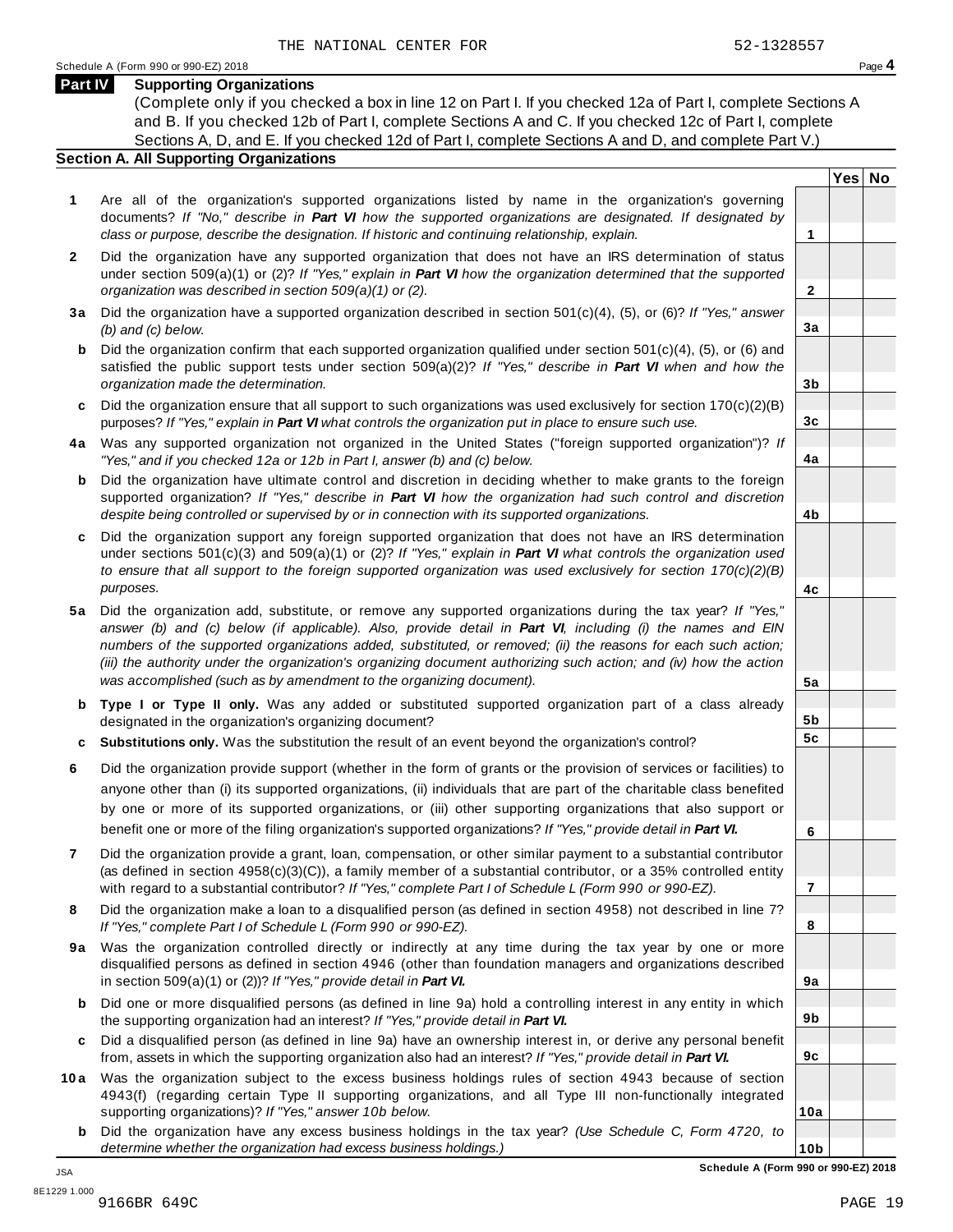|             | Schedule A (Form 990 or 990-EZ) 2018                                                                                                                                                                                                                                                                                                                                                                                                                                                                                                                               |                 |        | Page 5 |
|-------------|--------------------------------------------------------------------------------------------------------------------------------------------------------------------------------------------------------------------------------------------------------------------------------------------------------------------------------------------------------------------------------------------------------------------------------------------------------------------------------------------------------------------------------------------------------------------|-----------------|--------|--------|
| Part IV     | <b>Supporting Organizations (continued)</b>                                                                                                                                                                                                                                                                                                                                                                                                                                                                                                                        |                 |        |        |
|             |                                                                                                                                                                                                                                                                                                                                                                                                                                                                                                                                                                    |                 | Yes No |        |
| 11          | Has the organization accepted a gift or contribution from any of the following persons?                                                                                                                                                                                                                                                                                                                                                                                                                                                                            |                 |        |        |
|             | a A person who directly or indirectly controls, either alone or together with persons described in (b) and (c)                                                                                                                                                                                                                                                                                                                                                                                                                                                     |                 |        |        |
|             | below, the governing body of a supported organization?                                                                                                                                                                                                                                                                                                                                                                                                                                                                                                             | 11a             |        |        |
|             | <b>b</b> A family member of a person described in (a) above?                                                                                                                                                                                                                                                                                                                                                                                                                                                                                                       | 11 <sub>b</sub> |        |        |
|             | c A 35% controlled entity of a person described in (a) or (b) above? If "Yes" to a, b, or c, provide detail in Part VI.                                                                                                                                                                                                                                                                                                                                                                                                                                            | 11c             |        |        |
|             | <b>Section B. Type I Supporting Organizations</b>                                                                                                                                                                                                                                                                                                                                                                                                                                                                                                                  |                 |        |        |
|             |                                                                                                                                                                                                                                                                                                                                                                                                                                                                                                                                                                    |                 | Yes No |        |
| 1           | Did the directors, trustees, or membership of one or more supported organizations have the power to<br>regularly appoint or elect at least a majority of the organization's directors or trustees at all times during the<br>tax year? If "No," describe in Part VI how the supported organization(s) effectively operated, supervised, or<br>controlled the organization's activities. If the organization had more than one supported organization,<br>describe how the powers to appoint and/or remove directors or trustees were allocated among the supported |                 |        |        |
|             | organizations and what conditions or restrictions, if any, applied to such powers during the tax year.                                                                                                                                                                                                                                                                                                                                                                                                                                                             | 1               |        |        |
| 2           | Did the organization operate for the benefit of any supported organization other than the supported<br>organization(s) that operated, supervised, or controlled the supporting organization? If "Yes," explain in Part<br>VI how providing such benefit carried out the purposes of the supported organization(s) that operated,<br>supervised, or controlled the supporting organization.                                                                                                                                                                         | $\mathbf{2}$    |        |        |
|             | <b>Section C. Type II Supporting Organizations</b>                                                                                                                                                                                                                                                                                                                                                                                                                                                                                                                 |                 |        |        |
|             |                                                                                                                                                                                                                                                                                                                                                                                                                                                                                                                                                                    |                 | Yes No |        |
| 1           | Were a majority of the organization's directors or trustees during the tax year also a majority of the directors<br>or trustees of each of the organization's supported organization(s)? If "No," describe in Part VI how control<br>or management of the supporting organization was vested in the same persons that controlled or managed<br>the supported organization(s).                                                                                                                                                                                      | 1               |        |        |
|             | <b>Section D. All Type III Supporting Organizations</b>                                                                                                                                                                                                                                                                                                                                                                                                                                                                                                            |                 |        |        |
|             |                                                                                                                                                                                                                                                                                                                                                                                                                                                                                                                                                                    |                 | Yes No |        |
| 1           | Did the organization provide to each of its supported organizations, by the last day of the fifth month of the<br>organization's tax year, (i) a written notice describing the type and amount of support provided during the prior<br>tax year, (ii) a copy of the Form 990 that was most recently filed as of the date of notification, and (iii) copies of<br>the organization's governing documents in effect on the date of notification, to the extent not previously<br>provided?                                                                           | 1               |        |        |
| 2           | Were any of the organization's officers, directors, or trustees either (i) appointed or elected by the supported                                                                                                                                                                                                                                                                                                                                                                                                                                                   |                 |        |        |
|             | organization(s) or (ii) serving on the governing body of a supported organization? If "No," explain in Part VI how<br>the organization maintained a close and continuous working relationship with the supported organization(s).                                                                                                                                                                                                                                                                                                                                  | $\mathbf{2}$    |        |        |
| 3           | By reason of the relationship described in (2), did the organization's supported organizations have a<br>significant voice in the organization's investment policies and in directing the use of the organization's<br>income or assets at all times during the tax year? If "Yes," describe in Part VI the role the organization's<br>supported organizations played in this regard.                                                                                                                                                                              |                 |        |        |
|             |                                                                                                                                                                                                                                                                                                                                                                                                                                                                                                                                                                    | 3               |        |        |
|             | Section E. Type III Functionally Integrated Supporting Organizations                                                                                                                                                                                                                                                                                                                                                                                                                                                                                               |                 |        |        |
| 1<br>a<br>b | Check the box next to the method that the organization used to satisfy the Integral Part Test during the year (see instructions).<br>The organization satisfied the Activities Test. Complete line 2 below.<br>The organization is the parent of each of its supported organizations. Complete line 3 below.                                                                                                                                                                                                                                                       |                 |        |        |
| c           | The organization supported a governmental entity. Describe in Part VI how you supported a government entity (see instructions).                                                                                                                                                                                                                                                                                                                                                                                                                                    |                 |        |        |
| 2           | Activities Test. Answer (a) and (b) below.                                                                                                                                                                                                                                                                                                                                                                                                                                                                                                                         |                 | Yes No |        |
| a           | Did substantially all of the organization's activities during the tax year directly further the exempt purposes of<br>the supported organization(s) to which the organization was responsive? If "Yes," then in Part VI identify<br>those supported organizations and explain how these activities directly furthered their exempt purposes,<br>how the organization was responsive to those supported organizations, and how the organization determined<br>that these activities constituted substantially all of its activities.                                | 2a              |        |        |
| b           | Did the activities described in (a) constitute activities that, but for the organization's involvement, one or more<br>of the organization's supported organization(s) would have been engaged in? If "Yes," explain in Part VI the<br>reasons for the organization's position that its supported organization(s) would have engaged in these                                                                                                                                                                                                                      |                 |        |        |
|             | activities but for the organization's involvement.                                                                                                                                                                                                                                                                                                                                                                                                                                                                                                                 | 2b              |        |        |
| 3           | Parent of Supported Organizations. Answer (a) and (b) below.                                                                                                                                                                                                                                                                                                                                                                                                                                                                                                       |                 |        |        |
|             |                                                                                                                                                                                                                                                                                                                                                                                                                                                                                                                                                                    |                 |        |        |

- **a** Did the organization have the power to regularly appoint or elect a majority of the officers, directors, or trustees of each of the supported organizations? *Provide details in Part VI.*
- **b** Did the organization exercise a substantial degree of direction over the policies, programs, and activities of each of its supported organizations? *If"Yes," describe in Part VI the role played by the organization in this regard.*

**3b Schedule A (Form 990 or 990-EZ) 2018**

**3a**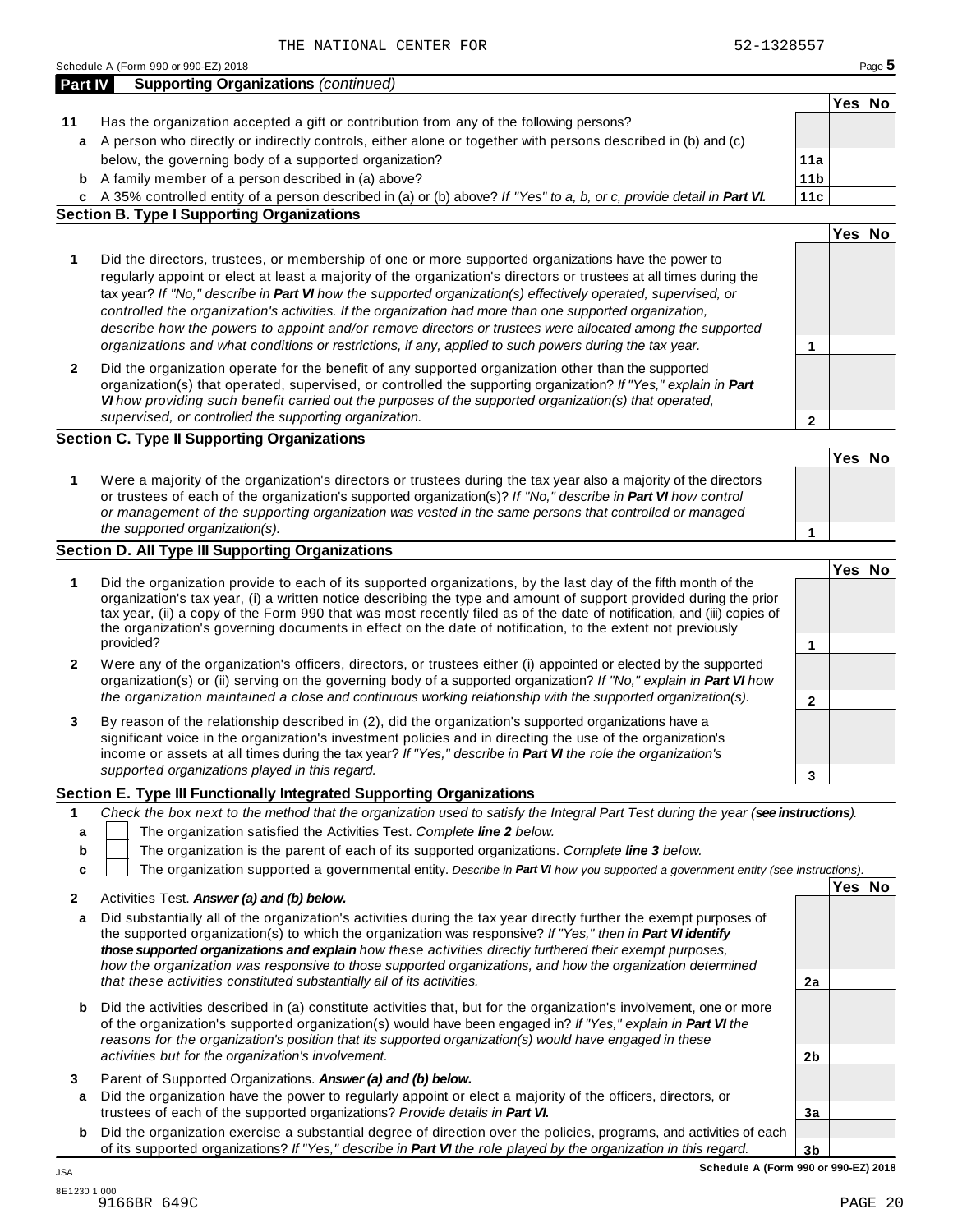| Schedule A (Form 990 or 990-EZ) 2018                                                                                                                     |                         |                | Page 6                         |
|----------------------------------------------------------------------------------------------------------------------------------------------------------|-------------------------|----------------|--------------------------------|
| Type III Non-Functionally Integrated 509(a)(3) Supporting Organizations<br>Part V                                                                        |                         |                |                                |
| $\blacktriangleleft$<br>Check here if the organization satisfied the Integral Part Test as a qualifying trust on Nov. 20, 1970 (explain in Part VI). See |                         |                |                                |
| instructions. All other Type III non-functionally integrated supporting organizations must complete Sections A through E.                                |                         |                |                                |
| <b>Section A - Adjusted Net Income</b>                                                                                                                   |                         | (A) Prior Year | (B) Current Year               |
|                                                                                                                                                          |                         |                | (optional)                     |
| 1 Net short-term capital gain                                                                                                                            | $\mathbf{1}$            |                |                                |
| 2 Recoveries of prior-year distributions                                                                                                                 | $\mathbf 2$             |                |                                |
| 3 Other gross income (see instructions)                                                                                                                  | 3                       |                |                                |
| 4 Add lines 1 through 3.                                                                                                                                 | 4                       |                |                                |
| 5 Depreciation and depletion                                                                                                                             | 5                       |                |                                |
| 6 Portion of operating expenses paid or incurred for production or                                                                                       |                         |                |                                |
| collection of gross income or for management, conservation, or                                                                                           |                         |                |                                |
| maintenance of property held for production of income (see instructions)                                                                                 | 6                       |                |                                |
| 7 Other expenses (see instructions)                                                                                                                      | $\overline{7}$          |                |                                |
| 8 Adjusted Net Income (subtract lines 5, 6, and 7 from line 4)                                                                                           | 8                       |                |                                |
| <b>Section B - Minimum Asset Amount</b>                                                                                                                  |                         | (A) Prior Year | (B) Current Year<br>(optional) |
| 1 Aggregate fair market value of all non-exempt-use assets (see                                                                                          |                         |                |                                |
| instructions for short tax year or assets held for part of year):                                                                                        |                         |                |                                |
| a Average monthly value of securities                                                                                                                    | 1a                      |                |                                |
| <b>b</b> Average monthly cash balances                                                                                                                   | 1 <sub>b</sub>          |                |                                |
| c Fair market value of other non-exempt-use assets                                                                                                       | 1 <sub>c</sub>          |                |                                |
| d Total (add lines 1a, 1b, and 1c)                                                                                                                       | 1 <sub>d</sub>          |                |                                |
| e Discount claimed for blockage or other                                                                                                                 |                         |                |                                |
| factors (explain in detail in <b>Part VI</b> ):                                                                                                          |                         |                |                                |
| <b>2</b> Acquisition indebtedness applicable to non-exempt-use assets                                                                                    | $\mathbf 2$             |                |                                |
| 3 Subtract line 2 from line 1d.                                                                                                                          | 3                       |                |                                |
| 4 Cash deemed held for exempt use. Enter 1-1/2% of line 3 (for greater amount,<br>see instructions).                                                     | 4                       |                |                                |
| 5 Net value of non-exempt-use assets (subtract line 4 from line 3)                                                                                       | 5                       |                |                                |
| 6 Multiply line 5 by .035.                                                                                                                               | 6                       |                |                                |
| 7 Recoveries of prior-year distributions                                                                                                                 | $\overline{7}$          |                |                                |
| 8 Minimum Asset Amount (add line 7 to line 6)                                                                                                            | 8                       |                |                                |
| <b>Section C - Distributable Amount</b>                                                                                                                  |                         |                | <b>Current Year</b>            |
| 1 Adjusted net income for prior year (from Section A, line 8, Column A)                                                                                  | $\mathbf{1}$            |                |                                |
| 2 Enter 85% of line 1.                                                                                                                                   | $\mathbf{2}$            |                |                                |
| 3 Minimum asset amount for prior year (from Section B, line 8, Column A)                                                                                 | 3                       |                |                                |
| 4 Enter greater of line 2 or line 3.                                                                                                                     | $\overline{\mathbf{4}}$ |                |                                |
| 5 Income tax imposed in prior year                                                                                                                       | 5                       |                |                                |
| 6 Distributable Amount. Subtract line 5 from line 4, unless subject to                                                                                   |                         |                |                                |
| emergency temporary reduction (see instructions).                                                                                                        | 6                       |                |                                |

**7 Check here if the current year is the organization's first as a non-functionally integrated Type III supporting organization (see** instructions).

**Schedule A (Form 990 or 990-EZ) 2018**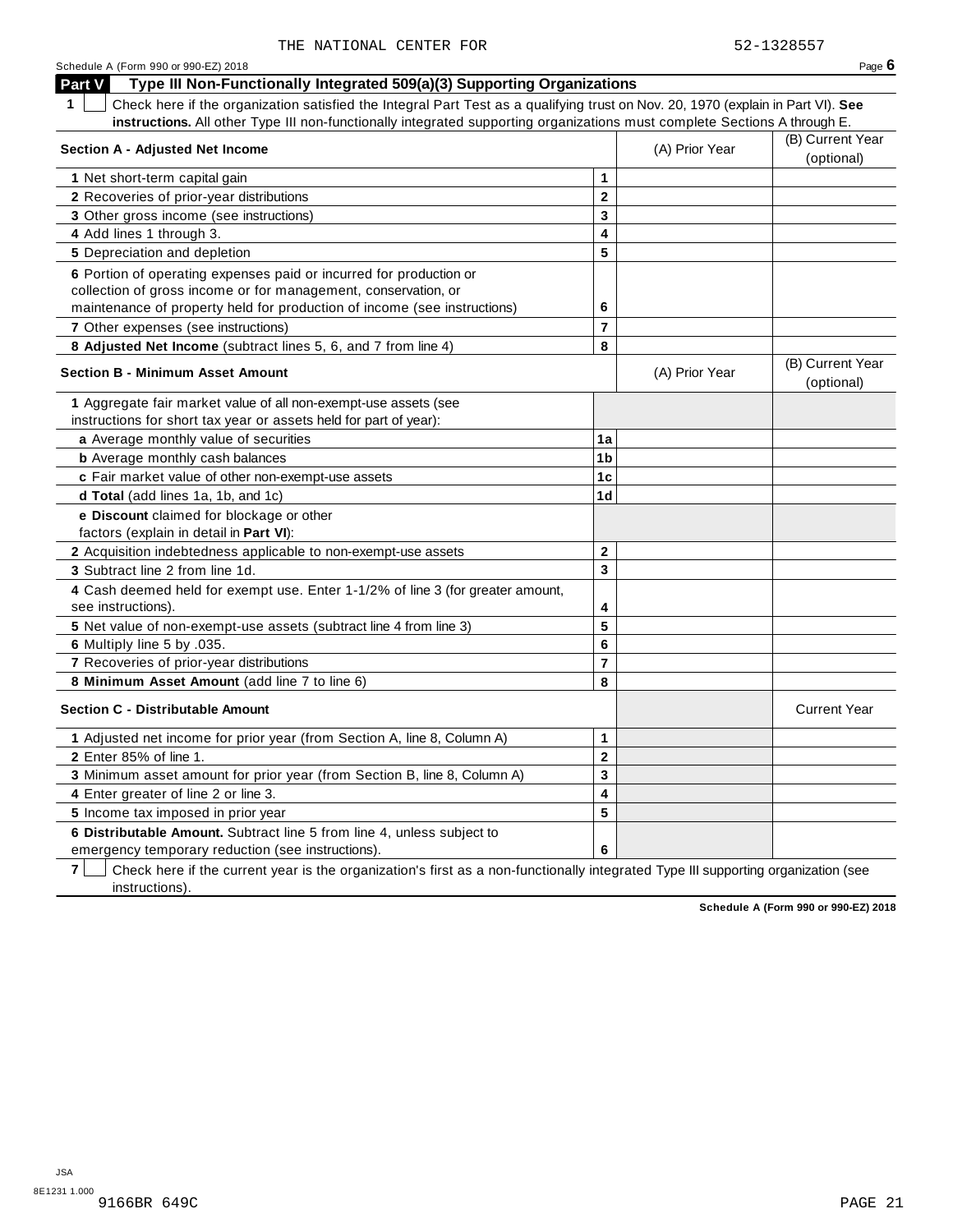|                    | Schedule A (Form 990 or 990-EZ) 2018                                                                                                                          |                                    |                                               | Page 7                                           |  |  |  |
|--------------------|---------------------------------------------------------------------------------------------------------------------------------------------------------------|------------------------------------|-----------------------------------------------|--------------------------------------------------|--|--|--|
| <b>Part V</b>      | Type III Non-Functionally Integrated 509(a)(3) Supporting Organizations (continued)                                                                           |                                    |                                               |                                                  |  |  |  |
|                    | <b>Section D - Distributions</b>                                                                                                                              |                                    |                                               | <b>Current Year</b>                              |  |  |  |
| 1.<br>$\mathbf{2}$ | Amounts paid to supported organizations to accomplish exempt purposes<br>Amounts paid to perform activity that directly furthers exempt purposes of supported |                                    |                                               |                                                  |  |  |  |
|                    | organizations, in excess of income from activity                                                                                                              |                                    |                                               |                                                  |  |  |  |
|                    |                                                                                                                                                               |                                    |                                               |                                                  |  |  |  |
| 3                  | Administrative expenses paid to accomplish exempt purposes of supported organizations                                                                         |                                    |                                               |                                                  |  |  |  |
| 4                  | Amounts paid to acquire exempt-use assets                                                                                                                     |                                    |                                               |                                                  |  |  |  |
| 5                  | Qualified set-aside amounts (prior IRS approval required)                                                                                                     |                                    |                                               |                                                  |  |  |  |
| 6                  | Other distributions (describe in Part VI). See instructions.                                                                                                  |                                    |                                               |                                                  |  |  |  |
| 7                  | Total annual distributions. Add lines 1 through 6.                                                                                                            |                                    |                                               |                                                  |  |  |  |
| 8                  | Distributions to attentive supported organizations to which the organization is responsive                                                                    |                                    |                                               |                                                  |  |  |  |
|                    | (provide details in Part VI). See instructions.                                                                                                               |                                    |                                               |                                                  |  |  |  |
| 9                  | Distributable amount for 2018 from Section C, line 6                                                                                                          |                                    |                                               |                                                  |  |  |  |
| 10                 | Line 8 amount divided by line 9 amount                                                                                                                        |                                    |                                               |                                                  |  |  |  |
|                    | <b>Section E - Distribution Allocations (see instructions)</b>                                                                                                | (i)<br><b>Excess Distributions</b> | (ii)<br><b>Underdistributions</b><br>Pre-2018 | (iii)<br><b>Distributable</b><br>Amount for 2018 |  |  |  |
| 1                  | Distributable amount for 2018 from Section C, line 6                                                                                                          |                                    |                                               |                                                  |  |  |  |
| $\mathbf{2}$       | Underdistributions, if any, for years prior to 2018                                                                                                           |                                    |                                               |                                                  |  |  |  |
|                    | (reasonable cause required - explain in Part VI). See                                                                                                         |                                    |                                               |                                                  |  |  |  |
|                    | instructions.                                                                                                                                                 |                                    |                                               |                                                  |  |  |  |
| 3                  | Excess distributions carryover, if any, to 2018                                                                                                               |                                    |                                               |                                                  |  |  |  |
| a                  | From 2013                                                                                                                                                     |                                    |                                               |                                                  |  |  |  |
| b                  | From 2014 $\frac{1}{\sqrt{2}}$                                                                                                                                |                                    |                                               |                                                  |  |  |  |
| c                  | From 2015 $\frac{1}{2}$                                                                                                                                       |                                    |                                               |                                                  |  |  |  |
| d                  | From 2016                                                                                                                                                     |                                    |                                               |                                                  |  |  |  |
| е                  | From 2017 <b>Canadian Prompt 2017</b>                                                                                                                         |                                    |                                               |                                                  |  |  |  |
| f                  | Total of lines 3a through e                                                                                                                                   |                                    |                                               |                                                  |  |  |  |
| g                  | Applied to underdistributions of prior years                                                                                                                  |                                    |                                               |                                                  |  |  |  |
| h                  | Applied to 2018 distributable amount                                                                                                                          |                                    |                                               |                                                  |  |  |  |
| j.                 | Carryover from 2013 not applied (see instructions)                                                                                                            |                                    |                                               |                                                  |  |  |  |
|                    | Remainder. Subtract lines 3g, 3h, and 3i from 3f.                                                                                                             |                                    |                                               |                                                  |  |  |  |
| 4                  | Distributions for 2018 from                                                                                                                                   |                                    |                                               |                                                  |  |  |  |
|                    | Section D, line 7:<br>\$                                                                                                                                      |                                    |                                               |                                                  |  |  |  |
| a                  | Applied to underdistributions of prior years                                                                                                                  |                                    |                                               |                                                  |  |  |  |
| b                  | Applied to 2018 distributable amount                                                                                                                          |                                    |                                               |                                                  |  |  |  |
| c                  | Remainder. Subtract lines 4a and 4b from 4.                                                                                                                   |                                    |                                               |                                                  |  |  |  |
| 5                  | Remaining underdistributions for years prior to 2018, if                                                                                                      |                                    |                                               |                                                  |  |  |  |
|                    | any. Subtract lines 3g and 4a from line 2. For result                                                                                                         |                                    |                                               |                                                  |  |  |  |
|                    | greater than zero, explain in Part VI. See instructions.                                                                                                      |                                    |                                               |                                                  |  |  |  |
| 6                  | Remaining underdistributions for 2018. Subtract lines 3h                                                                                                      |                                    |                                               |                                                  |  |  |  |
|                    | and 4b from line 1. For result greater than zero, explain in                                                                                                  |                                    |                                               |                                                  |  |  |  |
|                    | Part VI. See instructions.                                                                                                                                    |                                    |                                               |                                                  |  |  |  |
| 7                  | Excess distributions carryover to 2019. Add lines 3j                                                                                                          |                                    |                                               |                                                  |  |  |  |
|                    | and 4c.                                                                                                                                                       |                                    |                                               |                                                  |  |  |  |
| 8                  | Breakdown of line 7:                                                                                                                                          |                                    |                                               |                                                  |  |  |  |
| a                  | Excess from 2014                                                                                                                                              |                                    |                                               |                                                  |  |  |  |
| b                  | Excess from 2015                                                                                                                                              |                                    |                                               |                                                  |  |  |  |
| c                  | Excess from 2016                                                                                                                                              |                                    |                                               |                                                  |  |  |  |
| d                  | Excess from 2017                                                                                                                                              |                                    |                                               |                                                  |  |  |  |
| е                  | Excess from 2018                                                                                                                                              |                                    |                                               |                                                  |  |  |  |
|                    |                                                                                                                                                               |                                    |                                               |                                                  |  |  |  |

**Schedule A (Form 990 or 990-EZ) 2018**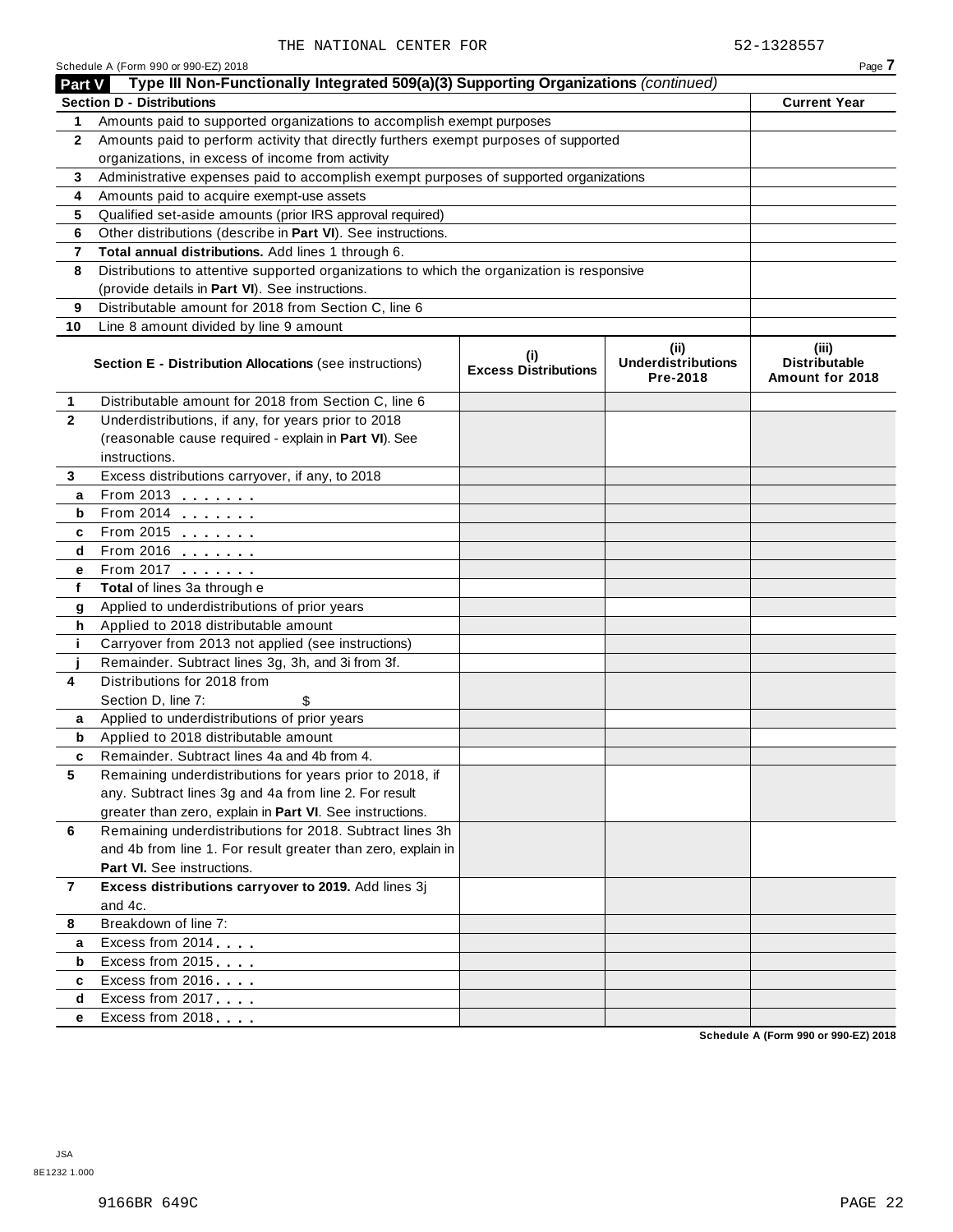#### <span id="page-26-0"></span>Schedule <sup>A</sup> (Form <sup>990</sup> or 990-EZ) <sup>2018</sup> Page **8**

**Supplemental Information.** Provide the explanations required by Part II, line 10; Part II, line 17a or 17b; Part **Part VI** III, line 12; Part IV, Section A, lines 1, 2, 3b, 3c, 4b, 4c, 5a, 6, 9a, 9b, 9c, 11a, 11b, and 11c; Part IV, Section B, lines 1 and 2; Part IV, Section C, line 1; Part IV, Section D, lines 2 and 3; Part IV, Section E, lines 1c, 2a, 2b, 3a and 3b; Part V, line 1; Part V, Section B, line 1e; Part V, Section D, lines 5, 6, and 8; and Part V, Section E, lines 2, 5, and 6. Also complete this part for any additional information. (See instructions.)

| SCHEDULE A, PART II - OTHER INCOME |          |          |          |          | ATTACHMENT |              |
|------------------------------------|----------|----------|----------|----------|------------|--------------|
| DESCRIPTION                        | 2014     | 2015     | 2016     | 2017     | 2018       | TOTAL        |
| GROSS FUNDRAISING INCOME           | 759,076. | 627,898. | 633,486. | 559,969. | 557,956.   | 3, 138, 385. |
| TOTALS                             | 759,076. | 627,898. | 633,486. | 559,969. | 557,956.   | 3,138,385.   |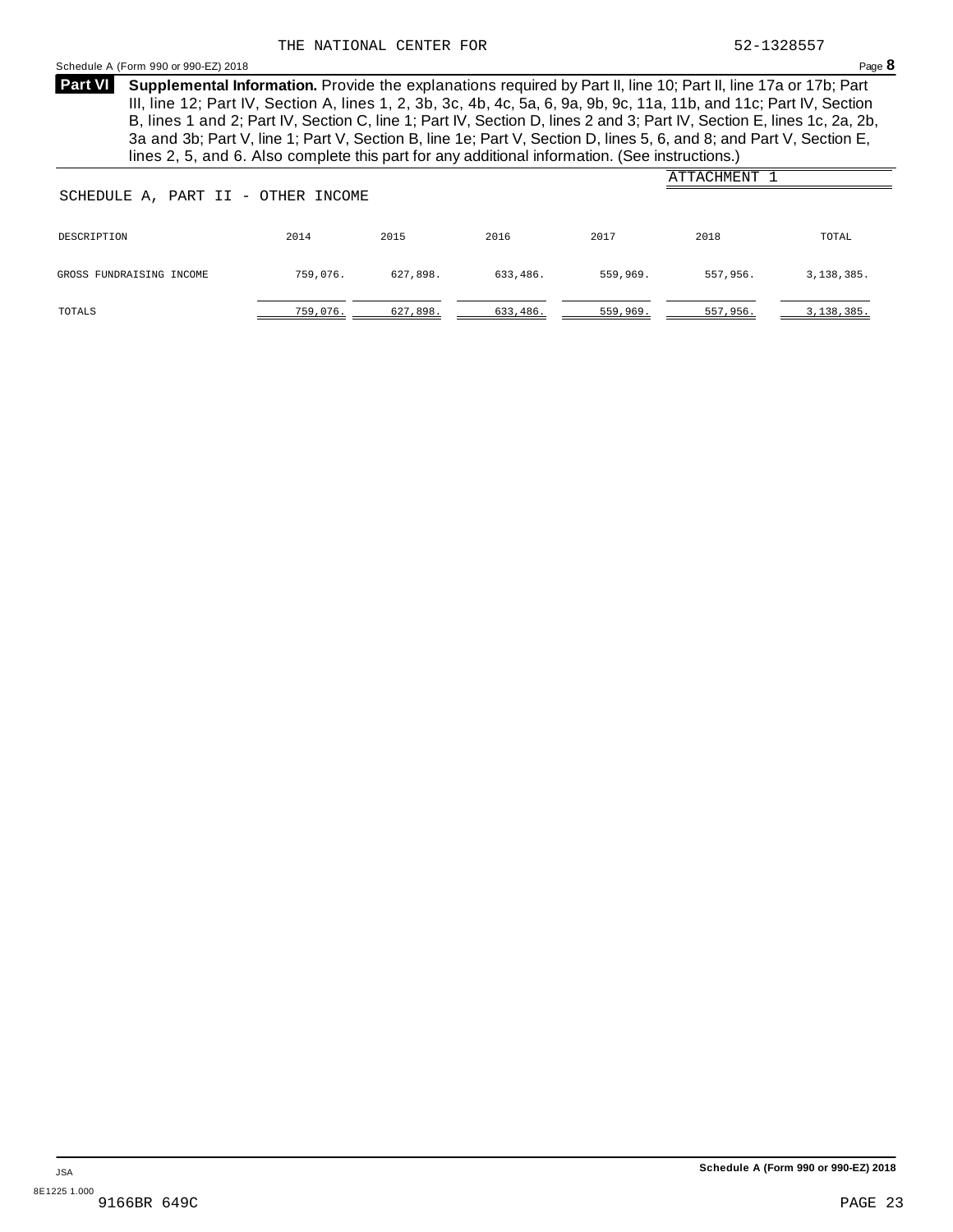**(Form 990, 990-EZ, or 990-PF)** Department of the Treasury<br>Internal Revenue Service

# **Schedule B chedule of Contributors**

**2018** 

(Point issue, sub-Ez,<br>Department of the Treasury internal Revenue Service<br>Department of the Treasury internal Revenue Service internal Revenue Service internal Revenue Service internal<br>Name of the organization internal Re

|  | rvame or the organization |  |
|--|---------------------------|--|
|  |                           |  |

THE NATIONAL CENTER FOR MISSING AND EXPLOITED CHILDREN 52-1328557

**Organization type** (check one):

| Filers of:         | Section:                                                                    |
|--------------------|-----------------------------------------------------------------------------|
| Form 990 or 990-EZ | $\lfloor x \rfloor$ 501(c)(3) (enter number) organization                   |
|                    | $4947(a)(1)$ nonexempt charitable trust not treated as a private foundation |
|                    | 527 political organization                                                  |
| Form 990-PF        | 501(c)(3) exempt private foundation                                         |
|                    | 4947(a)(1) nonexempt charitable trust treated as a private foundation       |
|                    | 501(c)(3) taxable private foundation                                        |

Check if your organization is covered by the **General Rule** or a **Special Rule.**

**Note:** Only a section 501(c)(7), (8), or (10) organization can check boxes for both the General Rule and a Special Rule. See instructions.

#### **General Rule**

For an organization filing Form 990, 990-EZ, or 990-PF that received, during the year, contributions totaling \$5,000 or more (in money or property) from any one contributor. Complete Parts I and II. See instructions for determining a contributor's total contributions.

#### **Special Rules**

 $\text{X}$  For an organization described in section 501(c)(3) filing Form 990 or 990-EZ that met the 33 1/3% support test of the regulations under sections 509(a)(1) and 170(b)(1)(A)(vi), that checked Schedule A (Form 990 or 990-EZ), Part II, line 13, 16a, or 16b, and that received from any one contributor, during the year, total contributions of the greater of **(1)** \$5,000; or **(2)** 2% of the amount on (i) Form 990, Part VIII, line 1h; or (ii) Form 990-EZ, line 1. Complete Parts I and II.

For an organization described in section 501(c)(7), (8), or (10) filing Form 990 or 990-EZ that received from any one contributor, during the year, total contributions of more than \$1,000 *exclusively* for religious, charitable, scientific, literary, or educational purposes, or for the prevention of cruelty to children or animals. Complete Parts I (entering "N/A" in column (b) instead of the contributor name and address), II, and III.

For an organization described in section 501(c)(7), (8), or (10) filing Form 990 or 990-EZ that received from any one contributor, during the year, contributions *exclusively* for religious, charitable, etc., purposes, but no such contributions totaled more than \$1,000. If this box is checked, enter here the total contributions that were received during the year for an *exclusively* religious, charitable, etc., purpose. Don't complete any of the parts unless the **General Rule** applies to this organization because it received *nonexclusively* religious, charitable, etc., contributions totaling \$5,000 or more during the year m m m m m m m m m m m m m m m m m m m m m m m m m m m m m m m I \$

**Caution:** An organization that isn't covered by the General Rule and/or the Special Rules doesn't file Schedule B (Form 990, 990-EZ, or 990-PF), but it **must** answer "No" on Part IV, line 2, of its Form 990; or check the box on line H of its Form 990-EZ or on its Form 990-PF, Part I, line 2, to certify that it doesn't meet the filing requirements of Schedule B (Form 990, 990-EZ, or 990-PF).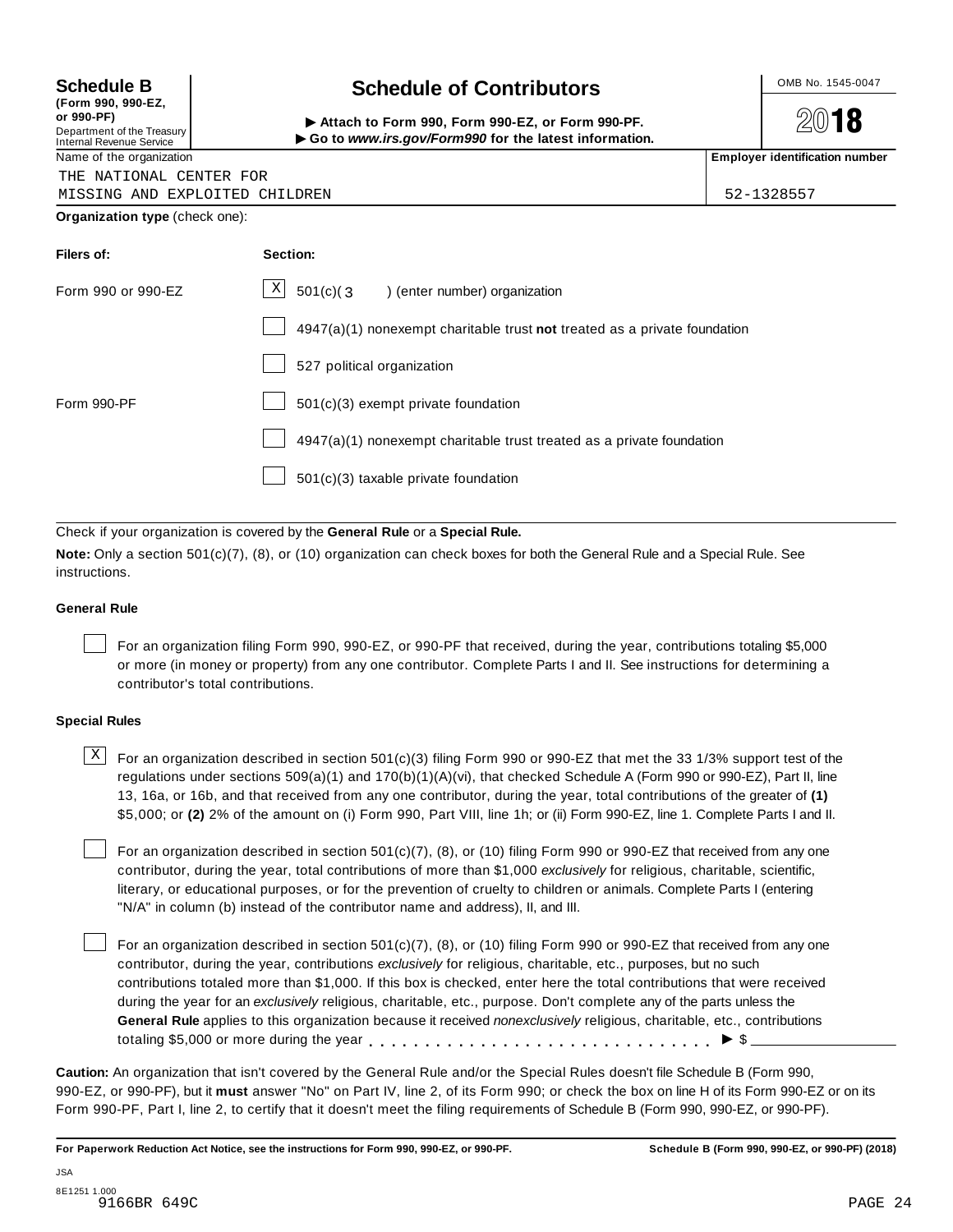|            | MISSING AND EXPLOITED CHILDREN                                                                 |                                   | 52-1328557                                                                              |
|------------|------------------------------------------------------------------------------------------------|-----------------------------------|-----------------------------------------------------------------------------------------|
| Part I     | Contributors (see instructions). Use duplicate copies of Part I if additional space is needed. |                                   |                                                                                         |
| (a)<br>No. | (b)<br>Name, address, and ZIP + 4                                                              | (c)<br><b>Total contributions</b> | (d)<br>Type of contribution                                                             |
| 1          |                                                                                                | 32,566,953.<br>\$                 | Χ<br>Person<br>Payroll<br>Noncash<br>(Complete Part II for<br>noncash contributions.)   |
| (a)<br>No. | (b)<br>Name, address, and ZIP + 4                                                              | (c)<br><b>Total contributions</b> | (d)<br>Type of contribution                                                             |
|            |                                                                                                | \$                                | Person<br>Payroll<br><b>Noncash</b><br>(Complete Part II for<br>noncash contributions.) |
| (a)<br>No. | (b)<br>Name, address, and ZIP + 4                                                              | (c)<br><b>Total contributions</b> | (d)<br>Type of contribution                                                             |
|            |                                                                                                | \$                                | Person<br>Payroll<br><b>Noncash</b><br>(Complete Part II for<br>noncash contributions.) |
| (a)<br>No. | (b)<br>Name, address, and ZIP + 4                                                              | (c)<br><b>Total contributions</b> | (d)<br>Type of contribution                                                             |
|            |                                                                                                | \$                                | Person<br>Payroll<br><b>Noncash</b><br>(Complete Part II for<br>noncash contributions.) |
| (a)<br>No. | (b)<br>Name, address, and ZIP + 4                                                              | (c)<br><b>Total contributions</b> | (d)<br>Type of contribution                                                             |
|            |                                                                                                | \$                                | Person<br>Payroll<br>Noncash                                                            |

(Complete Part II for noncash contributions.)

**Person Payroll**

(Complete Part II for noncash contributions.)

> **(d) Type of contribution**

**(c) Total contributions**

\$ **Noncash**

**(b) Name, address, and ZIP + 4**

**(a) No.**

 $S$ chedule B (Form 990, 990-EZ, or 990-PF) (2018)  $\qquad \qquad$ 

| Name of organization<br>. . | NATIONAL<br>THE | CENTER | FOR | <b>Employer identification number</b> |
|-----------------------------|-----------------|--------|-----|---------------------------------------|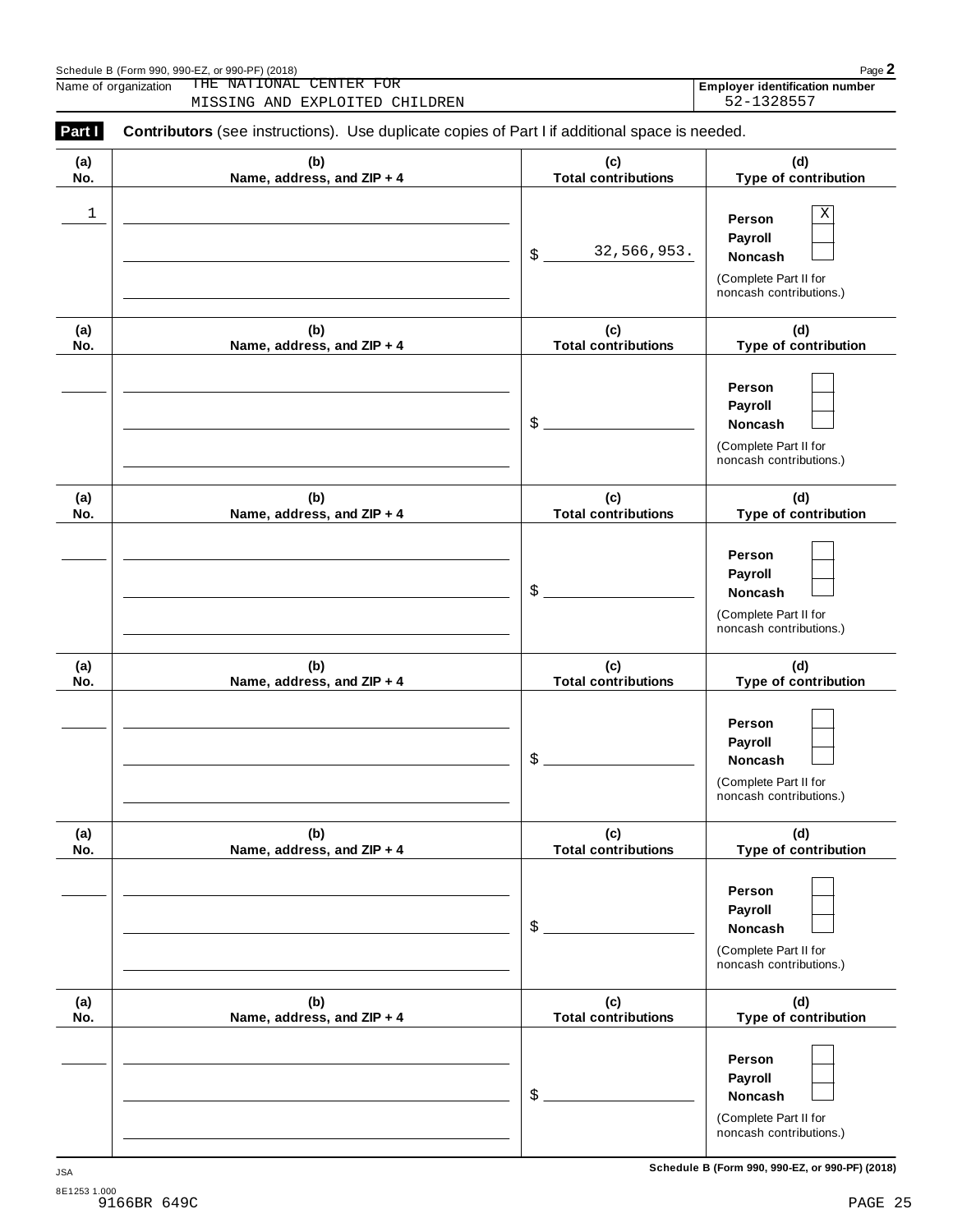| Name of organization      | THE NATIONAL CENTER FOR<br>MISSING AND EXPLOITED CHILDREN                                           |                                                 | Employer identification number<br>52-1328557 |  |
|---------------------------|-----------------------------------------------------------------------------------------------------|-------------------------------------------------|----------------------------------------------|--|
| Part II                   | Noncash Property (see instructions). Use duplicate copies of Part II if additional space is needed. |                                                 |                                              |  |
| (a) No.<br>from<br>Part I | (b)<br>Description of noncash property given                                                        | (c)<br>FMV (or estimate)<br>(See instructions.) | (d)<br>Date received                         |  |
|                           |                                                                                                     | $\frac{1}{2}$                                   |                                              |  |
| (a) No.<br>from<br>Part I | (b)<br>Description of noncash property given                                                        | (c)<br>FMV (or estimate)<br>(See instructions.) | (d)<br>Date received                         |  |
|                           |                                                                                                     | $\delta$                                        |                                              |  |
| (a) No.<br>from<br>Part I | (b)<br>Description of noncash property given                                                        | (c)<br>FMV (or estimate)<br>(See instructions.) | (d)<br>Date received                         |  |
|                           |                                                                                                     | $\delta$                                        |                                              |  |
| (a) No.<br>from<br>Part I | (b)<br>Description of noncash property given                                                        | (c)<br>FMV (or estimate)<br>(See instructions.) | (d)<br>Date received                         |  |
|                           |                                                                                                     | \$                                              |                                              |  |
| (a) No.<br>from<br>Part I | (b)<br>Description of noncash property given                                                        | (c)<br>FMV (or estimate)<br>(See instructions.) | (d)<br>Date received                         |  |
|                           |                                                                                                     | \$.                                             |                                              |  |
| (a) No.<br>from<br>Part I | (b)<br>Description of noncash property given                                                        | (c)<br>FMV (or estimate)<br>(See instructions.) | (d)<br>Date received                         |  |
|                           |                                                                                                     | \$                                              |                                              |  |

Schedule <sup>B</sup> (Form 990, 990-EZ, or 990-PF) (2018) Page **3**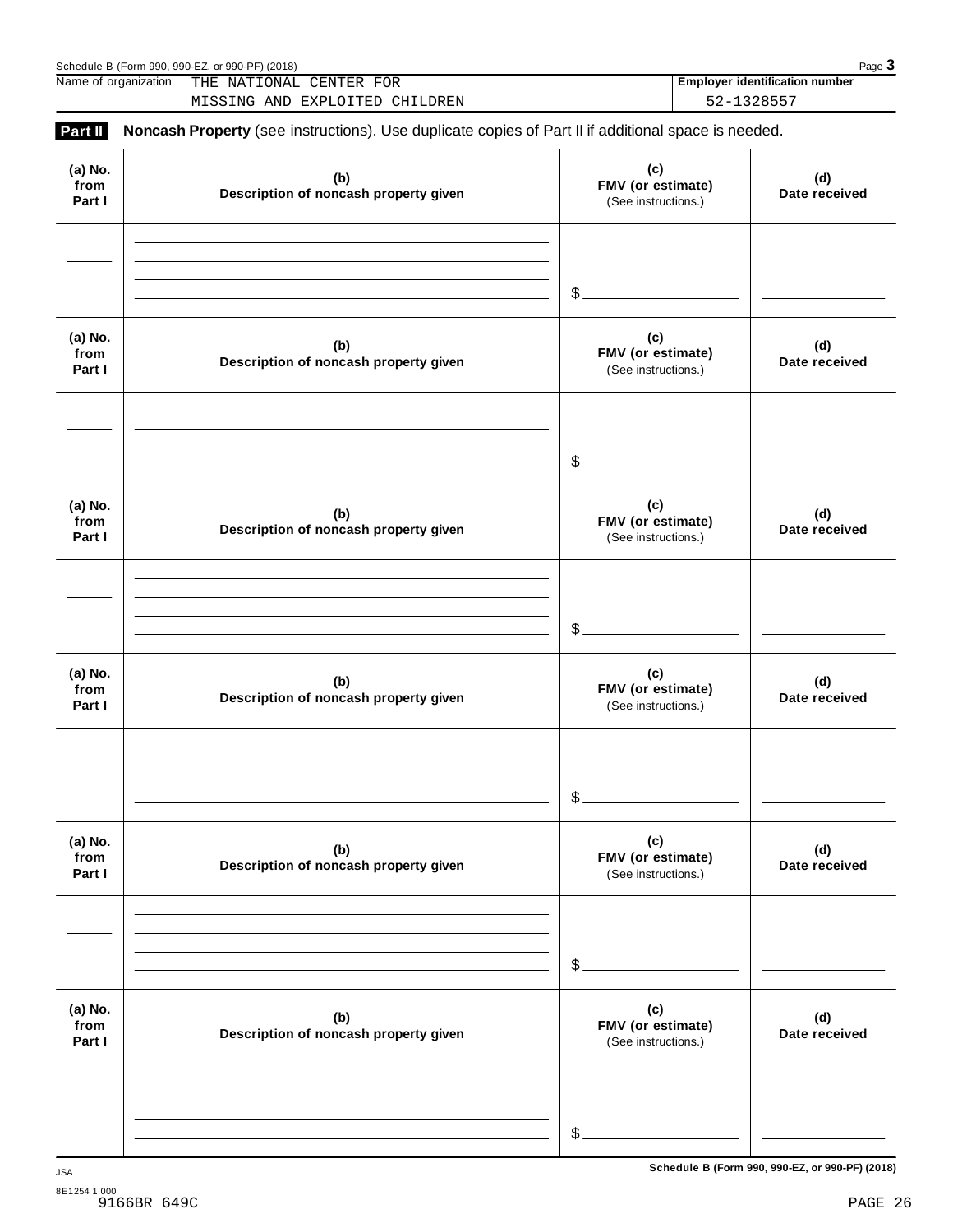|                             | Schedule B (Form 990, 990-EZ, or 990-PF) (2018)                                                                                                                                                                                                                                                                                                                                                                                              |                      |                                          | Page 4                                              |  |  |  |  |
|-----------------------------|----------------------------------------------------------------------------------------------------------------------------------------------------------------------------------------------------------------------------------------------------------------------------------------------------------------------------------------------------------------------------------------------------------------------------------------------|----------------------|------------------------------------------|-----------------------------------------------------|--|--|--|--|
|                             | Name of organization THE NATIONAL CENTER FOR<br>MISSING AND EXPLOITED CHILDREN                                                                                                                                                                                                                                                                                                                                                               |                      |                                          | <b>Employer identification number</b><br>52-1328557 |  |  |  |  |
| Part III                    | Exclusively religious, charitable, etc., contributions to organizations described in section 501(c)(7), (8), or                                                                                                                                                                                                                                                                                                                              |                      |                                          |                                                     |  |  |  |  |
|                             | (10) that total more than \$1,000 for the year from any one contributor. Complete columns (a) through (e) and<br>the following line entry. For organizations completing Part III, enter the total of exclusively religious, charitable, etc.,<br>contributions of \$1,000 or less for the year. (Enter this information once. See instructions.) $\blacktriangleright$ \$<br>Use duplicate copies of Part III if additional space is needed. |                      |                                          |                                                     |  |  |  |  |
|                             |                                                                                                                                                                                                                                                                                                                                                                                                                                              |                      |                                          |                                                     |  |  |  |  |
| $(a)$ No.<br>from<br>Part I | (b) Purpose of gift                                                                                                                                                                                                                                                                                                                                                                                                                          | (c) Use of gift      |                                          | (d) Description of how gift is held                 |  |  |  |  |
|                             |                                                                                                                                                                                                                                                                                                                                                                                                                                              | (e) Transfer of gift |                                          |                                                     |  |  |  |  |
|                             | Transferee's name, address, and ZIP + 4                                                                                                                                                                                                                                                                                                                                                                                                      |                      |                                          | Relationship of transferor to transferee            |  |  |  |  |
| (a) No.                     |                                                                                                                                                                                                                                                                                                                                                                                                                                              |                      |                                          |                                                     |  |  |  |  |
| from<br>Part I              | (b) Purpose of gift                                                                                                                                                                                                                                                                                                                                                                                                                          | (c) Use of gift      |                                          | (d) Description of how gift is held                 |  |  |  |  |
|                             |                                                                                                                                                                                                                                                                                                                                                                                                                                              | (e) Transfer of gift |                                          |                                                     |  |  |  |  |
|                             | Transferee's name, address, and ZIP + 4                                                                                                                                                                                                                                                                                                                                                                                                      |                      | Relationship of transferor to transferee |                                                     |  |  |  |  |
|                             |                                                                                                                                                                                                                                                                                                                                                                                                                                              |                      |                                          |                                                     |  |  |  |  |
| (a) No.<br>from<br>Part I   | (b) Purpose of gift                                                                                                                                                                                                                                                                                                                                                                                                                          | (c) Use of gift      |                                          | (d) Description of how gift is held                 |  |  |  |  |
|                             |                                                                                                                                                                                                                                                                                                                                                                                                                                              | (e) Transfer of gift |                                          |                                                     |  |  |  |  |
|                             | Transferee's name, address, and ZIP + 4                                                                                                                                                                                                                                                                                                                                                                                                      |                      | Relationship of transferor to transferee |                                                     |  |  |  |  |
|                             |                                                                                                                                                                                                                                                                                                                                                                                                                                              |                      |                                          |                                                     |  |  |  |  |
| (a) No.<br>from<br>Part I   | (b) Purpose of gift                                                                                                                                                                                                                                                                                                                                                                                                                          | (c) Use of gift      |                                          | (d) Description of how gift is held                 |  |  |  |  |
|                             |                                                                                                                                                                                                                                                                                                                                                                                                                                              |                      |                                          |                                                     |  |  |  |  |
|                             |                                                                                                                                                                                                                                                                                                                                                                                                                                              | (e) Transfer of gift |                                          |                                                     |  |  |  |  |
|                             | Transferee's name, address, and ZIP + 4                                                                                                                                                                                                                                                                                                                                                                                                      |                      |                                          | Relationship of transferor to transferee            |  |  |  |  |
|                             |                                                                                                                                                                                                                                                                                                                                                                                                                                              |                      |                                          |                                                     |  |  |  |  |
| <b>JSA</b>                  |                                                                                                                                                                                                                                                                                                                                                                                                                                              |                      |                                          | Schedule B (Form 990, 990-EZ, or 990-PF) (2018)     |  |  |  |  |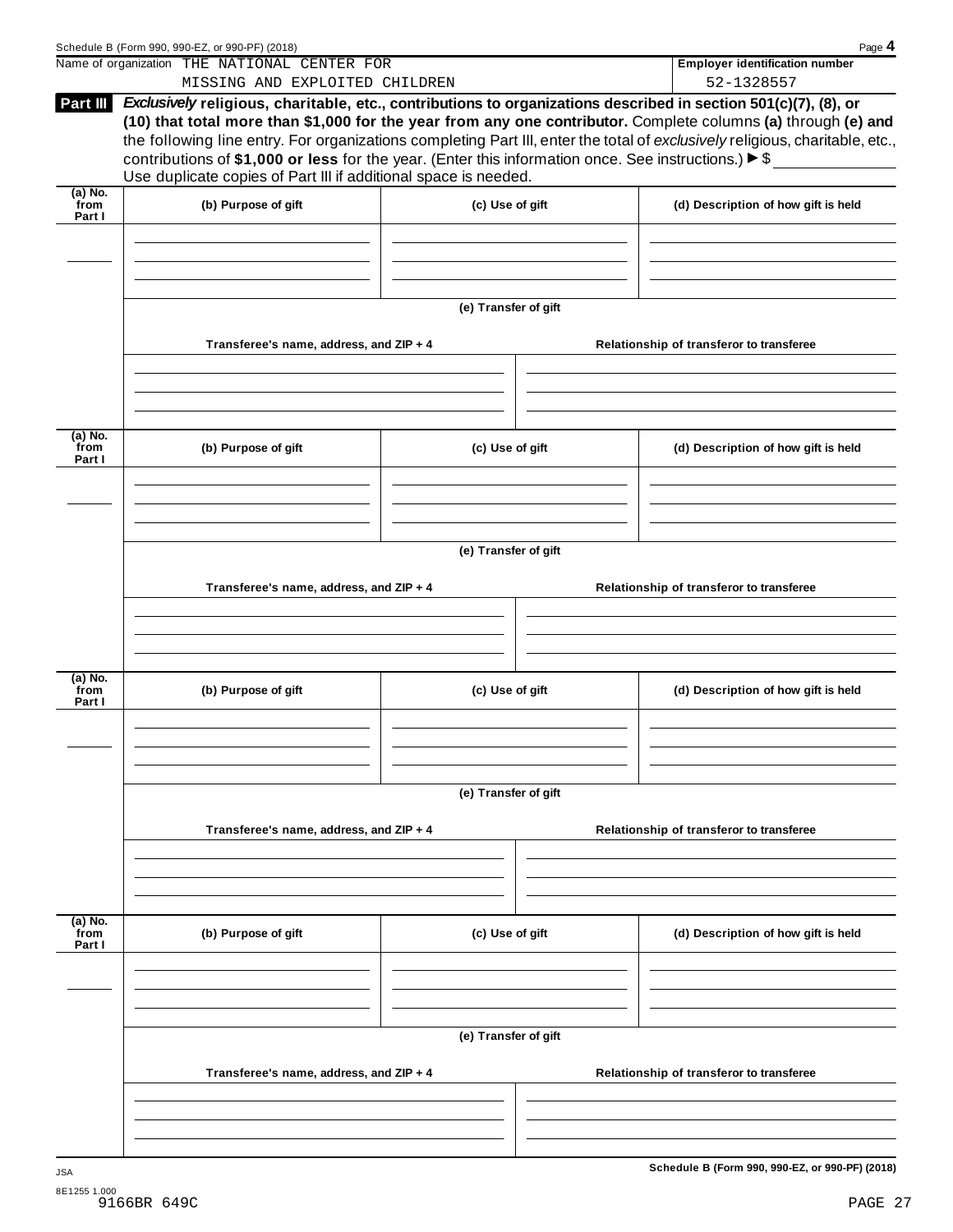|                                 |                                                                            | If the organization answered "Yes," on Form 990, Part IV, line 3, or Form 990-EZ, Part V, line 46 (Political Campaign Activities), then<br>• Section 501(c)(3) organizations: Complete Parts I-A and B. Do not complete Part I-C.                                          |           |                                               |                                                       |
|---------------------------------|----------------------------------------------------------------------------|----------------------------------------------------------------------------------------------------------------------------------------------------------------------------------------------------------------------------------------------------------------------------|-----------|-----------------------------------------------|-------------------------------------------------------|
|                                 |                                                                            | • Section 501(c) (other than section 501(c)(3)) organizations: Complete Parts I-A and C below. Do not complete Part I-B.                                                                                                                                                   |           |                                               |                                                       |
|                                 | • Section 527 organizations: Complete Part I-A only.                       |                                                                                                                                                                                                                                                                            |           |                                               |                                                       |
|                                 |                                                                            | If the organization answered "Yes," on Form 990, Part IV, line 4, or Form 990-EZ, Part VI, line 47 (Lobbying Activities), then                                                                                                                                             |           |                                               |                                                       |
|                                 |                                                                            | • Section 501(c)(3) organizations that have filed Form 5768 (election under section 501(h)): Complete Part II-A. Do not complete Part II-B.                                                                                                                                |           |                                               |                                                       |
|                                 |                                                                            | • Section 501(c)(3) organizations that have NOT filed Form 5768 (election under section 501(h)): Complete Part II-B. Do not complete Part II-A.                                                                                                                            |           |                                               |                                                       |
|                                 | Tax) (see separate instructions), then                                     | If the organization answered "Yes," on Form 990, Part IV, line 5 (Proxy Tax) (see separate instructions) or Form 990-EZ, Part V, line 35c (Proxy                                                                                                                           |           |                                               |                                                       |
|                                 | • Section $501(c)(4)$ , $(5)$ , or $(6)$ organizations: Complete Part III. |                                                                                                                                                                                                                                                                            |           |                                               |                                                       |
|                                 | Name of organization THE NATIONAL CENTER FOR                               |                                                                                                                                                                                                                                                                            |           |                                               | <b>Employer identification number</b>                 |
|                                 | MISSING AND EXPLOITED CHILDREN                                             |                                                                                                                                                                                                                                                                            |           | 52-1328557                                    |                                                       |
|                                 | Part I-A                                                                   | Complete if the organization is exempt under section 501(c) or is a section 527 organization.                                                                                                                                                                              |           |                                               |                                                       |
| 1                               |                                                                            | Provide a description of the organization's direct and indirect political campaign activities in Part IV. (see instructions for                                                                                                                                            |           |                                               |                                                       |
|                                 | definition of "political campaign activities")                             |                                                                                                                                                                                                                                                                            |           |                                               |                                                       |
| $\mathbf{2}$                    |                                                                            |                                                                                                                                                                                                                                                                            |           |                                               |                                                       |
| 3                               |                                                                            |                                                                                                                                                                                                                                                                            |           |                                               |                                                       |
|                                 | Part I-B                                                                   | Complete if the organization is exempt under section 501(c)(3).                                                                                                                                                                                                            |           |                                               |                                                       |
| 1                               |                                                                            | Enter the amount of any excise tax incurred by the organization under section 4955. $\triangleright$ \$                                                                                                                                                                    |           |                                               |                                                       |
| $\mathbf{2}$                    |                                                                            | Enter the amount of any excise tax incurred by organization managers under section 4955 $\bullet$                                                                                                                                                                          |           |                                               |                                                       |
| 3                               |                                                                            |                                                                                                                                                                                                                                                                            |           |                                               | <b>Yes</b><br>No                                      |
|                                 |                                                                            |                                                                                                                                                                                                                                                                            |           |                                               | No<br>Yes                                             |
|                                 | <b>b</b> If "Yes," describe in Part IV.                                    |                                                                                                                                                                                                                                                                            |           |                                               |                                                       |
|                                 | Part I-C                                                                   | Complete if the organization is exempt under section 501(c), except section 501(c)(3).                                                                                                                                                                                     |           |                                               |                                                       |
| 1                               |                                                                            | Enter the amount directly expended by the filing organization for section 527 exempt function                                                                                                                                                                              |           |                                               | $\triangleright$ \$                                   |
| $\mathbf{2}$                    |                                                                            | Enter the amount of the filing organization's funds contributed to other organizations for section                                                                                                                                                                         |           |                                               |                                                       |
|                                 |                                                                            | 527 exempt function activities $\ldots \ldots \ldots \ldots \ldots \ldots \ldots \ldots \ldots \ldots \ldots$                                                                                                                                                              |           |                                               |                                                       |
| 3                               |                                                                            | Total exempt function expenditures. Add lines 1 and 2. Enter here and on Form 1120-POL,                                                                                                                                                                                    |           |                                               |                                                       |
|                                 |                                                                            |                                                                                                                                                                                                                                                                            |           |                                               |                                                       |
| 4                               |                                                                            |                                                                                                                                                                                                                                                                            |           |                                               | <b>Yes</b><br>No                                      |
| 5                               |                                                                            | Enter the names, addresses and employer identification number (EIN) of all section 527 political organizations to which the filing                                                                                                                                         |           |                                               |                                                       |
|                                 |                                                                            | organization made payments. For each organization listed, enter the amount paid from the filing organization's funds. Also enter                                                                                                                                           |           |                                               |                                                       |
|                                 |                                                                            | the amount of political contributions received that were promptly and directly delivered to a separate political organization, such<br>as a separate segregated fund or a political action committee (PAC). If additional space is needed, provide information in Part IV. |           |                                               |                                                       |
|                                 |                                                                            |                                                                                                                                                                                                                                                                            |           |                                               |                                                       |
|                                 | (a) Name                                                                   | (b) Address                                                                                                                                                                                                                                                                | $(c)$ EIN | (d) Amount paid from<br>filing organization's | (e) Amount of political<br>contributions received and |
|                                 |                                                                            |                                                                                                                                                                                                                                                                            |           | funds. If none, enter -0-.                    | promptly and directly                                 |
|                                 |                                                                            |                                                                                                                                                                                                                                                                            |           |                                               | delivered to a separate                               |
|                                 |                                                                            |                                                                                                                                                                                                                                                                            |           |                                               | political organization. If                            |
|                                 |                                                                            |                                                                                                                                                                                                                                                                            |           |                                               | none, enter -0-.                                      |
|                                 |                                                                            |                                                                                                                                                                                                                                                                            |           |                                               |                                                       |
|                                 |                                                                            |                                                                                                                                                                                                                                                                            |           |                                               |                                                       |
|                                 |                                                                            |                                                                                                                                                                                                                                                                            |           |                                               |                                                       |
|                                 |                                                                            |                                                                                                                                                                                                                                                                            |           |                                               |                                                       |
|                                 |                                                                            |                                                                                                                                                                                                                                                                            |           |                                               |                                                       |
|                                 |                                                                            |                                                                                                                                                                                                                                                                            |           |                                               |                                                       |
|                                 |                                                                            |                                                                                                                                                                                                                                                                            |           |                                               |                                                       |
|                                 |                                                                            |                                                                                                                                                                                                                                                                            |           |                                               |                                                       |
|                                 |                                                                            |                                                                                                                                                                                                                                                                            |           |                                               |                                                       |
| (1)<br>(2)<br>(3)<br>(4)<br>(5) |                                                                            |                                                                                                                                                                                                                                                                            |           |                                               |                                                       |
| (6)                             |                                                                            |                                                                                                                                                                                                                                                                            |           |                                               |                                                       |

## **SCHEDULE C Political Campaign and Lobbying Activities LOMB No. 1545-0047 (Form 990 or 990-EZ)**

**For Organizations Exempt From Income Tax Under section 501(c) and section 527 <br>Complete if the organization is described below. <br><b>Attach to Form 990 or Form 990-EZ.** Open to Public

JSA 8E1264 1.000



■ Complete if the organization is described below. ■ Attach to Form 990 or Form 990-EZ. ■ Open to Publical Biology Complete if the organization is described below. ■ Inspection Department of the Treasury ▶ Complete if the organization is described below. ▶ Attach to Form 990 or Form 990-EZ. **Open to Public**<br>Internal Revenue Service ▶ Co to *www.irs.gov/Form990* for instructions and the latest in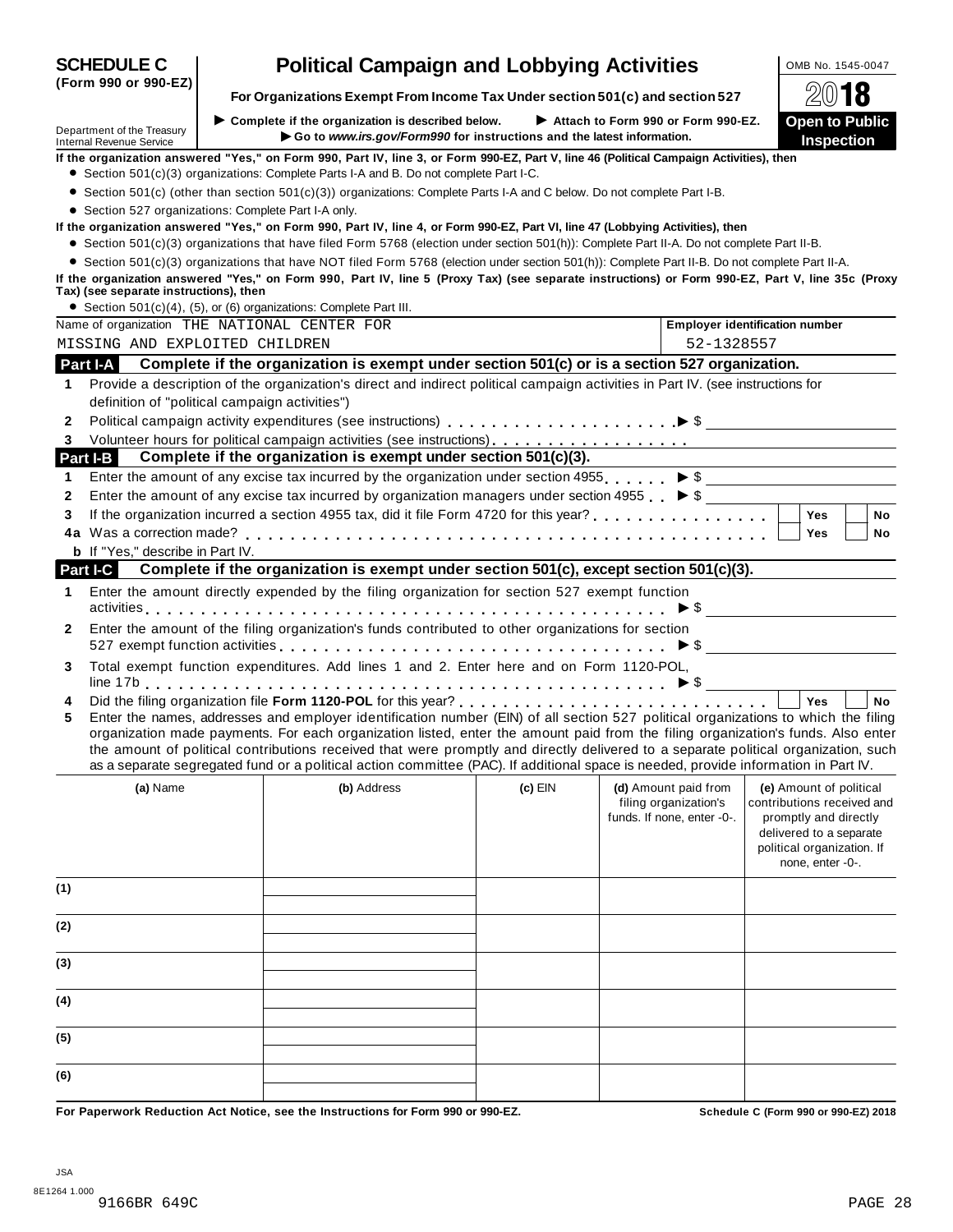| Schedule C (Form 990 or 990-EZ) 2018                                               | THE NATIONAL CENTER FOR                                                                                                                                                                                                           |                                     | 52-1328557<br>Page 2           |
|------------------------------------------------------------------------------------|-----------------------------------------------------------------------------------------------------------------------------------------------------------------------------------------------------------------------------------|-------------------------------------|--------------------------------|
| Part II-A<br>section 501(h)).                                                      | Complete if the organization is exempt under section 501(c)(3) and filed Form 5768 (election under                                                                                                                                |                                     |                                |
| A Check $\blacktriangleright$                                                      | if the filing organization belongs to an affiliated group (and list in Part IV each affiliated group member's name,<br>address, EIN, expenses, and share of excess lobbying expenditures).                                        |                                     |                                |
| <b>B</b> Check $\blacktriangleright$                                               | if the filing organization checked box A and "limited control" provisions apply.                                                                                                                                                  |                                     |                                |
|                                                                                    | <b>Limits on Lobbying Expenditures</b><br>(The term "expenditures" means amounts paid or incurred.)                                                                                                                               | (a) Filing<br>organization's totals | (b) Affiliated<br>group totals |
|                                                                                    | 1a Total lobbying expenditures to influence public opinion (grass roots lobbying)                                                                                                                                                 |                                     |                                |
|                                                                                    | <b>b</b> Total lobbying expenditures to influence a legislative body (direct lobbying)                                                                                                                                            |                                     |                                |
|                                                                                    |                                                                                                                                                                                                                                   |                                     |                                |
|                                                                                    |                                                                                                                                                                                                                                   |                                     |                                |
|                                                                                    | Total exempt purpose expenditures (add lines 1c and 1d)                                                                                                                                                                           |                                     |                                |
|                                                                                    | Lobbying nontaxable amount. Enter the amount from the following table in both                                                                                                                                                     |                                     |                                |
| columns.                                                                           |                                                                                                                                                                                                                                   |                                     |                                |
| If the amount on line 1e, column (a) or (b) is: The lobbying nontaxable amount is: |                                                                                                                                                                                                                                   |                                     |                                |
| Not over \$500,000                                                                 | 20% of the amount on line 1e.                                                                                                                                                                                                     |                                     |                                |
| Over \$500,000 but not over \$1,000,000                                            | \$100,000 plus 15% of the excess over \$500,000.                                                                                                                                                                                  |                                     |                                |
| Over \$1,000,000 but not over \$1,500,000                                          | \$175,000 plus 10% of the excess over \$1,000,000.                                                                                                                                                                                |                                     |                                |
| Over \$1,500,000 but not over \$17,000,000                                         | \$225,000 plus 5% of the excess over \$1,500,000.                                                                                                                                                                                 |                                     |                                |
| Over \$17,000,000                                                                  | \$1.000.000.                                                                                                                                                                                                                      |                                     |                                |
|                                                                                    |                                                                                                                                                                                                                                   |                                     |                                |
|                                                                                    |                                                                                                                                                                                                                                   |                                     |                                |
|                                                                                    | Subtract line 1f from line 1c. If zero or less, enter -0-<br>example - example - example - subtract line - substantial states or less and states - substantial states - substantial states - substantial states - substantial sta |                                     |                                |
|                                                                                    | If there is an amount other than zero on either line 1h or line 1i, did the organization file Form 4720                                                                                                                           |                                     |                                |
|                                                                                    |                                                                                                                                                                                                                                   |                                     | No<br>Yes                      |

**4-Year Averaging Period Under Section 501(h)**

(Some organizations that made a section 501(h) election do not have to complete all of the five columns below.

**See the separate instructions for lines 2a through 2f.)**

|                                                                                        | Lobbying Expenditures During 4-Year Averaging Period |          |            |            |           |  |  |  |
|----------------------------------------------------------------------------------------|------------------------------------------------------|----------|------------|------------|-----------|--|--|--|
| Calendar year (or fiscal year<br>beginning in)                                         | (a) $2015$                                           | (b) 2016 | $(c)$ 2017 | $(d)$ 2018 | (e) Total |  |  |  |
| 2a Lobbying nontaxable amount                                                          |                                                      |          |            |            |           |  |  |  |
| <b>b</b> Lobbying ceiling amount<br>$(150\% \text{ of line } 2a, \text{ column } (e))$ |                                                      |          |            |            |           |  |  |  |
| c Total lobbying expenditures                                                          |                                                      |          |            |            |           |  |  |  |
| <b>d</b> Grassroots nontaxable amount                                                  |                                                      |          |            |            |           |  |  |  |
| e Grassroots ceiling amount<br>$(150\% \text{ of line } 2d, \text{ column } (e))$      |                                                      |          |            |            |           |  |  |  |
| Grassroots lobbying expenditures                                                       |                                                      |          |            |            |           |  |  |  |

**Schedule C (Form 990 or 990-EZ) 2018**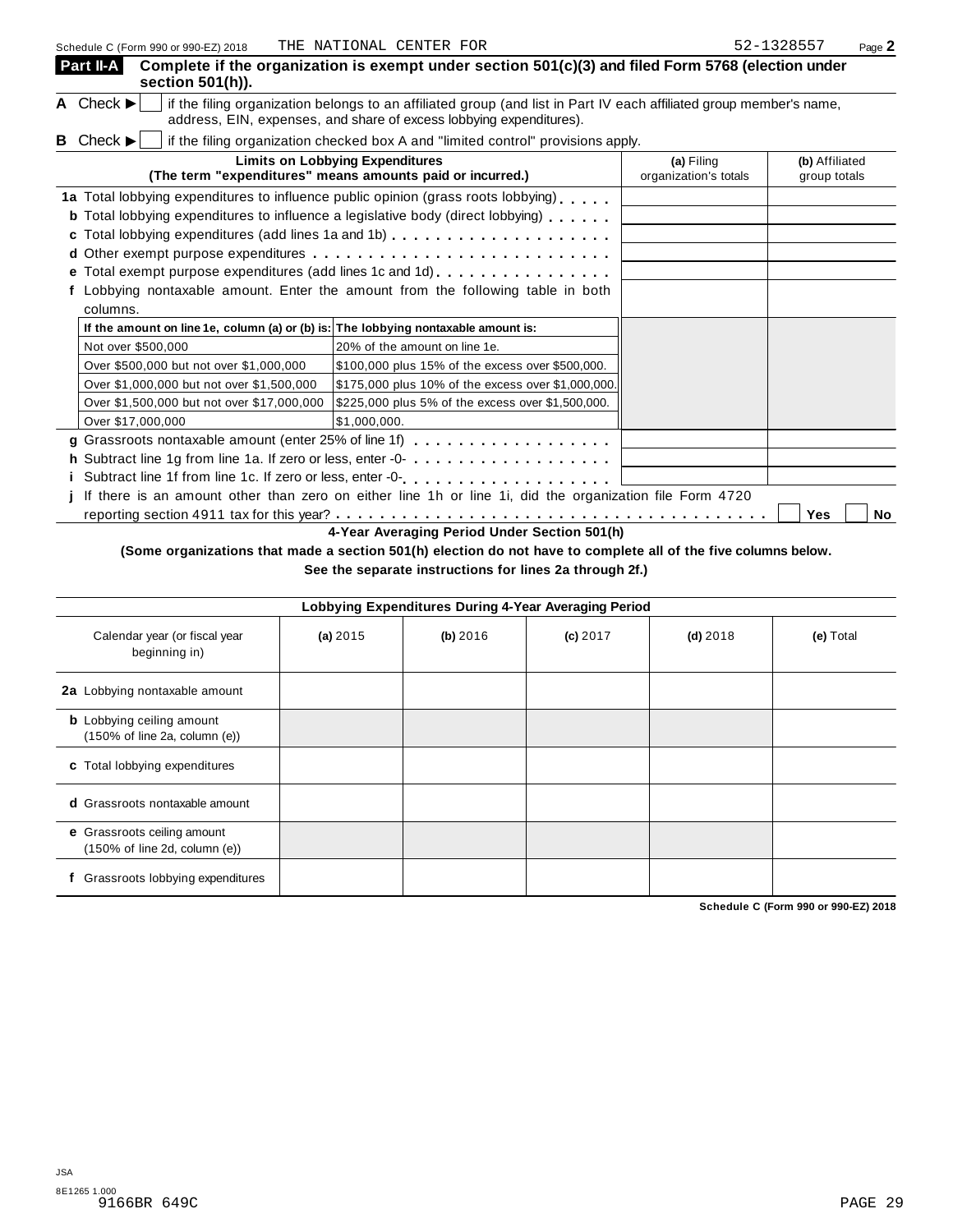| THE NATIONAL CENTER FOR                                                                                                                                                                              |            |                | 52-1328557     |            |         |
|------------------------------------------------------------------------------------------------------------------------------------------------------------------------------------------------------|------------|----------------|----------------|------------|---------|
| Schedule C (Form 990 or 990-EZ) 2018                                                                                                                                                                 |            |                |                |            | Page 3  |
| <b>Part II-B</b><br>Complete if the organization is exempt under section 501(c)(3) and has NOT filed Form 5768<br>(election under section 501(h)).                                                   |            |                |                |            |         |
| For each "Yes," response on lines 1a through 1i below, provide in Part IV a detailed                                                                                                                 | (a)        |                |                | (b)        |         |
| description of the lobbying activity.                                                                                                                                                                | <b>Yes</b> | No             |                | Amount     |         |
| During the year, did the filing organization attempt to influence foreign, national, state, or local                                                                                                 |            |                |                |            |         |
| legislation, including any attempt to influence public opinion on a legislative matter or                                                                                                            |            |                |                |            |         |
| referendum, through the use of:                                                                                                                                                                      |            | X              |                |            |         |
| а                                                                                                                                                                                                    | Χ          |                |                |            |         |
| Paid staff or management (include compensation in expenses reported on lines 1c through 1i)?<br>b                                                                                                    |            | X              |                |            |         |
| c<br>Mailings to members, legislators, or the public?<br>d                                                                                                                                           |            | X              |                |            |         |
| e                                                                                                                                                                                                    |            | X              |                |            |         |
| f                                                                                                                                                                                                    |            | $\overline{X}$ |                |            |         |
| Direct contact with legislators, their staffs, government officials, or a legislative body?<br>g                                                                                                     | X          |                |                |            | 62,320. |
| Rallies, demonstrations, seminars, conventions, speeches, lectures, or any similar means?<br>h                                                                                                       |            | X              |                |            |         |
| Other activities?                                                                                                                                                                                    |            | $\mathbf{x}$   |                |            |         |
|                                                                                                                                                                                                      |            |                |                |            | 62,320. |
| Did the activities in line 1 cause the organization to be not described in section $501(c)(3)$ ?<br>2a                                                                                               |            |                |                |            |         |
| If "Yes," enter the amount of any tax incurred under section 4912<br>b                                                                                                                               |            |                |                |            |         |
| If "Yes," enter the amount of any tax incurred by organization managers under section 4912<br>c<br>If the filing organization incurred a section 4912 tax, did it file Form 4720 for this year?<br>d |            |                |                |            |         |
| Part III-A<br>Complete if the organization is exempt under section 501(c)(4), section 501(c)(5), or section                                                                                          |            |                |                |            |         |
| $501(c)(6)$ .                                                                                                                                                                                        |            |                |                |            |         |
|                                                                                                                                                                                                      |            |                |                | <b>Yes</b> | No      |
| Were substantially all (90% or more) dues received nondeductible by members?<br>Were substantially all (90% or more) dues received nondeductible by members?                                         |            |                | $\mathbf{1}$   |            |         |
| Did the organization make only in-house lobbying expenditures of \$2,000 or less?                                                                                                                    |            |                | $\mathbf{2}$   |            |         |
| Did the organization agree to carry over lobbying and political campaign activity expenditures from the prior year?                                                                                  |            |                | 3              |            |         |
| Complete if the organization is exempt under section 501(c)(4), section 501(c)(5), or section<br>Part III-B                                                                                          |            |                |                |            |         |
| 501(c)(6) and if either (a) BOTH Part III-A, lines 1 and 2, are answered "No," OR (b) Part III-A, line 3, is<br>answered "Yes."                                                                      |            |                |                |            |         |
| Dues, assessments and similar amounts from members                                                                                                                                                   |            |                | $\mathbf{1}$   |            |         |
| Section 162(e) nondeductible lobbying and political expenditures (do not include amounts of                                                                                                          |            |                |                |            |         |
| political expenses for which the section 527(f) tax was paid).                                                                                                                                       |            |                |                |            |         |
| a                                                                                                                                                                                                    |            |                | 2a             |            |         |
| b                                                                                                                                                                                                    |            |                | 2 <sub>b</sub> |            |         |
| c                                                                                                                                                                                                    |            |                | 2c             |            |         |
| Aggregate amount reported in section 6033(e)(1)(A) notices of nondeductible section 162(e) dues                                                                                                      |            |                | 3              |            |         |
| If notices were sent and the amount on line 2c exceeds the amount on line 3, what portion of the                                                                                                     |            |                |                |            |         |
| excess does the organization agree to carryover to the reasonable estimate of nondeductible lobbying                                                                                                 |            |                |                |            |         |

# and political expenditure next year?<br>
5 Taxable amount of lobbying and political expenditures (see instructions)<br>
1911 IV Supplemental Information **Supplemental Information**

Provide the descriptions required for Part I-A, line 1; Part I-B, line 4; Part I-C, line 5; Part II-A (affiliated group list); Part II-A, lines 1 and 2 (see instructions); and Part II-B, line 1. Also, complete this part for any additional information.

SEE PAGE 4

**4 5**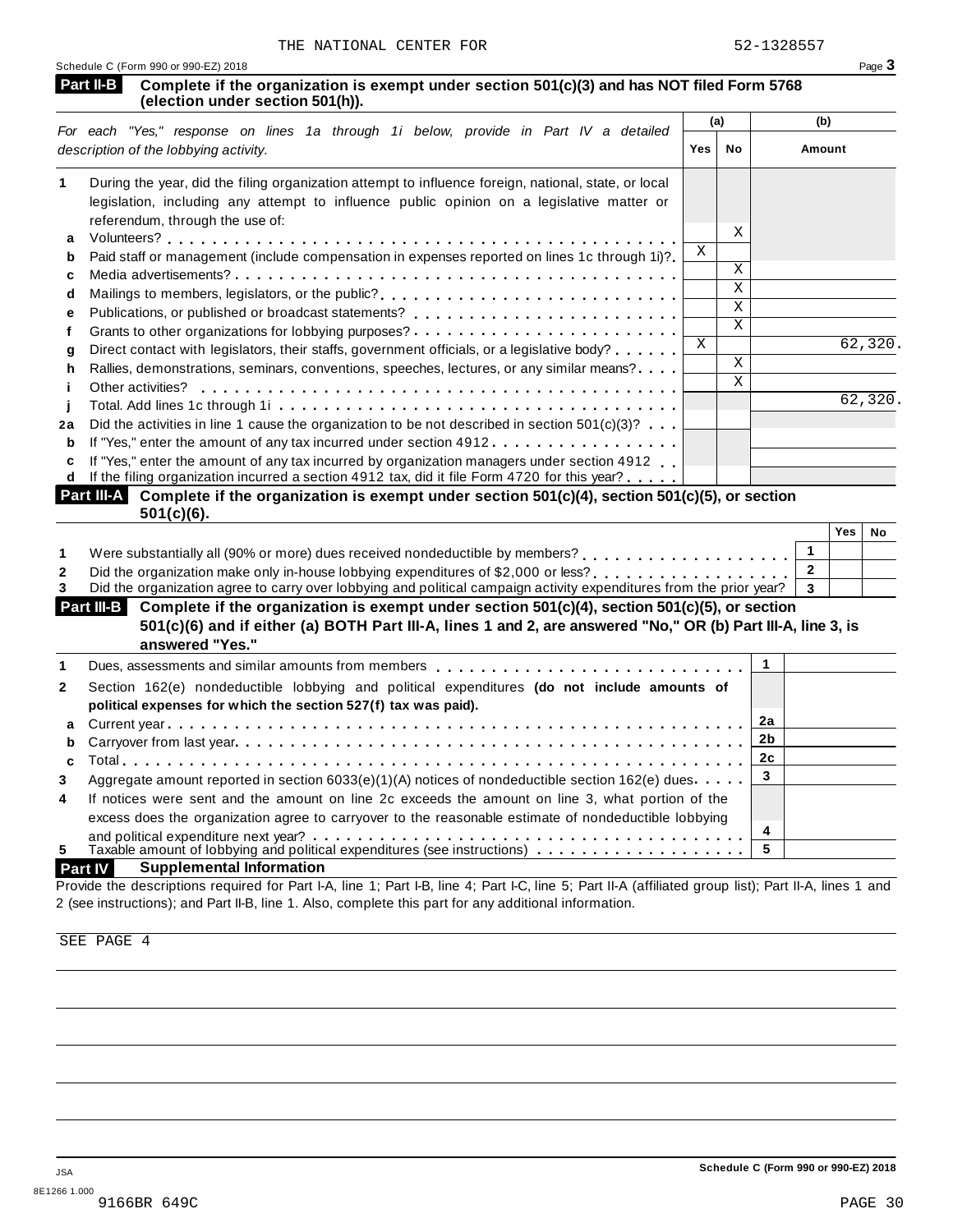Schedule C (Form 990 or 990-EZ) 2018 Page **4**

**Part IV Supplemental Information** *(continued)* DESCRIPTION OF LOBBYING ACTIVITY SCHEDULE C, PART II-B, LINES 1B AND 1G THE AMOUNTS REPORTED ON SCHEDULE C CONSIST OF TIME SPENT BY NCMEC EMPLOYEES COMMUNICATING WITH MEMBERS OF CONGRESS AND THEIR OFFICES TO SUPPORT AND ADVOCATE FOR LEGISLATION THAT HELPS TO RAISE AWARENESS AND

PROTECT VULNERABLE CHILDREN.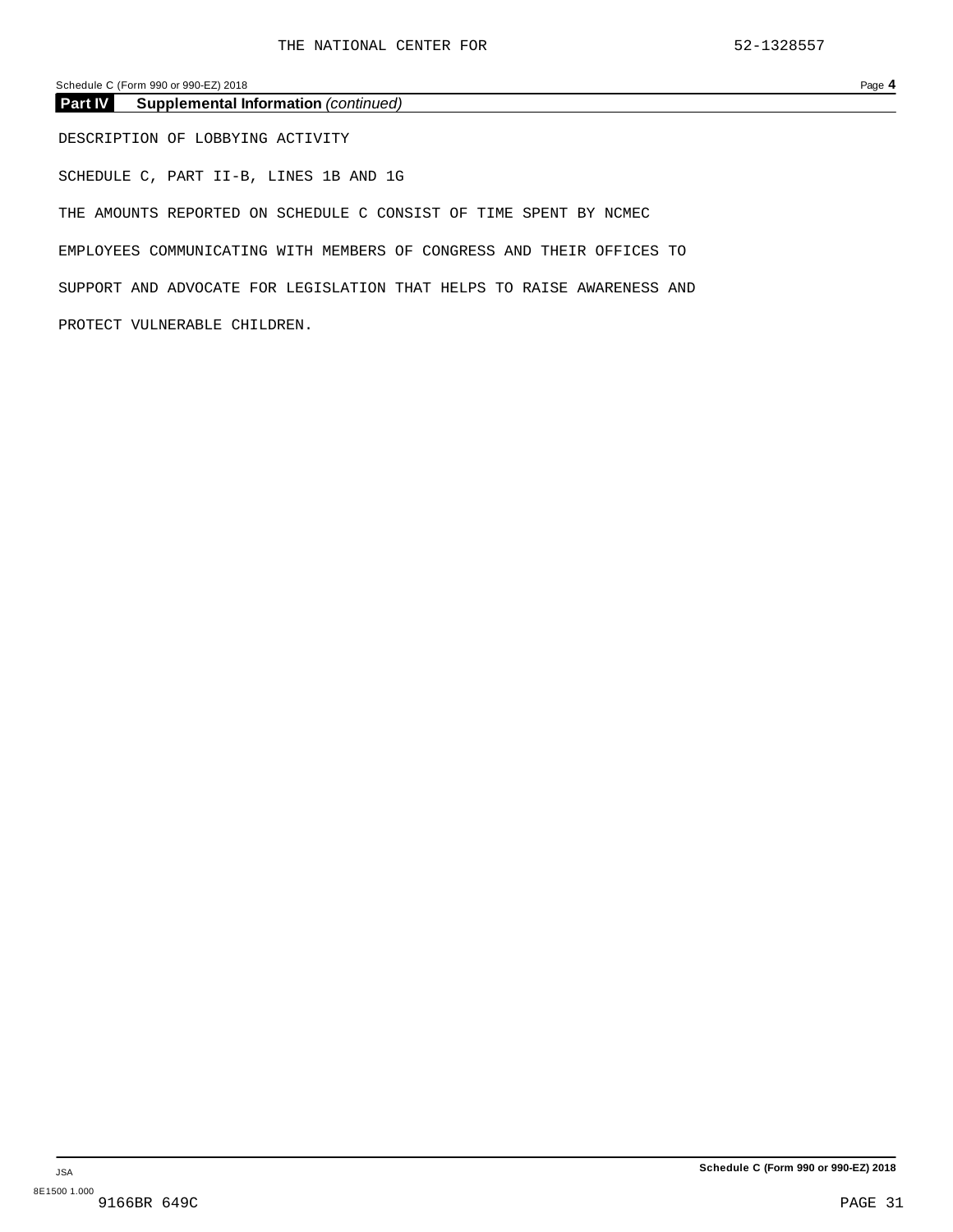| <b>SCHEDULE D</b><br>(Form 990) |                                                               | <b>Supplemental Financial Statements</b>                                                                                                                                                                                                                                                                                                                  |                                                                                                 | OMB No. 1545-0047                              |    |                                       |                                                    |  |  |  |
|---------------------------------|---------------------------------------------------------------|-----------------------------------------------------------------------------------------------------------------------------------------------------------------------------------------------------------------------------------------------------------------------------------------------------------------------------------------------------------|-------------------------------------------------------------------------------------------------|------------------------------------------------|----|---------------------------------------|----------------------------------------------------|--|--|--|
|                                 |                                                               |                                                                                                                                                                                                                                                                                                                                                           | Complete if the organization answered "Yes" on Form 990,                                        |                                                | 18 |                                       |                                                    |  |  |  |
|                                 |                                                               |                                                                                                                                                                                                                                                                                                                                                           | Part IV, line 6, 7, 8, 9, 10, 11a, 11b, 11c, 11d, 11e, 11f, 12a, or 12b.<br>Attach to Form 990. |                                                |    |                                       | Open to Public                                     |  |  |  |
|                                 | Department of the Treasury<br><b>Internal Revenue Service</b> |                                                                                                                                                                                                                                                                                                                                                           | Go to www.irs.gov/Form990 for instructions and the latest information.                          |                                                |    | <b>Inspection</b>                     |                                                    |  |  |  |
|                                 | Name of the organization                                      | THE NATIONAL CENTER FOR                                                                                                                                                                                                                                                                                                                                   |                                                                                                 |                                                |    | <b>Employer identification number</b> |                                                    |  |  |  |
|                                 | Part I                                                        | MISSING AND EXPLOITED CHILDREN<br>Organizations Maintaining Donor Advised Funds or Other Similar Funds or Accounts.                                                                                                                                                                                                                                       |                                                                                                 |                                                |    | 52-1328557                            |                                                    |  |  |  |
|                                 |                                                               | Complete if the organization answered "Yes" on Form 990, Part IV, line 6.                                                                                                                                                                                                                                                                                 |                                                                                                 |                                                |    |                                       |                                                    |  |  |  |
|                                 |                                                               |                                                                                                                                                                                                                                                                                                                                                           | (a) Donor advised funds                                                                         |                                                |    | (b) Funds and other accounts          |                                                    |  |  |  |
| 1                               |                                                               | Total number at end of year                                                                                                                                                                                                                                                                                                                               |                                                                                                 |                                                |    |                                       |                                                    |  |  |  |
| 2                               |                                                               | Aggregate value of contributions to (during year)                                                                                                                                                                                                                                                                                                         |                                                                                                 |                                                |    |                                       |                                                    |  |  |  |
| 3                               |                                                               | Aggregate value of grants from (during year)                                                                                                                                                                                                                                                                                                              |                                                                                                 |                                                |    |                                       |                                                    |  |  |  |
| 4                               |                                                               | Aggregate value at end of year                                                                                                                                                                                                                                                                                                                            |                                                                                                 |                                                |    |                                       |                                                    |  |  |  |
| 5                               |                                                               | Did the organization inform all donors and donor advisors in writing that the assets held in donor advised                                                                                                                                                                                                                                                |                                                                                                 |                                                |    |                                       | Yes<br>No                                          |  |  |  |
| 6                               |                                                               | funds are the organization's property, subject to the organization's exclusive legal control?<br>Did the organization inform all grantees, donors, and donor advisors in writing that grant funds can be used                                                                                                                                             |                                                                                                 |                                                |    |                                       |                                                    |  |  |  |
|                                 |                                                               | only for charitable purposes and not for the benefit of the donor or donor advisor, or for any other purpose                                                                                                                                                                                                                                              |                                                                                                 |                                                |    |                                       |                                                    |  |  |  |
|                                 |                                                               |                                                                                                                                                                                                                                                                                                                                                           |                                                                                                 |                                                |    |                                       | <b>Yes</b><br>No                                   |  |  |  |
|                                 | Part II                                                       | <b>Conservation Easements.</b>                                                                                                                                                                                                                                                                                                                            |                                                                                                 |                                                |    |                                       |                                                    |  |  |  |
|                                 |                                                               | Complete if the organization answered "Yes" on Form 990, Part IV, line 7.                                                                                                                                                                                                                                                                                 |                                                                                                 |                                                |    |                                       |                                                    |  |  |  |
| 1                               |                                                               | Purpose(s) of conservation easements held by the organization (check all that apply).                                                                                                                                                                                                                                                                     |                                                                                                 |                                                |    |                                       |                                                    |  |  |  |
|                                 |                                                               | Preservation of land for public use (e.g., recreation or education)<br>Protection of natural habitat                                                                                                                                                                                                                                                      |                                                                                                 | Preservation of a certified historic structure |    |                                       | Preservation of a historically important land area |  |  |  |
|                                 |                                                               | Preservation of open space                                                                                                                                                                                                                                                                                                                                |                                                                                                 |                                                |    |                                       |                                                    |  |  |  |
| 2                               |                                                               | Complete lines 2a through 2d if the organization held a qualified conservation contribution in the form of a conservation                                                                                                                                                                                                                                 |                                                                                                 |                                                |    |                                       |                                                    |  |  |  |
|                                 |                                                               | easement on the last day of the tax year.                                                                                                                                                                                                                                                                                                                 |                                                                                                 |                                                |    |                                       | Held at the End of the Tax Year                    |  |  |  |
| a                               |                                                               |                                                                                                                                                                                                                                                                                                                                                           |                                                                                                 |                                                | 2a |                                       |                                                    |  |  |  |
| b                               |                                                               | Total acreage restricted by conservation easements                                                                                                                                                                                                                                                                                                        |                                                                                                 |                                                | 2b |                                       |                                                    |  |  |  |
| c                               |                                                               | Number of conservation easements on a certified historic structure included in (a)                                                                                                                                                                                                                                                                        |                                                                                                 |                                                | 2c |                                       |                                                    |  |  |  |
| d                               |                                                               | Number of conservation easements included in (c) acquired after 7/25/06, and not on a                                                                                                                                                                                                                                                                     |                                                                                                 |                                                |    |                                       |                                                    |  |  |  |
| 3                               |                                                               | historic structure listed in the National Register<br>Number of conservation easements modified, transferred, released, extinguished, or terminated by the organization during the                                                                                                                                                                        |                                                                                                 |                                                | 2d |                                       |                                                    |  |  |  |
|                                 | tax year $\blacktriangleright$ $\blacksquare$                 |                                                                                                                                                                                                                                                                                                                                                           |                                                                                                 |                                                |    |                                       |                                                    |  |  |  |
| 4                               |                                                               | Number of states where property subject to conservation easement is located ▶ _                                                                                                                                                                                                                                                                           |                                                                                                 |                                                |    |                                       |                                                    |  |  |  |
| 5                               |                                                               | Does the organization have a written policy regarding the periodic monitoring, inspection, handling of                                                                                                                                                                                                                                                    |                                                                                                 |                                                |    |                                       |                                                    |  |  |  |
|                                 |                                                               | violations, and enforcement of the conservation easements it holds?                                                                                                                                                                                                                                                                                       |                                                                                                 |                                                |    |                                       | Yes<br>No                                          |  |  |  |
| 6                               |                                                               | Staff and volunteer hours devoted to monitoring, inspecting, handling of violations, and enforcing conservation easements during the year                                                                                                                                                                                                                 |                                                                                                 |                                                |    |                                       |                                                    |  |  |  |
| 7                               |                                                               | Amount of expenses incurred in monitoring, inspecting, handling of violations, and enforcing conservation easements during the year                                                                                                                                                                                                                       |                                                                                                 |                                                |    |                                       |                                                    |  |  |  |
|                                 | $\blacktriangleright$ \$                                      |                                                                                                                                                                                                                                                                                                                                                           |                                                                                                 |                                                |    |                                       |                                                    |  |  |  |
| 8                               |                                                               | Does each conservation easement reported on line 2(d) above satisfy the requirements of section 170(h)(4)(B)(i)                                                                                                                                                                                                                                           |                                                                                                 |                                                |    |                                       |                                                    |  |  |  |
|                                 |                                                               |                                                                                                                                                                                                                                                                                                                                                           |                                                                                                 |                                                |    |                                       | <b>Yes</b><br>No                                   |  |  |  |
| 9                               |                                                               | In Part XIII, describe how the organization reports conservation easements in its revenue and expense statement, and                                                                                                                                                                                                                                      |                                                                                                 |                                                |    |                                       |                                                    |  |  |  |
|                                 |                                                               | balance sheet, and include, if applicable, the text of the footnote to the organization's financial statements that describes the                                                                                                                                                                                                                         |                                                                                                 |                                                |    |                                       |                                                    |  |  |  |
|                                 | Part III                                                      | organization's accounting for conservation easements.<br>Organizations Maintaining Collections of Art, Historical Treasures, or Other Similar Assets.                                                                                                                                                                                                     |                                                                                                 |                                                |    |                                       |                                                    |  |  |  |
|                                 |                                                               | Complete if the organization answered "Yes" on Form 990, Part IV, line 8.                                                                                                                                                                                                                                                                                 |                                                                                                 |                                                |    |                                       |                                                    |  |  |  |
| 1a                              |                                                               |                                                                                                                                                                                                                                                                                                                                                           |                                                                                                 |                                                |    |                                       |                                                    |  |  |  |
|                                 |                                                               | If the organization elected, as permitted under SFAS 116 (ASC 958), not to report in its revenue statement and balance sheet works of art, historical treasures, or other similar assets held for public exhibition, education<br>public service, provide, in Part XIII, the text of the footnote to its financial statements that describes these items. |                                                                                                 |                                                |    |                                       |                                                    |  |  |  |
| b                               |                                                               | If the organization elected, as permitted under SFAS 116 (ASC 958), to report in its revenue statement and balance sheet                                                                                                                                                                                                                                  |                                                                                                 |                                                |    |                                       |                                                    |  |  |  |
|                                 |                                                               | works of art, historical treasures, or other similar assets held for public exhibition, education, or research in furtherance of                                                                                                                                                                                                                          |                                                                                                 |                                                |    |                                       |                                                    |  |  |  |
|                                 |                                                               | public service, provide the following amounts relating to these items:                                                                                                                                                                                                                                                                                    |                                                                                                 |                                                |    |                                       | 11,250.                                            |  |  |  |
|                                 |                                                               |                                                                                                                                                                                                                                                                                                                                                           |                                                                                                 |                                                |    | $\triangleright$ \$                   | 11,250.                                            |  |  |  |
| 2                               |                                                               | If the organization received or held works of art, historical treasures, or other similar assets for financial gain, provide the                                                                                                                                                                                                                          |                                                                                                 |                                                |    |                                       |                                                    |  |  |  |
|                                 |                                                               | following amounts required to be reported under SFAS 116 (ASC 958) relating to these items:                                                                                                                                                                                                                                                               |                                                                                                 |                                                |    |                                       |                                                    |  |  |  |
| a                               |                                                               |                                                                                                                                                                                                                                                                                                                                                           |                                                                                                 |                                                |    |                                       |                                                    |  |  |  |
| b                               |                                                               |                                                                                                                                                                                                                                                                                                                                                           |                                                                                                 |                                                |    |                                       |                                                    |  |  |  |

| For Paperwork Reduction Act Notice, see the Instructions for Form 990. | Schedule D (Form 990) 2018 |
|------------------------------------------------------------------------|----------------------------|
| .ISA                                                                   |                            |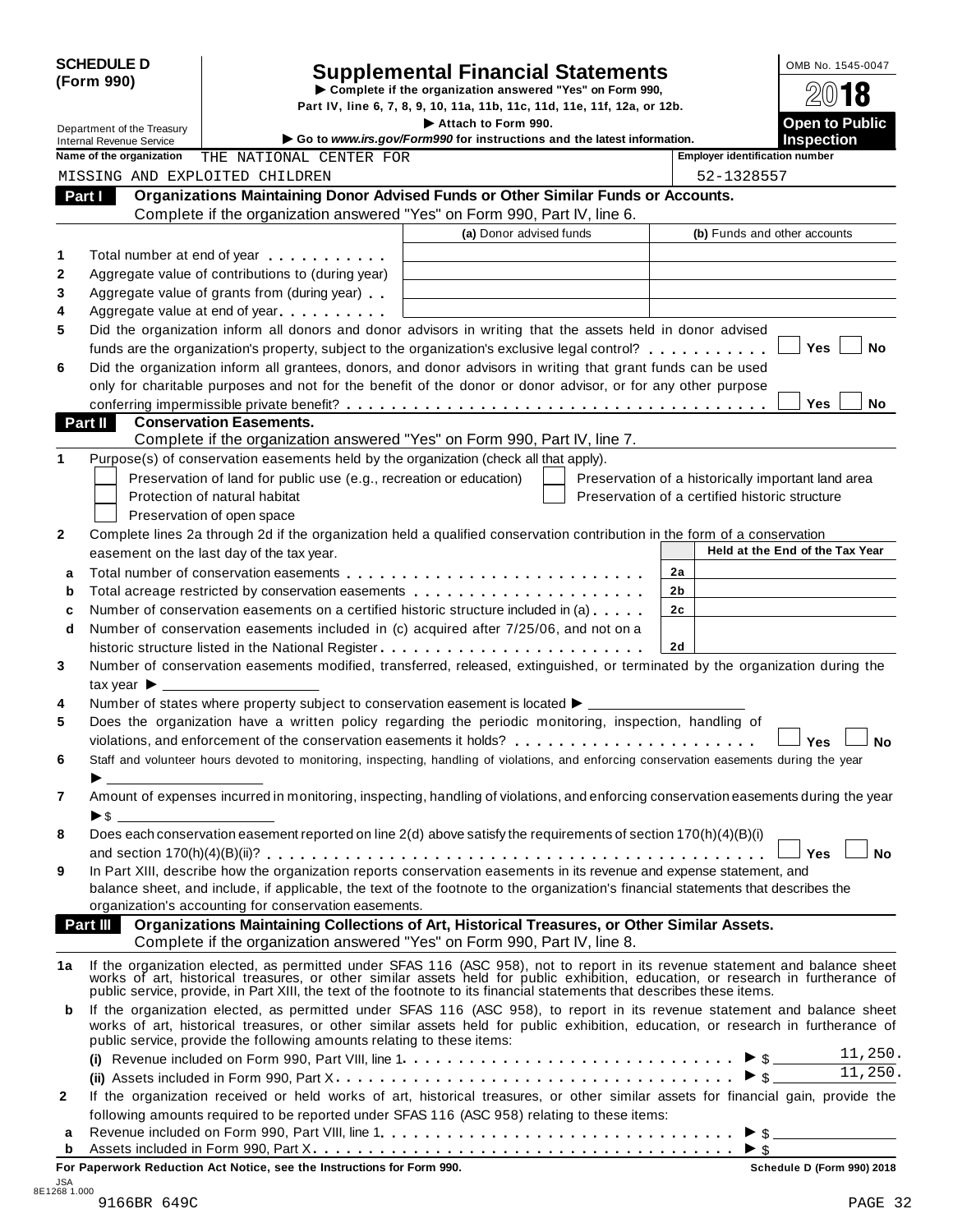THE NATIONAL CENTER FOR 52-133

| 52-1328557 |
|------------|
|------------|

|        |                                                                                                                                  | IHE NAIIONAL CENIER FOR                 |   |                |                           |             |                      | 54-1340557     |                         |                              |
|--------|----------------------------------------------------------------------------------------------------------------------------------|-----------------------------------------|---|----------------|---------------------------|-------------|----------------------|----------------|-------------------------|------------------------------|
|        | Schedule D (Form 990) 2018                                                                                                       |                                         |   |                |                           |             |                      |                |                         | Page 2                       |
|        | Organizations Maintaining Collections of Art, Historical Treasures, or Other Similar Assets (continued)<br><b>Part III</b>       |                                         |   |                |                           |             |                      |                |                         |                              |
| 3      | Using the organization's acquisition, accession, and other records, check any of the following that are a significant use of its |                                         |   |                |                           |             |                      |                |                         |                              |
|        | collection items (check all that apply):                                                                                         |                                         |   |                |                           |             |                      |                |                         |                              |
| a      | Public exhibition<br>Χ                                                                                                           |                                         | d |                | Loan or exchange programs |             |                      |                |                         |                              |
| b      | Scholarly research                                                                                                               |                                         | e | Other          |                           |             |                      |                |                         |                              |
| c      | Preservation for future generations                                                                                              |                                         |   |                |                           |             |                      |                |                         |                              |
| 4      | Provide a description of the organization's collections and explain how they further the organization's exempt purpose in Part   |                                         |   |                |                           |             |                      |                |                         |                              |
|        | XIII.                                                                                                                            |                                         |   |                |                           |             |                      |                |                         |                              |
| 5      | During the year, did the organization solicit or receive donations of art, historical treasures, or other similar                |                                         |   |                |                           |             |                      |                |                         |                              |
|        | assets to be sold to raise funds rather than to be maintained as part of the organization's collection?                          |                                         |   |                |                           |             |                      | Yes            |                         | $\overline{\mathbf{x}}$   No |
|        | <b>Part IV</b><br><b>Escrow and Custodial Arrangements.</b>                                                                      |                                         |   |                |                           |             |                      |                |                         |                              |
|        | Complete if the organization answered "Yes" on Form 990, Part IV, line 9, or reported an amount on Form                          |                                         |   |                |                           |             |                      |                |                         |                              |
|        | 990, Part X, line 21.                                                                                                            |                                         |   |                |                           |             |                      |                |                         |                              |
|        | 1a Is the organization an agent, trustee, custodian or other intermediary for contributions or other assets not                  |                                         |   |                |                           |             |                      |                |                         |                              |
|        |                                                                                                                                  |                                         |   |                |                           |             |                      | <b>Yes</b>     |                         | <b>No</b>                    |
|        | If "Yes," explain the arrangement in Part XIII and complete the following table:                                                 |                                         |   |                |                           |             |                      |                |                         |                              |
|        |                                                                                                                                  |                                         |   |                |                           |             | Amount               |                |                         |                              |
| c      |                                                                                                                                  |                                         |   |                | 1 <sub>c</sub>            |             |                      |                |                         |                              |
|        |                                                                                                                                  |                                         |   |                | 1 <sub>d</sub>            |             |                      |                |                         |                              |
| e      |                                                                                                                                  |                                         |   |                | 1e                        |             |                      |                |                         |                              |
| f      |                                                                                                                                  |                                         |   |                | 1f                        |             |                      |                |                         |                              |
| 2a     | Did the organization include an amount on Form 990, Part X, line 21, for escrow or custodial account liability?                  |                                         |   |                |                           |             |                      | <b>Yes</b>     |                         | <b>No</b>                    |
| b      | If "Yes," explain the arrangement in Part XIII. Check here if the explanation has been provided on Part XIII                     |                                         |   |                |                           |             |                      |                |                         |                              |
|        | <b>Part V</b><br><b>Endowment Funds.</b>                                                                                         |                                         |   |                |                           |             |                      |                |                         |                              |
|        | Complete if the organization answered "Yes" on Form 990, Part IV, line 10.                                                       |                                         |   |                |                           |             |                      |                |                         |                              |
|        |                                                                                                                                  | (a) Current year                        |   | (b) Prior year | (c) Two years back        |             | (d) Three years back |                | (e) Four years back     |                              |
| 1a     | Beginning of year balance                                                                                                        | 21,027,343.                             |   | 18,768,464.    | 17,581,260.               |             | 17,525,665.          |                |                         | 16,439,938.                  |
| b      | Contributions                                                                                                                    | 5,555,565.                              |   | 25,714.        |                           | 18,462.     | 42,574.              |                |                         | 281,144.                     |
|        | Net investment earnings, gains,                                                                                                  |                                         |   |                |                           |             |                      |                |                         |                              |
| c      |                                                                                                                                  | $-1,070,590.$                           |   | 2,383,324.     |                           | 1,293,192.  | 131,100.             |                |                         | 922,787.                     |
|        | and losses                                                                                                                       |                                         |   |                |                           |             |                      |                |                         |                              |
| d      | Grants or scholarships                                                                                                           |                                         |   |                |                           |             |                      |                |                         |                              |
| е      | Other expenditures for facilities                                                                                                |                                         |   |                |                           |             |                      |                |                         |                              |
|        | and programs                                                                                                                     | $-154,083.$                             |   | 150, 159.      |                           | 124,450.    | 118,079.             |                |                         | 118,204.                     |
|        | f Administrative expenses                                                                                                        | 25,666,401.                             |   | 21,027,343.    |                           | 18,768,464. | 17,581,260.          |                |                         | 17,525,665.                  |
| g      | End of year balance<br>Provide the estimated percentage of the current year end balance (line 1g, column (a)) held as:           |                                         |   |                |                           |             |                      |                |                         |                              |
| a      | Board designated or quasi-endowment > 100.0000 %                                                                                 |                                         |   |                |                           |             |                      |                |                         |                              |
| b      | Permanent endowment >                                                                                                            | $\%$                                    |   |                |                           |             |                      |                |                         |                              |
| c      | Temporarily restricted endowment ▶                                                                                               | %                                       |   |                |                           |             |                      |                |                         |                              |
|        | The percentages on lines 2a, 2b, and 2c should equal 100%.                                                                       |                                         |   |                |                           |             |                      |                |                         |                              |
|        | 3a Are there endowment funds not in the possession of the organization that are held and administered for the                    |                                         |   |                |                           |             |                      |                |                         |                              |
|        | organization by:                                                                                                                 |                                         |   |                |                           |             |                      |                | <b>Yes</b>              | No                           |
|        |                                                                                                                                  |                                         |   |                |                           |             |                      | 3a(i)          |                         | Χ                            |
|        |                                                                                                                                  |                                         |   |                |                           |             |                      | 3a(ii)         |                         | Χ                            |
|        | If "Yes" on line 3a(ii), are the related organizations listed as required on Schedule R?                                         |                                         |   |                |                           |             |                      | 3b             |                         |                              |
| 4      | Describe in Part XIII the intended uses of the organization's endowment funds.                                                   |                                         |   |                |                           |             |                      |                |                         |                              |
|        | Land, Buildings, and Equipment.<br><b>Part VI</b>                                                                                |                                         |   |                |                           |             |                      |                |                         |                              |
|        | Complete if the organization answered "Yes" on Form 990, Part IV, line 11a. See Form 990, Part X, line 10.                       |                                         |   |                |                           |             |                      |                |                         |                              |
|        | Description of property                                                                                                          | (a) Cost or other basis<br>(investment) |   |                | (b) Cost or other basis   |             | (c) Accumulated      | (d) Book value |                         |                              |
| 1 a    |                                                                                                                                  |                                         |   |                | (other)<br>573,950.       |             | depreciation         |                | 573,950.                |                              |
| b      |                                                                                                                                  |                                         |   |                | 2,401,475.                |             | 1,181,550.           |                | 1,219,925.              |                              |
|        | Leasehold improvements [19]                                                                                                      |                                         |   |                | 9,503,281.                |             | 1,528,033.           |                | 7,975,248.              |                              |
| с<br>d |                                                                                                                                  |                                         |   |                |                           |             |                      |                |                         |                              |
|        |                                                                                                                                  |                                         |   |                | 1,686,701.                |             | 1,124,468.           |                | $\overline{562}$ , 233. |                              |
|        | Total. Add lines 1a through 1e. (Column (d) must equal Form 990, Part X, column (B), line 10c.)                                  |                                         |   |                |                           |             |                      |                | 10, 331, 356.           |                              |
|        |                                                                                                                                  |                                         |   |                |                           |             |                      |                |                         |                              |

**Schedule D (Form 990) 2018**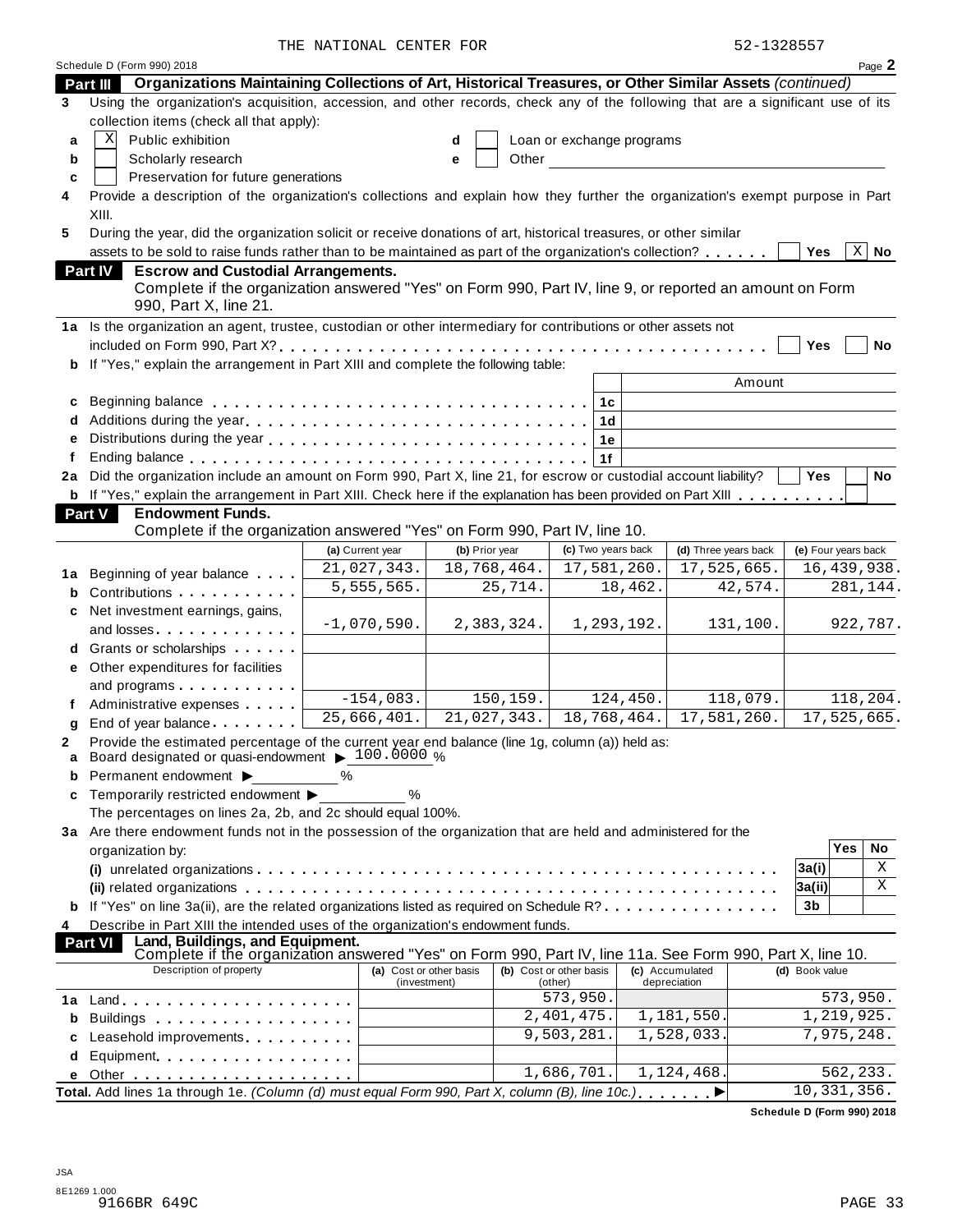| Part VII<br><b>Investments - Other Securities.</b>                                       |                | . دی.                                                                                                      |
|------------------------------------------------------------------------------------------|----------------|------------------------------------------------------------------------------------------------------------|
|                                                                                          |                | Complete if the organization answered "Yes" on Form 990, Part IV, line 11b. See Form 990, Part X, line 12. |
| (a) Description of security or category<br>(including name of security)                  | (b) Book value | (c) Method of valuation:<br>Cost or end-of-year market value                                               |
| (1) Financial derivatives                                                                |                |                                                                                                            |
|                                                                                          |                |                                                                                                            |
| $(3)$ Other $\overline{\phantom{0}}$                                                     |                |                                                                                                            |
| (A)                                                                                      |                |                                                                                                            |
| (B)                                                                                      |                |                                                                                                            |
| (C)                                                                                      |                |                                                                                                            |
| (D)                                                                                      |                |                                                                                                            |
| (E)                                                                                      |                |                                                                                                            |
| (F)                                                                                      |                |                                                                                                            |
| (G)                                                                                      |                |                                                                                                            |
| (H)                                                                                      |                |                                                                                                            |
| Total. (Column (b) must equal Form 990, Part X, col. (B) line 12.) $\blacktriangleright$ |                |                                                                                                            |
| <b>Investments - Program Related.</b><br><b>Part VIII</b>                                |                | Complete if the organization answered "Yes" on Form 990, Part IV, line 11c. See Form 990, Part X, line 13. |
| (a) Description of investment                                                            | (b) Book value | (c) Method of valuation:                                                                                   |
|                                                                                          |                | Cost or end-of-year market value                                                                           |
| (1)                                                                                      |                |                                                                                                            |
| (2)                                                                                      |                |                                                                                                            |
| (3)                                                                                      |                |                                                                                                            |
| (4)                                                                                      |                |                                                                                                            |
| (5)                                                                                      |                |                                                                                                            |
| (6)                                                                                      |                |                                                                                                            |
| (7)                                                                                      |                |                                                                                                            |
| (8)                                                                                      |                |                                                                                                            |
| (9)                                                                                      |                |                                                                                                            |
| Total. (Column (b) must equal Form 990, Part X, col. (B) line 13.) $\blacktriangleright$ |                |                                                                                                            |
| Other Assets.<br><b>Part IX</b>                                                          |                |                                                                                                            |
|                                                                                          |                | Complete if the organization answered "Yes" on Form 990, Part IV, line 11d. See Form 990, Part X, line 15. |
| (a) Description                                                                          |                | (b) Book value                                                                                             |
| (1) RIGHT OF USE ASSET                                                                   |                | 22,644,047.                                                                                                |
| (2) CASH SURRENDER VALUE LIFE INSU                                                       |                | 559,350.                                                                                                   |
| $(3)$ DEPOSITS                                                                           |                | 147,714.                                                                                                   |
| (4) ARTWORK COLLECTIONS                                                                  |                | 11,250.                                                                                                    |
| (5)                                                                                      |                |                                                                                                            |
| (6)                                                                                      |                |                                                                                                            |
| (7)                                                                                      |                |                                                                                                            |
| (8)                                                                                      |                |                                                                                                            |
| (9)                                                                                      |                |                                                                                                            |
|                                                                                          |                | 23, 362, 361.                                                                                              |
| <b>Other Liabilities.</b><br><b>Part X</b>                                               |                |                                                                                                            |
| line 25.                                                                                 |                | Complete if the organization answered "Yes" on Form 990, Part IV, line 11e or 11f. See Form 990, Part X,   |
| (a) Description of liability<br>1.                                                       | (b) Book value |                                                                                                            |
| (1) Federal income taxes                                                                 |                |                                                                                                            |
| (2) LEASE LIABILITY                                                                      | 29,001,778.    |                                                                                                            |
| (3) POST-RETIREMENT BENEFIT                                                              | 1,032,474.     |                                                                                                            |
| (4) DEFERRED RENT AND LEASE INCENTIVES                                                   | 32,275         |                                                                                                            |
| (5) UNITRUST AGREEMENT                                                                   | 12,330         |                                                                                                            |
| (6)                                                                                      |                |                                                                                                            |
| (7)                                                                                      |                |                                                                                                            |
| (8)                                                                                      |                |                                                                                                            |
| (9)                                                                                      |                |                                                                                                            |
| Total. (Column (b) must equal Form 990, Part X, col. (B) line 25.) $\blacktriangleright$ | 30,078,857.    |                                                                                                            |

**2.** Liability for uncertain tax positions. In Part XIII, provide the text of the footnote to the organization's financial statements that reports the organization's liability for uncertain tax positions under FIN 48 (ASC 740). Check here ifthe text of the footnote has been provided in Part XIII

 $\boxed{\text{X}}$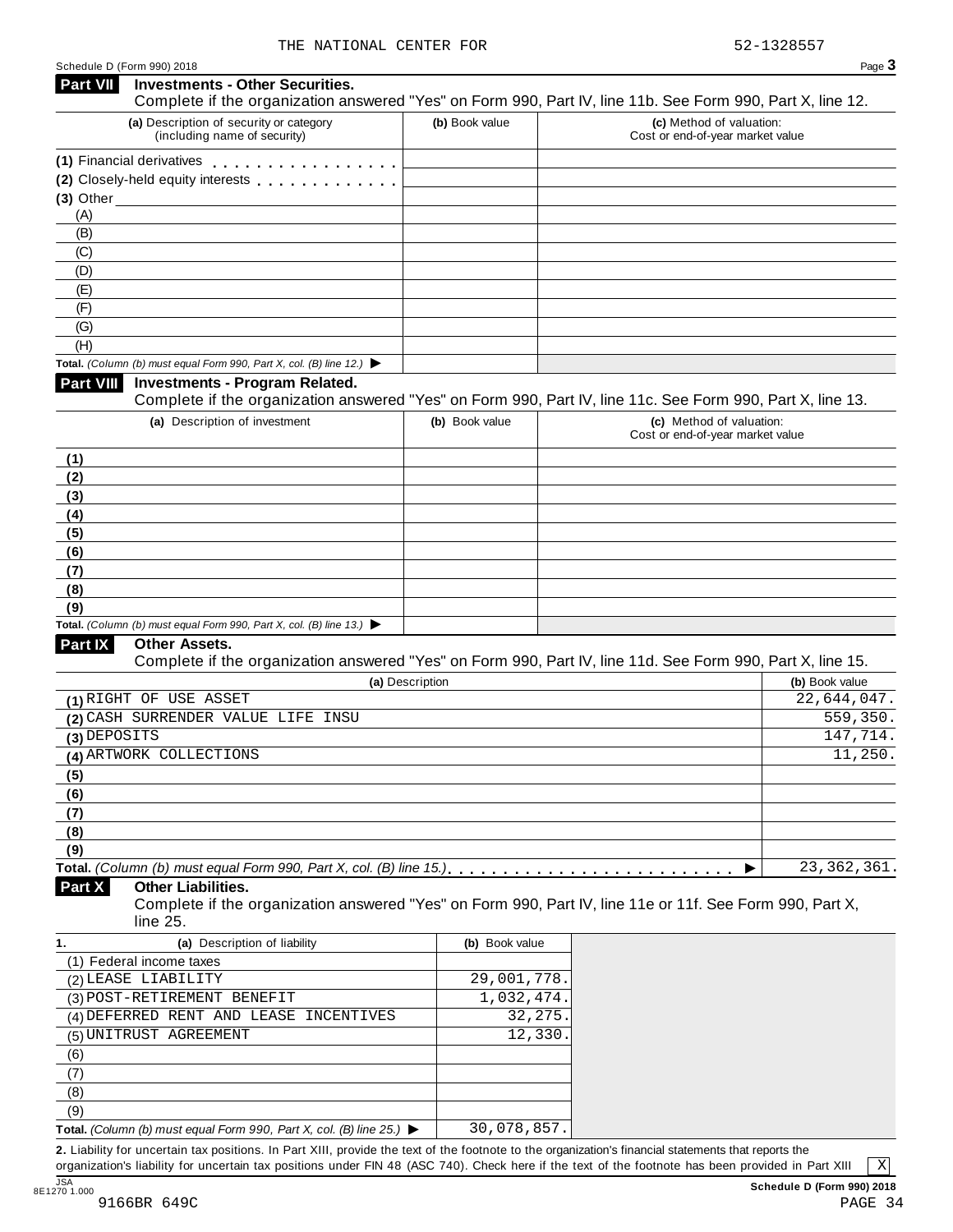| THE NATIONAL CENTER FOR |  | 52-1328557 |
|-------------------------|--|------------|

| Schedule D (Form 990) 2018<br>Reconciliation of Revenue per Audited Financial Statements With Revenue per Return.<br>Part XI<br>Complete if the organization answered "Yes" on Form 990, Part IV, line 12a.<br>1<br>Total revenue, gains, and other support per audited financial statements<br>Amounts included on line 1 but not on Form 990, Part VIII, line 12:<br>$-1,852,200.$<br>2a<br>a<br>3,430,737.<br>2 <sub>b</sub><br>Donated services and use of facilities<br>b<br>2 <sub>c</sub><br>Recoveries of prior year grants<br>c<br>$-67,457.$<br>2d<br>d<br>2e<br>е<br>3<br>Amounts included on Form 990, Part VIII, line 12, but not on line 1:<br>172,656.<br>4a<br>Investment expenses not included on Form 990, Part VIII, line 7b<br>a<br>$-29,837.$<br>4b<br>b<br>142,819.<br>4c<br>C.<br>51,664,231.<br>5<br>Total revenue. Add lines 3 and 4c. (This must equal Form 990, Part I, line 12.)<br>Reconciliation of Expenses per Audited Financial Statements With Expenses per Return.<br>Part XII<br>Complete if the organization answered "Yes" on Form 990, Part IV, line 12a.<br>44,703,780.<br>1<br>Amounts included on line 1 but not on Form 990, Part IX, line 25:<br>3,430,737.<br>2a<br>a<br>2 <sub>b</sub><br>b<br>2 <sub>c</sub><br>c<br>$-742, 414.$<br>2d<br>d<br>2,688,323.<br>2e<br>e<br>42,015,457.<br>3<br>Amounts included on Form 990, Part IX, line 25, but not on line 1:<br>172,656.<br>4a<br>Investment expenses not included on Form 990, Part VIII, line 7b<br>a<br>4b<br>b<br>4c<br>c |              |                                                                                   |   |               |
|---------------------------------------------------------------------------------------------------------------------------------------------------------------------------------------------------------------------------------------------------------------------------------------------------------------------------------------------------------------------------------------------------------------------------------------------------------------------------------------------------------------------------------------------------------------------------------------------------------------------------------------------------------------------------------------------------------------------------------------------------------------------------------------------------------------------------------------------------------------------------------------------------------------------------------------------------------------------------------------------------------------------------------------------------------------------------------------------------------------------------------------------------------------------------------------------------------------------------------------------------------------------------------------------------------------------------------------------------------------------------------------------------------------------------------------------------------------------------------------------------------------------------------|--------------|-----------------------------------------------------------------------------------|---|---------------|
|                                                                                                                                                                                                                                                                                                                                                                                                                                                                                                                                                                                                                                                                                                                                                                                                                                                                                                                                                                                                                                                                                                                                                                                                                                                                                                                                                                                                                                                                                                                                 |              |                                                                                   |   | Page 4        |
|                                                                                                                                                                                                                                                                                                                                                                                                                                                                                                                                                                                                                                                                                                                                                                                                                                                                                                                                                                                                                                                                                                                                                                                                                                                                                                                                                                                                                                                                                                                                 |              |                                                                                   |   |               |
|                                                                                                                                                                                                                                                                                                                                                                                                                                                                                                                                                                                                                                                                                                                                                                                                                                                                                                                                                                                                                                                                                                                                                                                                                                                                                                                                                                                                                                                                                                                                 |              |                                                                                   |   |               |
|                                                                                                                                                                                                                                                                                                                                                                                                                                                                                                                                                                                                                                                                                                                                                                                                                                                                                                                                                                                                                                                                                                                                                                                                                                                                                                                                                                                                                                                                                                                                 | 1            |                                                                                   |   | 53,032,492.   |
|                                                                                                                                                                                                                                                                                                                                                                                                                                                                                                                                                                                                                                                                                                                                                                                                                                                                                                                                                                                                                                                                                                                                                                                                                                                                                                                                                                                                                                                                                                                                 | $\mathbf{2}$ |                                                                                   |   |               |
|                                                                                                                                                                                                                                                                                                                                                                                                                                                                                                                                                                                                                                                                                                                                                                                                                                                                                                                                                                                                                                                                                                                                                                                                                                                                                                                                                                                                                                                                                                                                 |              |                                                                                   |   |               |
|                                                                                                                                                                                                                                                                                                                                                                                                                                                                                                                                                                                                                                                                                                                                                                                                                                                                                                                                                                                                                                                                                                                                                                                                                                                                                                                                                                                                                                                                                                                                 |              |                                                                                   |   |               |
|                                                                                                                                                                                                                                                                                                                                                                                                                                                                                                                                                                                                                                                                                                                                                                                                                                                                                                                                                                                                                                                                                                                                                                                                                                                                                                                                                                                                                                                                                                                                 |              |                                                                                   |   |               |
|                                                                                                                                                                                                                                                                                                                                                                                                                                                                                                                                                                                                                                                                                                                                                                                                                                                                                                                                                                                                                                                                                                                                                                                                                                                                                                                                                                                                                                                                                                                                 |              |                                                                                   |   |               |
|                                                                                                                                                                                                                                                                                                                                                                                                                                                                                                                                                                                                                                                                                                                                                                                                                                                                                                                                                                                                                                                                                                                                                                                                                                                                                                                                                                                                                                                                                                                                 |              |                                                                                   |   | 1,511,080.    |
|                                                                                                                                                                                                                                                                                                                                                                                                                                                                                                                                                                                                                                                                                                                                                                                                                                                                                                                                                                                                                                                                                                                                                                                                                                                                                                                                                                                                                                                                                                                                 | 3            |                                                                                   |   | 51, 521, 412. |
|                                                                                                                                                                                                                                                                                                                                                                                                                                                                                                                                                                                                                                                                                                                                                                                                                                                                                                                                                                                                                                                                                                                                                                                                                                                                                                                                                                                                                                                                                                                                 | 4            |                                                                                   |   |               |
|                                                                                                                                                                                                                                                                                                                                                                                                                                                                                                                                                                                                                                                                                                                                                                                                                                                                                                                                                                                                                                                                                                                                                                                                                                                                                                                                                                                                                                                                                                                                 |              |                                                                                   |   |               |
|                                                                                                                                                                                                                                                                                                                                                                                                                                                                                                                                                                                                                                                                                                                                                                                                                                                                                                                                                                                                                                                                                                                                                                                                                                                                                                                                                                                                                                                                                                                                 |              |                                                                                   |   |               |
|                                                                                                                                                                                                                                                                                                                                                                                                                                                                                                                                                                                                                                                                                                                                                                                                                                                                                                                                                                                                                                                                                                                                                                                                                                                                                                                                                                                                                                                                                                                                 |              |                                                                                   |   |               |
|                                                                                                                                                                                                                                                                                                                                                                                                                                                                                                                                                                                                                                                                                                                                                                                                                                                                                                                                                                                                                                                                                                                                                                                                                                                                                                                                                                                                                                                                                                                                 | 5.           |                                                                                   |   |               |
|                                                                                                                                                                                                                                                                                                                                                                                                                                                                                                                                                                                                                                                                                                                                                                                                                                                                                                                                                                                                                                                                                                                                                                                                                                                                                                                                                                                                                                                                                                                                 |              |                                                                                   |   |               |
|                                                                                                                                                                                                                                                                                                                                                                                                                                                                                                                                                                                                                                                                                                                                                                                                                                                                                                                                                                                                                                                                                                                                                                                                                                                                                                                                                                                                                                                                                                                                 |              |                                                                                   |   |               |
|                                                                                                                                                                                                                                                                                                                                                                                                                                                                                                                                                                                                                                                                                                                                                                                                                                                                                                                                                                                                                                                                                                                                                                                                                                                                                                                                                                                                                                                                                                                                 |              |                                                                                   |   |               |
|                                                                                                                                                                                                                                                                                                                                                                                                                                                                                                                                                                                                                                                                                                                                                                                                                                                                                                                                                                                                                                                                                                                                                                                                                                                                                                                                                                                                                                                                                                                                 | 1            |                                                                                   |   |               |
|                                                                                                                                                                                                                                                                                                                                                                                                                                                                                                                                                                                                                                                                                                                                                                                                                                                                                                                                                                                                                                                                                                                                                                                                                                                                                                                                                                                                                                                                                                                                 | 2            |                                                                                   |   |               |
|                                                                                                                                                                                                                                                                                                                                                                                                                                                                                                                                                                                                                                                                                                                                                                                                                                                                                                                                                                                                                                                                                                                                                                                                                                                                                                                                                                                                                                                                                                                                 |              |                                                                                   |   |               |
|                                                                                                                                                                                                                                                                                                                                                                                                                                                                                                                                                                                                                                                                                                                                                                                                                                                                                                                                                                                                                                                                                                                                                                                                                                                                                                                                                                                                                                                                                                                                 |              |                                                                                   |   |               |
|                                                                                                                                                                                                                                                                                                                                                                                                                                                                                                                                                                                                                                                                                                                                                                                                                                                                                                                                                                                                                                                                                                                                                                                                                                                                                                                                                                                                                                                                                                                                 |              |                                                                                   |   |               |
|                                                                                                                                                                                                                                                                                                                                                                                                                                                                                                                                                                                                                                                                                                                                                                                                                                                                                                                                                                                                                                                                                                                                                                                                                                                                                                                                                                                                                                                                                                                                 |              |                                                                                   |   |               |
|                                                                                                                                                                                                                                                                                                                                                                                                                                                                                                                                                                                                                                                                                                                                                                                                                                                                                                                                                                                                                                                                                                                                                                                                                                                                                                                                                                                                                                                                                                                                 |              |                                                                                   |   |               |
|                                                                                                                                                                                                                                                                                                                                                                                                                                                                                                                                                                                                                                                                                                                                                                                                                                                                                                                                                                                                                                                                                                                                                                                                                                                                                                                                                                                                                                                                                                                                 | 3            |                                                                                   |   |               |
|                                                                                                                                                                                                                                                                                                                                                                                                                                                                                                                                                                                                                                                                                                                                                                                                                                                                                                                                                                                                                                                                                                                                                                                                                                                                                                                                                                                                                                                                                                                                 | 4            |                                                                                   |   |               |
|                                                                                                                                                                                                                                                                                                                                                                                                                                                                                                                                                                                                                                                                                                                                                                                                                                                                                                                                                                                                                                                                                                                                                                                                                                                                                                                                                                                                                                                                                                                                 |              |                                                                                   |   |               |
|                                                                                                                                                                                                                                                                                                                                                                                                                                                                                                                                                                                                                                                                                                                                                                                                                                                                                                                                                                                                                                                                                                                                                                                                                                                                                                                                                                                                                                                                                                                                 |              |                                                                                   |   |               |
|                                                                                                                                                                                                                                                                                                                                                                                                                                                                                                                                                                                                                                                                                                                                                                                                                                                                                                                                                                                                                                                                                                                                                                                                                                                                                                                                                                                                                                                                                                                                 |              |                                                                                   |   | 172,656.      |
|                                                                                                                                                                                                                                                                                                                                                                                                                                                                                                                                                                                                                                                                                                                                                                                                                                                                                                                                                                                                                                                                                                                                                                                                                                                                                                                                                                                                                                                                                                                                 | 5.           | Total expenses. Add lines 3 and 4c. (This must equal Form 990, Part I, line 18.). | 5 | 42, 188, 113. |
| Part XIII Supplemental Information.                                                                                                                                                                                                                                                                                                                                                                                                                                                                                                                                                                                                                                                                                                                                                                                                                                                                                                                                                                                                                                                                                                                                                                                                                                                                                                                                                                                                                                                                                             |              |                                                                                   |   |               |
| Provide the descriptions required for Part II, lines 3, 5, and 9; Part III, lines 1a and 4; Part IV, lines 1b and 2b; Part V, line 4; Part X, line<br>2; Part XI, lines 2d and 4b; and Part XII, lines 2d and 4b. Also complete this part to provide any additional information.                                                                                                                                                                                                                                                                                                                                                                                                                                                                                                                                                                                                                                                                                                                                                                                                                                                                                                                                                                                                                                                                                                                                                                                                                                                |              |                                                                                   |   |               |

SEE PAGE 5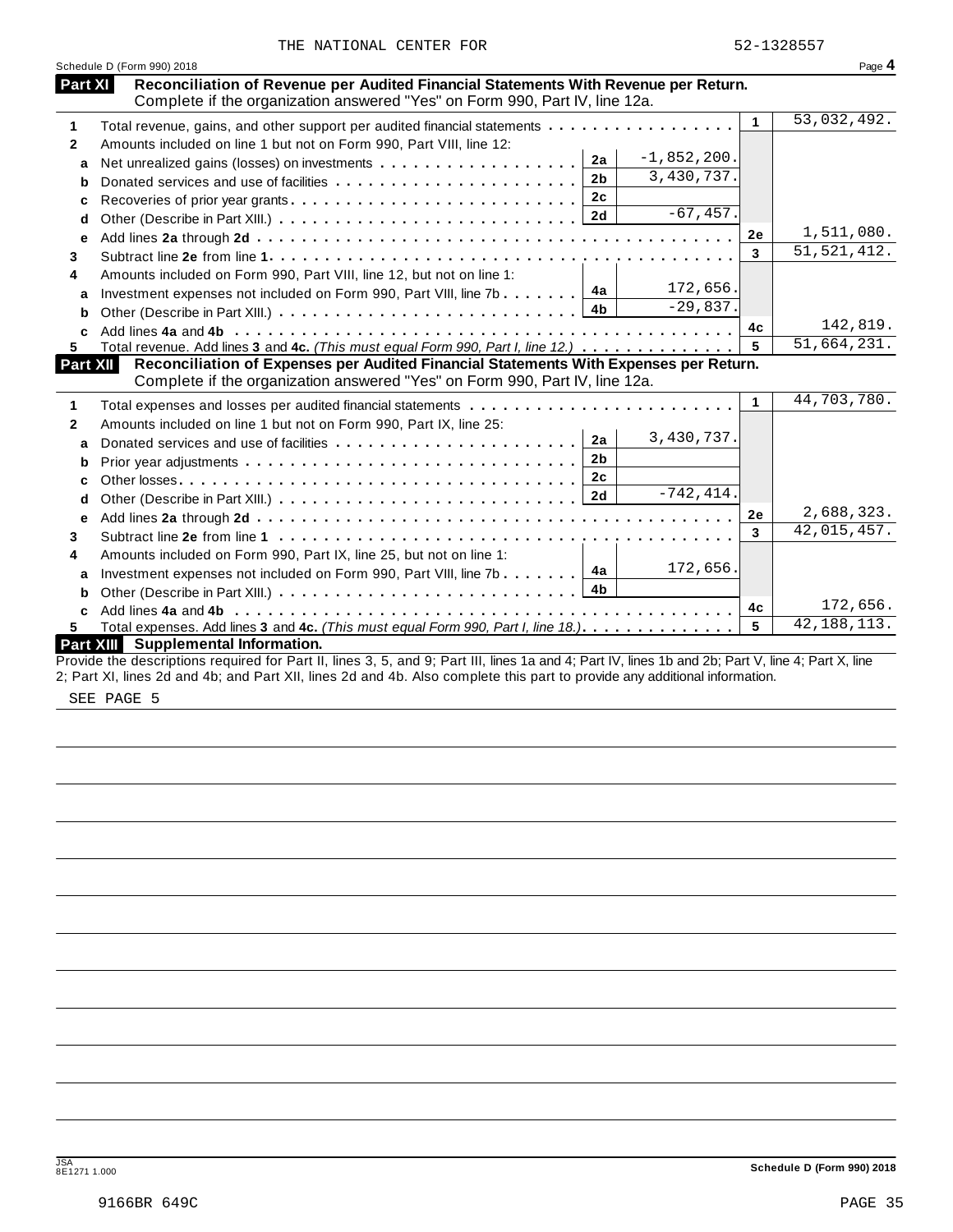#### **Part XIII Supplemental Information** *(continued)*

DESCRIPTION OF ORGANIZATION'S COLLECTIONS SCHEDULE D, PART III, LINE 4

IN 2018, NCMEC RECEIVED TWO PIECES OF DONATED ARTWORK THAT ARE HELD FOR PUBLIC EXHIBITION AND ARE PROTECTED AND PRESERVED. THESE PORTRAITS RELATE TO CHILDREN WHO WERE VICTIMIZED AND ARE THEREFORE REPRESENTATIVE OF THE ORGANIZATION'S EXEMPT PURPOSE OF PREVENTING CHILD ABDUCTION AND SEXUAL EXPLOITATION. THESE ASSETS ARE REPORTED ON THE BALANCE SHEET AND ON THE STATEMENT OF REVENUE AS NONCASH CONTRIBUTIONS.

#### USES OF ENDOWMENT FUNDS

#### SCHEDULE D, PART V, LINE 4

DURING THE YEAR ENDED DECEMBER 31, 1992, NCMEC'S BOARD OF DIRECTORS VOTED TO ESTABLISH A BOARD DESIGNATED FUND, HEREAFTER REFERRED TO AS THE ENDOWMENT, TO PROVIDE FOR THE FINANCIAL STABILITY OF NCMEC.

#### LIABILITY FOR UNCERTAIN TAX POSITIONS

#### SCHEDULE D, PART X, LINE 2

NCMEC FOLLOWS GUIDANCE THAT CLARIFIES THE ACCOUNTING FOR UNCERTAINTY IN TAX POSITIONS TAKEN OR EXPECTED TO BE TAKEN IN A TAX RETURN, INCLUDING ISSUES RELATING TO FINANCIAL STATEMENT RECOGNITION AND MEASUREMENT. THIS GUIDANCE PROVIDES THAT THE TAX EFFECTS FROM AN UNCERTAIN TAX POSITION CAN ONLY BE RECOGNIZED IN THE FINANCIAL STATEMENTS IF THE POSITION IS "MORE-LIKELY-THAN-NOT" TO BE SUSTAINED IF THE POSITION WERE TO BE CHALLENGED BY A TAXING AUTHORITY. THE ASSESSMENT OF THE TAX POSITION IS BASED SOLELY ON THE TECHNICAL MERITS OF THE POSITION, WITHOUT REGARD TO THE LIKELIHOOD THAT THE TAX POSITION MAY BE CHALLENGED.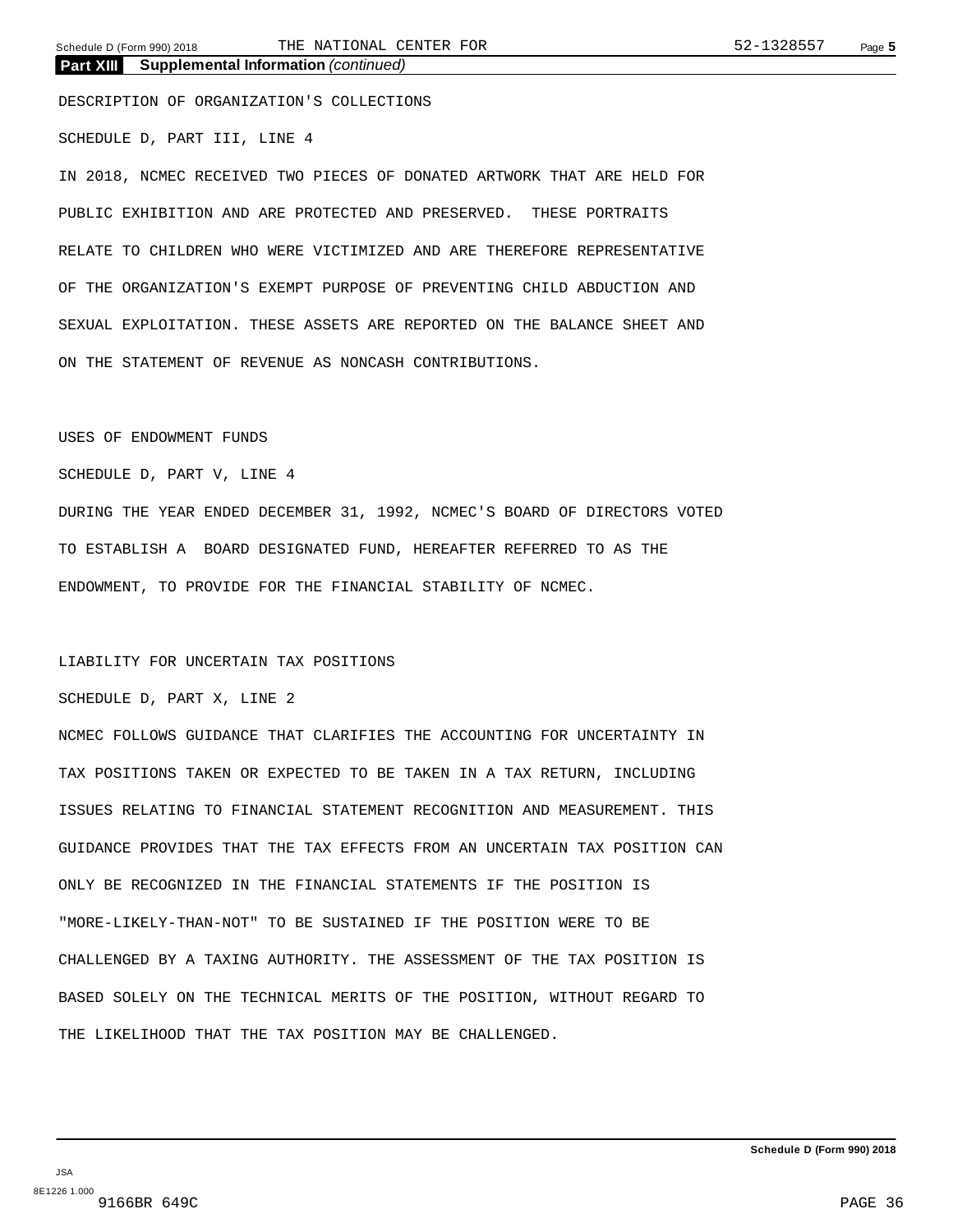Schedule D (Form 990) 2018 Page **5** THE NATIONAL CENTER FOR 52-1328557

**Part XIII Supplemental Information** *(continued)*

NCMEC IS EXEMPT FROM FEDERAL INCOME TAX UNDER IRC SECTION 501(C)(3), THOUGH IT IS SUBJECT TO TAX ON INCOME UNRELATED TO ITS EXEMPT PURPOSE, UNLESS THAT INCOME IS OTHERWISE EXCLUDED BY THE CODE. NCMEC HAS PROCESSES PRESENTLY IN PLACE TO ENSURE THE MAINTENANCE OF ITS TAX-EXEMPT STATUS; TO IDENTIFY AND REPORT UNRELATED INCOME; TO DETERMINE ITS FILING AND TAX OBLIGATIONS IN JURISDICTIONS FOR WHICH IT HAS NEXUS; AND TO IDENTIFY AND EVALUATE OTHER MATTERS THAT MAY BE CONSIDERED TAX POSITIONS. THE TAX YEARS ENDING DECEMBER 31, 2018, 2017, 2016, AND 2015 ARE STILL OPEN TO AUDIT FOR BOTH FEDERAL AND STATE PURPOSES. NCMEC HAS DETERMINED THAT THERE ARE NO MATERIAL UNCERTAIN TAX POSITIONS THAT REQUIRE RECOGNITION OR DISCLOSURE IN THE FINANCIAL STATEMENTS.

OTHER REVENUES NOT INCLUDED ON FORM 990 SCHEDULE D, PART XI, LINE 2D CHANGE IN VALUE OF UNITRUST AGREEMENT (\$1,915) PRIOR PERIOD ADJUSTMENT TO REVENUE (\$65,542) ---------------------

TOTAL LINE 2D ADJUSTMENT (\$67,457)

OTHER AMOUNTS NOT INCLUDED ON AUDITED FINANCIAL STATEMENTS SCHEDULE D, PART XI, LINE 4B COST OF GOODS SOLD (\$29,837)

OTHER EXPENSES NOT INCLUDED ON FORM 990 SCHEDULE D, PART XII, LINE 2D CHANGE IN POST-RETIREMENT BENEFIT LIABILITY (\$742,414)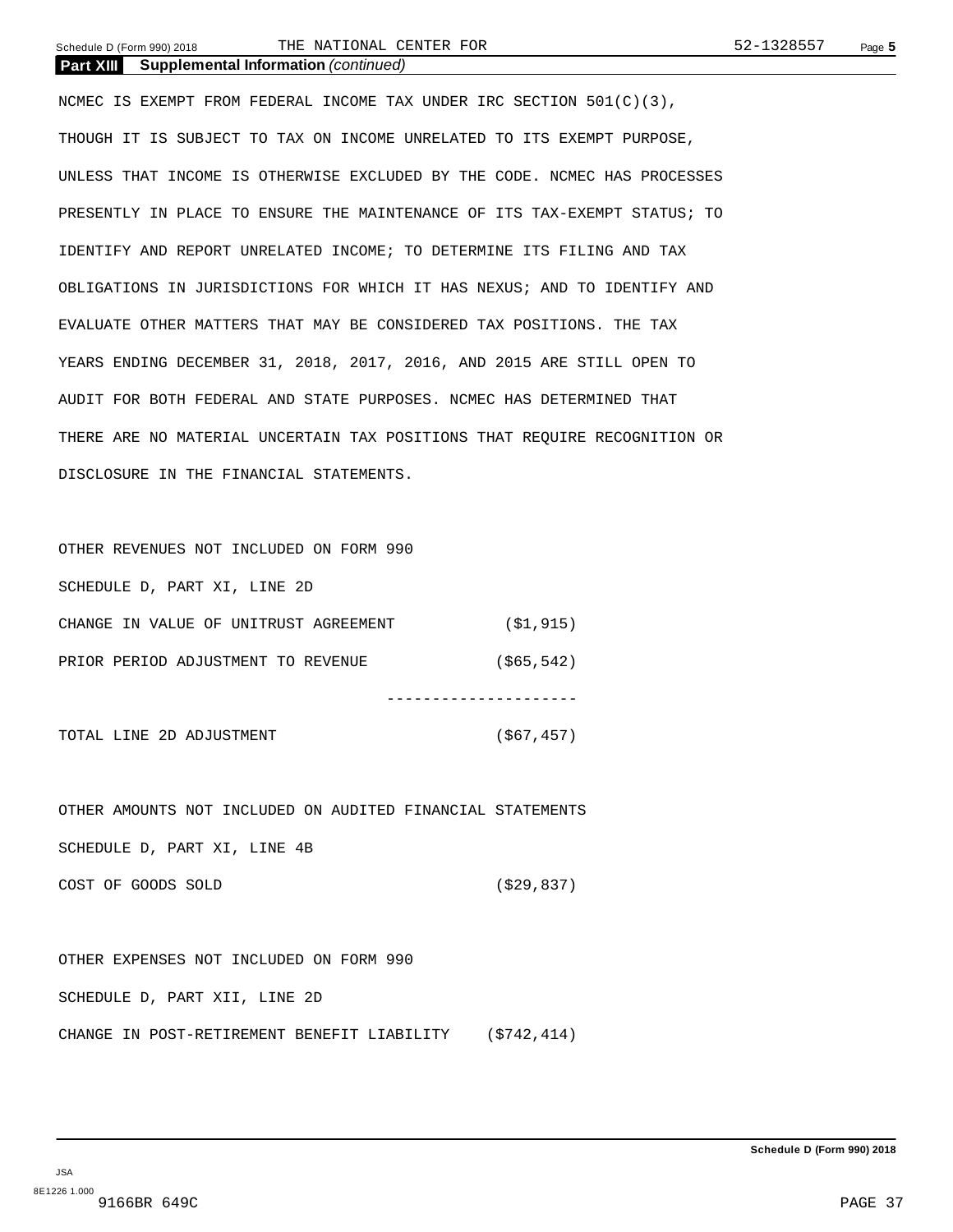| <b>SCHEDULE G</b>                                                                                                      |                                                                                                                                                           | Supplemental Information Regarding Fundraising or Gaming Activities                                                                                                 |        |                                                                      |                                       |                                                                            | OMB No. 1545-0047                                       |  |  |
|------------------------------------------------------------------------------------------------------------------------|-----------------------------------------------------------------------------------------------------------------------------------------------------------|---------------------------------------------------------------------------------------------------------------------------------------------------------------------|--------|----------------------------------------------------------------------|---------------------------------------|----------------------------------------------------------------------------|---------------------------------------------------------|--|--|
| (Form 990 or 990-EZ)                                                                                                   |                                                                                                                                                           | Complete if the organization answered "Yes" on Form 990, Part IV, line 17, 18, or 19, or if the<br>organization entered more than \$15,000 on Form 990-EZ, line 6a. |        |                                                                      |                                       |                                                                            |                                                         |  |  |
| Department of the Treasury                                                                                             |                                                                                                                                                           |                                                                                                                                                                     |        | Attach to Form 990 or Form 990-EZ.                                   |                                       |                                                                            | Open to Public                                          |  |  |
| <b>Internal Revenue Service</b>                                                                                        | Go to www.irs.gov/Form990 for instructions and the latest instructions.<br>Inspection<br>THE NATIONAL CENTER FOR<br><b>Employer identification number</b> |                                                                                                                                                                     |        |                                                                      |                                       |                                                                            |                                                         |  |  |
| Name of the organization<br>MISSING AND EXPLOITED CHILDREN                                                             | 52-1328557                                                                                                                                                |                                                                                                                                                                     |        |                                                                      |                                       |                                                                            |                                                         |  |  |
| Part I                                                                                                                 | Fundraising Activities. Complete if the organization answered "Yes" on Form 990, Part IV, line 17.                                                        |                                                                                                                                                                     |        |                                                                      |                                       |                                                                            |                                                         |  |  |
|                                                                                                                        | Form 990-EZ filers are not required to complete this part.                                                                                                |                                                                                                                                                                     |        |                                                                      |                                       |                                                                            |                                                         |  |  |
| 1                                                                                                                      | Indicate whether the organization raised funds through any of the following activities. Check all that apply.                                             |                                                                                                                                                                     |        |                                                                      |                                       |                                                                            |                                                         |  |  |
| Χ<br>Mail solicitations<br>a                                                                                           |                                                                                                                                                           | е                                                                                                                                                                   | Χ      |                                                                      | Solicitation of non-government grants |                                                                            |                                                         |  |  |
| X<br>b                                                                                                                 | Internet and email solicitations                                                                                                                          | f                                                                                                                                                                   | Χ<br>Χ |                                                                      | Solicitation of government grants     |                                                                            |                                                         |  |  |
| Phone solicitations<br>C<br>Χ<br>In-person solicitations<br>d                                                          |                                                                                                                                                           | g                                                                                                                                                                   |        |                                                                      | Special fundraising events            |                                                                            |                                                         |  |  |
| 2a Did the organization have a written or oral agreement with any individual (including officers, directors, trustees, |                                                                                                                                                           |                                                                                                                                                                     |        |                                                                      |                                       |                                                                            |                                                         |  |  |
|                                                                                                                        | or key employees listed in Form 990, Part VII) or entity in connection with professional fundraising services?                                            |                                                                                                                                                                     |        |                                                                      |                                       |                                                                            | Χ<br>Yes<br>No                                          |  |  |
|                                                                                                                        | <b>b</b> If "Yes," list the 10 highest paid individuals or entities (fundraisers) pursuant to agreements under which the fundraiser is to be              |                                                                                                                                                                     |        |                                                                      |                                       |                                                                            |                                                         |  |  |
|                                                                                                                        | compensated at least \$5,000 by the organization.                                                                                                         |                                                                                                                                                                     |        |                                                                      |                                       |                                                                            |                                                         |  |  |
| (i) Name and address of individual<br>or entity (fundraiser)                                                           |                                                                                                                                                           | (ii) Activity                                                                                                                                                       |        | (iii) Did fundraiser have<br>custody or control of<br>contributions? | (iv) Gross receipts<br>from activity  | (v) Amount paid to<br>(or retained by)<br>fundraiser listed in<br>col. (i) | (vi) Amount paid to<br>(or retained by)<br>organization |  |  |
|                                                                                                                        |                                                                                                                                                           |                                                                                                                                                                     | Yes    | No                                                                   |                                       |                                                                            |                                                         |  |  |
| 1                                                                                                                      |                                                                                                                                                           |                                                                                                                                                                     |        |                                                                      |                                       |                                                                            |                                                         |  |  |
| ATTACHMENT 1                                                                                                           |                                                                                                                                                           |                                                                                                                                                                     |        |                                                                      |                                       |                                                                            |                                                         |  |  |
| $\mathbf{2}$                                                                                                           |                                                                                                                                                           |                                                                                                                                                                     |        |                                                                      |                                       |                                                                            |                                                         |  |  |
| 3                                                                                                                      |                                                                                                                                                           |                                                                                                                                                                     |        |                                                                      |                                       |                                                                            |                                                         |  |  |
|                                                                                                                        |                                                                                                                                                           |                                                                                                                                                                     |        |                                                                      |                                       |                                                                            |                                                         |  |  |
| 4                                                                                                                      |                                                                                                                                                           |                                                                                                                                                                     |        |                                                                      |                                       |                                                                            |                                                         |  |  |
|                                                                                                                        |                                                                                                                                                           |                                                                                                                                                                     |        |                                                                      |                                       |                                                                            |                                                         |  |  |
| 5                                                                                                                      |                                                                                                                                                           |                                                                                                                                                                     |        |                                                                      |                                       |                                                                            |                                                         |  |  |
| 6                                                                                                                      |                                                                                                                                                           |                                                                                                                                                                     |        |                                                                      |                                       |                                                                            |                                                         |  |  |
|                                                                                                                        |                                                                                                                                                           |                                                                                                                                                                     |        |                                                                      |                                       |                                                                            |                                                         |  |  |
| 7                                                                                                                      |                                                                                                                                                           |                                                                                                                                                                     |        |                                                                      |                                       |                                                                            |                                                         |  |  |
|                                                                                                                        |                                                                                                                                                           |                                                                                                                                                                     |        |                                                                      |                                       |                                                                            |                                                         |  |  |
| 8                                                                                                                      |                                                                                                                                                           |                                                                                                                                                                     |        |                                                                      |                                       |                                                                            |                                                         |  |  |
| 9                                                                                                                      |                                                                                                                                                           |                                                                                                                                                                     |        |                                                                      |                                       |                                                                            |                                                         |  |  |
|                                                                                                                        |                                                                                                                                                           |                                                                                                                                                                     |        |                                                                      |                                       |                                                                            |                                                         |  |  |
| 10                                                                                                                     |                                                                                                                                                           |                                                                                                                                                                     |        |                                                                      |                                       |                                                                            |                                                         |  |  |
|                                                                                                                        |                                                                                                                                                           |                                                                                                                                                                     |        |                                                                      |                                       |                                                                            |                                                         |  |  |
| Total                                                                                                                  |                                                                                                                                                           |                                                                                                                                                                     |        |                                                                      | 247,076.                              | 120,000.                                                                   | 127,076.                                                |  |  |
| 3<br>registration or licensing.                                                                                        | List all states in which the organization is registered or licensed to solicit contributions or has been notified it is exempt from                       |                                                                                                                                                                     |        |                                                                      |                                       |                                                                            |                                                         |  |  |
| AL, AK, AZ, AR, CA, CO, CT, DC, FL, GA, HI, IL,                                                                        |                                                                                                                                                           |                                                                                                                                                                     |        |                                                                      |                                       |                                                                            |                                                         |  |  |
| KS, KY, LA, ME, MD, MA, MI, MN, MS, MO, NV, NH, NJ, NM, NY, NC, ND, OH,                                                |                                                                                                                                                           |                                                                                                                                                                     |        |                                                                      |                                       |                                                                            |                                                         |  |  |
| OK, OR, PA, RI, SC, TN, UT, VA, WA, WV, WI,                                                                            |                                                                                                                                                           |                                                                                                                                                                     |        |                                                                      |                                       |                                                                            |                                                         |  |  |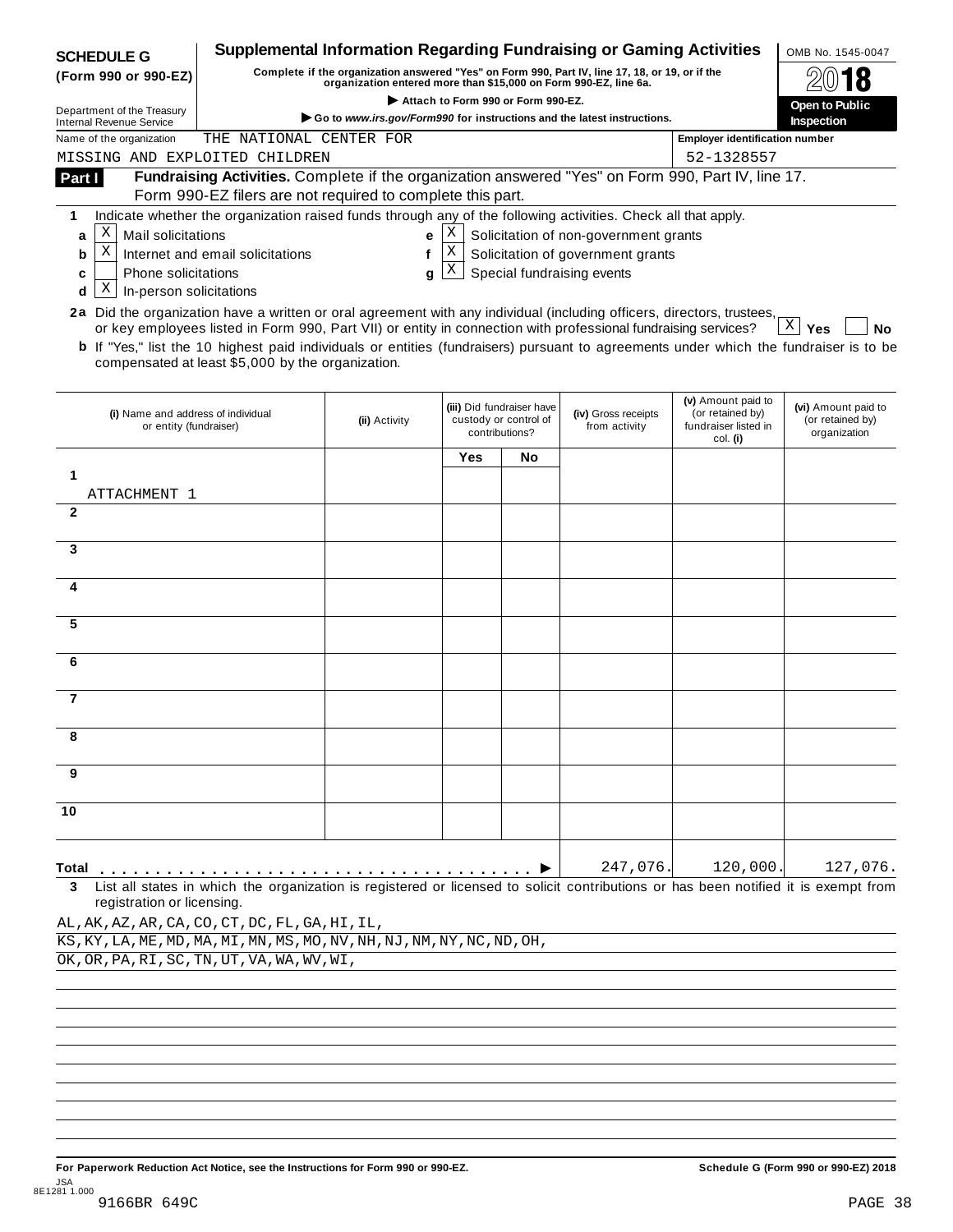Schedule <sup>G</sup> (Form <sup>990</sup> or 990-EZ) <sup>2018</sup> Page **2 Fundraising Events.** Complete if the organization answered "Yes" on Form 990, Part IV, line 18, or reported more than \$15,000 of fundraising event contributions and gross income on Form 990-EZ, lines 1 and 6b. List events with gross receipts greater than \$5,000. **Part II (a)** Event #1 **(b)** Event #2 **(c)** Other events **(d)** Total events (add col. **(a)** through col. **(c)**) (event type) (event type) (total number) **1** Gross receipts <sub>.....</sub>...... **2** Less: Contributions **3** Gross income (line 1 minus line 2) . . . . . . . . . . . . . . . . Less: Contributions<br>Gross income (line 1 minus -Revenue<br>1<br>1 **4** Cash prizes . . . . . . . . . . . . **5** Noncash prizes  $\ldots \ldots \ldots$ **6** Rent/facility costs m m m m m m m m m enses **7** Food and beverages **manual 8**<br> **8** Entertainment<br> **8** Entertainment **9** Other direct expenses **manual 10** Direct expense summary. Add lines 4 through 9 in column (d) m m m m m m m m m m m m m m m m m I **11** Net income summary. Subtract line 10 from line 3, column (d) m m m m m m m m m m m m m m m m m I xp**Part III Gaming.** Complete if the organization answered "Yes" on Form 990, Part IV, line 19, or reported more than<br>\$15,000 on Form 990-EZ, line 6a. **(d)** Total gaming (add col. **(a)** through col. **(c)**) **(b)** Pull tabs/instant (a) Bingo **(b)** Pull tabs/instant **(c)** Other gaming **(c)** Other gaming  $\mathbb{E}\left[1\right]$  Gross revenue  $\ldots \ldots \ldots \ldots$ **2** Cash prizes **manual** measure in the manual  $\sim$ **3** Noncash prizes . . . . . . . . . . . œ venue **4** Rent/facility costs<br>
5 Other direct expenses....... **5** Other direct expenses **6** Volunteer labor **man m m m m m m m m m m m m m m m m m 7** Direct expense summary. Add lines 2 through 5 in column (d)  $\ldots$  . . . . . . . . . . . . . . .  $\blacktriangleright$ 8 Net gaming income summary. Subtract line 7 from line 1, column (d)  $\ldots \ldots \ldots$ xpenses<br>3<br>x<br>3 **Yes No Yes No Yes No** % $\vert \quad \vert$  Yes \_\_\_\_\_\_ % $\vert \quad \vert$  Yes \_\_\_\_\_\_ % $\vert$ **9 10** Enter the state(s) in which the organization conducts gaming activities: **a** Is the organization licensed to conduct gaming activities in each of these states?<br>**a** Is the organization licensed to conduct gaming activities in each of these states?<br>**h** if the thermal increased to conduct gaming a **b** If "No," explain: a Were any of the organization's gaming licenses revoked, suspended, or terminated during the tax year?<br>http://www.wali.in.com/industrial/industrial/industrial/industrial/industrial/industrial/industrial/industrial/ **b** If "Yes," explain: THE NATIONAL CENTER FOR 52-1328557 HOPE AWARDS MV BIKE RIDE | 23. 800,445. 400,783. 1,882,443. 3,083,671. 767,349. 393,652. 1,364,714. 2,525,715.  $33,096.$  7,131. 517,729. 557,956. 7,750. 500. 72,691. 80,941. 79,626. 4,245. 184,136. 268,007. 38,949. 7,324. 46,273.  $114,583.$  82,942. 421,603. 619,128. 1,014,349.  $-456,393.$ 

**Schedule G (Form 990 or 990-EZ) 2018**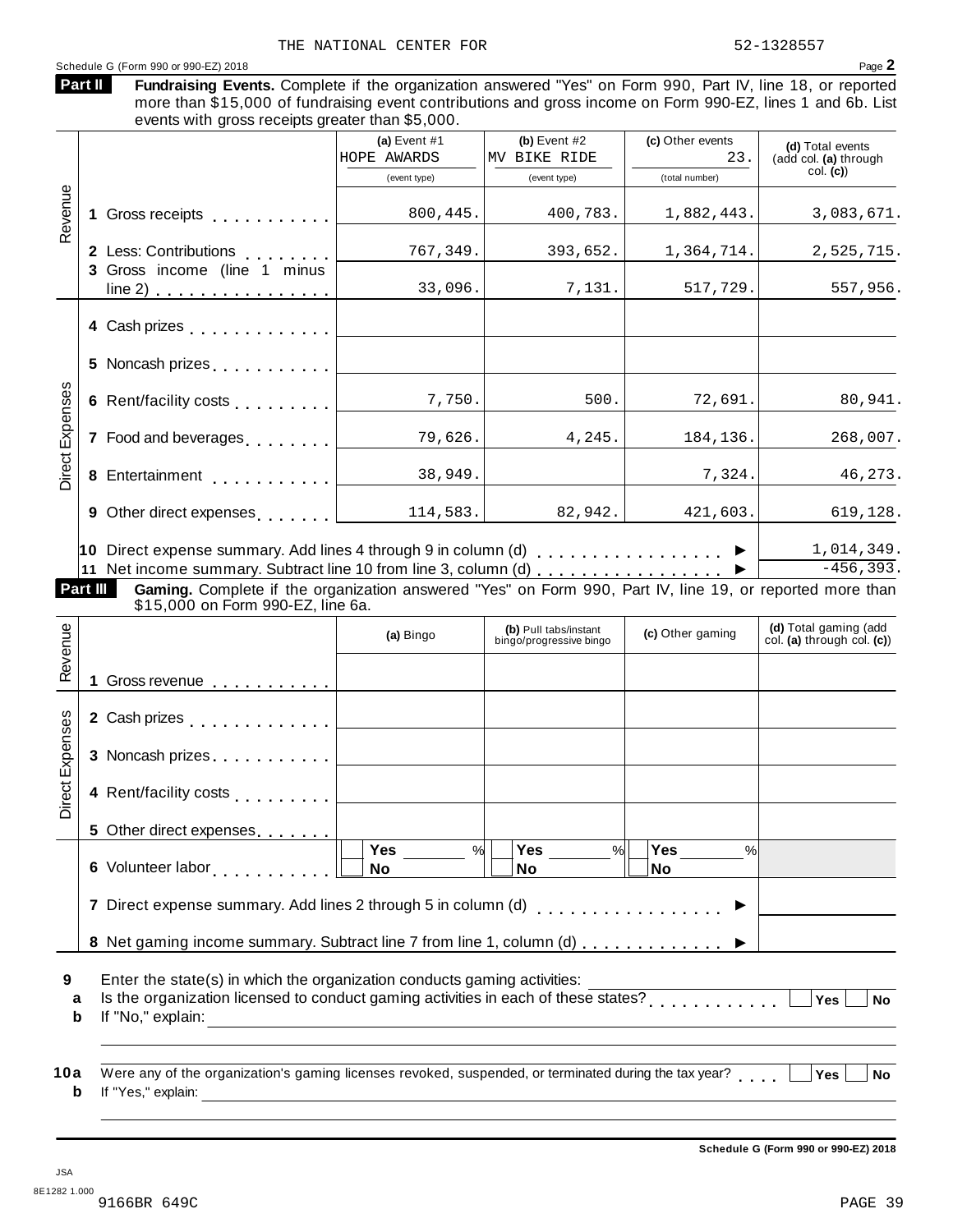| THE NATIONAL CENTER FOR |  | 52-1328557 |
|-------------------------|--|------------|

|         | Page 3<br>Schedule G (Form 990 or 990-EZ) 2018                                                                                                                                                                      |
|---------|---------------------------------------------------------------------------------------------------------------------------------------------------------------------------------------------------------------------|
| 11      | Does the organization conduct gaming activities with nonmembers?<br>Yes<br><b>No</b>                                                                                                                                |
| 12      | Is the organization a grantor, beneficiary or trustee of a trust or a member of a partnership or other entity                                                                                                       |
|         | Yes<br>No                                                                                                                                                                                                           |
| 13      | Indicate the percentage of gaming activity conducted in:                                                                                                                                                            |
| a       | ℅                                                                                                                                                                                                                   |
| b       | $\%$<br>An outside facility enterpretation of the control of the control of the control of the control of the control o                                                                                             |
| 14      | Enter the name and address of the person who prepares the organization's gaming/special events books and                                                                                                            |
|         | records:                                                                                                                                                                                                            |
|         |                                                                                                                                                                                                                     |
|         |                                                                                                                                                                                                                     |
|         |                                                                                                                                                                                                                     |
|         |                                                                                                                                                                                                                     |
|         |                                                                                                                                                                                                                     |
|         | 15a Does the organization have a contract with a third party from whom the organization receives gaming                                                                                                             |
|         | Yes <br>No                                                                                                                                                                                                          |
| b       | If "Yes," enter the amount of gaming revenue received by the organization $\triangleright$ \$                                                                                                                       |
|         | amount of gaming revenue retained by the third party $\triangleright$ \$ _______________.                                                                                                                           |
| c       | If "Yes," enter name and address of the third party:                                                                                                                                                                |
|         |                                                                                                                                                                                                                     |
|         |                                                                                                                                                                                                                     |
|         |                                                                                                                                                                                                                     |
|         |                                                                                                                                                                                                                     |
| 16      | Gaming manager information:                                                                                                                                                                                         |
|         |                                                                                                                                                                                                                     |
|         | Name $\sum_{-1}^{1}$                                                                                                                                                                                                |
|         |                                                                                                                                                                                                                     |
|         | Gaming manager compensation $\triangleright$ \$ ________________                                                                                                                                                    |
|         |                                                                                                                                                                                                                     |
|         | Description of services provided ▶                                                                                                                                                                                  |
|         |                                                                                                                                                                                                                     |
|         | Employee<br>Director/officer<br>Independent contractor                                                                                                                                                              |
| 17      |                                                                                                                                                                                                                     |
|         | Mandatory distributions:<br>Is the organization required under state law to make charitable distributions from the gaming proceeds to                                                                               |
| a       | Yes<br><b>No</b>                                                                                                                                                                                                    |
|         |                                                                                                                                                                                                                     |
|         | <b>b</b> Enter the amount of distributions required under state law to be distributed to other exempt organizations<br>or spent in the organization's own exempt activities during the tax year $\triangleright$ \$ |
| Part IV | Supplemental Information. Provide the explanation required by Part I, line 2b, columns (iii) and (v), and                                                                                                           |
|         | Part III, lines 9, 9b, 10b, 15b, 15c, 16, and 17b, as applicable. Also provide any additional information                                                                                                           |
|         | (see instructions).                                                                                                                                                                                                 |
|         |                                                                                                                                                                                                                     |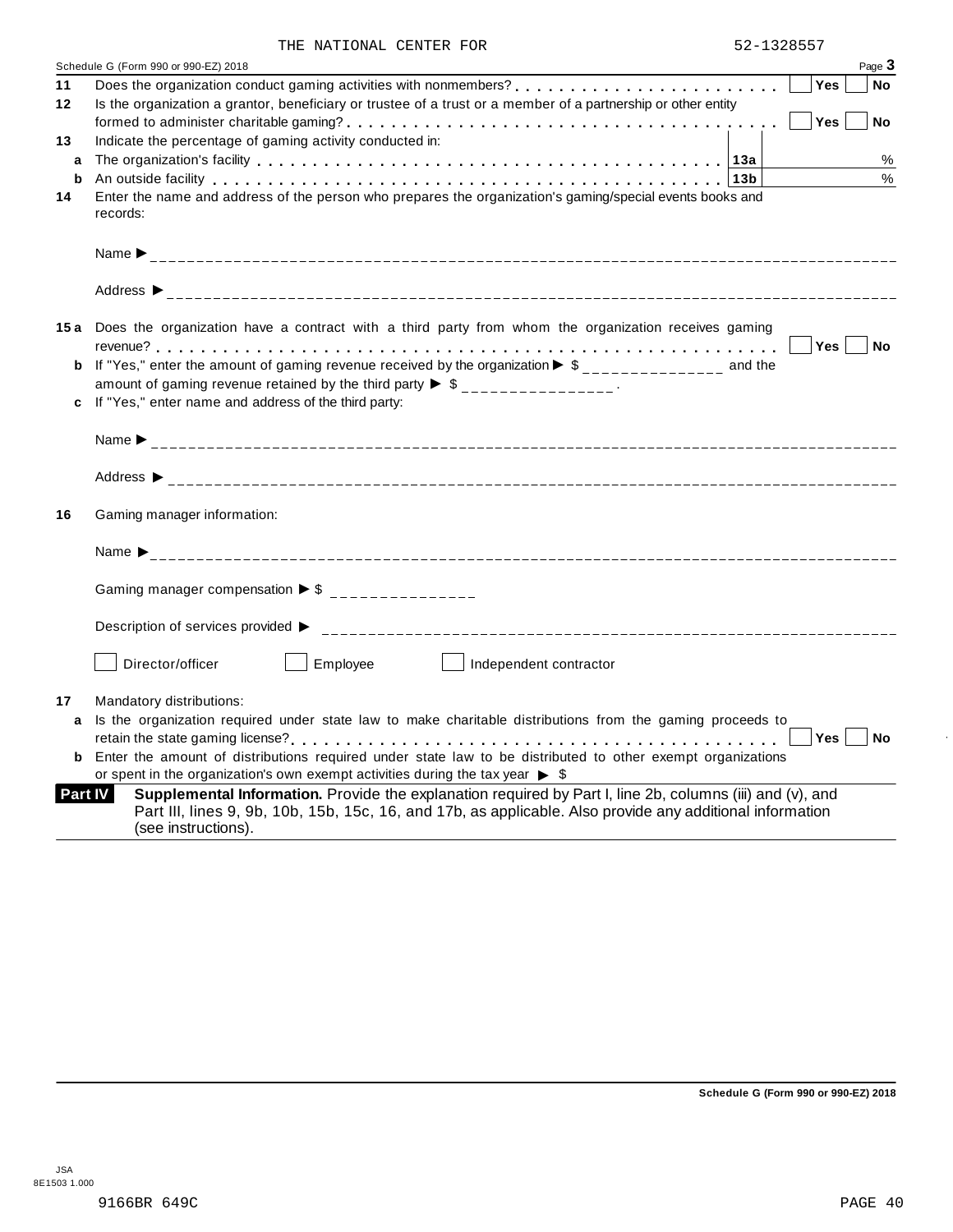ATTACHMENT 1

## 990, SCHEDULE G, PART I - HIGHEST PAID FUNDRAISER

<span id="page-44-0"></span>

| NAME AND ADDRESS OF                         |            | DID FUNDRAISER HAVE                                  | GROSS RECEIPTS | AMOUNT PAID TO                | AMOUNT PAID TO                  |
|---------------------------------------------|------------|------------------------------------------------------|----------------|-------------------------------|---------------------------------|
| FUNDRAISER                                  | ACTIVITY   | CUSTODY OR CONTROL<br>OF CONTRIBUTIONS?<br>YES<br>ΝO | FROM ACTIVITY  | (OR RETAINED BY<br>FUNDRAISER | (OR RETAINED BY<br>ORGANIZATION |
| REGINA MILLER GROUP INC.                    | FUNDRAISER | Χ                                                    | 247,076.       | 120,000.                      | 127,076.                        |
| 724 ALTA AVENUE<br>SANTA MONOCA<br>CA 90402 |            |                                                      |                |                               |                                 |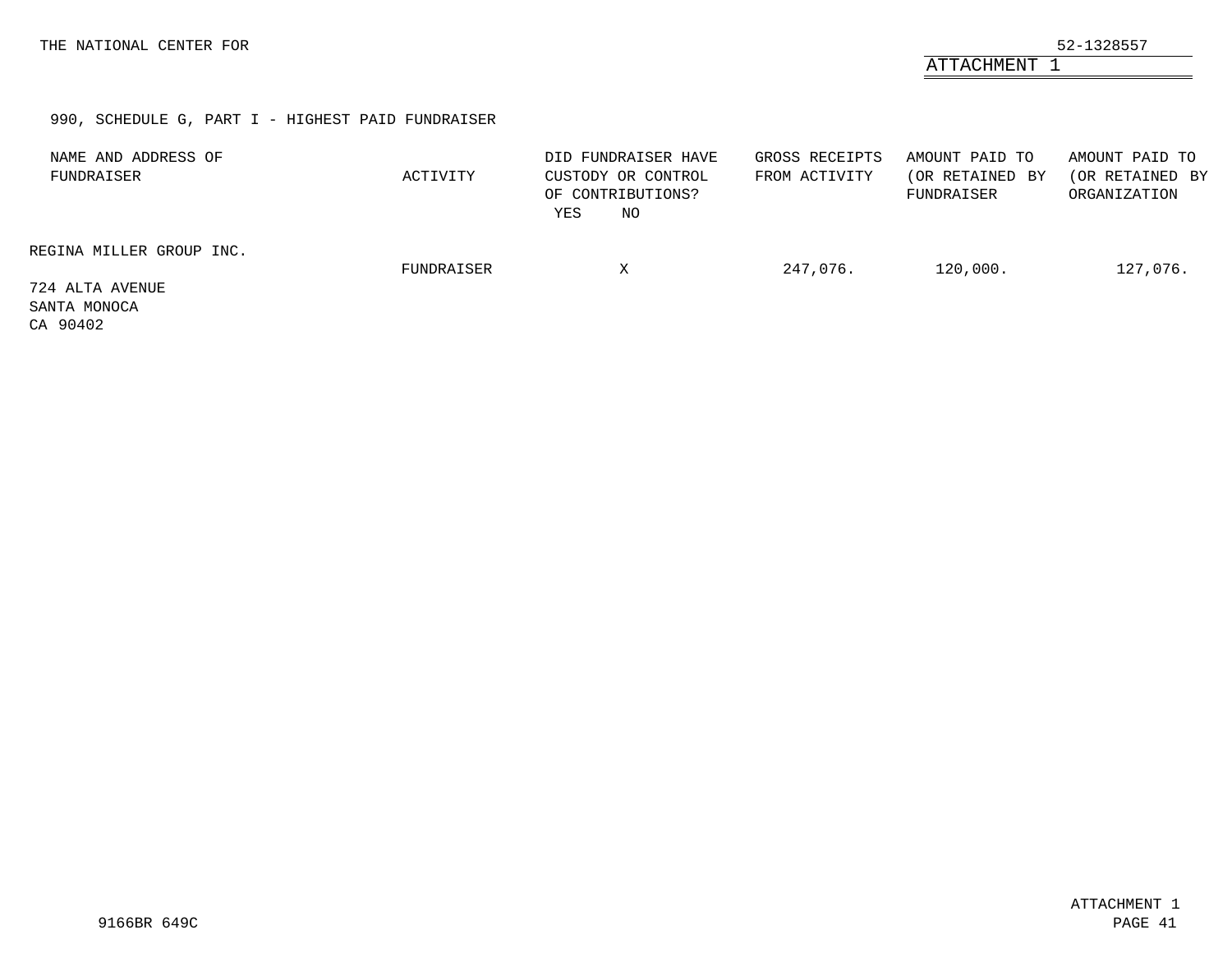|              | <b>SCHEDULE J</b>                                    | <b>Compensation Information</b>                                                                                                                                                                                    | OMB No. 1545-0047     |                   |                         |
|--------------|------------------------------------------------------|--------------------------------------------------------------------------------------------------------------------------------------------------------------------------------------------------------------------|-----------------------|-------------------|-------------------------|
| (Form 990)   |                                                      | For certain Officers, Directors, Trustees, Key Employees, and Highest                                                                                                                                              | 8                     |                   |                         |
|              |                                                      | <b>Compensated Employees</b><br>> Complete if the organization answered "Yes" on Form 990, Part IV, line 23.                                                                                                       |                       |                   |                         |
|              | Department of the Treasury                           | Attach to Form 990.                                                                                                                                                                                                | <b>Open to Public</b> |                   |                         |
|              | Internal Revenue Service<br>Name of the organization | Go to www.irs.gov/Form990 for instructions and the latest information.<br>Employer identification number<br>THE NATIONAL CENTER FOR                                                                                |                       | <b>Inspection</b> |                         |
|              |                                                      | 52-1328557<br>MISSING AND EXPLOITED CHILDREN                                                                                                                                                                       |                       |                   |                         |
| Part I       |                                                      | <b>Questions Regarding Compensation</b>                                                                                                                                                                            |                       |                   |                         |
|              |                                                      |                                                                                                                                                                                                                    |                       | <b>Yes</b>        | No                      |
|              |                                                      | 1a Check the appropriate box(es) if the organization provided any of the following to or for a person listed on Form                                                                                               |                       |                   |                         |
|              |                                                      | 990, Part VII, Section A, line 1a. Complete Part III to provide any relevant information regarding these items.                                                                                                    |                       |                   |                         |
|              |                                                      | First-class or charter travel<br>Housing allowance or residence for personal use                                                                                                                                   |                       |                   |                         |
|              |                                                      | Travel for companions<br>Payments for business use of personal residence                                                                                                                                           |                       |                   |                         |
|              |                                                      | Tax indemnification and gross-up payments<br>Health or social club dues or initiation fees                                                                                                                         |                       |                   |                         |
|              |                                                      | Discretionary spending account<br>Personal services (such as maid, chauffeur, chef)                                                                                                                                |                       |                   |                         |
|              |                                                      |                                                                                                                                                                                                                    |                       |                   |                         |
|              |                                                      | If any of the boxes on line 1a are checked, did the organization follow a written policy regarding payment<br>or reimbursement or provision of all of the expenses described above? If "No," complete Part III to  |                       |                   |                         |
|              |                                                      |                                                                                                                                                                                                                    | 1b                    |                   |                         |
| $\mathbf{2}$ |                                                      | Did the organization require substantiation prior to reimbursing or allowing expenses incurred by all                                                                                                              |                       |                   |                         |
|              |                                                      | directors, trustees, and officers, including the CEO/Executive Director, regarding the items checked on line                                                                                                       |                       |                   |                         |
|              |                                                      |                                                                                                                                                                                                                    | $\mathbf{2}$          |                   |                         |
| 3            |                                                      | Indicate which, if any, of the following the filing organization used to establish the compensation of the                                                                                                         |                       |                   |                         |
|              |                                                      | organization's CEO/Executive Director. Check all that apply. Do not check any boxes for methods used by a                                                                                                          |                       |                   |                         |
|              |                                                      | related organization to establish compensation of the CEO/Executive Director, but explain in Part III.                                                                                                             |                       |                   |                         |
|              | Χ                                                    | Compensation committee<br>Written employment contract                                                                                                                                                              |                       |                   |                         |
|              |                                                      | $\mathbf{x}$<br>Compensation survey or study<br>Independent compensation consultant<br>$\overline{\mathbf{x}}$                                                                                                     |                       |                   |                         |
|              | Χ                                                    | Form 990 of other organizations<br>Approval by the board or compensation committee                                                                                                                                 |                       |                   |                         |
| 4            |                                                      | During the year, did any person listed on Form 990, Part VII, Section A, line 1a, with respect to the filing                                                                                                       |                       |                   |                         |
| a            |                                                      | organization or a related organization:                                                                                                                                                                            | 4a                    |                   | Χ                       |
| b            |                                                      | Participate in, or receive payment from, a supplemental nonqualified retirement plan?                                                                                                                              | 4b                    |                   | $\overline{\mathbf{x}}$ |
| c            |                                                      | Participate in, or receive payment from, an equity-based compensation arrangement?                                                                                                                                 | 4c                    |                   | $\mathbf X$             |
|              |                                                      | If "Yes" to any of lines 4a-c, list the persons and provide the applicable amounts for each item in Part III.                                                                                                      |                       |                   |                         |
|              |                                                      |                                                                                                                                                                                                                    |                       |                   |                         |
|              |                                                      | Only section $501(c)(3)$ , $501(c)(4)$ , and $501(c)(29)$ organizations must complete lines 5-9.                                                                                                                   |                       |                   |                         |
| 5            |                                                      | For persons listed on Form 990, Part VII, Section A, line 1a, did the organization pay or accrue any                                                                                                               |                       |                   |                         |
|              |                                                      | compensation contingent on the revenues of:                                                                                                                                                                        |                       |                   |                         |
| a            |                                                      |                                                                                                                                                                                                                    | 5a                    |                   | Χ                       |
| b            |                                                      |                                                                                                                                                                                                                    | 5b                    |                   | X                       |
|              |                                                      | If "Yes" on line 5a or 5b, describe in Part III.                                                                                                                                                                   |                       |                   |                         |
| 6            |                                                      | For persons listed on Form 990, Part VII, Section A, line 1a, did the organization pay or accrue any                                                                                                               |                       |                   |                         |
|              |                                                      | compensation contingent on the net earnings of:                                                                                                                                                                    |                       |                   |                         |
| а            |                                                      |                                                                                                                                                                                                                    | 6a                    |                   | Χ                       |
| b            |                                                      |                                                                                                                                                                                                                    | 6b                    |                   | X                       |
|              |                                                      | If "Yes" on line 6a or 6b, describe in Part III.                                                                                                                                                                   |                       |                   |                         |
| 7            |                                                      | For persons listed on Form 990, Part VII, Section A, line 1a, did the organization provide any nonfixed                                                                                                            |                       | Χ                 |                         |
|              |                                                      | payments not described on lines 5 and 6? If "Yes," describe in Part III.                                                                                                                                           | 7                     |                   |                         |
| 8            |                                                      | Were any amounts reported on Form 990, Part VII, paid or accrued pursuant to a contract that was subject<br>to the initial contract exception described in Regulations section 53.4958-4(a)(3)? If "Yes," describe |                       |                   |                         |
|              |                                                      |                                                                                                                                                                                                                    | 8                     |                   | Χ                       |
| 9            |                                                      | If "Yes" on line 8, did the organization also follow the rebuttable presumption procedure described in                                                                                                             |                       |                   |                         |
|              |                                                      |                                                                                                                                                                                                                    | 9                     |                   |                         |
|              |                                                      |                                                                                                                                                                                                                    |                       |                   |                         |

**For Paperwork Reduction Act Notice, see the Instructions for Form 990. Schedule J (Form 990) 2018**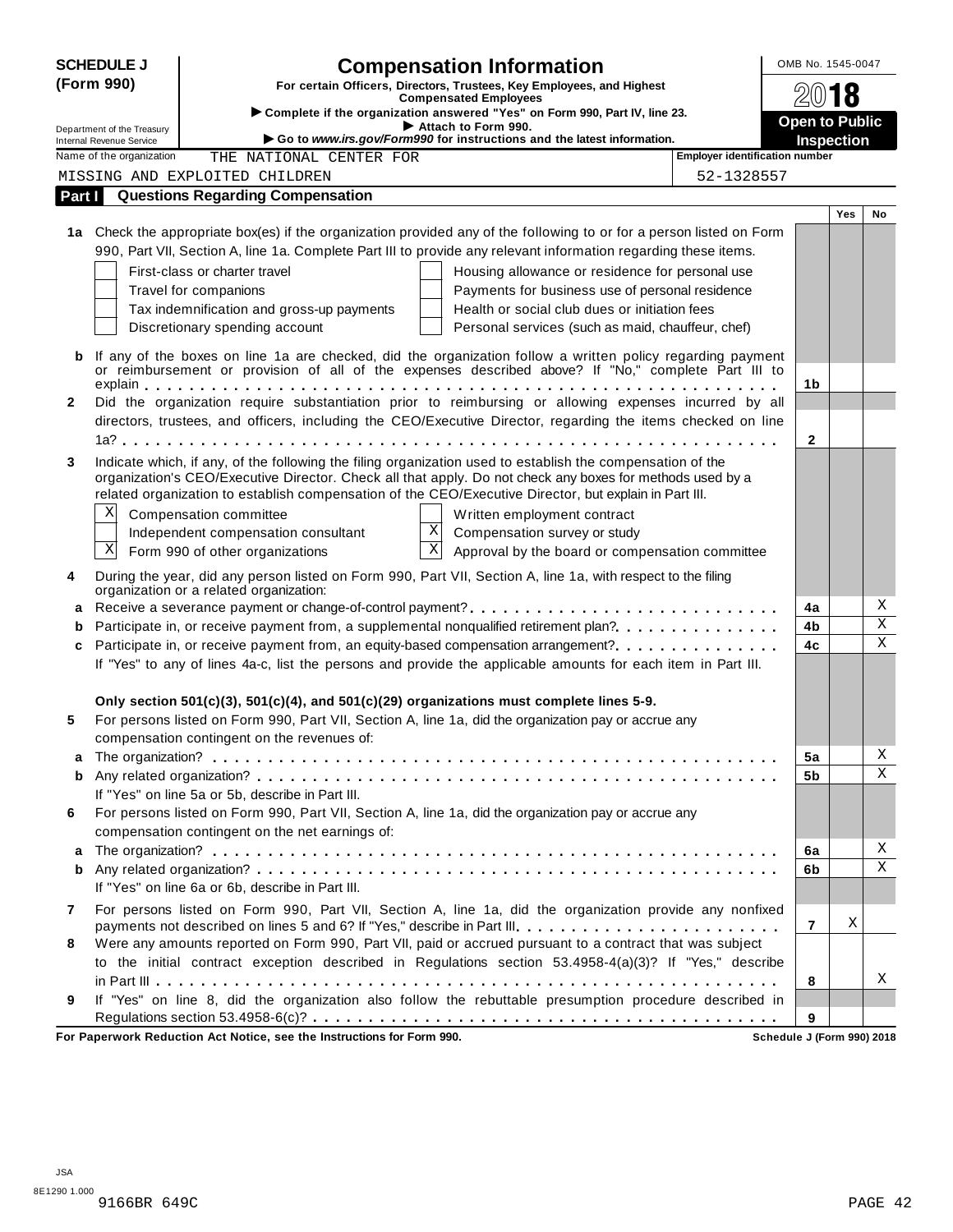### Schedule J (Form 990) 2018<br>**Part II** Officers, Directors, Trustees, Key Employees, and Highest Compensated Employees. Use duplicate copies if additional space is needed. **Part II Officers, Directors, Trustees, Key Employees, and Highest Compensated Employees.** Use duplicate copies ifadditional space is needed.

For each individual whose compensation must be reported on Schedule J, report compensation from the organization on row (i) and from related organizations, described in the instructions, on row (ii). Do not list any individuals that aren't listed on Form 990, Part VII.

**Note:** The sum of columns (B)(i)-(iii) for each listed individual must equal the total amount of Form 990, Part VII, Section A, line 1a, applicable column (D) and (E) amounts for that individual.

| (A) Name and Title                          |      |                          | (B) Breakdown of W-2 and/or 1099-MISC compensation |                                           | (C) Retirement and             | (D) Nontaxable   | (E) Total of columns | (F) Compensation                                           |
|---------------------------------------------|------|--------------------------|----------------------------------------------------|-------------------------------------------|--------------------------------|------------------|----------------------|------------------------------------------------------------|
|                                             |      | (i) Base<br>compensation | (ii) Bonus & incentive<br>compensation             | (iii) Other<br>reportable<br>compensation | other deferred<br>compensation | benefits         | $(B)(i)-(D)$         | in column (B) reported<br>as deferred on prior<br>Form 990 |
| JOHN F. CLARK                               | (i)  | 452,109.                 | 45,000.                                            | $\mathbf{0}$                              | 19,250.                        | 16,613.          | 532,972.             | $0$ .                                                      |
| PRESIDENT/CEO                               | (ii) | $\Omega$                 | 0.                                                 | $\overline{0}$ .                          | $\Omega$ .                     | 0.               | 0.                   | $0$ .                                                      |
| PAUL BERIAULT                               | (i)  | 186,250                  | 0.                                                 | $\mathsf{0}$ .                            | 13,300                         | 16,073.          | 215,623.             | $\overline{0}$ .                                           |
| ASST. TREAS., VP, CFO                       | (ii) | $\Omega$                 | 0.                                                 | $\mathbf{0}$                              | $\Omega$                       | 0.               | $\Omega$ .           | $\overline{0}$ .                                           |
| PANAYIOTA SOURAS                            | (i)  | 216,036                  | 0.                                                 | $\mathbf{0}$                              | 15,470                         | 11,186.          | 242,692              | $\mathsf 0$ .                                              |
| RASST. SEC., SVP, GEN. COUNSEL              | (ii) | $\overline{0}$           | 0.                                                 | $\mathbf 0$                               | 0.                             | 0.               | $\mathbf{0}$ .       | $\mathsf 0$ .                                              |
| MICHELLE DELAUNE                            | (i)  | 217,441                  | $\mathbf{0}$ .                                     | $\mathbf{0}$                              | 14,387.                        | 20,628.          | 252,456.             | $\overline{0}$ .                                           |
| SENIOR VP, COO                              | (ii) | 0                        | 0.                                                 | $\mathbf{0}$                              | $0$ .                          | 0.               | $\mathbf 0$ .        | $0$ .                                                      |
| MARK GIANTURCO                              | (i)  | 225,947                  | 0.                                                 | $\mathbf 0$                               | 16,450.                        | 42,122.          | 284,519              | $\mathsf 0$ .                                              |
| $5^{\text{VP}}$ , CTO                       | (ii) | 0                        | $\mathsf{O}\,$ .                                   | 0                                         | $\mathbf 0$ .                  | 0.               | $\mathbf{0}$ .       | $\overline{0}$ .                                           |
| ROBERT LOWERY                               | (i)  | 170,909                  | 0.                                                 | $\mathbf 0$                               | 12,325                         | 19,186.          | 202,420              | $\overline{0}$ .                                           |
| 6 <sup>VP, MISSING</sup> CHILDREN DIVISION  | (ii) | 0                        | 0.                                                 | $\mathbf 0$                               | $\Omega$ .                     | 0.               | $\mathbf{0}$ .       | $\overline{0}$ .                                           |
| GAVIN PORTNOY                               | (i)  | 168,488.                 | $\mathsf{O}$ .                                     | 0                                         | 12,600.                        | 18,361.          | 199,449.             | $\overline{0}$ .                                           |
| VP, STRATEGIC ADVANCE. & PSHIPS             | (ii) | $\Omega$                 | $\mathbf{0}$ .                                     | $\mathbf{0}$ .                            | $\Omega$ .                     | $0$ .            | $\mathbf 0$ .        | $0$ .                                                      |
| <b>JOHN SHEHAN</b>                          | (i)  | 172,047.                 | 0.                                                 | $\mathsf{0}$ .                            | 12,439.                        | 31,940.          | 216,426.             | $\overline{0}$ .                                           |
| 8 <sup>VP</sup> EXPLOITED CHILDREN DIVISION | (ii) | 0                        | $\boldsymbol{0}$ .                                 | $\mathsf{O}$                              | $\Omega$                       | 0.               | $\Omega$ .           | $\overline{0}$ .                                           |
| MARSHA GILMER-TULLIS                        | (i)  | 151,017                  | 0.                                                 | $\mathbf{0}$ .                            | 11,082.                        | 32, 315.         | 194, 414.            | $\overline{0}$ .                                           |
| Q <sup>EXC.</sup> DIR., FAMILY ADVOCACY DIV | (ii) | 0                        | 0.                                                 | $\mathbf{0}$                              | $\Omega$ .                     | $\overline{0}$ . | $\Omega$ .           | $\mathsf 0$ .                                              |
| TERRI DELANEY                               | (i)  | 144,603                  | 0.                                                 | $\mathbf 0$                               | 10,303.                        | 8,405.           | 163,311              | $\mathsf 0$ .                                              |
| 10 <sup>DIRECTOR</sup> OF PUBLICATIONS      | (ii) | 0                        | $\mathbf 0$ .                                      | $\mathbf{0}$ .                            | $\overline{0}$ .               | 0.               | $\overline{0}$ .     | $0$ .                                                      |
| JOHN BISCHOFF                               | (i)  | 149,196                  | $\mathsf{0}$ .                                     | $\mathbf{0}$                              | 10,972.                        | 35,256.          | 195,424.             | $0$ .                                                      |
| 11 <sup>EXECUTIVE DIRECTOR, MCD</sup>       | (ii) | 0                        | 0.                                                 | $\mathbf 0$                               | $0$ .                          | 0.               | $\overline{0}$ .     | $0$ .                                                      |
| STACY LAROSA                                | (i)  | 143,452                  | 0.                                                 | $\mathsf{0}$ .                            | 10,990.                        | 23,006.          | 177,448.             | $\overline{0}$ .                                           |
| 12EXC. DIR. PRESIDENT'S OFFICE              | (ii) | 0                        | 0.                                                 | $\mathbf{0}$                              | $\mathbf 0$ .                  | 0.               | $\overline{0}$ .     | $\overline{0}$ .                                           |
|                                             | (i)  |                          |                                                    |                                           |                                |                  |                      |                                                            |
| 13                                          | (ii) |                          |                                                    |                                           |                                |                  |                      |                                                            |
|                                             | (i)  |                          |                                                    |                                           |                                |                  |                      |                                                            |
| 14                                          | (ii) |                          |                                                    |                                           |                                |                  |                      |                                                            |
|                                             | (i)  |                          |                                                    |                                           |                                |                  |                      |                                                            |
| 15                                          | (ii) |                          |                                                    |                                           |                                |                  |                      |                                                            |
|                                             | (i)  |                          |                                                    |                                           |                                |                  |                      |                                                            |
| 16                                          | (ii) |                          |                                                    |                                           |                                |                  |                      |                                                            |

JSA

8E1291 1.000<br>9166BR 649C

**Schedule J (Form 990) 2018**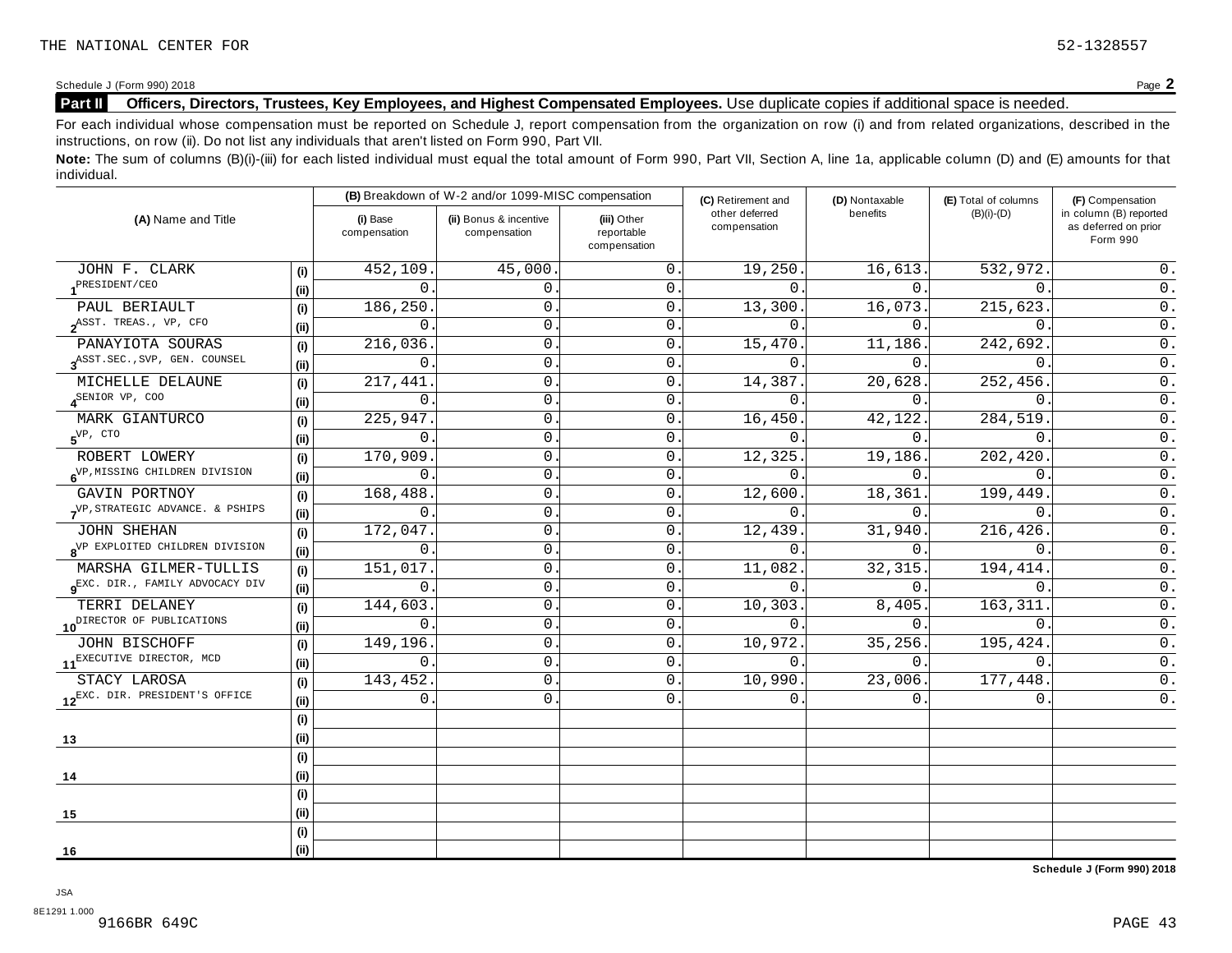Schedule J (Form 990) 2018 Page **3**

### **Part III Supplemental Information**

Provide the information, explanation, or descriptions required for Part I, lines 1a, 1b, 3, 4a, 4b, 4c, 5a, 5b, 6a, 6b, 7, and 8, and for Part II. Also complete this part for any additional information.

NON-FIXED PAYMENTS

SCHEDULE J, PART I, LINE 7

BONUSES PAID ARE DETERMINED BY A NUMBER OF VARIABLES. THESE VARIABLES

INCLUDE, BUT ARE NOT LIMITED TO, INDIVIDUAL GOAL ACHIEVEMENTS AND

ORGANIZATION OPERATIONAL ACHIEVEMENTS. BONUS AMOUNTS ARE DETERMINED AND

APPROVED AS PART OF THE OVERALL COMPENSATION REVIEW FOR OFFICERS AND KEY

EMPLOYEES.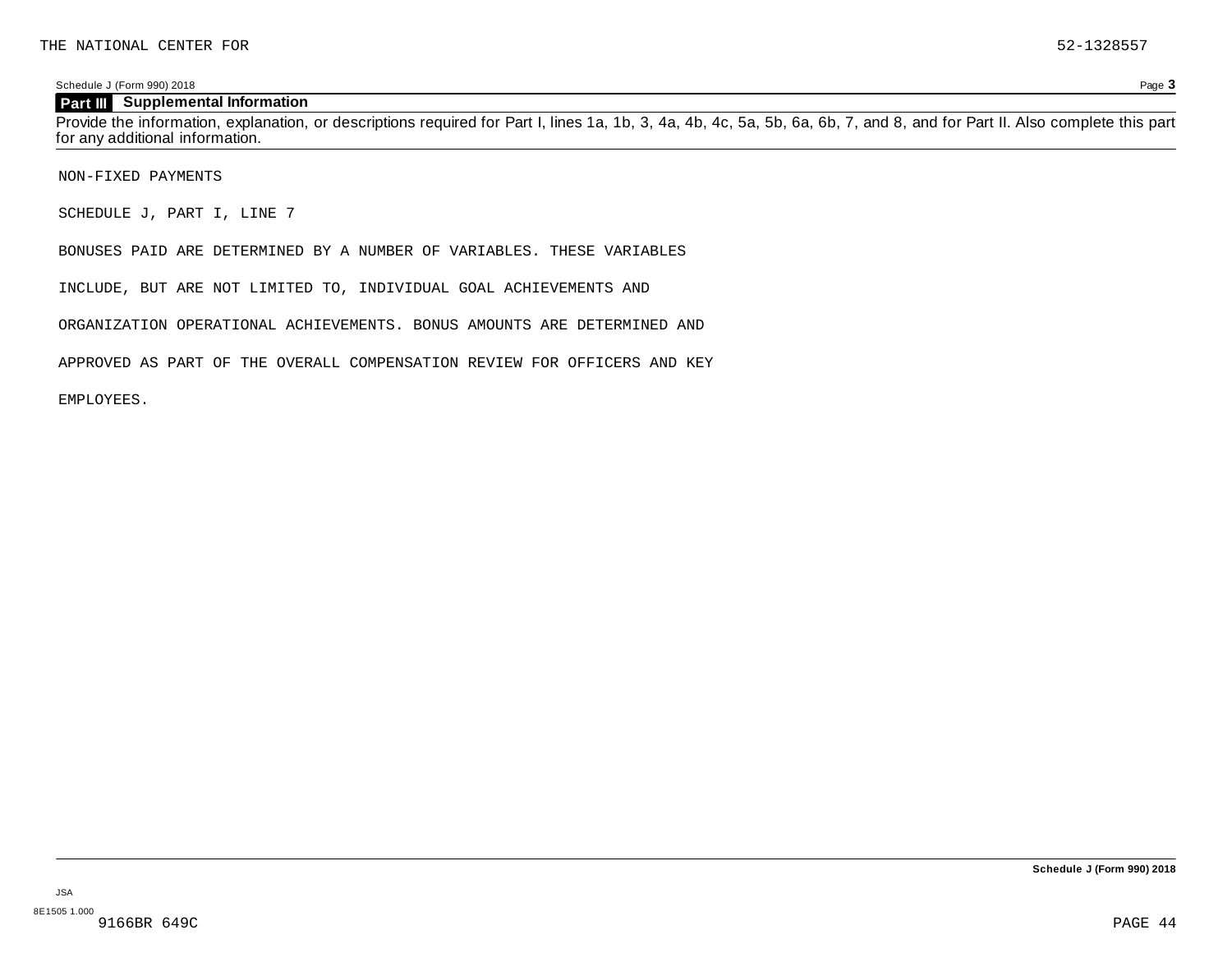| Department of the Treasury<br>Internal Revenue Service                                                      |                                                            |                                                              |                             | <b>Transactions With Interested Persons</b><br>(Form 990 or 990-EZ) > Complete if the organization answered "Yes" on Form 990, Part IV, line 25a, 25b, 26, 27, 28a,<br>28b, or 28c, or Form 990-EZ, Part V, line 38a or 40b.<br>Attach to Form 990 or Form 990-EZ.<br>Go to www.irs.gov/Form990 for instructions and the latest information. |                        |                                               |            |                           | <b>Open To Public</b><br><b>Inspection</b> | OMB No. 1545-0047 |                           |
|-------------------------------------------------------------------------------------------------------------|------------------------------------------------------------|--------------------------------------------------------------|-----------------------------|----------------------------------------------------------------------------------------------------------------------------------------------------------------------------------------------------------------------------------------------------------------------------------------------------------------------------------------------|------------------------|-----------------------------------------------|------------|---------------------------|--------------------------------------------|-------------------|---------------------------|
| Name of the organization                                                                                    |                                                            | THE NATIONAL CENTER FOR                                      |                             |                                                                                                                                                                                                                                                                                                                                              |                        | <b>Employer identification number</b>         |            |                           |                                            |                   |                           |
| MISSING AND EXPLOITED CHILDREN                                                                              |                                                            |                                                              |                             |                                                                                                                                                                                                                                                                                                                                              |                        |                                               | 52-1328557 |                           |                                            |                   |                           |
| Part I                                                                                                      |                                                            |                                                              |                             | Excess Benefit Transactions (section 501(c)(3), section 501(c)(4), and 501(c)(29) organizations only).<br>Complete if the organization answered "Yes" on Form 990, Part IV, line 25a or 25b, or Form 990-EZ, Part V, line 40b.                                                                                                               |                        |                                               |            |                           |                                            |                   |                           |
| 1<br>(a) Name of disqualified person                                                                        |                                                            |                                                              | organization                | (b) Relationship between disqualified person and                                                                                                                                                                                                                                                                                             |                        | (c) Description of transaction                |            |                           |                                            |                   | (d) Corrected?<br>Yes∣ No |
| (1)                                                                                                         |                                                            |                                                              |                             |                                                                                                                                                                                                                                                                                                                                              |                        |                                               |            |                           |                                            |                   |                           |
| (2)                                                                                                         |                                                            |                                                              |                             |                                                                                                                                                                                                                                                                                                                                              |                        |                                               |            |                           |                                            |                   |                           |
| (3)                                                                                                         |                                                            |                                                              |                             |                                                                                                                                                                                                                                                                                                                                              |                        |                                               |            |                           |                                            |                   |                           |
| (4)                                                                                                         |                                                            |                                                              |                             |                                                                                                                                                                                                                                                                                                                                              |                        |                                               |            |                           |                                            |                   |                           |
| (5)                                                                                                         |                                                            |                                                              |                             |                                                                                                                                                                                                                                                                                                                                              |                        |                                               |            |                           |                                            |                   |                           |
| (6)<br>$\mathbf{2}$                                                                                         |                                                            |                                                              |                             | Enter the amount of tax incurred by the organization managers or disqualified persons during the year                                                                                                                                                                                                                                        |                        |                                               |            |                           |                                            |                   |                           |
| 3<br>Part II                                                                                                | Loans to and/or From Interested Persons.                   |                                                              |                             | Enter the amount of tax, if any, on line 2, above, reimbursed by the organization.<br>Complete if the organization answered "Yes" on Form 990-EZ, Part V, line 38a or Form 990, Part IV, line 26; or if the<br>organization reported an amount on Form 990, Part X, line 5, 6, or 22.                                                        |                        |                                               |            |                           |                                            |                   |                           |
| (a) Name of interested person                                                                               | (b) Relationship<br>with organization                      | (c) Purpose of<br>loan                                       | (d) Loan to or<br>from the  | (e) Original<br>principal amount                                                                                                                                                                                                                                                                                                             | (f) Balance due        | (g) In default? $(h)$ Approved<br>by board or |            | (i) Written<br>agreement? |                                            |                   |                           |
|                                                                                                             |                                                            |                                                              | organization?<br>To<br>From |                                                                                                                                                                                                                                                                                                                                              |                        | <b>Yes</b>                                    | No.        | Yes                       | committee?<br>No.                          | <b>Yes</b>        | No.                       |
| (1)                                                                                                         |                                                            |                                                              |                             |                                                                                                                                                                                                                                                                                                                                              |                        |                                               |            |                           |                                            |                   |                           |
| (2)                                                                                                         |                                                            |                                                              |                             |                                                                                                                                                                                                                                                                                                                                              |                        |                                               |            |                           |                                            |                   |                           |
|                                                                                                             |                                                            |                                                              |                             |                                                                                                                                                                                                                                                                                                                                              |                        |                                               |            |                           |                                            |                   |                           |
|                                                                                                             |                                                            |                                                              |                             |                                                                                                                                                                                                                                                                                                                                              |                        |                                               |            |                           |                                            |                   |                           |
|                                                                                                             |                                                            |                                                              |                             |                                                                                                                                                                                                                                                                                                                                              |                        |                                               |            |                           |                                            |                   |                           |
|                                                                                                             |                                                            |                                                              |                             |                                                                                                                                                                                                                                                                                                                                              |                        |                                               |            |                           |                                            |                   |                           |
|                                                                                                             |                                                            |                                                              |                             |                                                                                                                                                                                                                                                                                                                                              |                        |                                               |            |                           |                                            |                   |                           |
|                                                                                                             |                                                            |                                                              |                             |                                                                                                                                                                                                                                                                                                                                              |                        |                                               |            |                           |                                            |                   |                           |
|                                                                                                             |                                                            |                                                              |                             |                                                                                                                                                                                                                                                                                                                                              |                        |                                               |            |                           |                                            |                   |                           |
|                                                                                                             |                                                            |                                                              |                             |                                                                                                                                                                                                                                                                                                                                              |                        |                                               |            |                           |                                            |                   |                           |
|                                                                                                             |                                                            |                                                              |                             |                                                                                                                                                                                                                                                                                                                                              |                        |                                               |            |                           |                                            |                   |                           |
| (3)<br>(4)<br>(5)<br>(6)<br>(7)<br>(8)<br>(9)<br>(10)<br>Total<br>Part III<br>(a) Name of interested person | <b>Grants or Assistance Benefiting Interested Persons.</b> | (b) Relationship between interested (c) Amount of assistance |                             | $\blacktriangleright$ \$<br>Complete if the organization answered "Yes" on Form 990, Part IV, line 27.                                                                                                                                                                                                                                       | (d) Type of assistance |                                               |            |                           | (e) Purpose of assistance                  |                   |                           |
|                                                                                                             |                                                            | person and the organization                                  |                             |                                                                                                                                                                                                                                                                                                                                              |                        |                                               |            |                           |                                            |                   |                           |
|                                                                                                             |                                                            |                                                              |                             |                                                                                                                                                                                                                                                                                                                                              |                        |                                               |            |                           |                                            |                   |                           |
|                                                                                                             |                                                            |                                                              |                             |                                                                                                                                                                                                                                                                                                                                              |                        |                                               |            |                           |                                            |                   |                           |
|                                                                                                             |                                                            |                                                              |                             |                                                                                                                                                                                                                                                                                                                                              |                        |                                               |            |                           |                                            |                   |                           |
|                                                                                                             |                                                            |                                                              |                             |                                                                                                                                                                                                                                                                                                                                              |                        |                                               |            |                           |                                            |                   |                           |
|                                                                                                             |                                                            |                                                              |                             |                                                                                                                                                                                                                                                                                                                                              |                        |                                               |            |                           |                                            |                   |                           |
|                                                                                                             |                                                            |                                                              |                             |                                                                                                                                                                                                                                                                                                                                              |                        |                                               |            |                           |                                            |                   |                           |
|                                                                                                             |                                                            |                                                              |                             |                                                                                                                                                                                                                                                                                                                                              |                        |                                               |            |                           |                                            |                   |                           |
| (1)<br>(2)<br>(3)<br>(4)<br>(5)<br>(6)<br>(7)<br>(8)<br>(9)                                                 |                                                            |                                                              |                             |                                                                                                                                                                                                                                                                                                                                              |                        |                                               |            |                           |                                            |                   |                           |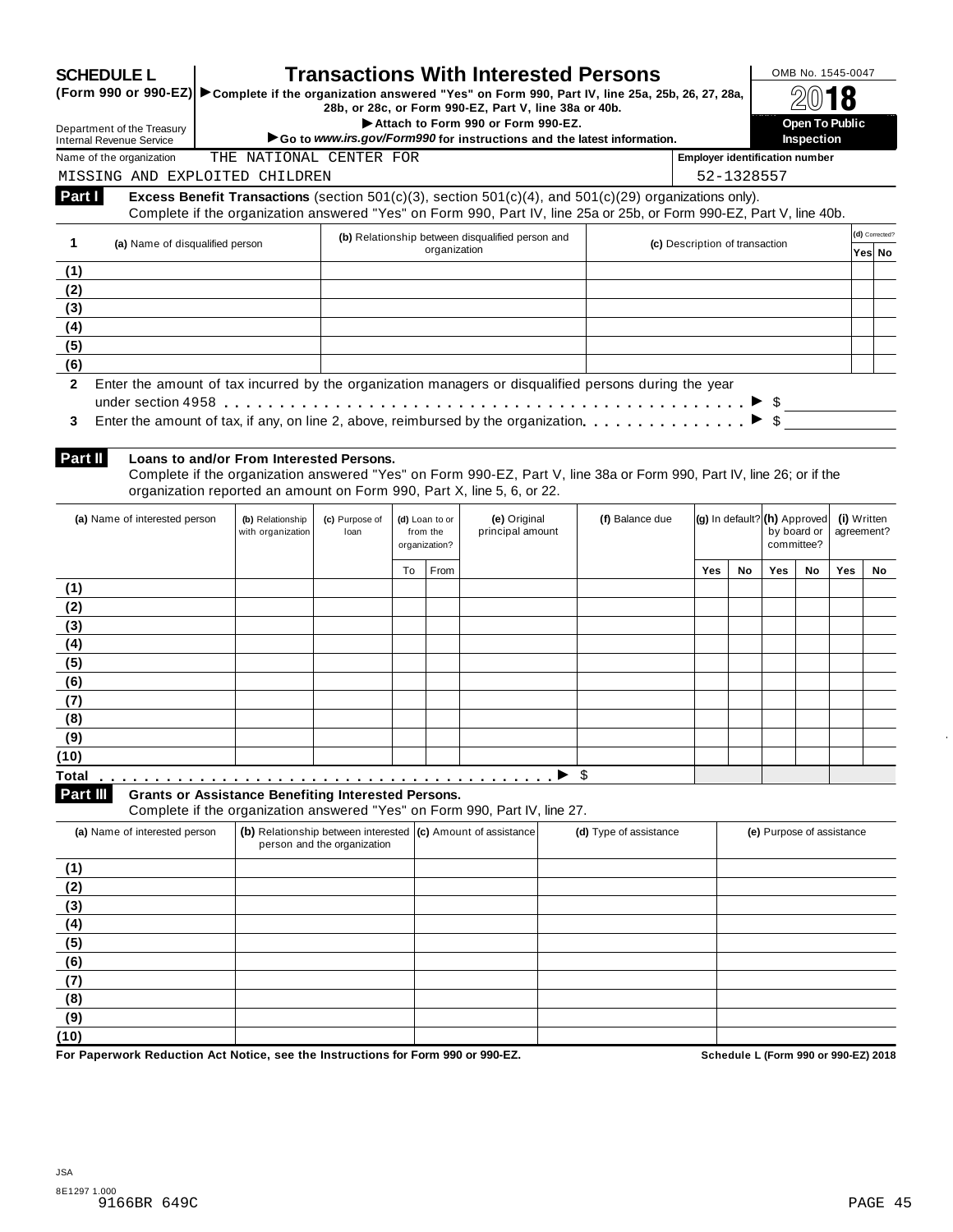Schedule <sup>L</sup> (Form <sup>990</sup> or 990-EZ) <sup>2018</sup> Page **2**

**Business Transactions Involving Interested Persons.** Complete if the organization answered "Yes" on Form 990, Part IV, line 28a, 28b, or 28c.

| (a) Name of interested person             | (b) Relationship between<br>interested person and the<br>organization | (c) Amount of<br>transaction | (d) Description of transaction |            | (e) Sharing of<br>organization's<br>revenues? |
|-------------------------------------------|-----------------------------------------------------------------------|------------------------------|--------------------------------|------------|-----------------------------------------------|
|                                           |                                                                       |                              |                                | <b>Yes</b> | No                                            |
| (1)<br>CALLAHAN WALSH                     | RELATIVE OF FOUNDER                                                   | 83,011.                      | COMPENSATION                   |            | X                                             |
| (2)                                       |                                                                       |                              |                                |            |                                               |
| (3)                                       |                                                                       |                              |                                |            |                                               |
| (4)                                       |                                                                       |                              |                                |            |                                               |
| (5)                                       |                                                                       |                              |                                |            |                                               |
| (6)                                       |                                                                       |                              |                                |            |                                               |
| (7)                                       |                                                                       |                              |                                |            |                                               |
| (8)                                       |                                                                       |                              |                                |            |                                               |
| (9)                                       |                                                                       |                              |                                |            |                                               |
| (10)                                      |                                                                       |                              |                                |            |                                               |
| Dout M<br><b>Cunnlamantal Information</b> |                                                                       |                              |                                |            |                                               |

#### **Supplemental Information**

**Patt V** Supplemental information<br>Provide additional information for responses to questions on Schedule L (see instructions).

SCHEDULE L, PART IV, LINE 2:

(A) CALLAHAN WALSH

(B) RELATIONSHIP BETWEEN INTERESTED PERSON AND THE ORGANIZATION: FAMILY

MEMBER OF A DIRECTOR OF THE ORGANIZATION.

(D) DESCRIPTION OF TRANSACTION: COMPENSATION AS AN EMPLOYEE OF THE

ORGANIZATION.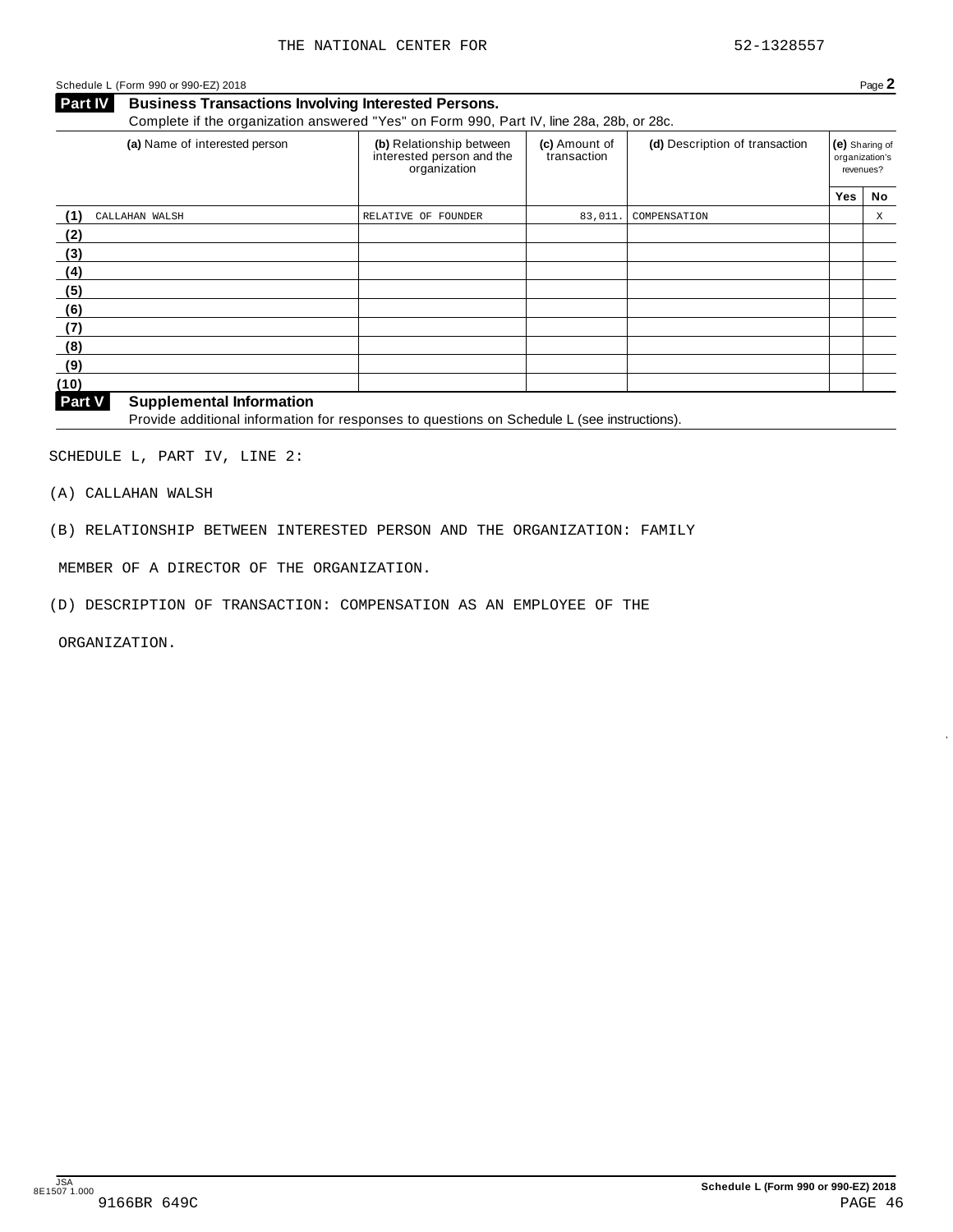# SCHEDULE M<br>
(Form 990) **Some Light Schedule 15 the organizations answered "Yes" on Form 990 Part IV lines 29 or 30<br> \bigotimes\_{\text{max}} \bigotimes\_{\text{max}} \bigotimes\_{\text{max}} \bigotimes\_{\text{max}} \bigotimes\_{\text{max}} \bigotimes\_{\text{max}} \bigotimes\_{\text{max}} \bigotimes\_{\text{max}} \bigotimes\_{\text{max}} \bigotimes\_{\text{max}} \bigotimes\_{**

Department of the Treasury<br>Internal Revenue Service

**Examplete** if the organizations answered "Yes" on Form 990, Part Ⅳ, lines 29 or 30. 
<br>● Attach to Form 990. **Department of the Treasury** ▶ Attach to Form 990.<br>Internal Revenue Service ▶ Go to *www.irs.gov/Form990* for instructions and the latest information.<br>Nome of the organization and **The Contract of Contract of Contract of** 

Name of the organization **Employer identification number** THE NATIONAL CENTER FOR

| Part I | <b>Types of Property</b>   |  |
|--------|----------------------------|--|
|        | MISSING AND EXPLOITED CHIL |  |

|             |     |                          | _______ |                               |
|-------------|-----|--------------------------|---------|-------------------------------|
| MT.S<br>`NG | ΆNΤ | 180 L<br>: וט<br>$\cdot$ | JR F.N  | ---<br>. –<br>_____<br>$\sim$ |
|             |     |                          |         |                               |

|    |                                                                                                                                                                                                                                | (a)<br>Check if<br>applicable     | (b)<br>Number of contributions or<br>items contributed | (c)<br>Noncash contribution<br>amounts reported on<br>Form 990, Part VIII, line 1g | (d)<br>Method of determining<br>noncash contribution amounts |            |       |
|----|--------------------------------------------------------------------------------------------------------------------------------------------------------------------------------------------------------------------------------|-----------------------------------|--------------------------------------------------------|------------------------------------------------------------------------------------|--------------------------------------------------------------|------------|-------|
| 1  | Art - Works of art New York 1997                                                                                                                                                                                               | X                                 | 2.                                                     | 11,250.                                                                            | APPRAISAL                                                    |            |       |
| 2  | Art - Historical treasures                                                                                                                                                                                                     |                                   |                                                        |                                                                                    |                                                              |            |       |
| 3  | Art - Fractional interests [1995]                                                                                                                                                                                              |                                   |                                                        |                                                                                    |                                                              |            |       |
| 4  | Books and publications <b>Exercise 2</b>                                                                                                                                                                                       |                                   |                                                        |                                                                                    |                                                              |            |       |
| 5. | Clothing and household                                                                                                                                                                                                         |                                   |                                                        |                                                                                    |                                                              |            |       |
|    | goods $\ldots$ $\ldots$ $\ldots$ $\ldots$ $\ldots$ $\ldots$                                                                                                                                                                    |                                   |                                                        |                                                                                    |                                                              |            |       |
| 6  | Cars and other vehicles <b>Cars</b>                                                                                                                                                                                            |                                   |                                                        |                                                                                    |                                                              |            |       |
| 7  | Boats and planes <u>  _ _ _ _ _</u>                                                                                                                                                                                            |                                   |                                                        |                                                                                    |                                                              |            |       |
| 8  | Intellectual property [                                                                                                                                                                                                        |                                   |                                                        |                                                                                    |                                                              |            |       |
| 9  | Securities - Publicly traded                                                                                                                                                                                                   | X                                 | 2.                                                     | 3,580.                                                                             | FMV                                                          |            |       |
| 10 | Securities - Closely held stock                                                                                                                                                                                                |                                   |                                                        |                                                                                    |                                                              |            |       |
| 11 | Securities - Partnership, LLC,                                                                                                                                                                                                 |                                   |                                                        |                                                                                    |                                                              |            |       |
|    | or trust interests [100] and the control of trust interests and the control of the control of the control of the control of the control of the control of the control of the control of the control of the control of the cont |                                   |                                                        |                                                                                    |                                                              |            |       |
| 12 | Securities - Miscellaneous                                                                                                                                                                                                     |                                   |                                                        |                                                                                    |                                                              |            |       |
| 13 | Qualified conservation                                                                                                                                                                                                         |                                   |                                                        |                                                                                    |                                                              |            |       |
|    | contribution - Historic                                                                                                                                                                                                        |                                   |                                                        |                                                                                    |                                                              |            |       |
|    |                                                                                                                                                                                                                                |                                   |                                                        |                                                                                    |                                                              |            |       |
| 14 | Qualified conservation                                                                                                                                                                                                         |                                   |                                                        |                                                                                    |                                                              |            |       |
|    | contribution - Other <u>  _ _ _ _ _</u>                                                                                                                                                                                        |                                   |                                                        |                                                                                    |                                                              |            |       |
| 15 | Real estate - Residential Real estate - Residential                                                                                                                                                                            |                                   |                                                        |                                                                                    |                                                              |            |       |
| 16 |                                                                                                                                                                                                                                |                                   |                                                        |                                                                                    |                                                              |            |       |
| 17 | Real estate - Other New York New York Press (New York New York New York New York New York New York New York New York New York New York New York New York New York New York New York New York New York New York New York New Yo |                                   |                                                        |                                                                                    |                                                              |            |       |
| 18 | Collectibles experiences and the collectibles                                                                                                                                                                                  |                                   |                                                        |                                                                                    |                                                              |            |       |
| 19 | Food inventory [10] Food inventory                                                                                                                                                                                             |                                   |                                                        |                                                                                    |                                                              |            |       |
| 20 | Drugs and medical supplies [                                                                                                                                                                                                   |                                   |                                                        |                                                                                    |                                                              |            |       |
| 21 |                                                                                                                                                                                                                                | $\frac{1}{2}$ , and $\frac{1}{2}$ |                                                        |                                                                                    |                                                              |            |       |
| 22 | Taxidermy $\ldots$ , $\qquadldots$                                                                                                                                                                                             |                                   |                                                        |                                                                                    |                                                              |            |       |
| 23 | Scientific specimens <b>Constant Constant Constant Constant</b>                                                                                                                                                                |                                   |                                                        |                                                                                    |                                                              |            |       |
| 24 | Archeological artifacts [1996]                                                                                                                                                                                                 |                                   |                                                        |                                                                                    |                                                              |            |       |
| 25 | Other $\blacktriangleright$ ( $\qquad \qquad$ )                                                                                                                                                                                |                                   |                                                        |                                                                                    |                                                              |            |       |
| 26 | Other $\blacktriangleright$ ( $\qquad \qquad$                                                                                                                                                                                  |                                   |                                                        |                                                                                    |                                                              |            |       |
| 27 | Other $\blacktriangleright$ ( $\qquad \qquad$                                                                                                                                                                                  |                                   |                                                        |                                                                                    |                                                              |            |       |
| 28 | Other $\blacktriangleright$ (                                                                                                                                                                                                  |                                   |                                                        |                                                                                    |                                                              |            |       |
| 29 | Number of Forms 8283 received by the organization during the tax year for contributions for                                                                                                                                    |                                   |                                                        |                                                                                    |                                                              |            |       |
|    | which the organization completed Form 8283, Part IV, Donee Acknowledgement $\ldots \ldots \ldots$ [29]                                                                                                                         |                                   |                                                        |                                                                                    |                                                              |            | $1$ . |
|    |                                                                                                                                                                                                                                |                                   |                                                        |                                                                                    |                                                              | <b>Yes</b> | No    |
|    | 30a During the year, did the organization receive by contribution any property reported in Part I, lines 1 through                                                                                                             |                                   |                                                        |                                                                                    |                                                              |            |       |
|    | 28, that it must hold for at least three years from the date of the initial contribution, and which isn't required                                                                                                             |                                   |                                                        |                                                                                    |                                                              |            |       |
|    |                                                                                                                                                                                                                                |                                   |                                                        |                                                                                    | 30a                                                          |            | Χ     |
|    | <b>b</b> If "Yes," describe the arrangement in Part II.                                                                                                                                                                        |                                   |                                                        |                                                                                    |                                                              |            |       |
| 31 | Does the organization have a gift acceptance policy that requires the review of any nonstandard                                                                                                                                |                                   |                                                        |                                                                                    |                                                              |            |       |
|    |                                                                                                                                                                                                                                |                                   |                                                        |                                                                                    | 31                                                           | Χ          |       |
|    | 32a Does the organization hire or use third parties or related organizations to solicit, process, or sell noncash                                                                                                              |                                   |                                                        |                                                                                    |                                                              |            |       |
|    |                                                                                                                                                                                                                                |                                   |                                                        |                                                                                    | 32a                                                          | Χ          |       |
|    | <b>b</b> If "Yes," describe in Part II.                                                                                                                                                                                        |                                   |                                                        |                                                                                    |                                                              |            |       |
| 33 | If the organization didn't report an amount in column (c) for a type of property for which column (a) is checked,                                                                                                              |                                   |                                                        |                                                                                    |                                                              |            |       |
|    | describe in Part II.                                                                                                                                                                                                           |                                   |                                                        |                                                                                    |                                                              |            |       |

**For Paperwork Reduction Act Notice, see the Instructions for Form 990. Schedule M (Form 990) 2018**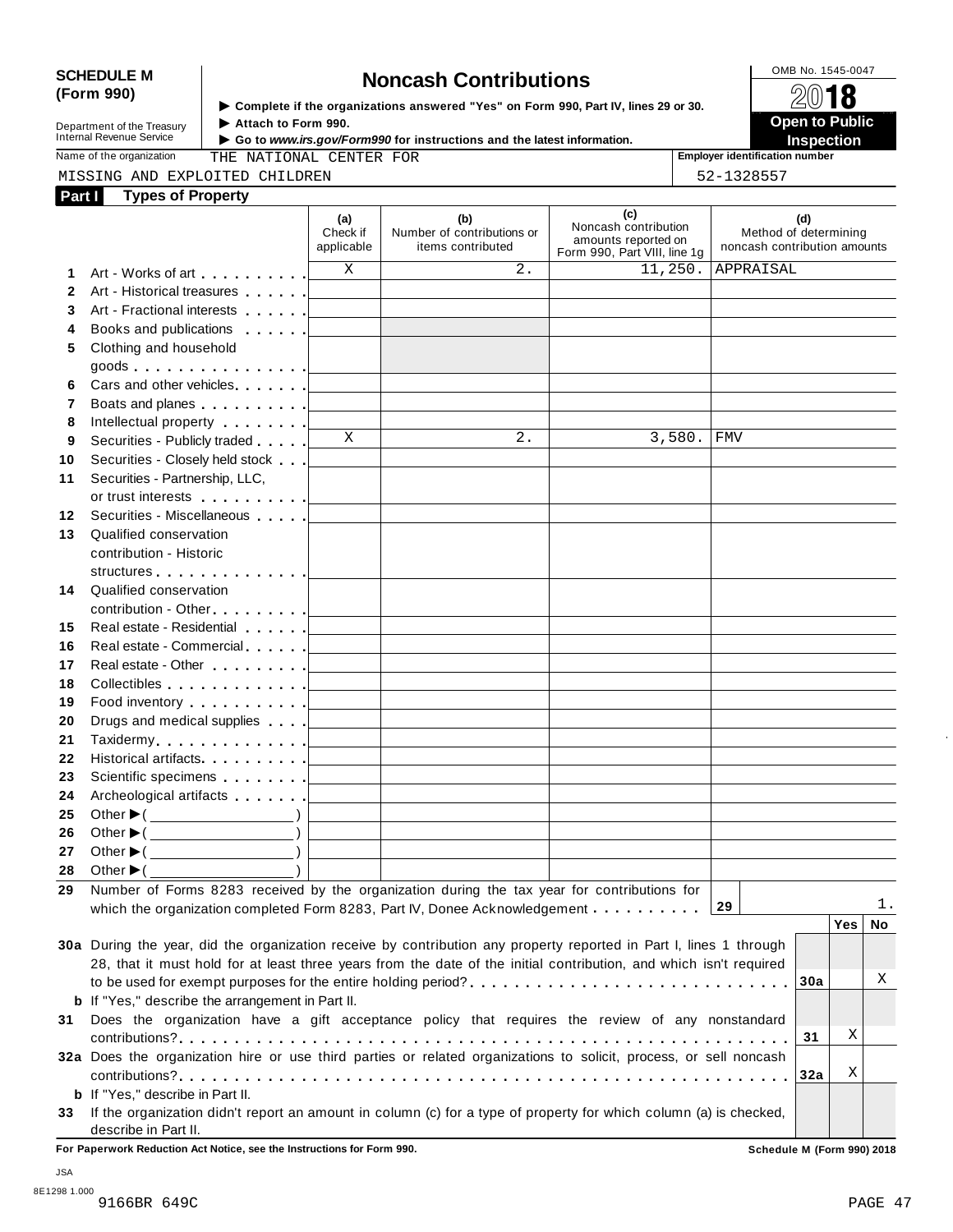**Supplemental Information.** Provide the information required by Part I, lines 30b, 32b, and 33, and whether the organization is reporting in Part I, column (b), the number of contributions, the number of items received, or a combination of both. Also complete this part for any additional information. **Part II**

NUMBER OF CONTRIBUTIONS

SCHEDULE M, PART I, COLUMN (B)

THE ORGANIZATION IS REPORTING THE NUMBER OF CONTRIBUTIONS IN COLUMN (B).

THIRD PARTY ASSISTANCE OF NONCASH CONTRIBUTIONS

SCHEDULE M, PART I, LINE 32B

THE ORGANIZATION USES A THIRD PARTY TO SOLICIT AND PROCESS NONCASH

CONTRIBUTIONS TO ARRIVE AT THEIR NONCASH VALUE.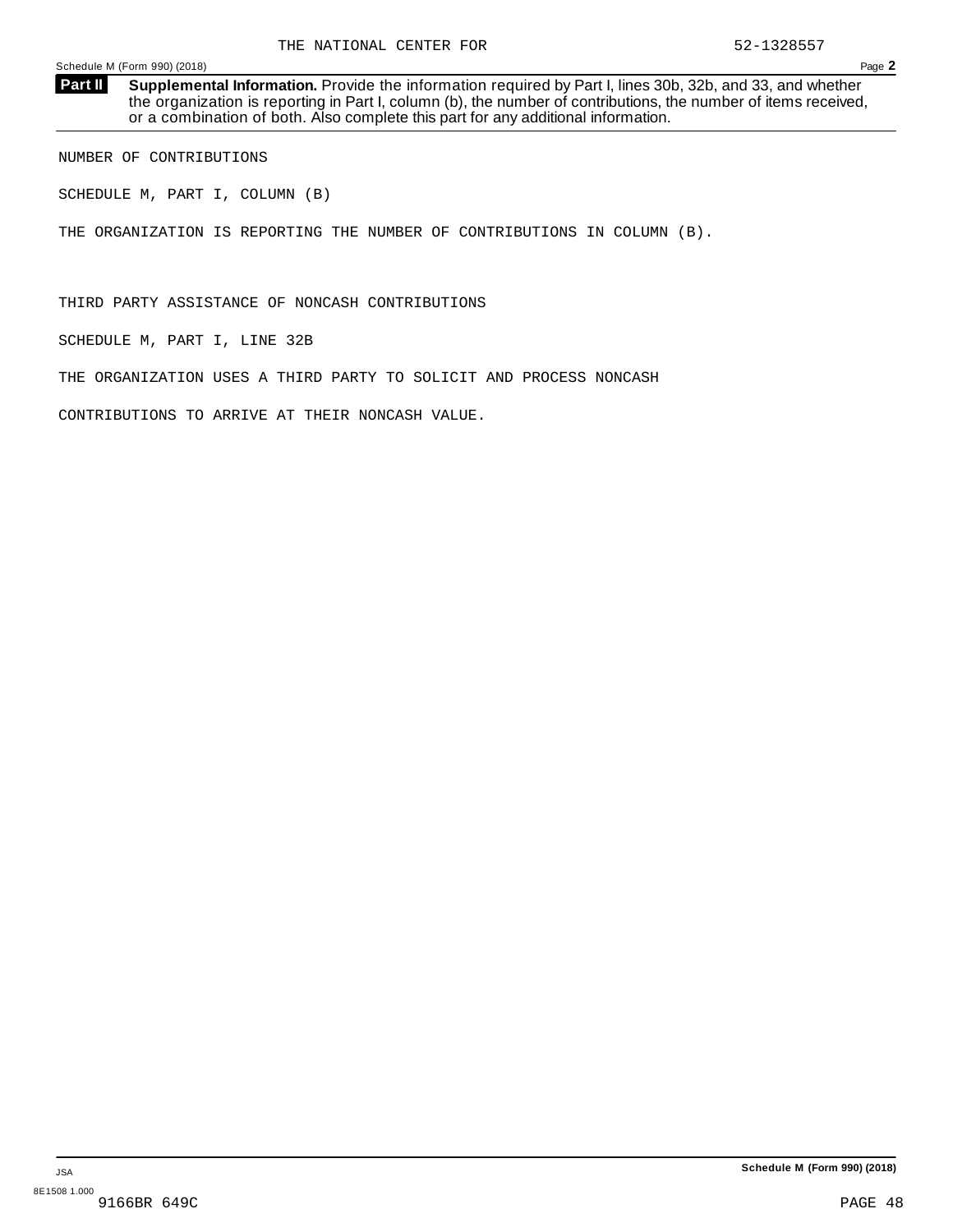## **SCHEDULE O** Supplemental Information to Form 990 or 990-EZ DAMB No. 1545-0047

**(Form 990 or 990-EZ) Complete to provide information for responses to specific questions on** plete to provide information for responses to specific questions on  $\mathbb{Z}^{0}$  **18 EV I O**<br>
■ Attach to Form 990 or 990-EZ. Depen to Public<br>
■ Public Corporation of the Security of the Security of the Security of the Security of the Security of the Security of the Security of the Security of the Securi



Department of the Treasury<br>Internal Revenue Service Department of the Treasury<br>
Information about Schedule 0 (Form 990 or 990-EZ) and its instructions is at www.irs.gov/form990.<br>
Name of the organization THE NATIONAL CENTER FOR FOR FRIP REMOVER FOR THE NATIONAL CENTER FOR MISSING AND EXPLOITED CHILDREN 52-1328557

ORGANIZATION'S MISSION

FORM 990, PART III, LINE 1

THE MISSION OF THE NATIONAL CENTER FOR MISSING AND EXPLOITED CHILDREN IS TO HELP PREVENT CHILD ABDUCTION AND SEXUAL EXPLOITATION; HELP FIND MISSING CHILDREN; AND ASSIST VICTIMS OF CHILD ABDUCTION AND SEXUAL EXPLOITATION, THEIR FAMILIES, AND THE PROFESSIONALS WHO SERVE THEM.

FORM 990, PART III, LINE 4D

COMMUNITY OUTREACH: DEVELOP AND DELIVER SAFETY AND PREVENTION RESOURCES FOR FAMILIES AND PROFESSIONALS FOCUSING ON CHILD ABDUCTION, CHILD SEXUAL EXPLOITATION AND INTERNET SAFETY. PROVIDE TRAINING MATERIALS AND SUPPLIES TO THE PUBLIC THROUGH SCHOOLS AND OTHER ORGANIZATIONS.

TOTAL EXPENSES: \$4,228,936

REVENUES:  $\qquad \qquad$ \$ 4,579

TRAINING: PROVIDE TRAINING, TECHNICAL ASSISTANCE AND RESOURCES AT NO COST TO LAW ENFORCEMENT AND CHILD-SERVING PERSONNEL WHO ARE INVOLVED IN CASES OF CRIMES COMMITTED AGAINST CHILDREN, SPECIFICALLY CASES OF MISSING CHILDREN AND CHILD SEXUAL EXPLOITATION.

TOTAL EXPENSES: \$1,072,086

FAMILY RELATIONSHIPS

FORM 990, PART VI, LINE 2

JOHN WALSH AND REVE WALSH ARE FAMILY MEMBERS. THESE INDIVIDUALS ARE BOTH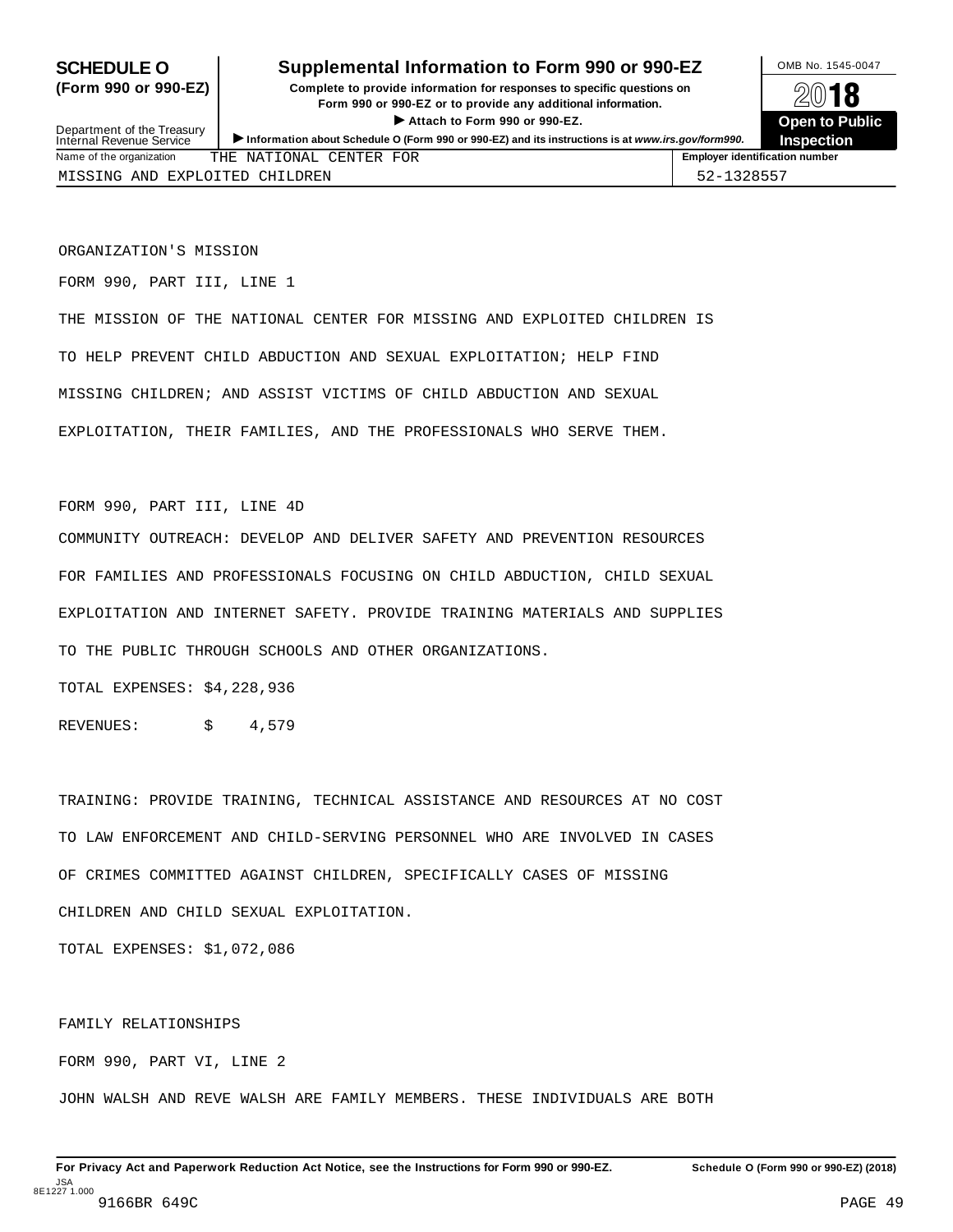REPORTED AS MEMBERS OF THE BOARD OF DIRECTORS ON FORM 990, PART VII.

CHAPTERS, BRANCHES, AND AFFILIATES

FORM 990, PART VI, LINE 10B

NCMEC HAS WRITTEN POLICIES STATING THAT EACH BRANCH ORGANIZATION IS SUBJECT TO POLICIES AND PROCEDURES PROMULGATED BY HEADQUARTERS AND SUBJECT TO THE SAME RULES AS HEADQUARTERS. THE BRANCHES MUST REPORT MONTHLY TO NCMEC HEADQUARTERS ABOUT THEIR OPERATIONS. NCMEC HEADQUARTERS MONITORS ALL ACTIVITIES AT THE BRANCHES TO ENSURE THE OPERATIONS OF THE BRANCHES ARE CONSISTENT WITH NCMEC'S EXEMPT PURPOSES.

FORM 990 REVIEW PROCESS

FORM 990, PART VI, LINE 11B

NCMEC UNDERGOES AN ANNUAL INDEPENDENT AUDIT CONDUCTED BY AN OUTSIDE ACCOUNTING FIRM WHICH PRODUCES AN AUDITED FINANCIAL STATEMENT FOR THE ORGANIZATION. THE INDEPENDENT ACCOUNTING FIRM ALSO PREPARES THE FORM 990. MANAGEMENT REVIEWS THE FORM 990 AND COMPARES IT TO THE AUDIT INFORMATION. THE BOARD OF DIRECTORS' AUDIT COMMITTEE REVIEWS THE FORM 990 TO MAKE SURE IT MATCHES THE AUDIT AND THAT THE FORM 990 INCLUDES ALL REQUIRED PROGRAM AND FINANCIAL INFORMATION. UPON APPROVAL OF THE FORM 990 BY THE AUDIT COMMITTEE, THE FORM 990 IS MADE AVAILABLE TO ALL MEMBERS OF THE BOARD OF DIRECTORS BEFORE THE INDEPENDENT ACCOUNTING FIRM FILES THE FORM 990 ON BEHALF OF THE ORGANIZATION.

CONFLICT OF INTEREST POLICY MONITORING & ENFORCEMENT FORM 990, PART VI, LINE 12C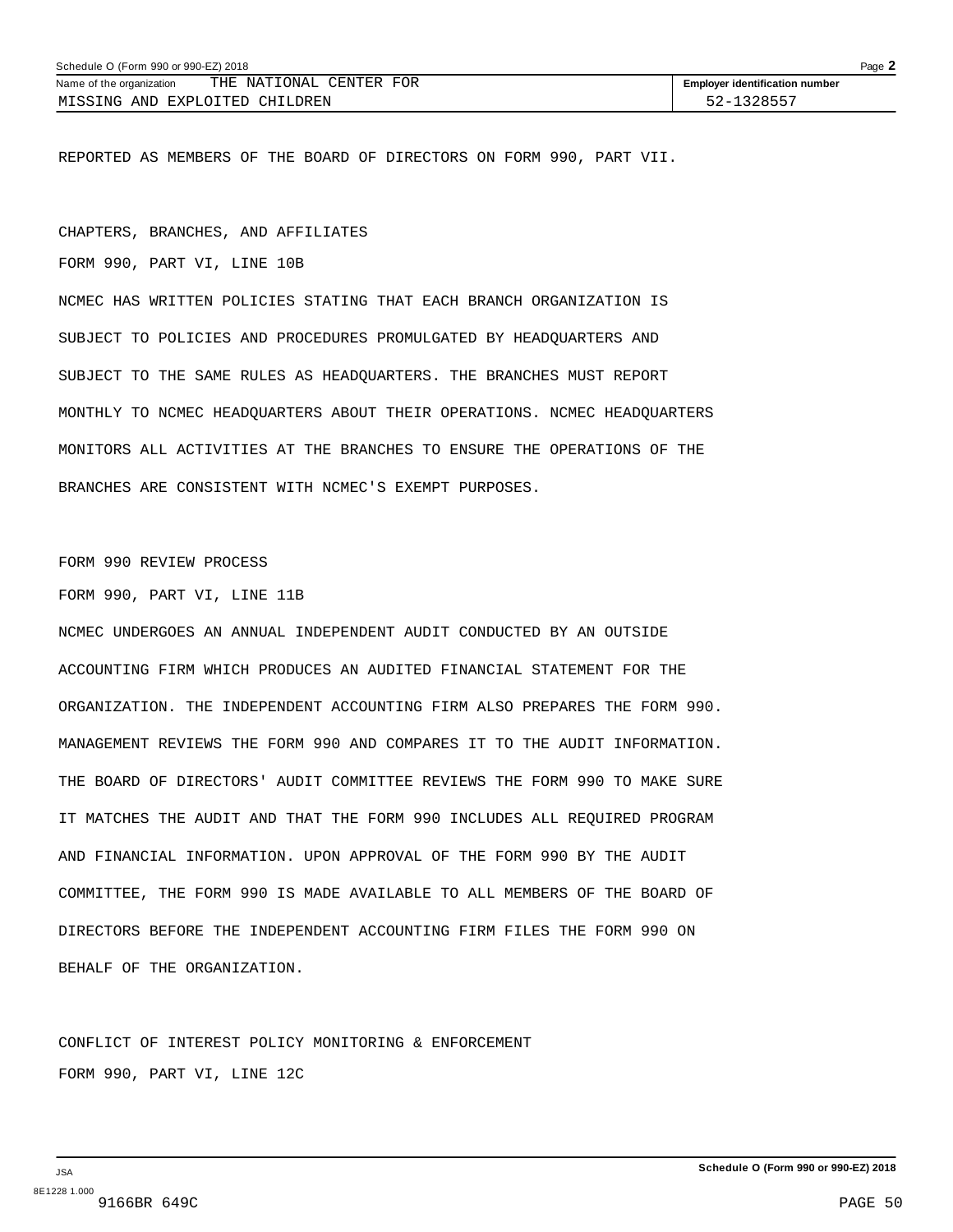| Schedule O (Form 990 or 990-EZ) 2018                |  |                                       | Page $\blacktriangle$ |
|-----------------------------------------------------|--|---------------------------------------|-----------------------|
| THE NATIONAL CENTER FOR<br>Name of the organization |  | <b>Employer identification number</b> |                       |
| MISSING AND EXPLOITED CHILDREN                      |  | 52-1328557                            |                       |

EACH YEAR ALL MEMBERS OF THE BOARD OF DIRECTORS AND ORGANIZATION KEY STAFF MUST SUBMIT A CONFLICT OF INTEREST FORM. ANY POTENTIAL CONFLICTS ARE DISCLOSED TO AND DISCUSSED BY THE BOARD OF DIRECTORS, WHICH DECIDES IF A CONFLICT EXISTS AND WHAT ACTIONS ARE NECESSARY BASED ON ANY CONFLICTS. KEY STAFF OF THE ORGANIZATION AND MEMBERS OF THE BOARD OF DIRECTORS ARE INSTRUCTED TO NOTIFY THE ORGANIZATION IF A POTENTIAL CONFLICT SITUATION ARISES BETWEEN THE ANNUAL DISCLOSURES.

#### PROCESS FOR DETERMINING COMPENSATION

FORM 990, PART VI, LINES 15A AND 15B

THE PROCESS FOR DETERMINING COMPENSATION AND BENEFITS OF EMPLOYEES AND OFFICERS IS AN ON-GOING RESPONSIBILITY OF THE HUMAN RESOURCES DEPARTMENT. A BROAD RANGE OF FACTORS ARE CONSIDERED WHEN REVIEWING COMPENSATION AND BENEFITS INCLUDING BUDGET, NUMBER OF EMPLOYEES, POSITION, EXPERIENCE REQUIRED, SCOPE OF RESPONSIBILITIES, EXPERIENCE AND LENGTH OF SERVICE, COMPLEXITY OF THE ORGANIZATION, NATURE AND SCOPE OF THE PROGRAMS AND SERVICES PROVIDED, INSTITUTIONAL KNOWLEDGE, AND PERFORMANCE, AMONG OTHER THINGS. PERIODIC COMPENSATION STUDIES ARE PERFORMED USING LEADING EMPLOYEE BENEFITS AND COMPENSATION FIRMS OF THE SALARIES AND BENEFITS OF ALL EMPLOYEES INCLUDING THE SENIOR EXECUTIVES OF THE ORGANIZATION. BASED ON THESE STUDIES ADJUSTMENTS ARE MADE TO THE SALARY AND BENEFITS OF ALL EMPLOYEES, INCLUDING THE PRESIDENT, COO, AND CFO TO ENSURE THEIR COMPENSATION IS APPROPRIATE, COMPARABLE AND REASONABLE. A COMPENSATION COMMITTEE REVIEWS AND APPROVES THE COMPENSATION AND BENEFITS FOR SENIOR EXECUTIVES INCLUDING THE PRESIDENT, COO, AND CFO. THE ORGANIZATION HAS TAKEN STEPS TO MAKE SURE THAT ITS COMPENSATION PROCESS MEETS THE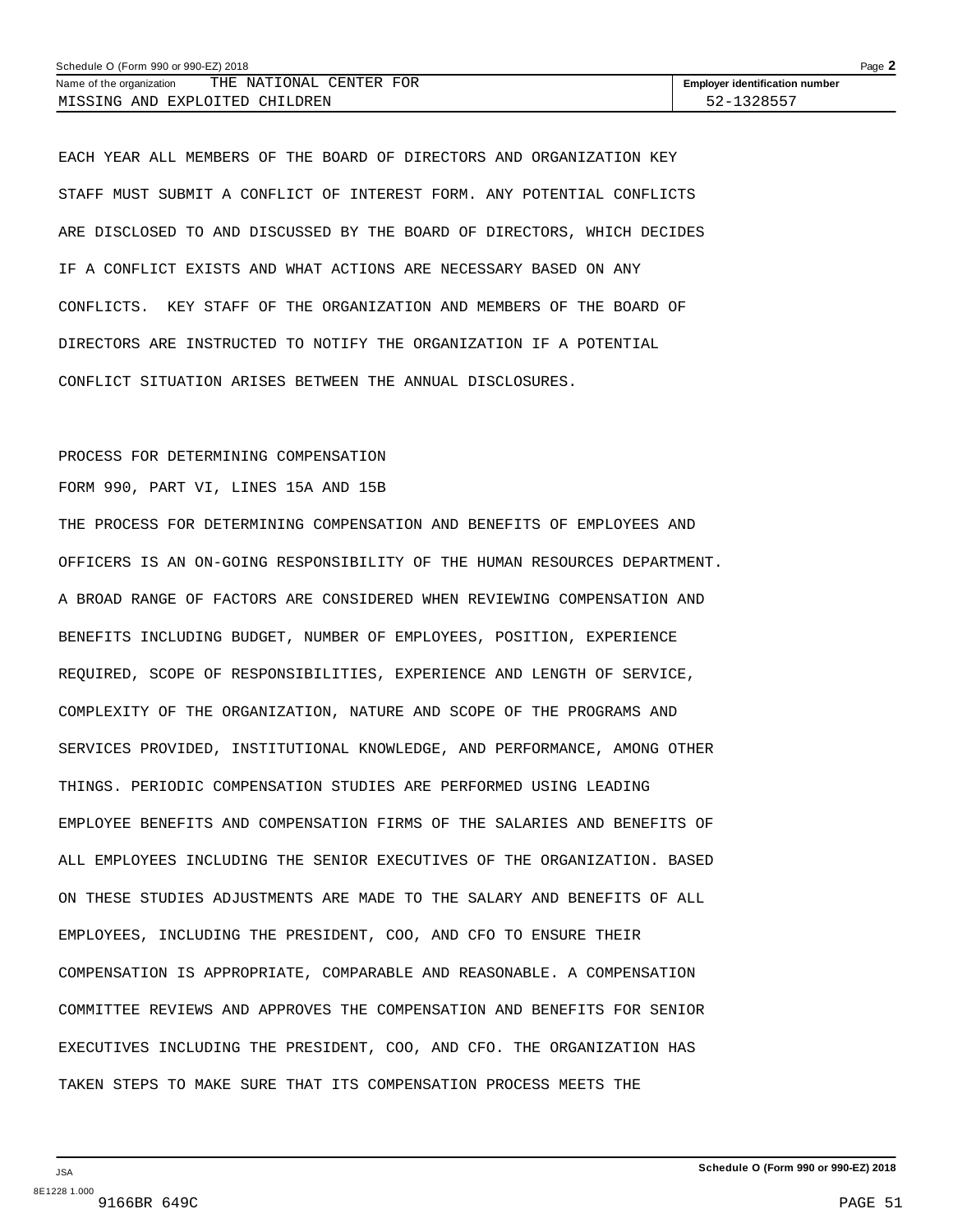<span id="page-55-0"></span>REBUTTABLE PRESUMPTION OF REASONABLENESS.

HOW DOCUMENTS ARE MADE AVAILABLE TO THE PUBLIC FORM 990, PART VI, LINE 19 THE ORGANIZATION'S GOVERNING DOCUMENTS (ARTICLES OF INCORPORATION AND BYLAWS) ARE MAILED UPON REQUEST. FINANCIAL STATEMENTS FOR THE MOST RECENT THREE YEARS ARE MAILED UPON REQUEST AND THE CURRENT YEAR FINANCIAL STATEMENT IS INCLUDED IN AN ANNUAL REPORT WHICH IS AVAILABLE ON THE ORGANIZATION'S WEBSITE. THE 990 FORMS FOR THE MOST RECENT THREE YEARS ARE ALSO AVAILABLE ON THE ORGANIZATION'S WEBSITE.

OTHER CHANGES IN NET ASSETS AND FUND BALANCES FORM 990, PART XI, LINE 9 CHANGE IN POST-EMPLOYMENT BENEFIT LIABILITY \$742,414 COST OF GOODS SOLD \$29,837 CHANGE IN VALUE OF UNITRUST AGREEMENT (\$1,915) PRIOR PERIOD ADJUSTMENT (\$65,542) --------

#### FORM 990, PART VI, LINE 17 - STATES

AL,AR,CA,

FL,GA,HI,IL,KS,KY,MD,MA,MI,

MN,MS,NH,NJ,NM,NY,NC,OR,PA,

RI,SC,TN,UT,VA,WV,WI,

ATTACHMENT 1

TOTAL \$704,794